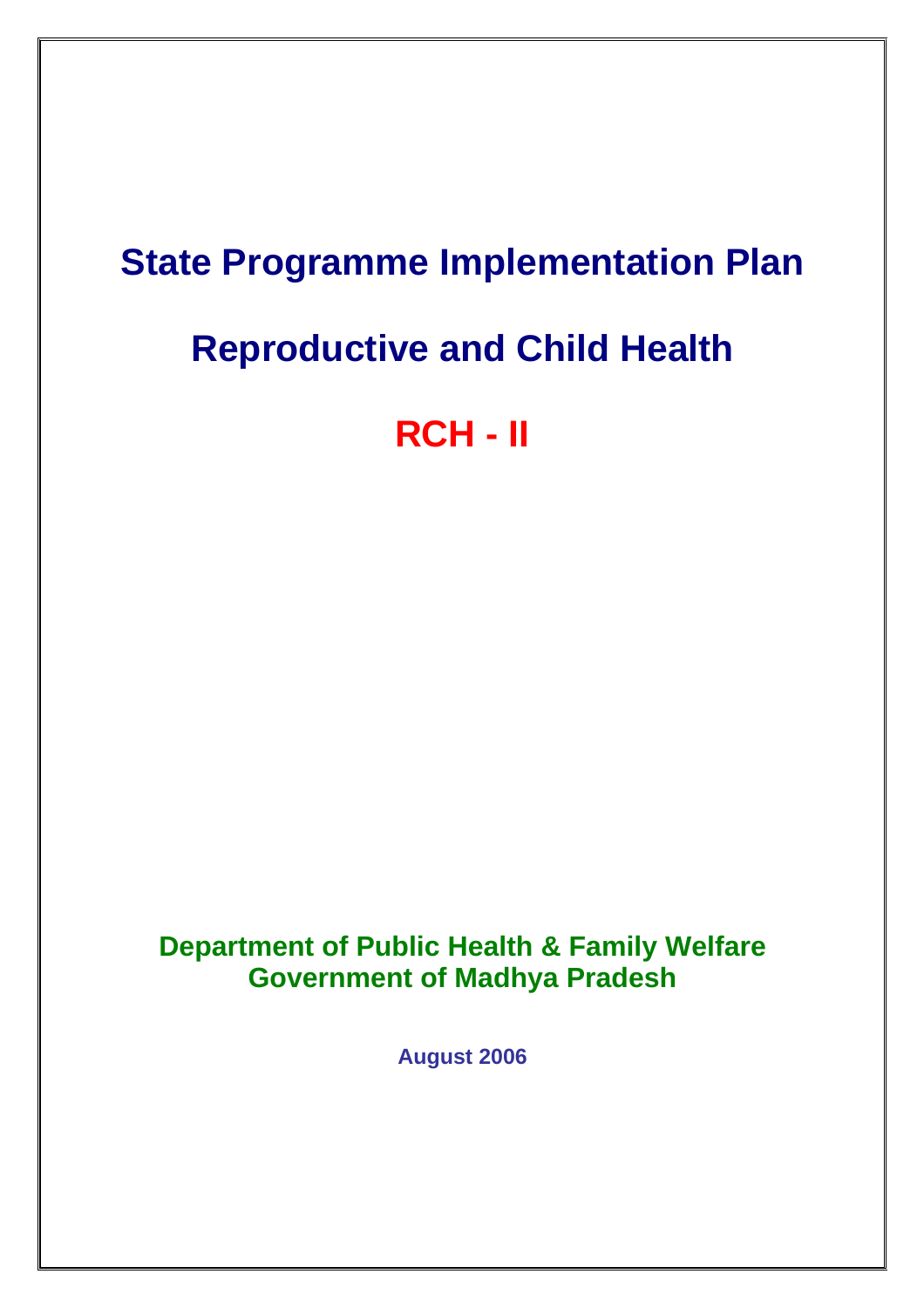## **Contents**

| <b>S. No.</b> | <b>Description</b>                                  | Page No.                |
|---------------|-----------------------------------------------------|-------------------------|
| 1.            | <b>Vision &amp; Mission</b>                         | $\boldsymbol{2}$        |
| 2.            | <b>Background and Current Status</b>                | $\overline{\mathbf{3}}$ |
| 3.            | <b>Programme Goals &amp; Objectives</b>             | $\overline{7}$          |
| 4.            | <b>Programme Strategies and Implementation Plan</b> | 10                      |
|               | <b>Maternal Health</b>                              |                         |
|               | <b>Child Health</b>                                 |                         |
|               | <b>Population Stabilization</b><br>п                |                         |
|               | <b>Adolescent Health</b><br>п                       |                         |
|               | <b>Gender Concerns in RCH / Sex Ratio</b>           |                         |
|               | <b>Health Management Information Systems</b><br>٠   |                         |
|               | <b>Behavioral Change Communication</b>              |                         |
|               | <b>Urban Health</b>                                 |                         |
|               | <b>Tribal Health</b>                                |                         |
|               | <b>Human Resource Management and Training</b><br>п  |                         |
|               | <b>Strengthening Infrastructure</b><br>п            |                         |
|               | <b>Quality Assurance</b><br>٠                       |                         |
|               | <b>Programme Management Arrangements</b><br>٠       |                         |
|               | <b>Logistics</b><br>п                               |                         |
| 5.            | <b>Comprehensive Training plan 2006-2007</b>        | 38                      |
| 6.            | Budget for the year 2006-2007                       | 47                      |
| 7.            | Work plan for the year 2006-2007                    | 83                      |
| 8.            | <b>Proposed CEmONC and BEmONC Facilities</b>        | 95                      |
|               | (Annexure - 1)                                      |                         |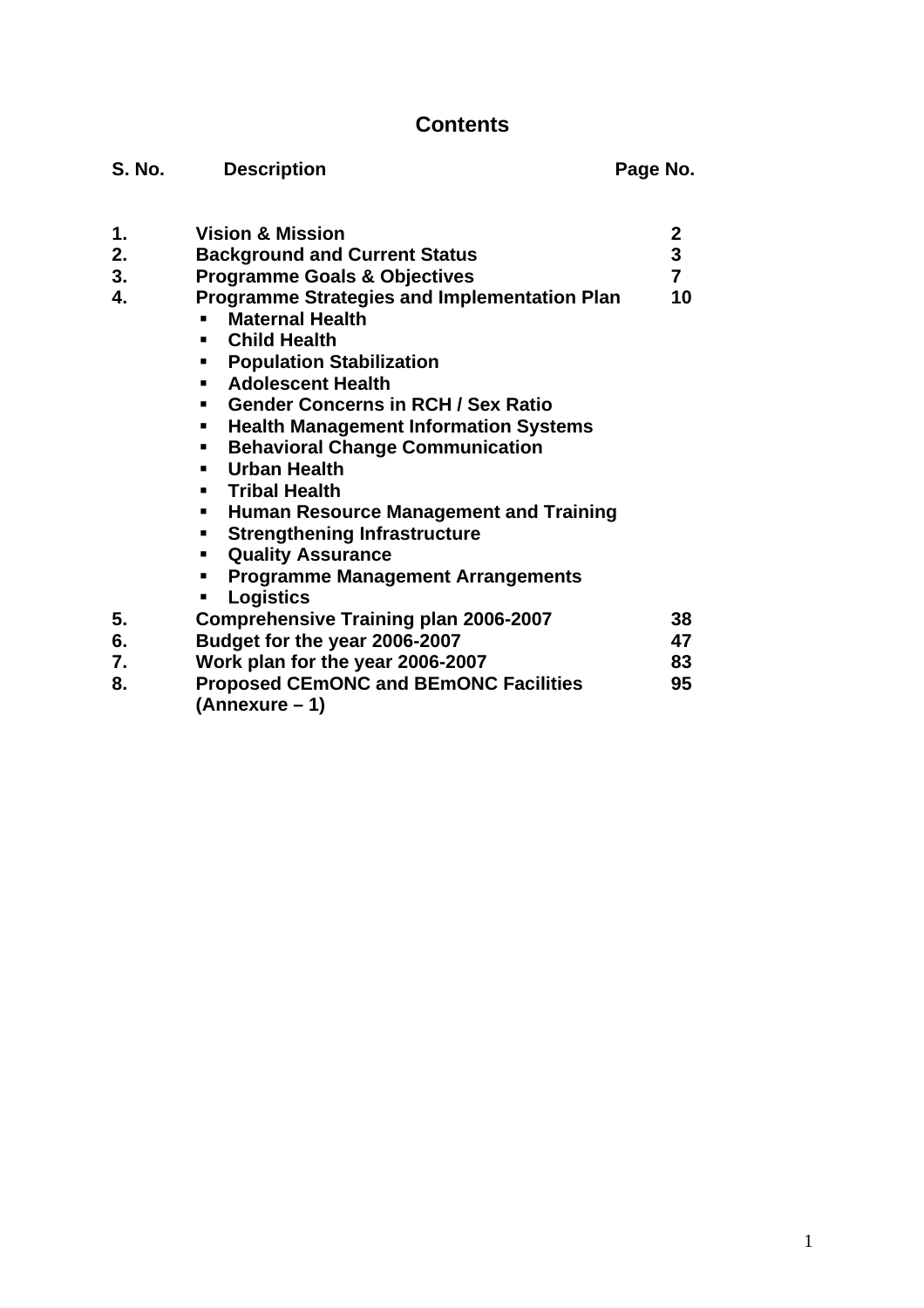## **VISION**

"All people living in the state of Madhya Pradesh will have the knowledge and skills required to keep themselves healthy and have equity in access to effective and affordable health care, as close to the family as possible, that enhances their quality of life, and enables them to lead a healthy productive life**".**

## **MISSION**

"It is our Mission to become the repository of institutional leadership and support for health system in the state capable of rendering decentralized, proactive and userfriendly health care services -preventive, promotive and curative-to the people of the state, pursuing excellence in operations, expanding access and increase in demand".

\* Quality of Life is the Perceived Physical and Mental Health of a Person or Group over time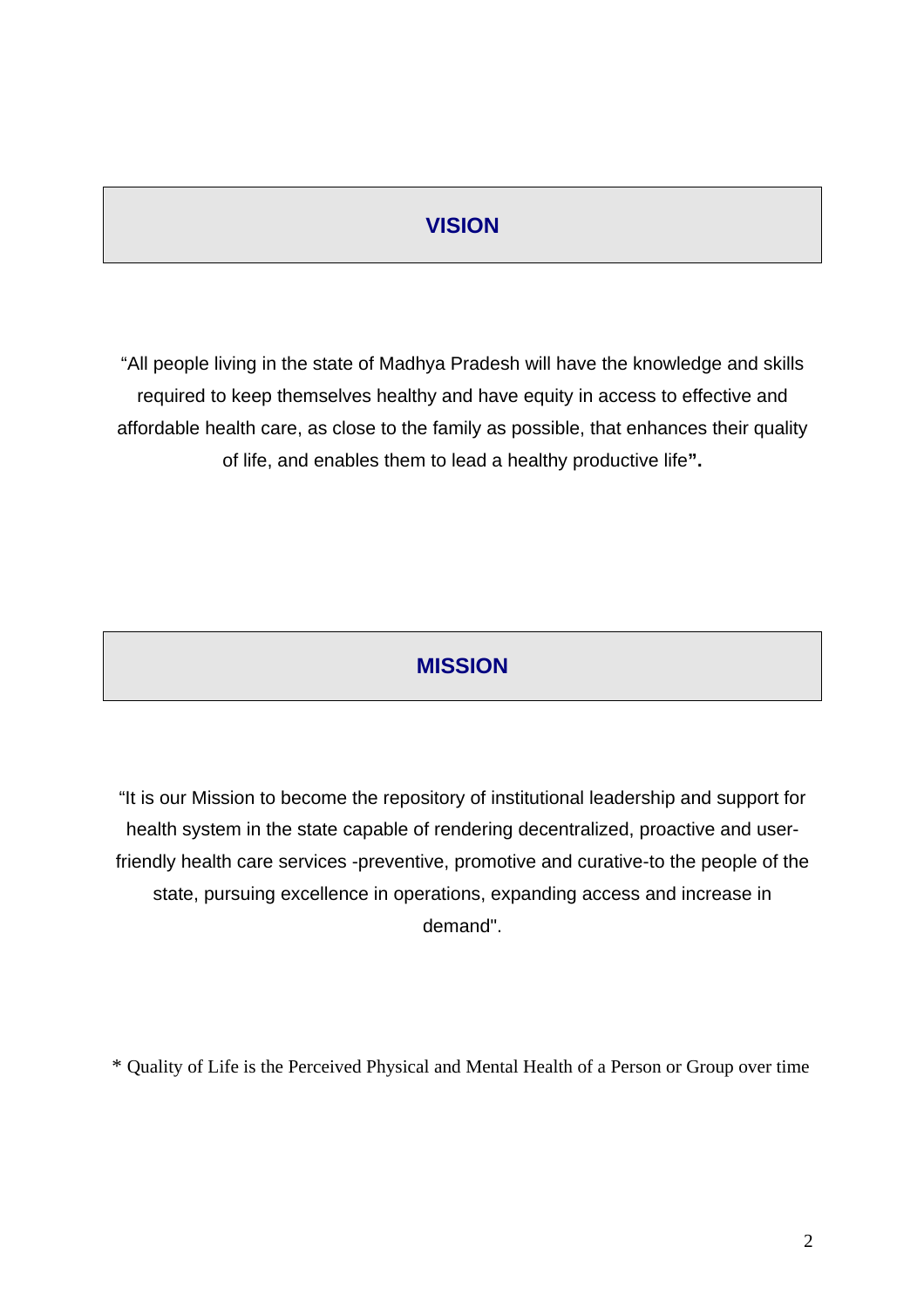## **BACKGROUND AND CURRENT STATUS**

## **SOCIO-DEMOGRAPHIC PROFILE OF THE MADHYA PRADESH**

| <b>INDICATORS</b>                         | M.P.                  | <b>India</b>                     |
|-------------------------------------------|-----------------------|----------------------------------|
| Area (In sq. km)                          | 3,08,245 (9.38% of    | 32,87,263                        |
|                                           | India's total area)   |                                  |
| Population (Census 2001)                  | 6,03,85,118 (5.88% of | 1,027,015,247                    |
| Population growth rate (1991-2001)        | 24.34                 | 21.34                            |
| Population density                        | 196                   | 324                              |
| <b>Literacy Rate - Total</b>              | 64.11                 | 65.38                            |
| • Male Literacy                           | 76.80                 | 75.85                            |
| • Female Literacy                         | 50.28                 | 54.16                            |
| Sex ratio (Females per 1000 Males)        | 920                   | 933                              |
| Urban population                          | 26.67%                | 27.78%                           |
| <b>Scheduled Castes</b>                   | 74,78,000 (15.4%)     | 16,65,76,000<br><u>(16 2001)</u> |
| <b>Scheduled Tribes</b>                   | 96,82,000 (19.94%)    | 8,31,88,235                      |
| <b>Maternal Mortality Rate (SRS 1998)</b> | 498                   | 407                              |
| Infant Mortality Rate (SRS 2004*)         | 79*/1000              | 58/1000 (SRS 2004)               |
|                                           | $R-84$                | $R-64$                           |
|                                           | $U-56$                | $U-40$                           |
| <b>Total Fertility Rate (NFHS-II)</b>     | 3.3                   | 2.9                              |
| <b>Birth Rate</b>                         | 29.8                  | 24.1                             |
| Death Rate                                | 9.2                   | 8.2                              |

## **Administrative Profile**

| <b>Indicator/Parameter</b>    | Nos.   |
|-------------------------------|--------|
| <b>Development Blocks</b>     | 313    |
| <b>Tribal Blocks</b>          | 126    |
| No. of Towns/cities           | 394    |
| No. of Municipal Corporations | 14     |
| No. of Municipalities         | 85     |
| No. of Nagar Panchayats       | 235    |
| No. of villages               | 55392  |
| No. of inhabited villages     | 52143  |
| No. Gram Panchayats           | 22,029 |
| No. of Janpad Panchayats      | 313    |
| No. of district Panchayats    | 48     |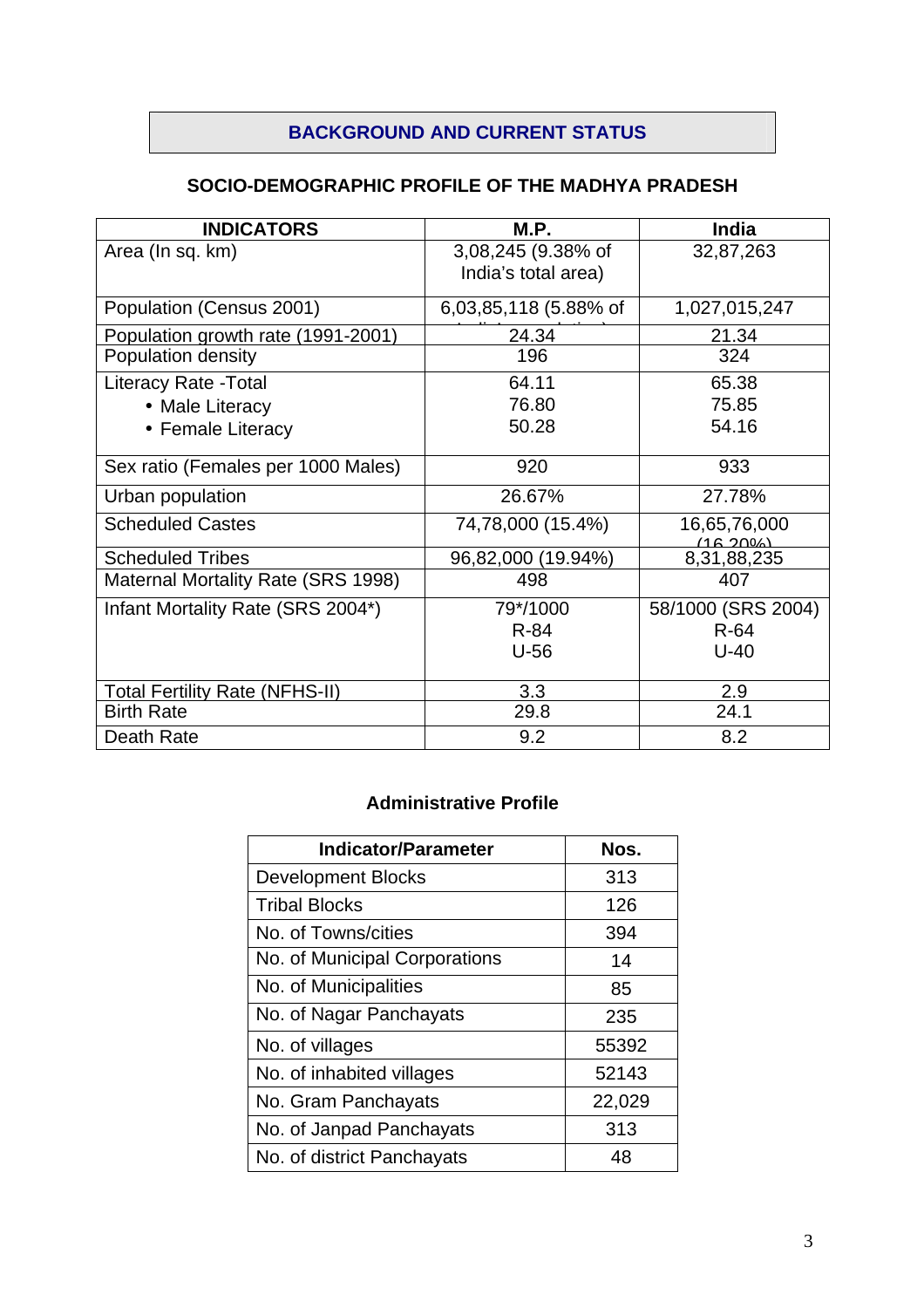#### **SITUATIONAL ANALYSIS**

#### **MATERNAL HEALTH**

Promotion of maternal and child health is most important component of the Reproductive and Child Health Programme. Provision of quality antenatal care (early registration, three antenatal checkups, two tetanus toxoide injections and IFA tablets) has been envisaged under the programme.

In Madhya Pradesh, DLHS survey 2004 has reported that only 34.5% pregnant women have received three antenatal checkups (PW consuming 100 IFA tablet by 5.9% and 2 T.T. by 77.5%). The percentage of women receiving any ANC has increased from 52.4 (1998-99) to 74.1 (2004). 17.6% deliveries take place in govt. institutions and 10.6% in private institutions. Still 71.5% are domiciliary deliveries and 35.5% deliveries are attended by Skilled Birth Attendant. The percentage of safe delivery has gone up from 27.5 (1998-99) to 35.5 (2004).

Coverage of antenatal care is lower for women amongst the vulnerable groups. The Reproductive and Child Health Programme seeks to promote institutional delivery conducted by Skilled Birth Attendants. The Survey has also noticed inter-district variations in the coverage of the antenatal care services.

## **Child Health**

Infant and child mortality rates reflect level of socio-economic development and quality of life and are used for monitoring and evaluating population and health programmes and policies being pursued by the State. Efforts made by the Department of Health & Family Welfare have brought down IMR 79/1000 live births (SRS-2004). However, the rural mortality rates persist to be considerably higher than the urban mortality rates. Post Neonatal Mmortality Rate is almost twice as high in rural areas as in urban areas, and Child Mortality Rate is almost three times as high in rural areas as in urban areas. Neonatal Mortality Rate is 31 percent higher in rural areas, Infant Mortality Rate is 49 percent higher, and the Under-Five Mortality Rate is 84 percent higher in rural areas than in urban areas. (NFHS-II). Thus, it is evident that the rural areas do merit a consistent and concerted attention in regard to requisite interventions under the RCH Programme.

|        | <b>Neonatal</b><br><b>Mortality</b> | <b>Post</b><br><b>Neonatal</b><br><b>Mortality</b> | <b>Infant</b><br>Mortality* | <b>Child</b><br><b>Mortality</b> | <b>Under 5</b><br><b>Child</b><br><b>Mortality</b> |
|--------|-------------------------------------|----------------------------------------------------|-----------------------------|----------------------------------|----------------------------------------------------|
| Urban  | 41.9                                | 17.6                                               | 56                          | 26.5                             | 84.4                                               |
| Rural  | 64.6                                | 36.8                                               | 84                          | 66.5                             | 161.2                                              |
| Male   | 67.3                                | 29.8                                               | 82                          | 49.4                             | 141.7                                              |
| Female | 51.7                                | 35.9                                               | 75                          | 66.3                             | 148.0                                              |

#### **Mortality Statistics of Madhya Pradesh**

Source: NFHS- II (1998-99) \* SRS - 2004

4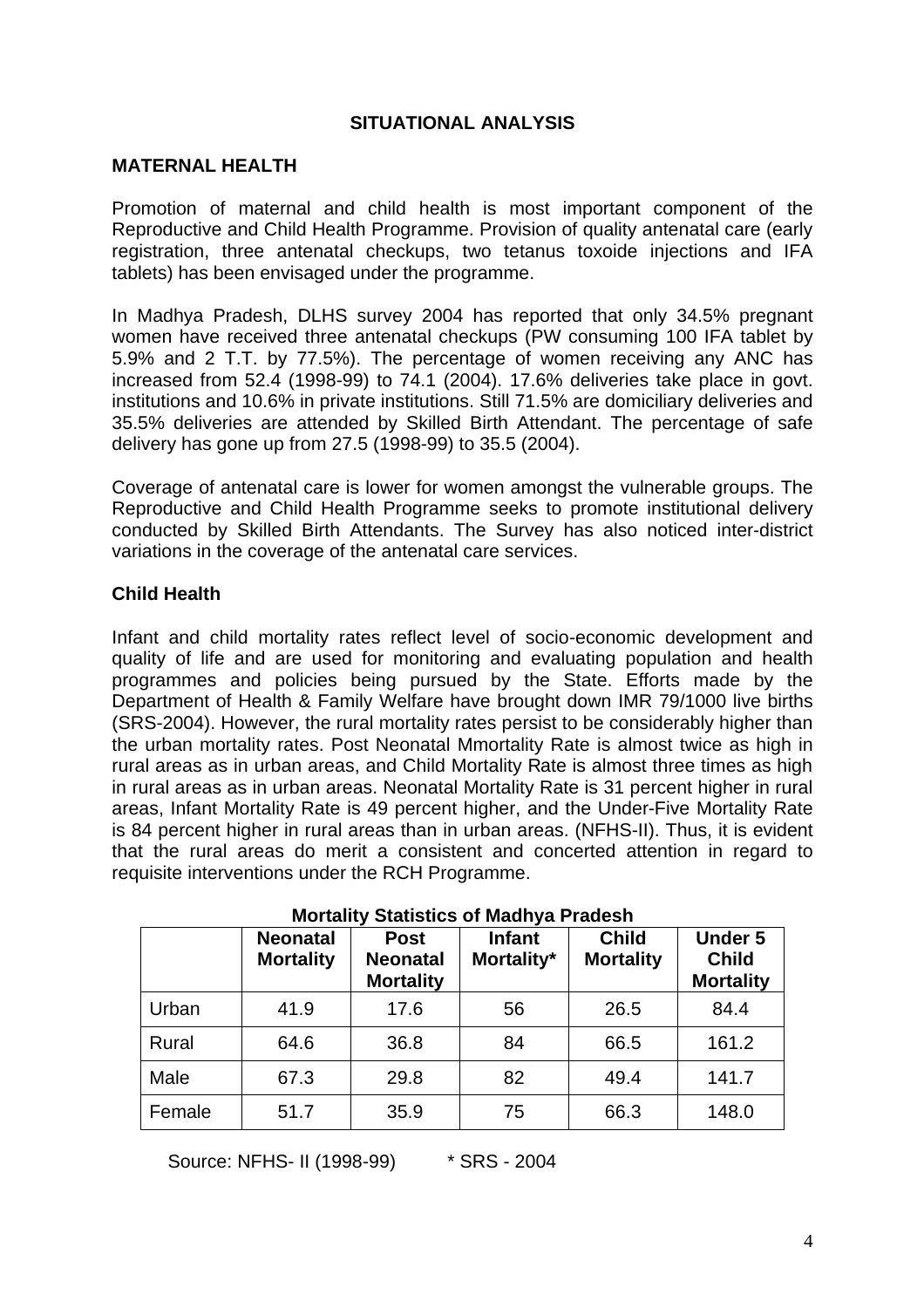## **Child Immunization**

The vaccination of children against six serious but preventable diseases (tuberculosis, diphtheria, pertusis, tetanus, poliomyelitis, and measles) has been a cornerstone of the child health care programme under the public health system in India. As part of the NRHM, the National Immunization Programme is envisaged to be strengthened on a priority.

| Antigen                     | <b>Reported</b> | <b>NFHS-II</b> | <b>DLHS</b> | <b>Reported</b> |
|-----------------------------|-----------------|----------------|-------------|-----------------|
|                             | Coverage        | 1999           | 2004        | Coverage        |
|                             | 1998/99         |                |             | 2005-06         |
| <b>Fully Vaccinated</b>     |                 | 22             | 32.5        |                 |
| <b>BCG</b>                  | 73.4            | 65             | 72.6        | 99.1            |
| DPT-3                       | 73.2            | 37             | 43.9        | 96.7            |
| <b>Measles</b>              | 70.8            | 36             | 50.1        | 95.4            |
| <b>Drop-out BCG Measles</b> | 2.6             | 29             | 21          | 3.7             |
| <b>TT 2+booster</b>         | 63.5            | 55             |             | 87.9            |

The public sector is the primary provider of childhood vaccinations in Madhya Pradesh (92% being provided by the public health system).

## **Population Stabilization**

Population stabilization constitutes another key stream in the mandate of the RCH programme. DLHS survey findings report an increase in CPR from 44.4% (1998-99) to 50.5% (2004) with female sterilization continuing to be predominant (37.5% of CPR) and male sterilization lagging behind at a virtual insignificant level at 0.8%. Amongst the use of limiting methods, IUD is reported at 1.1%, Pills at 2.5% and Condoms 5.4%. The Unmet Need has been reduced from 27.2 (1998-99) to 21.0% (2004) with the limiting methods accounting for 13.6% and 7.4% on account of spacing method. The survey reports that around half of the women of childbearing age (49.4%) are giving birth to more than 3 children. Thus, it can be seen that the State has a huge task ahead in meeting the challenge of population stabilization.

In Madhya Pradesh, like in other parts of India, age at marriage signals the beginning of socially acceptable active reproductive life. It is because of this reason that female age at marriage is regarded as one of the proximate determinants of fertility. Female median age at marriage is 18.2 years (DLHS 2004) and for boys it is 21.8 years. 43.5% of the girls get married before the age of 18 years.

Family planning methods and services in Madhya Pradesh are provided primarily through a network of government hospitals and urban family welfare centers in urban areas and Primary Health Centers (PHC) and sub-centers in rural areas. Family planning services are also provided through private hospitals and clinics, as well as non-governmental organizations (NGOs). Needless to state that the challenge ahead and the service delivery as it occurs today need a careful and serious consideration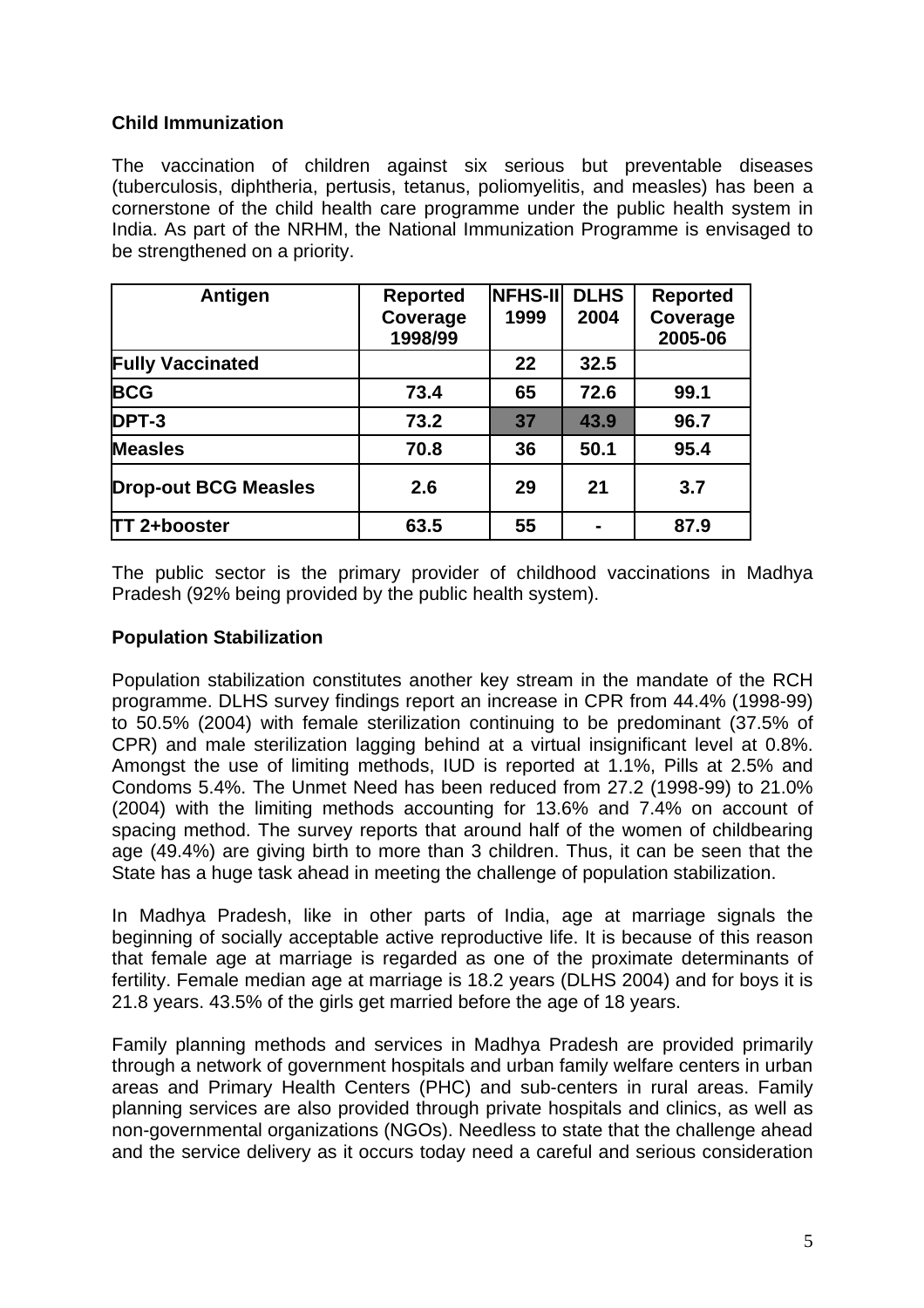so that envisaged impact in health outcomes may be realised in a programmed and coordinated manner.

## **Health Infrastructure**

According to the Madhya Pradesh Family Welfare Programme Evaluation Report (2003), the most common health facility available in the villages is the private doctor. In almost half of the villages surveyed, the presence of a private doctor was reported. These private doctors include all categories of health and family welfare services providers including unregistered practitioners who are commonly termed as 'quacks'. Compared to institutions and practitioners of modern or allopathic system of medicine, the presence of the providers of indigenous and Indian system of medicine - Ayurveda, Unani, Homeopathy, etc. – has been found to be more common. In more than 45 per cent of the villages, the presence of either a Vaidya or a Hakeem was reported.

The average distance of the villages surveyed from the nearest sub-health center has been estimated to be 4.33 kilometers. This distance is longer than the average radial distance of 3.41 kms covered by a sub-health center according to the official estimates (Government of Madhya Pradesh, 1997). On the other hand, the average distance of the villages surveyed from the nearest community health center has been estimated to be 21.45 kms. This distance is, incidentally, shorter than the official estimates of official average radial distance of 26.52 km. The distance analysis is only of an indicative nature here. What is more significant is the average time that a child or a woman would take to be able to reach a facility which can effectively meet the emergency need well within the time before it gets too late; particularly given the difficult terrain and lack of appropriate mode of transport.

## **Public Private Partnership**

Some of the initiatives that have been taken up in the State are:

- Rogi Kalyan Samiti
- Increasing accessibility of MCH & Family Welfare services in remote and underserved areas through public-private partnership.
- Capacity building of service providers by accreditation of private institutions as training centers.
- Provision of mobile health units in identified 11 tribal blocks of the State.
- Integrated Nutrition and Health Project and Maternal and Infant Survival Project (MISP) - CARE M.P.
- Health Projects MPVHAI, FPAI, JANANI, IMA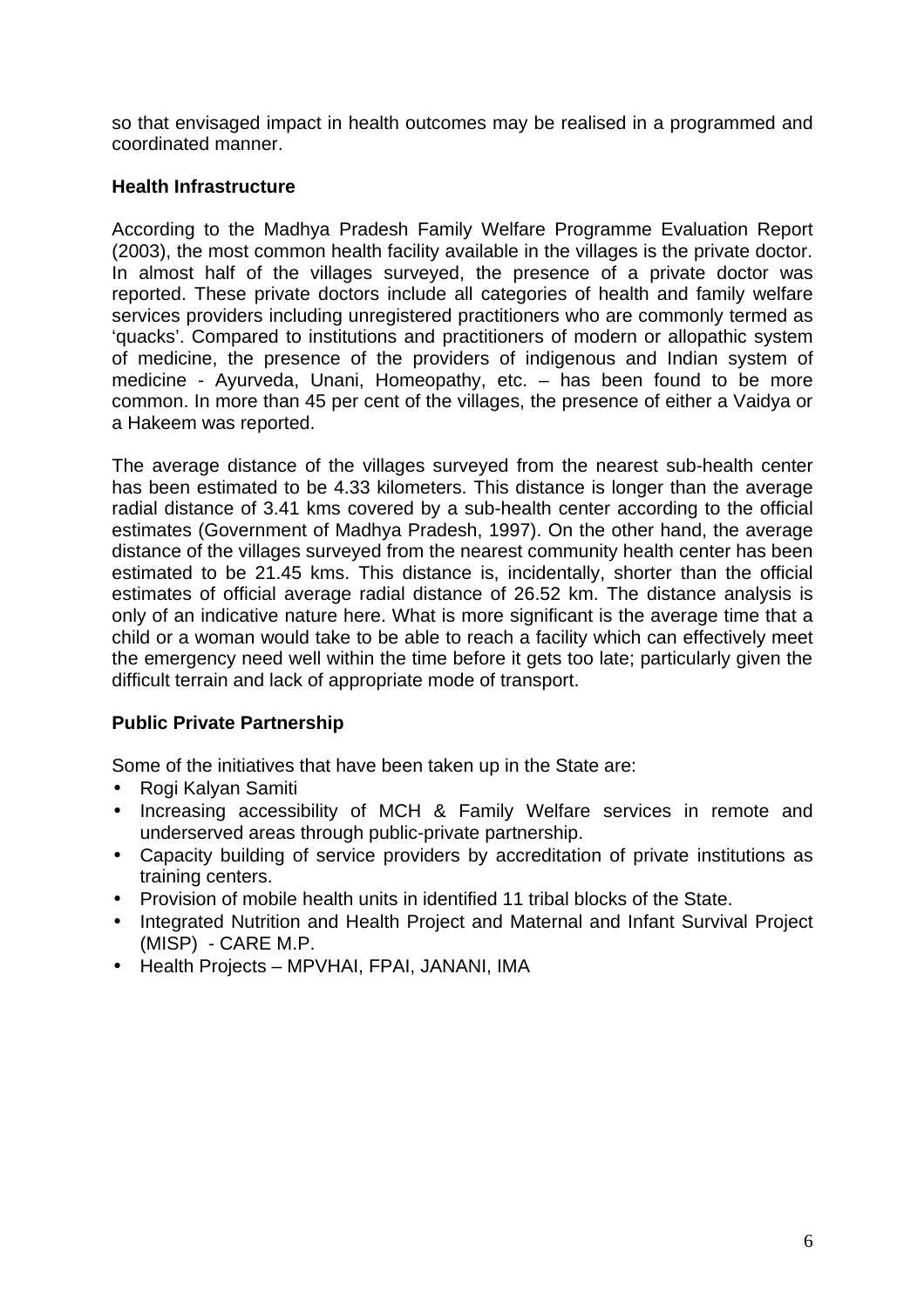## **PROGRAMME GOALS AND OBJECTIVES**

The RCH II programme in Madhya Pradesh shall seek to address the attainment of goals as enshrined in Madhya Pradesh Population Policy. The programme is also consistent with the mandates of Millennium Development Goals, Common Minimum Programme and ICPD's Programme of Action.

## **RCH-II Programme Goals**

Broadly, the programme seeks to improve the health status of all women and children through improved access and quality Reproductive and Child Health services with focused attention to the most vulnerable sections of the society.

| <b>OUTCOMES</b> | <b>Madhya Pradesh</b>           |      |                |  |
|-----------------|---------------------------------|------|----------------|--|
|                 | <b>Current status</b>           |      | Goal           |  |
|                 | (Reference Year,                | 2007 | 2010           |  |
|                 | Source)                         |      |                |  |
| <b>MMR</b>      | 498 (1998: SRS)                 | 350  | 220            |  |
| <b>IMR</b>      | 79 (2004: SRS)                  | 75   | 60             |  |
| TFR             | (1999: SRS)<br>3.9 <sup>°</sup> | 3.2  | 2 <sub>1</sub> |  |

#### **Component-wise, the MP RCH II Programme addresses the following process and enabling indicators:**

#### **Maternal Health**

Reduce unmet need of EmONC - To have a minimum of 4 Basic EmONC and 1 Comprehensive EmONC facilities for a population of 5 Lakh, which will function for 24 hrs. 365 days a year. Consequently, the State has determined to fully operationalise select 170 CEmONC and 500 BEmONC facilities (List of Proposed CEmONC and BEmONC Facilities is attached at Annexure- I)

- **IMPROVE ACCESS to skilled delivery care and emergency obstetric care.**
- **IMPROVE COVET AGE AND QUALITY OF ANTERIATE IN A LIM IMPROVE COVET AND QUARE.**
- **Increase proportion (progressively to 50% in 2006-07, 65% in 2007-08, 80% in** 2008-09 and 85% in 2009-2010) and quality of institutional deliveries.
- **Increase coverage of postpartum care.**
- **IMPROVE THE ACCESS OF SAFE ABORTION SERVICES.**
- **Ensure high level of political and societal commitment to maternal health.**
- **Provide RTI/STI services up to PHC level and to increase awareness.**
- **Mobilize community for referral transport for delivery and to promote institutional** deliveries.

#### **Child Health**

**In addition to the related indicators covered under maternal health component, the following would be addressed:**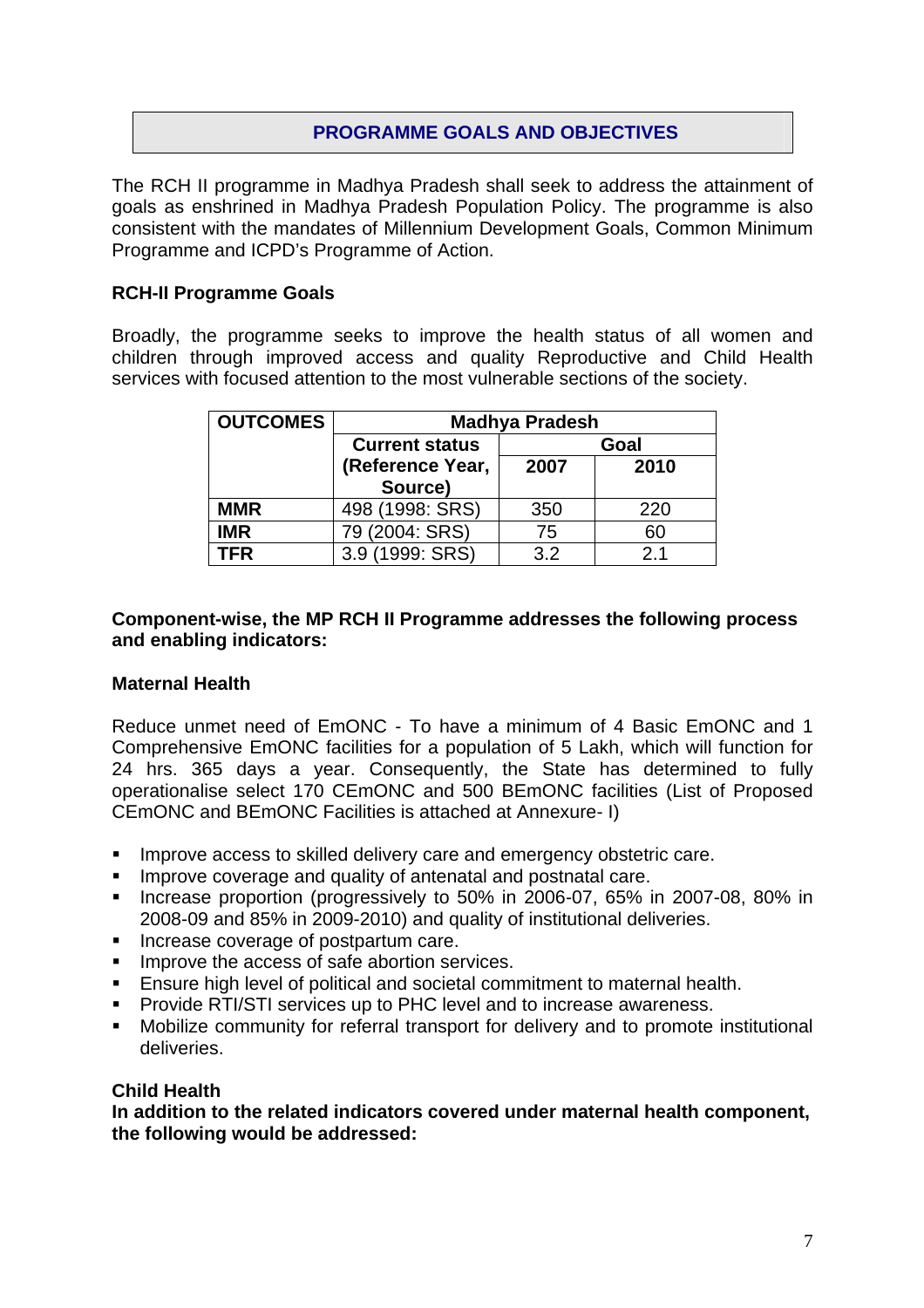- **Improve essential newborn care, sick new born and Infant & Young Child** Feeding practices (IYCF) within the community and health instritutions.
- **Implement Integrated Management of Newborn and Childhood Illnesses (IMNCI)** Strategy.
- Conduct training for skill enhancement and capacity building of medical officers, para-medical health service providers and community volunteers.
- **Ensure 100% full immunization coverage by year.**
- To reduce incidences of diarrhoea and ARI.
- **EXECUTE:** Facilitate referral and care of sick newborn.

## **Population Stabilization**

- **If** Increase the use of modern contraceptive methods to 65 per cent by 2010
- **•** Provide universal access to full range of safe and reliable family planning methods and quality family welfare services for men, women and adolescents.
- **•** Provide services to reduce the unmet need for spacing and limiting methods by 90 per cent by 2010.
- **EXEDENT Increase male participation in Family Welfare Programme to 10% by 2007 and** 20% by 2010.
- Reduce the proportion of births of order 3 and above.
- Increase the age of the mother at the birth of her first child to 21 years by 2010.

#### **Institutional Mechanisms**

- **Strengthen programme management arrangements.**
- **Ensure availability of required functionally competent human resource.**
- **Strengthen technical capacity of existing human resource.**
- **Strengthen decentralized approach by devolution of adequate financial and** administrative powers to various levels for effective implementation.
- **Promote public-private partnerships for expanding the reach of services.**
- **Promote convergence with other concerned departments and agencies such as** DWCD (ICDS), Panchayat, Education, Department of Medical Education, universities, research institutions and NYK etc.

#### **Gender Concerns in RCH/ Sex Ratio**

- Address issues related to gender inequity.
- **Increase knowledge of the service providers and the community on gender** concerns including gender-based violence..
- **Enhance capacity of services providers at all levels to deliver gender sensitive** and quality services.
- Create an enabling environment for gender interventions.

#### **Adolescent Health**

- **EXED Increase knowledge on ARSH and enhance life skills and gender sensitivity for** adolescent boys and girls.
- **•** Promote ARSH services and their optimum utilization by the adolescent population.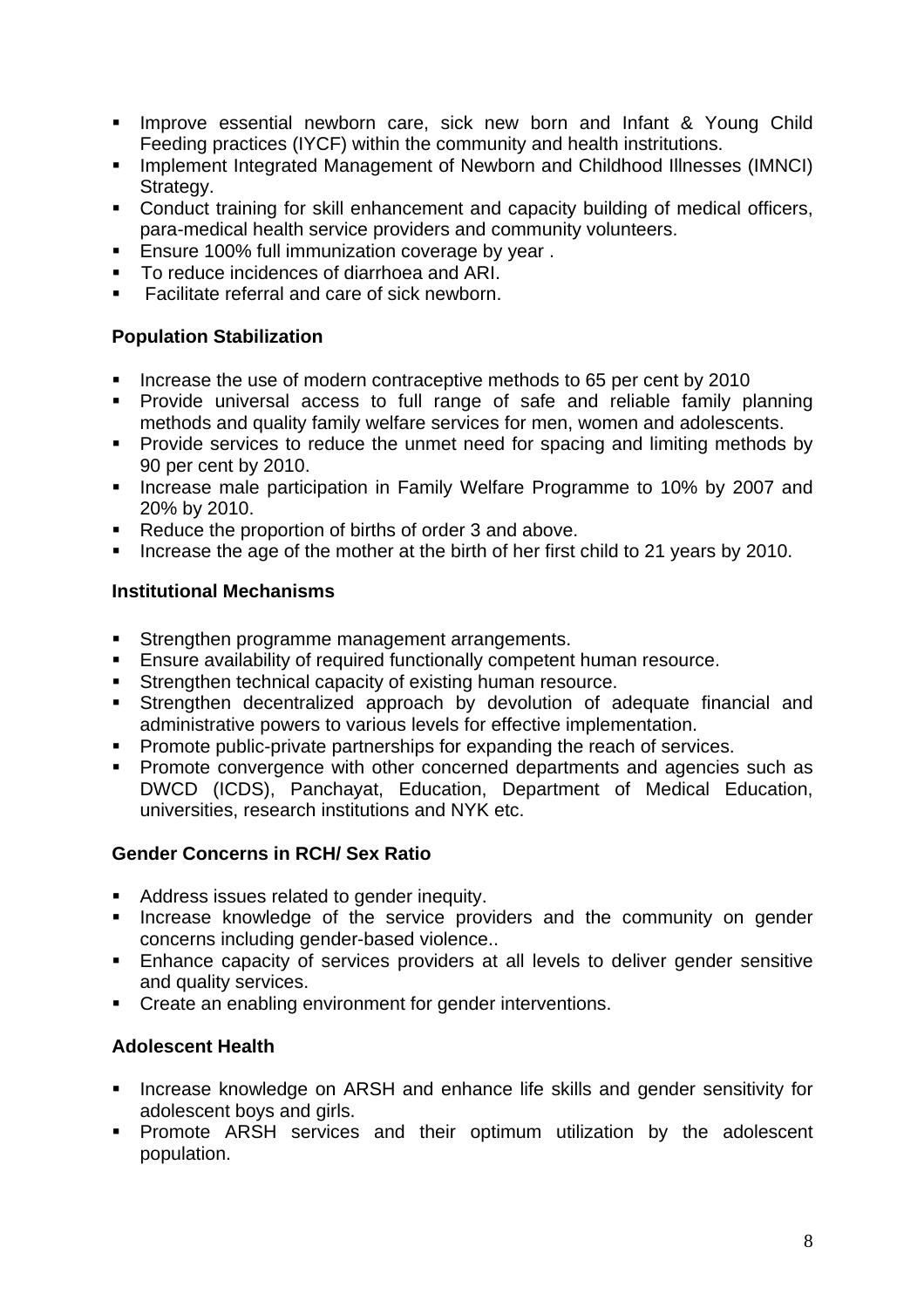**Enhance capacity of services providers at all levels to deliver gender sensitive** and quality ARSH services with sensitivity and confidentiality.

## **Behavioral Change Communication (BCC)**

- **•** Develop requisite message and media strategy for meeting communication needs of different audience-segments in each of the technical components such as Maternal Health, Child Health, Population Stabilization, Gender and Adolescent Health.
- **Enhance capacity of service providers as well as community volunteers and** groups to be able to provide effective communication and counselling services.
- **Involve concerned stakeholders like media, opinion makers, religious leaders,** representative of PRIs/ULBs and elected legislature representatives for social mobilization.

## **Public Health Infrastructure Development**

- ß Improve the infrastructure facilities of existing health institutions..
- To rationalise the infrastructure
- Partner with community / private sector to strengthen the infrastructure of existing health institutions.

## **Health Management Information System (HMIS)**

Develop and institute:

- **EXECT:** Health Personnel Management Information System
- **Performance Management Information System**
- **Financial Management Information System**
- **Resource (equipment, infrastructure) Management Information System**
- **Drug and Supplies Management Information System**

## **Urban Health**

- **•** Provide integrated and sustainable system for primary health care service delivery in the urban areas, particularly in slum populations.
- **Provide RCH and Family Planning services for urban poor living in slums.**
- **Increase the accessibility of RCH and Family Planning services for urban poor.**
- **Generate demand for RCH and Family Planning services in urban poor.**

## **Quality Assurance**

- **Develop and implement quality standards for RCH services.**
- **Develop and institute protocols for standard performance management practices.**
- **Develop and institutionalize standard treatment quidelines.**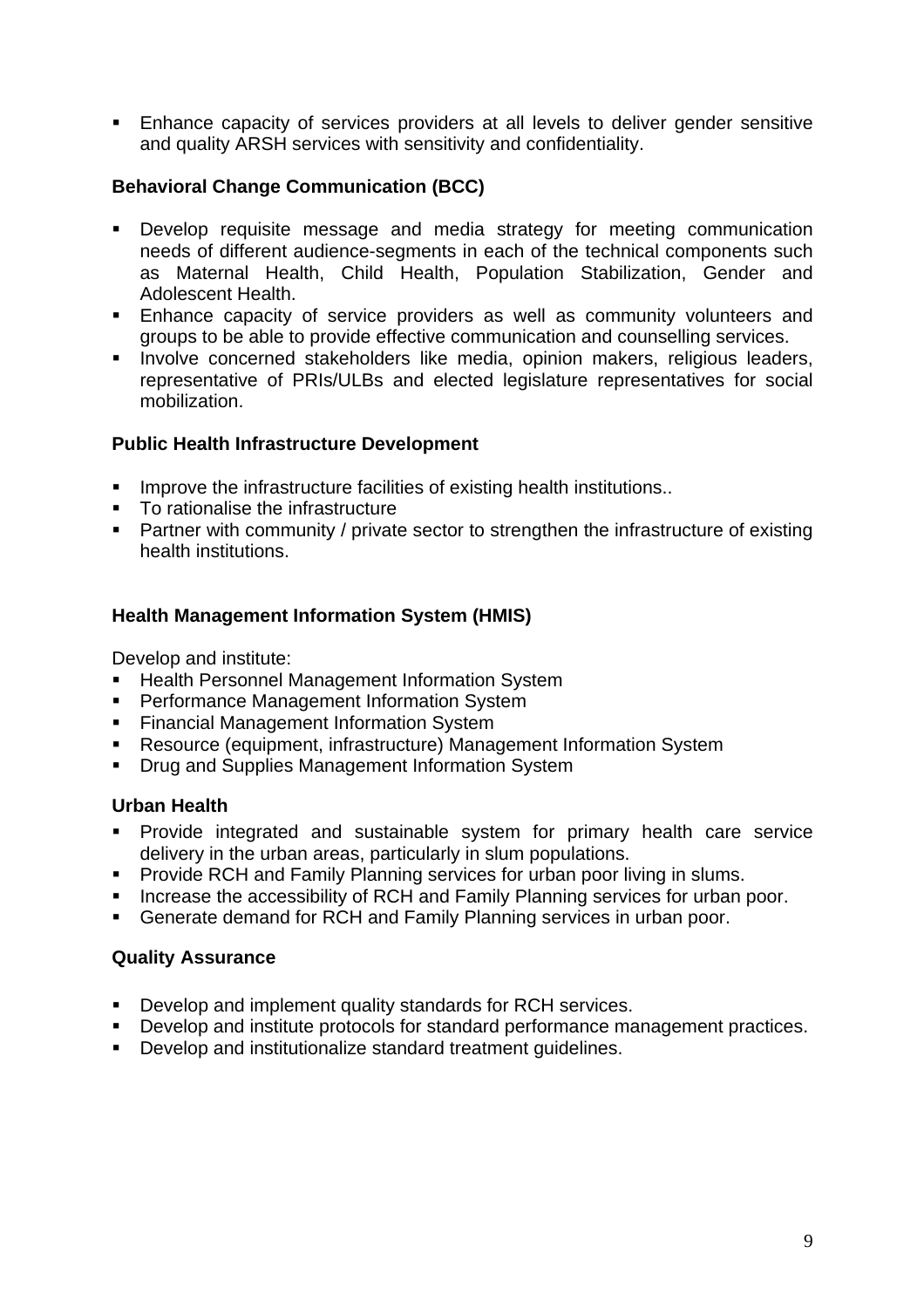## **PROGRAMME STRATEGIES AND IMPLEMENTATION PLAN**

#### **I. MATERNAL HEALTH**

#### **Achievements during the Year 2005-06**

- ß 48 PGMOs (Obs. Gynae., Paed. & Anesth.) in CEmONC and 125 MOs appointed in BEmONC facilities on a contractual basis.
- **382 Staff Nurses at BEmONC, 31 Staff Nurses at CEmONC, and 736 ANMs** appointed in CEmONC & BEmONC facilities on a contractual basis.
- **Incentive scheme for motivating health workers for providing quality RCH** services implemented in all the districts
- **Janani Kalyan Insurance Scheme financial assistance for institutional delivery** and compensation on maternal death
- **•** Promotion of institutional deliveries provision of incentives to health providers (Doctors, Staff Nurse & cleaning staff)
- **Standard treatment protocols for managing different obstetric emergencies and** new born care are being followed in the state.
- **Equipments for CEmONC and BEmONC facilities have been provided under SIP.**
- To facilitate process of labour provision of birth companion has been made
- **Scheme for PPP for RCH services to BPL population. 6 hospitals have been** accredited.
- One NGO accredited as training institute for family planning operations and safe abortion services.
- Deen Daval Mobile health clinics in 11 tribal blocks through NGOs

## **Training Activities carried out under RCH during the Year 2005-2006**

- **Training of MOs & Lab Technicians of CEmONC facilities in running Blood** Storage Units – 37 districts completed.
- **Total 23 MOs under took Short training course in Anaesthesia (5), Gynaecology** (10) and Paediatrics (8).
- **TOT** for orientation training of MOs and Staff Nurses/LHVs & ANMs 1 batch conducted.
- **TOT (State level) for Skilled Attendance at Birth training for Staff Nurses/LHVs &** ANMs – completed.
- **TOT (district level) for Skilled Attendance at Birth training for Staff Nurses/LHVs &** ANMs – 6 districts completed.
- $\blacksquare$  Induction training of PMU 1 batch completed.
- TOT (State level) for orientation training of PMU staff completed.

## **Strategy for 2006-07**

Strategy adopted for the year 2005-06 will be continued in year 2006-07 which will be as follows:

- Enhance availability of access to facilities for institutional deliveries and emergency obstetric care.
- Strengthening Antenatal and postnatal care services.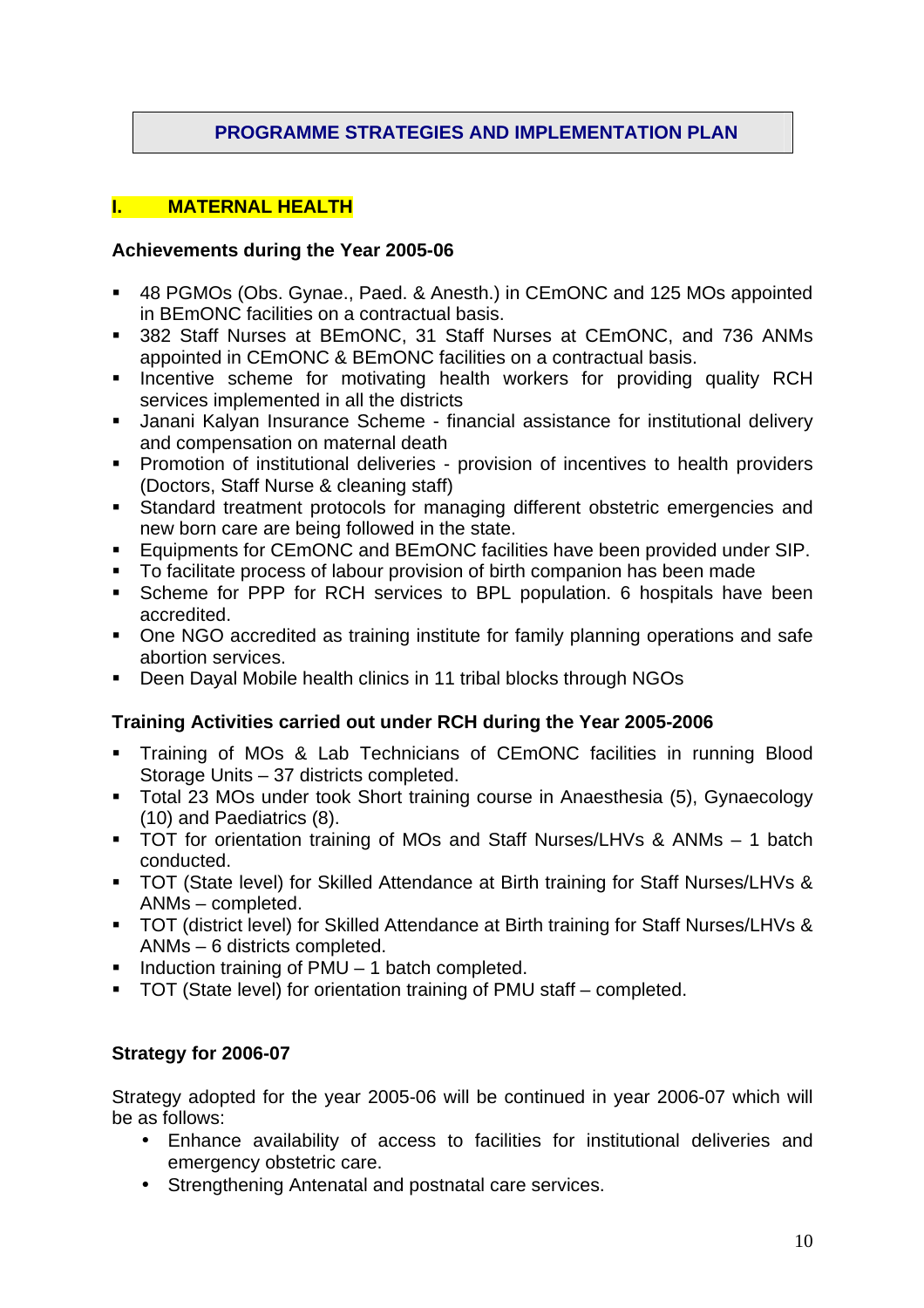- Increased access for safe abortion services
- Involvement of NGOs and promotion of Public-Private Partnership for effective programme implementation.
- Prevention and management of RTI / STI.

## **Implementation Plan:**

## **A. Enhance Availabilities of facilities for institutional deliveries and emergency obstetric care**

Comprehensive and Basic Emergency Obstetric Care services**:**

The State Govt. has planned to operationalise all district hospital, civil hospital and blockhead quarter CHCs as CEMONC facilities. 170 CEmONC facilities have been identified for providing the Comprehensive Emergency Obstetric Neonatal Care services.

The following steps have been taken for streamlining the CEmONC services in the State :-

**Hiring of Service Providers:** During the year 2006-2007, 35 Obstetricians, 30 Pediatricians, 35 Anesthetists have been appointed on contract basis. Also, Anesthetists and Gynecologists will be hired on case-to-case basis. In addition, services of 124 Staff Nurses and 11 Lab Technician who have been hired in the year 2005-2006 will be continued. 314 Medical officers, 628 Staff nurses for PHC BEmOC and 178 Staff nurses for CHC BEmONC and 628 ANMs for 314 BEmONC will be appointed on contract basis during the year.

## **EXECUTE:** Infrastructure strengthening

- Provision has been made for repair and renovation (including OT, labour room and maternity ward,) electric work and water supply. This activity was approved in 2005-06. Thus, budget provisions for this activity has not been made during the year 2006-2007 because the budget of the year 2005-2006 amounting to Rs. 336 lakhs will be utilized this year.
- In 10 newly created districts, Blood Banks will be established and blood storage facilities will be created at 124 CEmONC facilities.
- Telephone facilities and running cost will be provided to all the CEmONC and BEmONC facilities.
- Provision has been made for the maintenance of all the district hospitals, CEmONC and BEmONC facilities.
- Concurrent evaluations of CEmONC and BEmONC facilities will be undertaken through an identified agency.

## ß **Training**

• Fill up the gap of specialist in CEmONC facilities by short-term training in Gynecology and Anesthesia for 32 Medical Officers in identified medical colleges.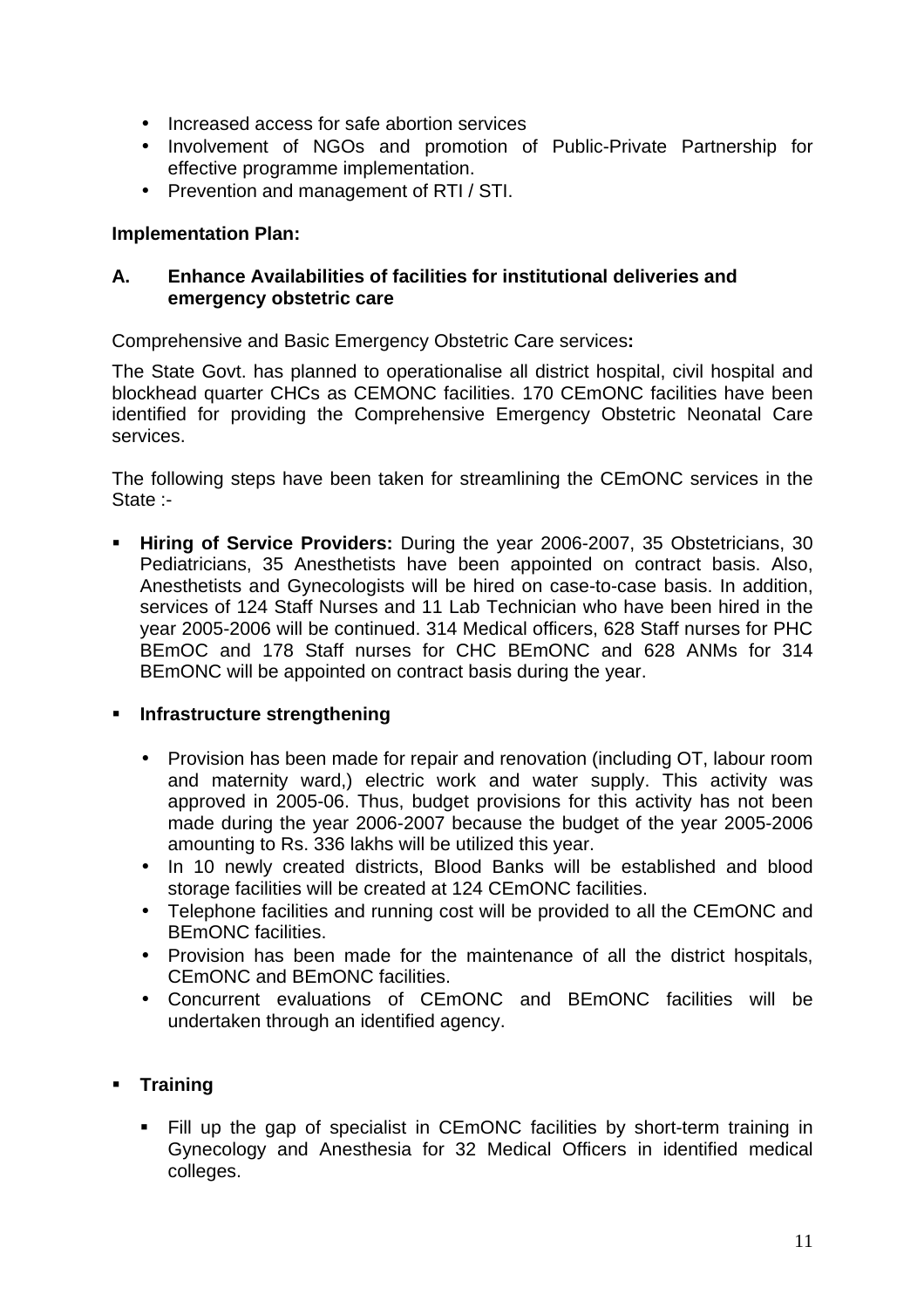- **Medical Officers and Lab. Technicians of the CEmONC will be provided 3** days training in blood transfusion and storage facilities in accordance with the guidelines for the Blood Banks. For this activity, funds under SIP will be utilized.
- Two programmes for Training of Trainers (ToT) of two days duration will be organised at RFWTCs for BEmONC trainers of the districts. After the ToT, training of Medical officers, Staff Nurses and ANMs will be conducted at identified district hospitals for 15 days by the trainers trained. In all, a total of 360 batches will be conducted during the year. Each batch will comprise 2 MOs, 2 SNs and 2 ANMs.
- ß The ToT for the trainers from district hospitals for Skilled Birth Attendants (SBA) Training will be organised at SIHMC/RFWTCs. The trained trainers will conduct 2 weeks SBA Training for SNs, LHVs and ANMs. In one batch, 4 participants will be trained. Each district will organise the training of 5 batches during the year.
- One week refresher training of 576 ANMs will be conducted at district hospitals. Each district will organise the training of 12 batches.
- ß Two weeks training of 200 paramedical posted at BEmONC facilities will be provided training on multiple skills at district hospitals.
- **Standard Treatment Protocols printed under IPD project will be got framed** and displayed at appropriate places at all the CEmONC and BEmONC facilities.
- **Provision of budget has been made for the districts for the development and** printing of the training books and post-training literature.

## **B. Special Schemes**

- **Referral Transportation:** The scheme of Prasav Hetu Parivahan Evam Upchaar Yojana will cover all facilities (CEmONC and BEmONC) for all BPL and SC/ST women who are not covered under the JSY. In year 2006-07, the scheme will be funded from State Budget.
- **Outsourcing of Emergency Transportation:** Provision has also been made to outsource emergency transportation of women with obstetric complications.
- ß **Janani Suraksha Yojana (JSY)**: In year 2005-06, there were 68252 beneficiaries of JSY. In year 2006-07, provision has been kept for 2 lakh deliveries under JSY assuming 50% BPL will deliver in the institutions.
- **24 Hour Delivery Services:** The presence of health providers in BEmONC facilities for providing 24 hour Delivery Services will be ensured. For this purpose, an incentive scheme is operational and the same would be continued in the year 2006-07 as well. Under this incentive scheme, an incentive of Rs. 330/- per delivery is paid as cash incentive (Rs. 200/- for the attending MO, Rs. 100/- for the Staff Nurse and Rs. 30/- for the Sweeper). The incentive is applicable for all deliveries conducted in BEmONC over and above a benchmark of achieving 200 deliveries during the year.
- ß **Maintenance of Health Institutions:** CEmONC and BEmONC health institutions will be provided @ Rs. 5000/- and Rs. 3000/- per month respectively for specific purpose of ensuring cleanliness, upkeep and maintenance of the facilities.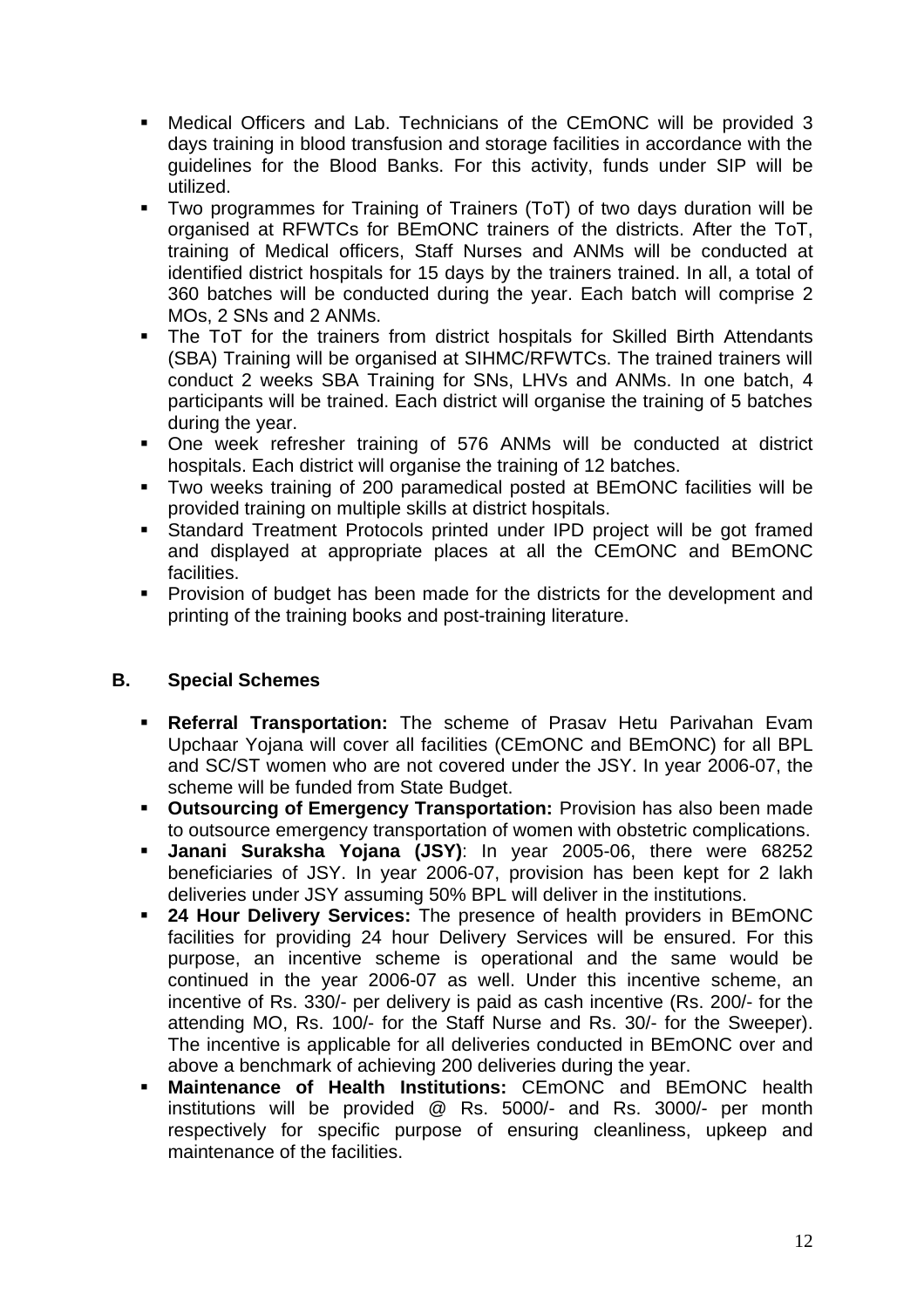ß **Incentive to ANMS / MPW / AWWs: In order** to motivate the ANMS / MPW / AWWs, an incentive scheme was introduced in the year 2005-2006. This scheme will be continued. Under this scheme, the best performing ANMS/ MPW (M)/AWWs will be identified on key performance indicators and will be paid a cash incentive of Rs. 1000/- for the ANM and Rs. 500/- each for the MPW (M) and AWW respectively.

## **C. Strengthening Antenatal and Postnatal Services**

The following activities will be undertaken to improve the coverage and quality of ANC:

- Rendering effective and quality ANC services through fixed day (Friday) clinic approach with focus on women of BPL/SC/ST, primigravidas and adolescent mothers.
- Anganwadi workers will be involved for improving the coverage.
- Orientation of community (integrated with BCC module).
- Skill training of ANMs in Obstetric First Aid with focus on emergency drugs approved for the use by ANM.
- 200 Additional ANMs will be recruited in the year 2006-07 for SHCs and 321 ANMs of RCH I for SHC will be continued.
- 313 Dai Sammelans are planned (one in each block) in the year 2006-07 for orientation of TBAs for promoting institutional deliveries and creating referral linkages with health system.

## **Postnatal care services**

Postnatal care services will be ensured along with the newborn care. The following steps will be adopted in strengthening the PNC and newborn services:

- Postnatal care will be provided through ANM & Anganwadi workers.
- Mothers will be encouraged / educated regarding the importance of care after delivery. In cases of institutional deliveries, all mothers will be asked to stay for 3 days in the hospital so that they could receive adequate post natal care. Orientation of community on postnatal care will be done.

## **Monitoring and Evaluation**

- An effective monitoring mechanism for monitoring the CEmONC and BEmONC services will be developed to assess the performance of health service providers in public and private sectors.
- Maternal death audit: A system of maternal death audit will be introduced to identify the causes of maternal death. An orientation programme will be conducted in a phased manner covering 5 districts with high MMR in year 2006-07.
- Monthly review meetings at regional, district and block levels will be held to assess and review the shortfalls of the objectives and the activities reflected in the annual plan.
- Inter-sectoral coordination mechanism will be strengthened through involvement of WCD, PHED, Panchayat, Education and representatives of NGO/Private sector.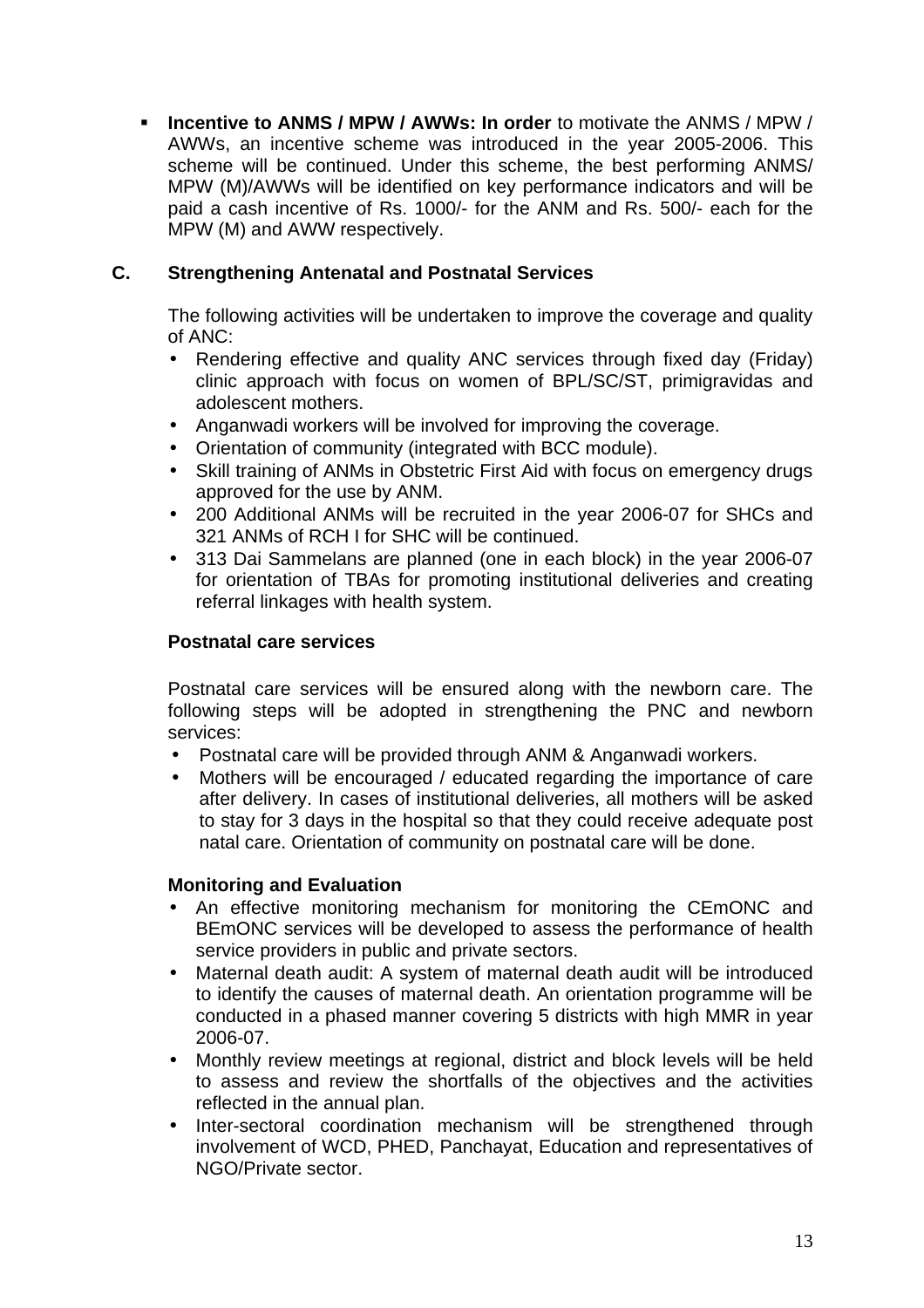- Appropriate registers, modified ANC cards covering details of PNC will be made available to ANMs and health institutions.
- Incentive-based scheme for the ANMs, MPW (M), and AWW on the basis of performance criteria will be continued for year 2006-07..
- Concurrent evaluation of BEmONC & CEmONC by external agency is planned 2006-07.

#### **D. Increased Access for Safe Abortion Services**

To increase the accessibility of safe abortion services following interventions have been planed for year 2006-07:

- Training of all the Medical officers of CEmONC and BEmONC in MTP services including medical means of termination of pregnancies at medical colleges. A total number of 52 MOs will be trained in 26 batches during the year.
- MTP by MVA technique will be ensured in BEmONC. Training of 50 MOs will be conducted at identified district hospitals.
- Provision of essential equipments and drugs at the identified centers will be made.

## **E. Involvement of NGOs and promotion of Public-Private Partnership for effective programme implementation**

To improve the access and availability of MCH services, the public-private partnership is being promoted under the RCH.

- **Janani Suraksha Yojana provides hiring of specialists of OBGY and** Anesthesia to provide specialist care in managing complicated obstetric cases. Using the similar norms, CEmONC and BEmONC facilities would be able to hire the services of OBGY and Anesthesia specialists on case-to-case basis.
- **Private sector service providers will be accredited to provide normal delivery** services and management of complicated obstetric cases. Such hospitals / nursing homes will be identifies and accredited and will be reimbursed the cost of services rendered by them to BPL and SC/ST cases.
- KGOs involvement in conducting trainings and rendering services and in community mobilization will be actively promoted.
- $\blacksquare$  In 10 districts where health indicators are poor, the services for emergency obstetric care will be outsourced. A scheme will be developed and implemented for Public-Private Partnership in these districts.
- **•** Private sector institutions/hospitals will be identified for providing clinical training for the service providers.

## **E. Prevention and Management of RTI / STI**

Preventive and curative services for management of RTI/STI up to PHC level institutions will be ascertained through appropriate training of MOs and health workers with support from Madhya Pradesh State AIDS Control Society. The strategy will be worked out on possible areas of interventions in order to avoid any duplication in the services.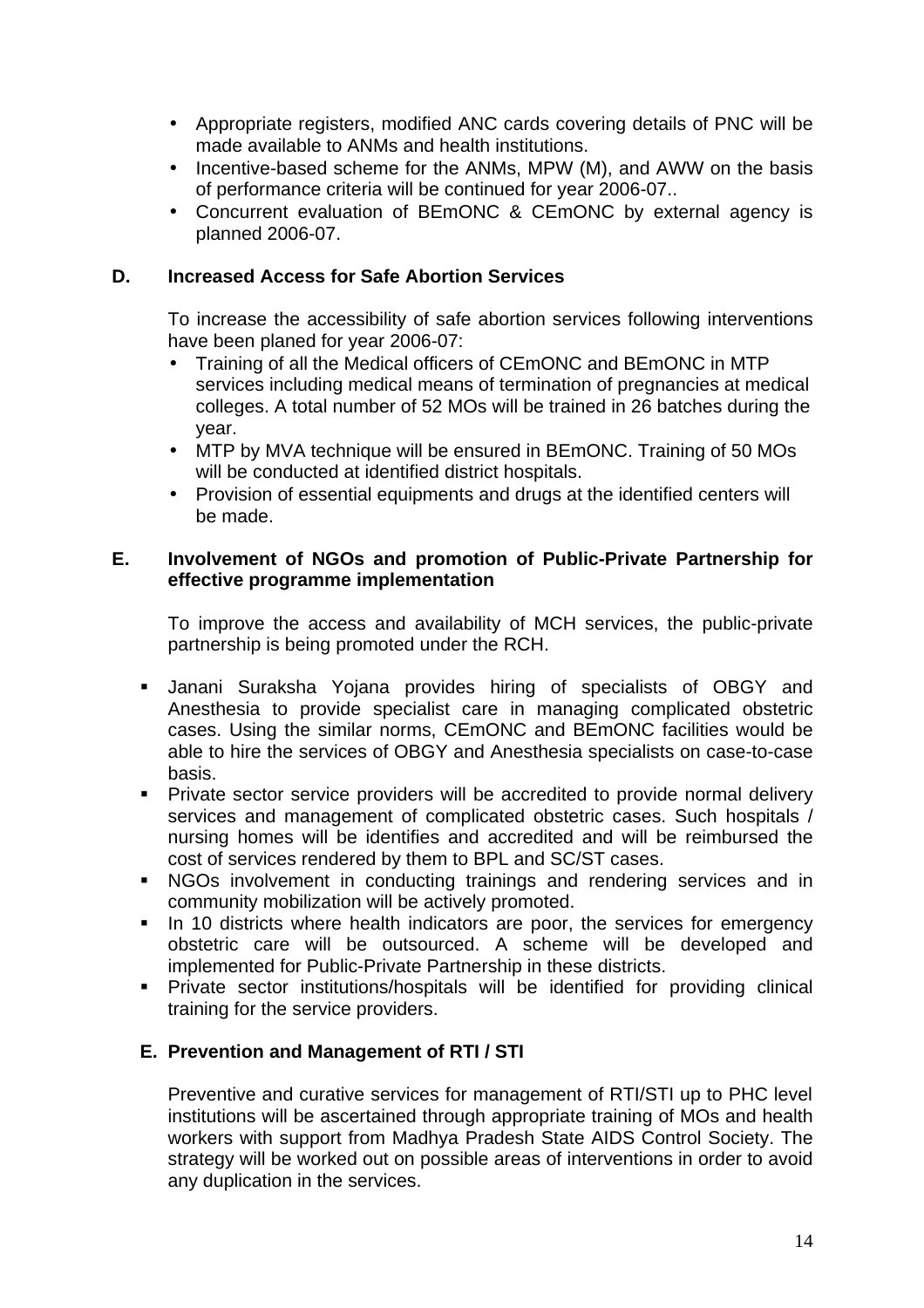## **II. CHILD HEALTH**

#### **Achievements of Year 2005-06**

- IMNCI strategy is being implemented in 8 districts, namely Bhind, Morena, Datia, Sehore, Bhopal, Vidisha, Shivpuri and Guna with UNICEF support in Shivpuri and Guna districts. 525 medical & paramedical staff have been trained in Shivpuri. Two batches of district ToT have been completed.
- Provision of Funds for referral of sick children of vulnerable group in IMNCI districts.
- 23 state core trainers and 193 mid level trainers trained in IYCF with support of UNICEF.
- Bal Sanjeevni campaign reduction of severely malnourished children from 5.5% to 1.2% and reduction of malnourished children by 50%.
- State Task Force and State Core Group have been constituted and regular meetings are being convened for monitoring routine immunization activities.
- For transportation of vaccine and supervision of immunization sessions, alternate vaccine delivery system has been started in all districts**.**

## **Strategy for Year 2006-07**

Strategy adopted for the year 2005-06 will be continued in year 2006-07 which will be as follows:

- Improve Household Caring Practices for Newborn Care (NBC) and Infant and Young Child Feeding (IYCF)
- Improved Routine Immunisation (RI) to achieve 100% fully immunised by one year of age, and five doses of vitamin A by three years of age.
- Integrated Management of Neonatal and Childhood Illnesses (IMNCI)
- Appropriate management of malnourished children.

#### **Implementation Plan:**

## **A. Improve Household Caring Practices for Newborn Care (NBC) and Infant and young child feeding (IYCF)**

- It is planned to train all frontline workers, including ANMs, AWWs and community volunteers on infant and young child feeding practices. Funds for this purpose have now been allocated from GoI to the WCD department.
- Newborn care facilities (warmer, bag and mask, oxygen) are being made available in all CEmONC & BEmONC institutions.
- Audience segment specific Behavioural Change Communication strategy for improved household NBC practices, breastfeeding and child feeding, recognition and care of low birth weight babies and timely referral, including improved recording of birth weights & prevention of childhood anaemia.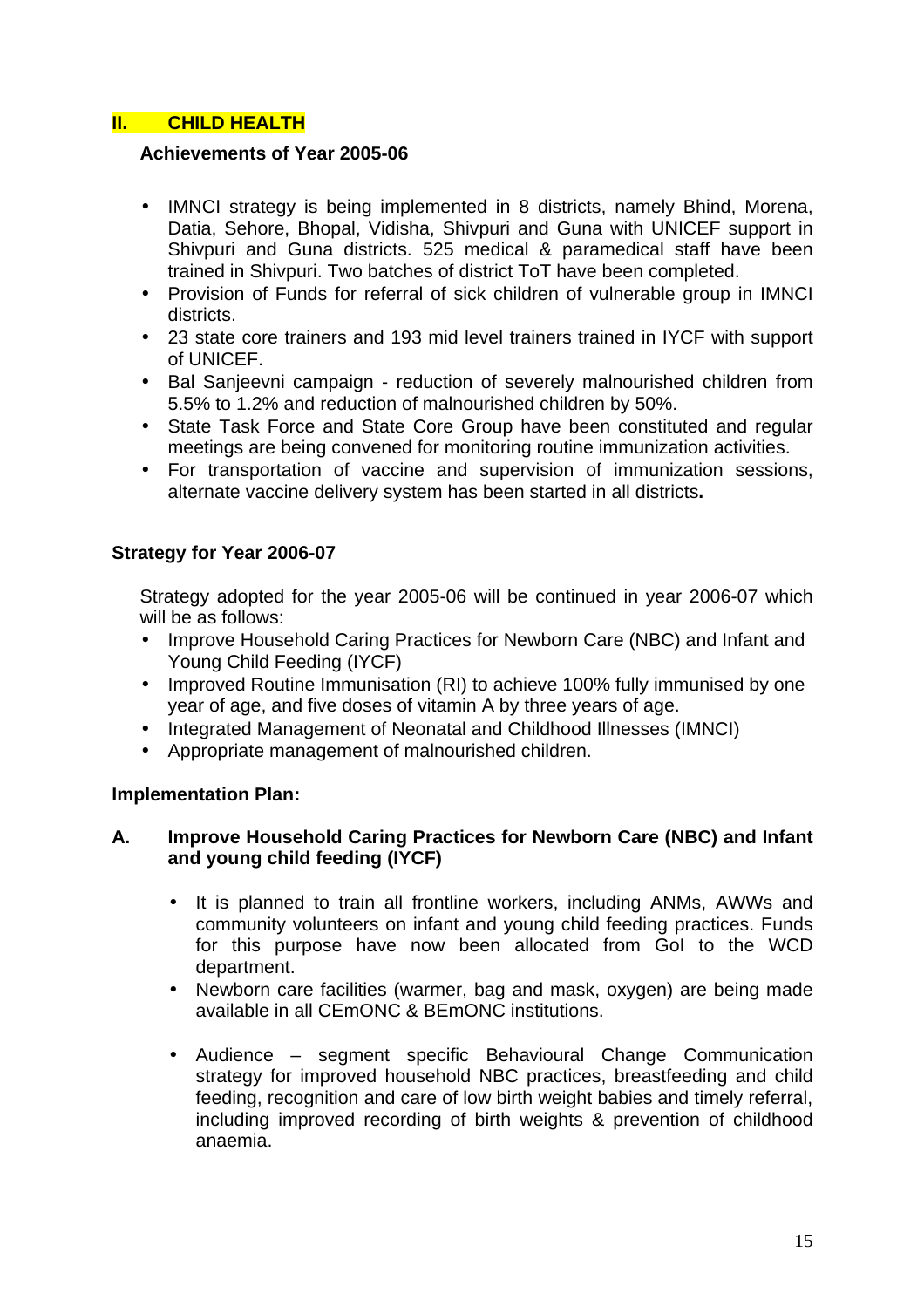## **B. Improved Routine Immunisation (RI)**

The activities for strengthening of routine immunisation have been reflected in immunization plan of RCH-II.

## **C. Integrated Management of Neonatal and Childhood Illnesses (IMNCI)**

- Printing of 11000 IMNCI training modules.
- Medial and Paramedical staff of identified 8 IMNCI districts (Bhind, Morena, Datia, Bhopal, Vidisha and Sehore, Guna and Shivpuri will be trained in IMNCI. Training of MOs and Supervisors will be conducted at Medical colleges and training of paramedical staff will be conducted at the district hospitals.
- 600 MOs of the remaining 40 districts (non-IMNCI districts) will be trained during the year and the training of paramedical staff of non-IMNCI districts is clubbed with the BEmONC training under the maternal health intervention.
- To increase the pool of master trainers, faculty from the PSM and Paediatric faculty of medical colleges of Rewa, Indore, and Jabalpur will trained at National Nodal Institute.
- Provision for referral transport of sick children U5 of BPL and SC/ST has been made at all the CEmONC and BEmONC facilities @ Rs. 200/- per case. A provision for 10000 cases has been made for this year.

#### **D. Appropriate Management of Malnourished Children**

State Action Plan for reduction of malnutrition will be implemented in collaboration with the Department of Women & Child Development which includes the following:

- Strengthening facilities for management of severely malnourished children by hospital based treatment and institutional rehabilitation under Bal Shakti Yojna funded by DFID.
- IEC for hygiene education at the community level through the frontline workers.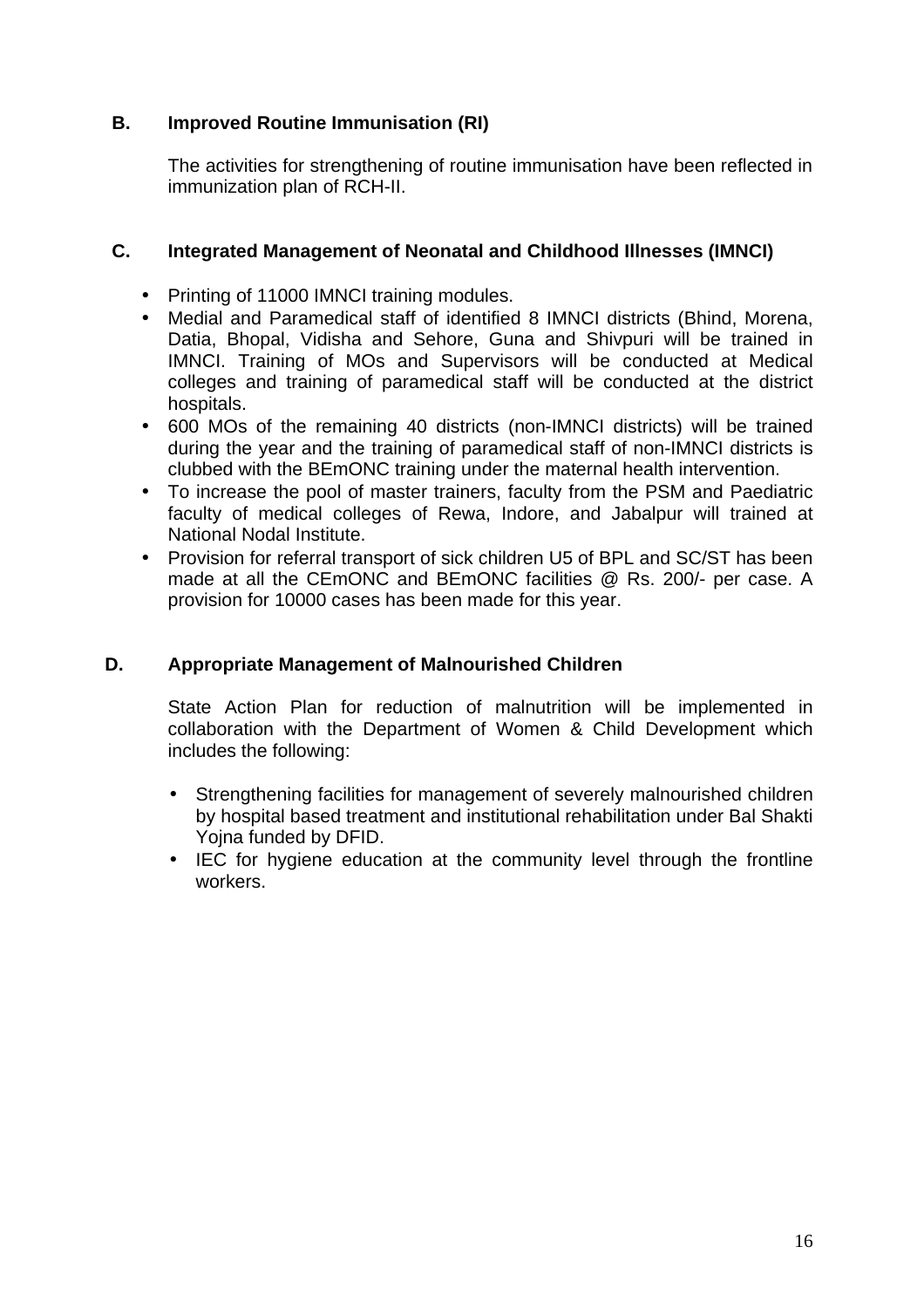## **III. POPULATION STABILIZATION**

#### **Achievements during year 2005-06**

- Quality assurance committee has been constituted at the State level and instructions have been issued for setting up the similar committees at the district level.
- Public-Private Partnership (PPP) for providing family welfare services to BPL families has been started.
- Training of ANMs in 'IUD –CuT- 380 A' has been started.
- Sterilization Wards are being developed in all district hospitals.
- Hiring of counselor for FW services at all CEmONC facilities is in process.
- 40 surgeons have been trained for NSV operations & 28417 cases have been done in year 2005-06. NSV mega camps were organized in Balaghat, Dewas, Hoshangabad, Betul, Satna

## **Strategy for 2006-07**

- Promoting the acceptance of spacing methods through community participation.
- Expanding the choice of spacing methods of contraceptives.
- Access to quality services for sterilization be improved at health facilities in all the CEmONC and BEmONC facilities.
- Involvement of private sector in providing quality family planning services.
- BCC activities through interpersonal communication, IEC material on sterilization, Condom, IUD, Oral Contraceptives, male participation, NSV, PNDT Act etc.
- Implementation of mother NGO scheme.

#### **Implementation Plan**

#### **A. Promoting the acceptance of spacing methods through community participation**

- Link couples programme was introduced in the year 2004-2005 in 5 IPD districts. The same program was integrated with RCH II. The Link Couple Program will be continued in the 5 IPD districts namely Chhatarpur, Panna, Rewa, Satna and Sidhi under which training of Link Couples and Quarterly meetings at PHC level has been planed.
- The condom vending machines were procured by districts using the funds under other programs. This year provision of Rs. 6 Lakhs is planned for running and maintenance of these machines.

#### **BCC activities**

The IEC Bureau will organise workshops for media officials for highlighting the key issues. This will enable them to prominently report informative and analytical information on population and development issues. Likewise, films would be developed, as may be required, video films and audio cassettes would be distributed on themes including delaying the age of marriage,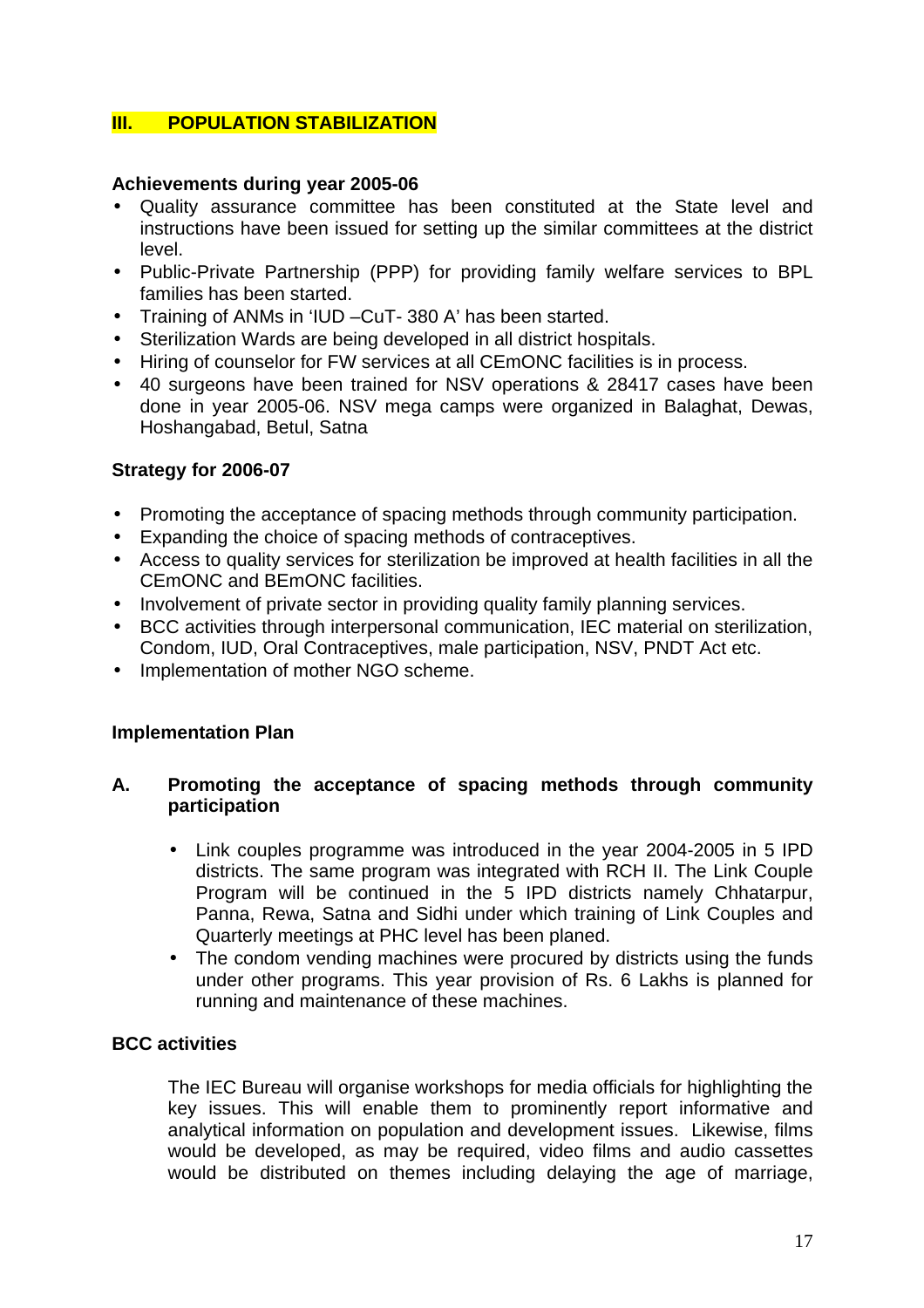reducing gender bias, birth spacing, safe sex and male involvement in reproductive health.

## **B. Expanding the choice of spacing methods of contraceptives**

- ANMs will be trained in providing IUD services using T 380A. Training of ANMs will be conducted at the district hospitals. A total number of 3840 ANMs will be trained in 960 batches. Training guidelines will be printed. A performance assessment will be undertaken in erstwhile 5 IPD districts by the Gynecologist of the district hospital. All trained ANMs will be provided asepsis kits for IUD insertion.
- **Social Marketing:** To increase availability of spacing contraceptives methods in rural areas, a program of social marketing will be launched. In addition, other conventional channels like PDS, JSR, Link Couples and other suitable outlets will be utilised for making contraceptives available.

## **C. Improved access to quality services for sterilization at all CEmONC and BEmONC facilities**

- The surgeons performing more than 1000 sterilization operations in a year will be given an incentive @ Rs. 50/- per case for the number of operations performed after achieving the benchmark of 1000 cases.
- 170 counselors will be hired on contractual basis and will be posted at each CEmONC facility. The counselors will inform the clients about the available options for contraceptive services and remove myths and misconceptions about the contraceptive devices, if any and assist them in choosing the suitable contraceptive method.
- Three regional NSV Resource Centers at Bhopal, Indore and Jabalpur will be established during the year together with the continuity and strengthening of State NSV Resource Center located at Gwalior. IEC campaigns will be carried out by these centers for generating the demand for NSV services. 100 MOs of the CEmONC and BEmONC institutions will be trained by these centers so as to equip them as regular provider of NSV services.
- 50 Medical Officers will be imparted training in Minilap in 5 medical colleges and identified districts hospitals in the state.
- To ensure laparoscopic sterilization services, 20 MOs will be trained for a period of two weeks at medical colleges and identified district hospitals. Reorientation training of 60 MOs comprising gynecologists and PGMOs will also be conducted for a period of one week.
- Mega NSV camps will be organized by the districts by the team of trained MOs. One sterilization ward at each district hospital will be equipped well to provide best quality of care to sterilization acceptors (activity already started in the year 2005- 2006) and will be functional.
- A lump sum provision has been made for the repair and maintenance of the existing laparoscopes. It is expected to receive 150 single puncture and 50 double puncture laparoscopes from the GoI.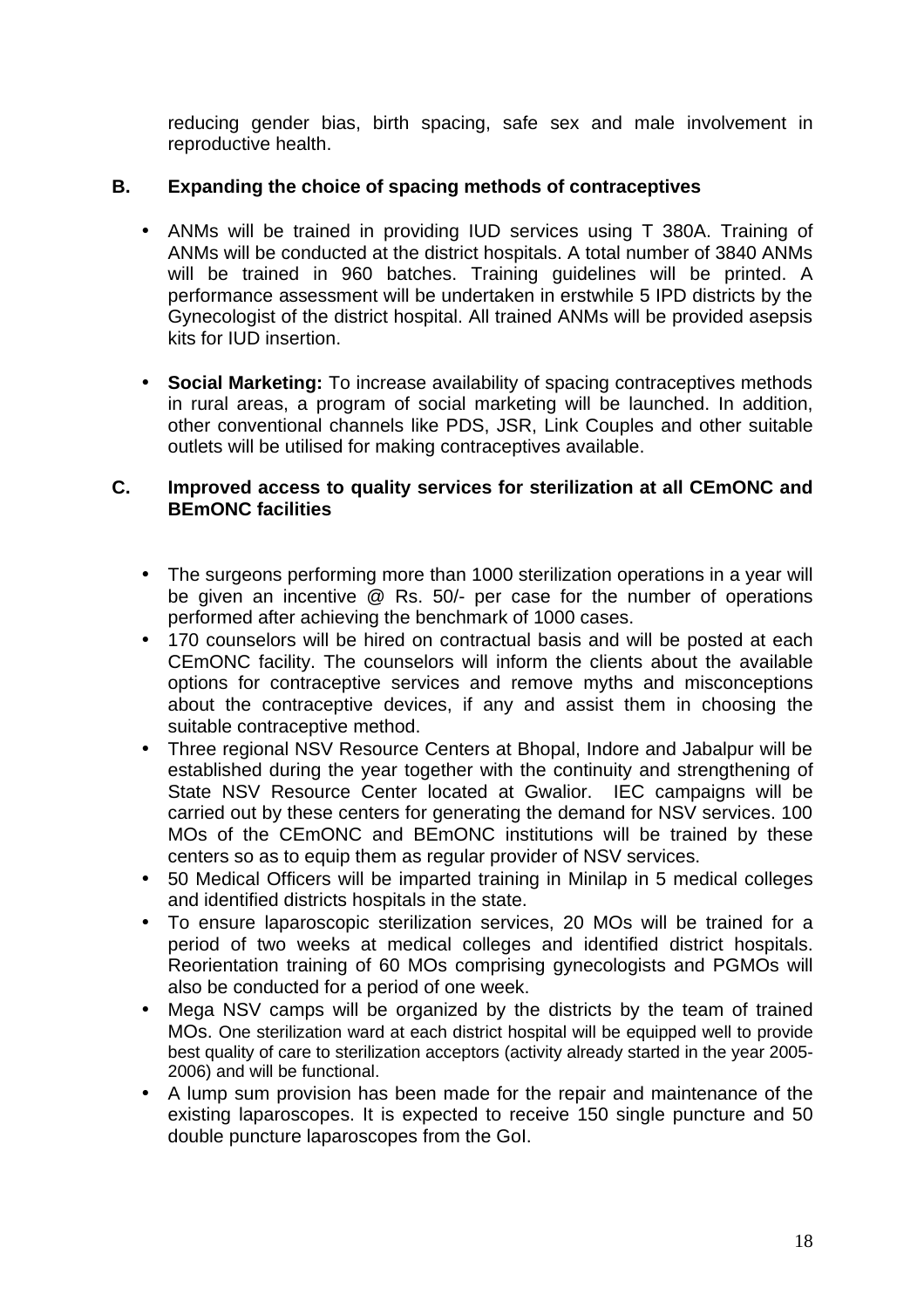## **D. Involvement of private sector in providing quality family planning services**

A large section of the society seeks health services from private service providers. The potential of the private sector will be tapped for providing quality of FP services. Regulation and accreditation of the private sector facilities for providing services would be undertaken.

## **E. Implementation of Mother NGO Scheme**

This will include:

- Base line survey will be conducted in all 48 districts.
- Projects submitted by the NGOs would be appraised and identification of the areas for service NGOs will be made.
- Grant- in-aid will be provided to the selected NGOs for conducting the activities.
- The NGOs' work would be supervised and periodic review meetings shall be held.
- The NGO Cell at the directorate will be strengthened.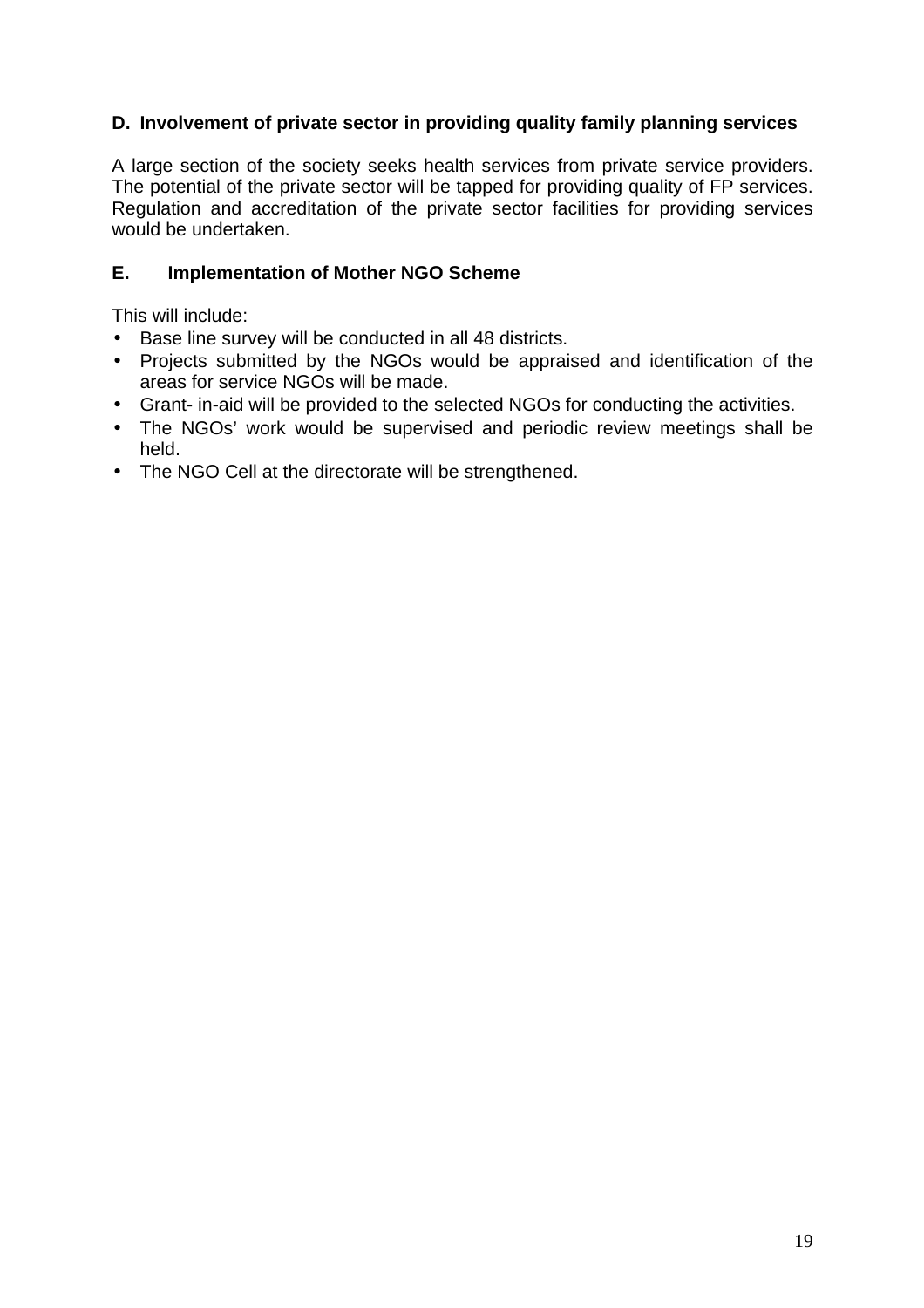## **IV. ADOLESCENT HEALTH**

#### **Strategy to be adopted for 2006-2007:**

- Implementation of the National Youth Policy (Health component).
- Establishment of Multi Purpose Youth Friendly Centers at all divisional headquarters.
- In-school adolescent activities (based on the experiences gathered in IPD districts).
- Reaching the out-of-school adolescents.
- ARSH and gender-sensitive service delivery through public health system.

#### **Implementation Plan:**

#### **A. Implementation of the National Youth Policy (Health component) at the State**

- The action plan developed on the basis of the workshop conducted will be implemented in the state and monitoring will be done on quarterly basis in coordination with the Director, Youth and Sports Affairs, and Nehru Yuva Kendra (NYK).
- Multipurpose youth friendly centers will be established at 7 divisional head quarters through an identified agency. These centers would provide space for the young people to meet and discuss their problems with their peer and provide counseling and basic services for young people. This center would also serve as an information resource center where the youth can get correct information on Adolescent Sexual and Reproductive Health issues, career etc. The district Nehru Yuva Kendra Sangathan or an identified NGO would coordinate the activities of the center. Seven Multi Purpose Youth Friendly Centers will be established at the divisional headquarters, namely, Bhopal, Indore, Gwalior, Rewa, Ujjain, Sagar and Jabalpur.

#### **B. In-school Adolescent Activities based on the experiences gathered in IPD districts**

- The Health Department in support with SCERT will undertake the responsibility of developing the training module for the trainers in the area of life skills education for the adolescent boys and girls. It will also undertake the printing of the training module. Reprinting of the training modules and reference material developed under IPD project.
- TOT of Master trainers on Adolescent Reproductive and Sexual Health (ARSH), gender and life skills will be conducted. Training will be of five days duration and 5 persons each of the 10 identified districts will be trained.
- One-day environment building workshops on Adolescent Reproductive and Sexual Health (ARSH) for the district level officials will be conducted at the identified 10 districts.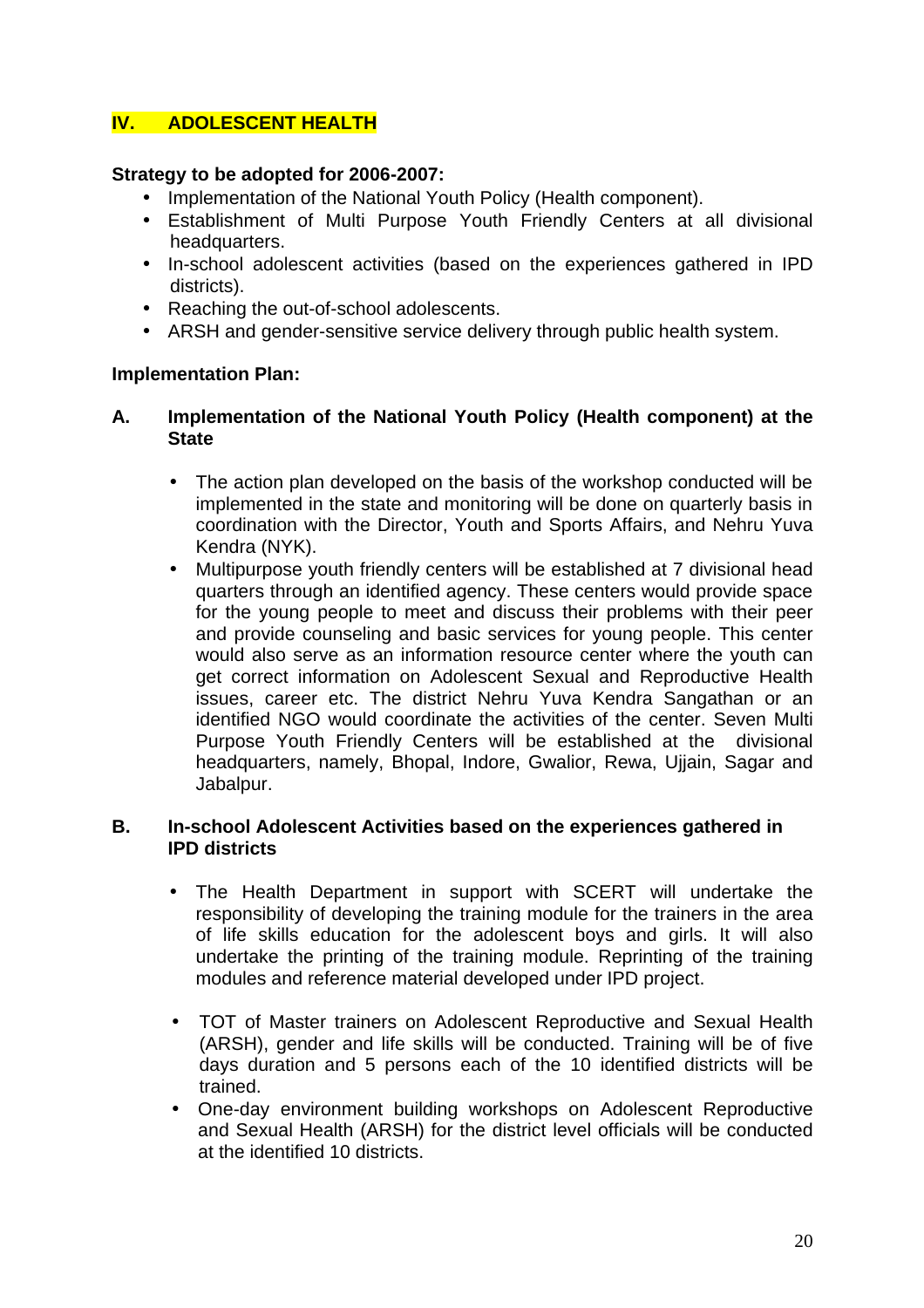- Orientation of 250 School Principals from 5 identified new districts and reorientation of the Schools principals of existing 5 districts will be conducted to enable environment building and to advocate the importance of addressing adolescents and enlisting their support for initiating the activities in their schools.
- Orientation training of the 500 school teachers of the 5 identified new districts will be conducted and orientation of 2000 school peer educators will be conducted during the year by the trained teachers. Co-Curricular activities such as parent teachers meeting, sports meet, question box activity, essay and debate competition will be held in these schools.

## **C. Reaching Out-of-School Adolescents**

- This program will be implemented in 5 IPD districts, namely Chhatarpur, Panna, Rewa, Satna and Sidhi and 5 non IPD districts, namely, Bhopal, Indore, Jabalpur, Ujjain and Gwalior.
- **TOT of 3 master trainers from each district from the identified NGOs will** be done for a period of one week on adolescent life skills education. 20 Villages from each district will be identified for the implementation of this program. One Animator from each village will be selected and will be trained by the master trainer for a period of 15 days. These trained animators will provide the training to the out-of-school adolescent girls for a period of six months on life skills education. The CEDPA training module "Better life option / Chose your future" will used by the animators in training the 25-30 adolescent girls from each village.
- NYK will be partnered to provide training to the out-of-school adolescent boys. The activity will be carried out in 10 districts (5 IPD and 5 Non IPD). A total no. of six batches of 40 boys each will be trained in each district.

## **D. ARSH service delivery through public health system**

ß This activity will be implemented in all the identified 10 districts. TOT will be conducted to train the master trainers who will in turn train MOs and Paramedical staff of CEmONC and BEmONC of these institutions to provide adolescent friendly health services. During the year, a total number of 240 MOs and 450 paramedical staff of these institutions will be trained. Supply of medicines, vaccine and contraceptives will be done by the GoI.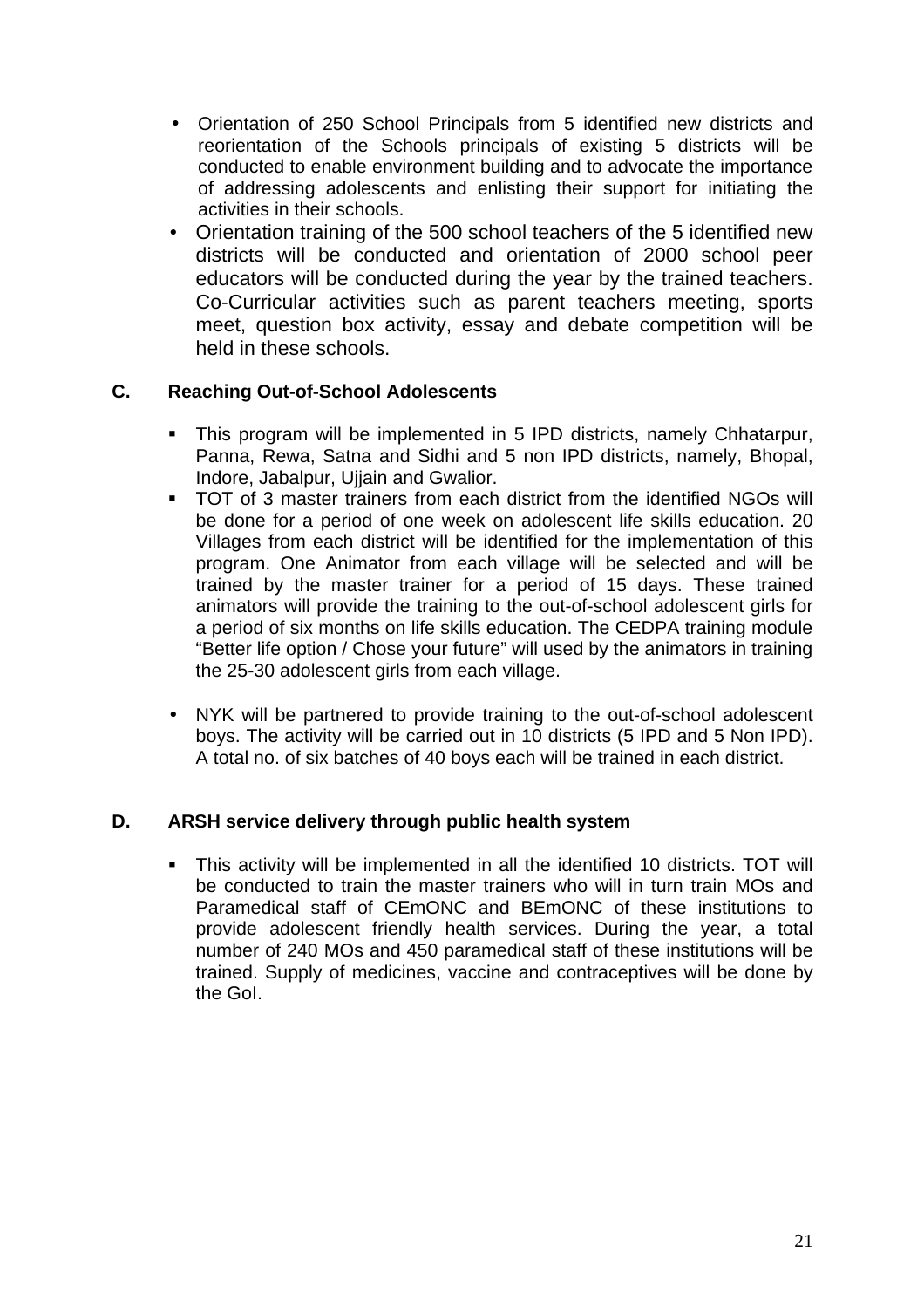## **V. GENDER CONCERNS IN RCH / SEX RATIO**

#### **Strategy proposed to be adopted for 2006-2007:**

- Review of policy and programme decisions at state level
- Review and adoption of service guidelines / protocols
- In service training • Monitoring indicators and performance appraisal
- Social clinical and managerial audit
- Existing women/community groups mobilized around RH, Reproductive Rights and Gender issues in blocks
- Strengthening the existing women groups, Mahila Mandals, SHGs, MSS and community members
- Support to FCCs and enabled to address Gender Based Violence

#### **Implementation Plan:**

## **A. Policy and programme decisions at state level**

- Workshop at state level for the review of the policies for refocusing gender perspective & development of appropriate programme strategies.
- Workshops will be conducted at the State, District and Block level for effective implementation of PNDT Act.
- Staff duty rooms with toilet facilities will be constructed in identified 50 CEmONC institutions.

## **B. In service training**

- TOT of master trainers for health care service providers to provide gender sensitive services will be conducted. The activity will be implemented in all the districts.
- Training of Medical & Para Medical staff on providing gender sensitive services – Gender sensitive aspect will be included in all the ongoing training programmes for medical and Para medical staff as gender will be made a cross-cutting component across all training programmes. During the year a total number of 240 MOs and 2880 paramedical staff of these institutions will be trained.

#### **C. Monitoring indicators and performance appraisal**

- State level award for best district for the deliveries attended by the health professionals on the basis of the various criteria defined in the HMIS and quality of care from the gender perspective will be instituted to motivate the health functionaries to pursue gender-sensitive approach.
- District level award for best CHC & PHC will be given to the concerned incharge Medical Officer and CMHO on the basis of defined criteria pertaining to quality of care from the gender perspective.

## **D. Existing women/ community groups mobilized around RH, Reproductive Rights and Gender issues in blocks**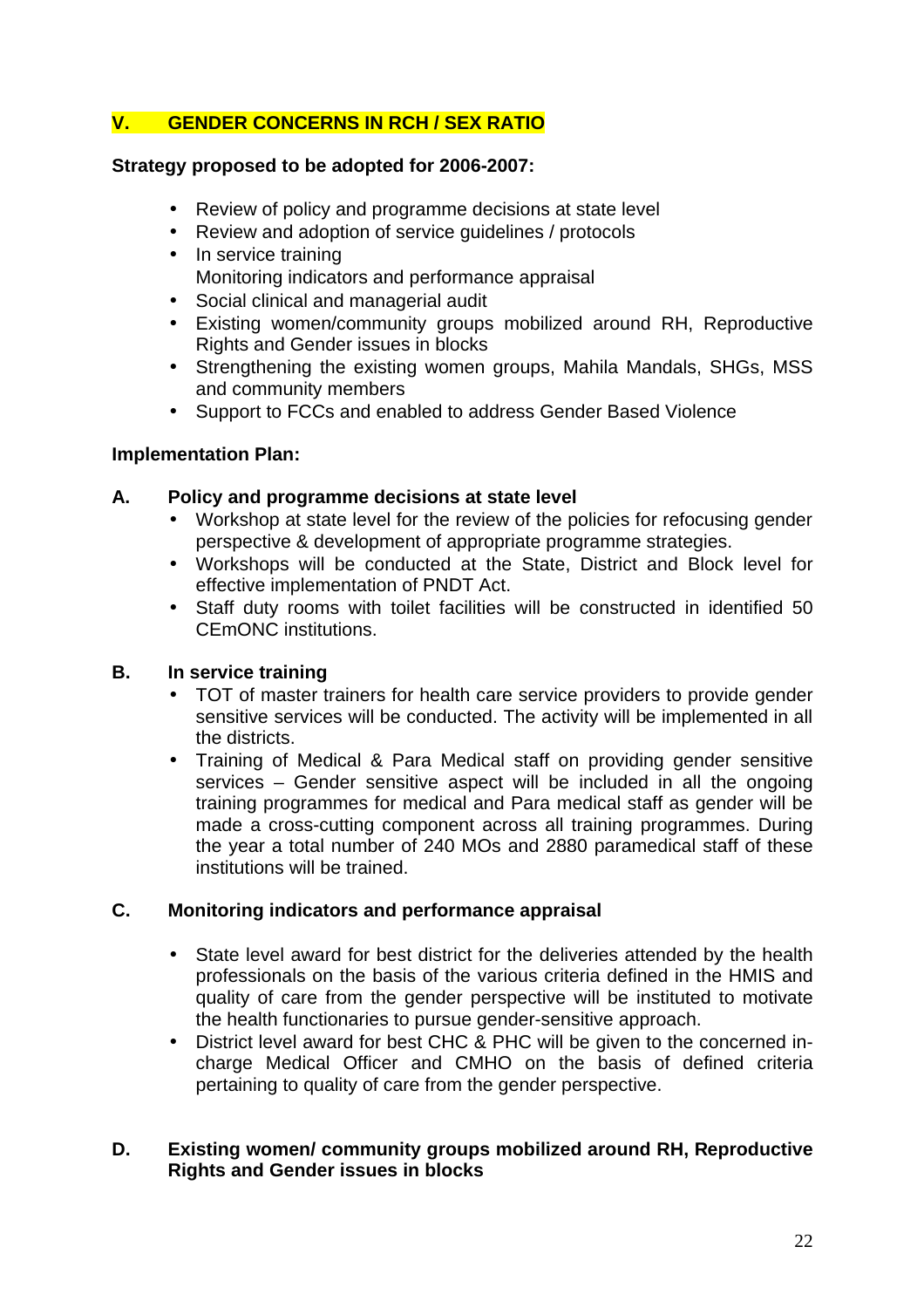This activity will be implemented in the Rewa, Satna, Sidhi, Panna and Chhatarpur districts on a pilot basis.

- The strategic intervention of this programme will involve mobilization of existing women's groups and giving them intensive training inputs to build their self-esteem and see themselves as agents of change. The group strategy has the advantage of being sustainable in the long run and also gives women protection from any backlash. It would be expected that with these inputs women understand their social 'position', question norms that subjugate them, question myths and misconceptions all of which interfere with their health-seeking behavior. The focus of the training activities will directly address all the socio cultural, gender constraints that prevent women from accessing services to be provided under Maternal Health and Child Health strategies.
- Four resource persons hired on contractual basis for monitoring the activity will be continued during the year. Quarterly meeting of the animators will be conducted. The animators will also attend the meetings with the Sarpanch and VHCs and Gram Raksha Committee and other relevant agencies in order to address the issue of Gender based violence and thereby prevent the child marriage, promotion of girl child education, encourage girl child drop outs for continuing education Nutrition education, nutritional anemia, ANC, PNC, micro finance and skill development. During the end of the year exposure visit of these animators will be conducted to enable cross learning.

#### **E. Strengthening the existing women groups, Mahila Mandals, SHGs, MSS and community members**

The focus of activities is to enhance male participation and responsibility in population and family welfare programmes. To achieve this strategy, advocacy, sensitization activities will be conducted to mobilize support from men at the family, community and society level. These could include workshops, meetings, Sammelans and other such activities. Special focus will be to ensure support of religious, social political leaders in the empowerment process with a focus on gender equality.

#### **F. Support to FCCs and enabled to address Gender Based Violence**

This activity will be carried out In Rewa, Satna, Sidhi, Chhatarpur and Panna districts as pilot in partnership with Police department.

Family Counseling centers (FCCs) already operational during the IPD project will be continued. FCCs will provide counseling support to women who have experienced some form of domestic violence meted out by spouses or in – laws. Couples and families are counseled for better mutual adjustment. Besides undertaking follow-up visits, the FCCs are also organizing awareness camps on gender and reproductive health issues. Recognizing violence against women as a public health issue and the reproductive health outcomes of many instances of violence, referral linkages of the FCCs with the public health system is also contemplated.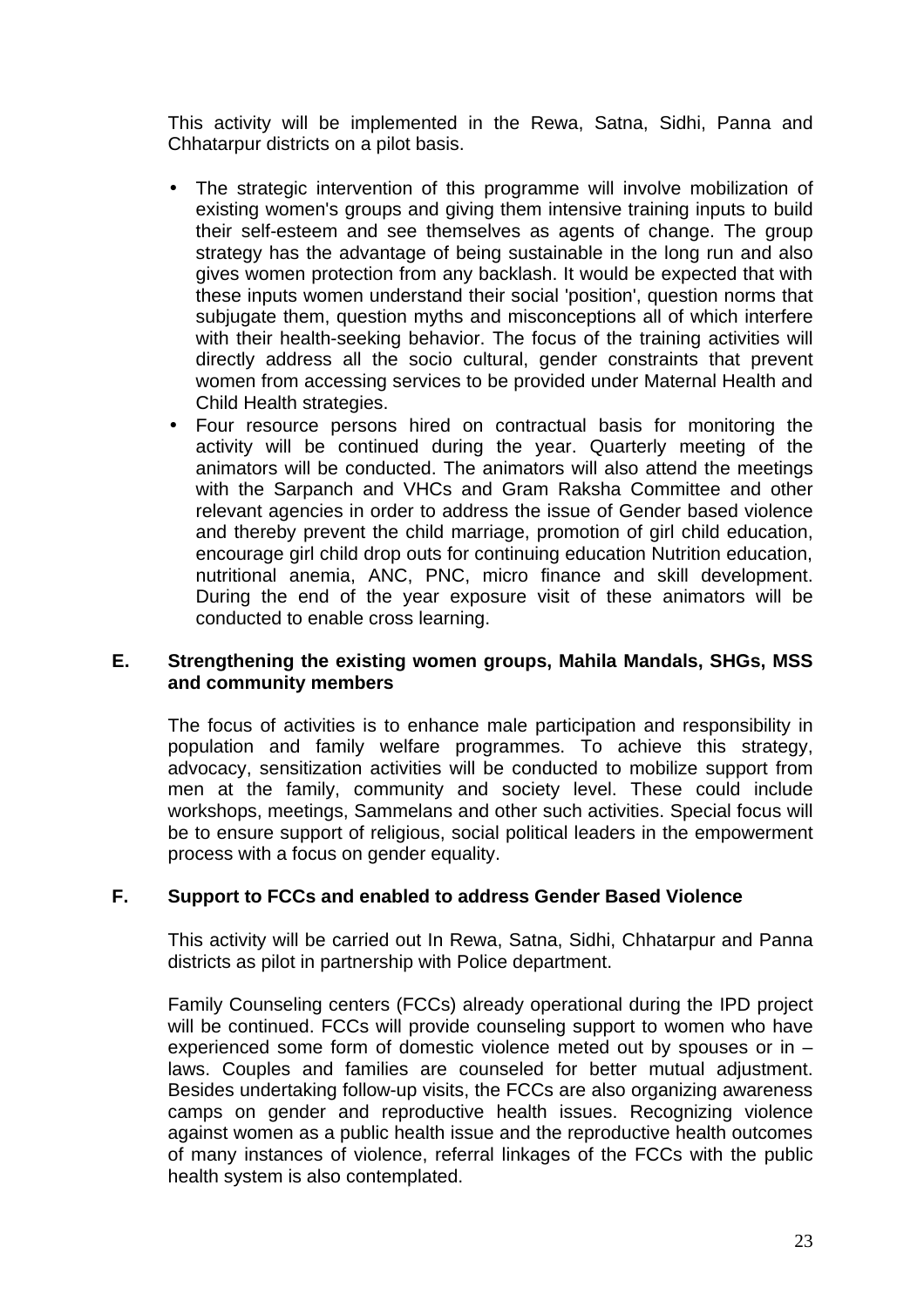## **VI. HEALTH MANAGEMENT INFORMATION SYSTEM (HMIS)**

## **Strategy proposed to be adopted for 2006-2007:**

- ß Establishment of HMIS Unit at the State Level
- **EXITE:** Situational Analysis of Existing Health Management Information System
- **•** Development of Input Formats
- ß Developing Software
- ß Facilitate Operational Research Activities

#### **Implementation Plan:**

#### **A. Establishment of HMIS Unit at the State Level**

- Manpower support and hiring services of professionals for HMIS unit At present, the existing HMIS is not equipped with adequate systems, professionals and hardware support. The HMIS unit will be manned by professionals including Research Officers, Computer Programmer, Computer Operators on contract/work assignment basis.
- Hardware support will be provided to strengthen the HMIS unit at the state level.

#### **B. Situational Analysis of Existing Health Management Information System**

• Situational analysis is proposed to be undertaken through an external agency of existing MIS and the type of information currently being gathered, ways of gathering the same, capacity existing to record such information, flow of such information (upwards and downwards), extent to which such information is processed and utilized for further strategizing and programming.

#### **C. Development of Input Formats**

- Based on the information needs assessed in the Situational Analysis, the data formats for different levels will be evolved while taking care that simplicity in completion of and use of data formats is ensured with minimal changes in the existing formats.
- Capacity development of block level health functionaries in processing data in the manual formats developed and transmitting the same to the respective districts where the computerization will take place.

#### **D. Developing Software**

- Software development for health personnel management information system, financial management information system, resource management information system, performance management information system, drug and supplies management information system will be done with the help of in-house expertise and hiring services of professionals including up gradation of the software.
- Upgradation of departmental website including portal charges and hiring professional/agency for its continued maintenance.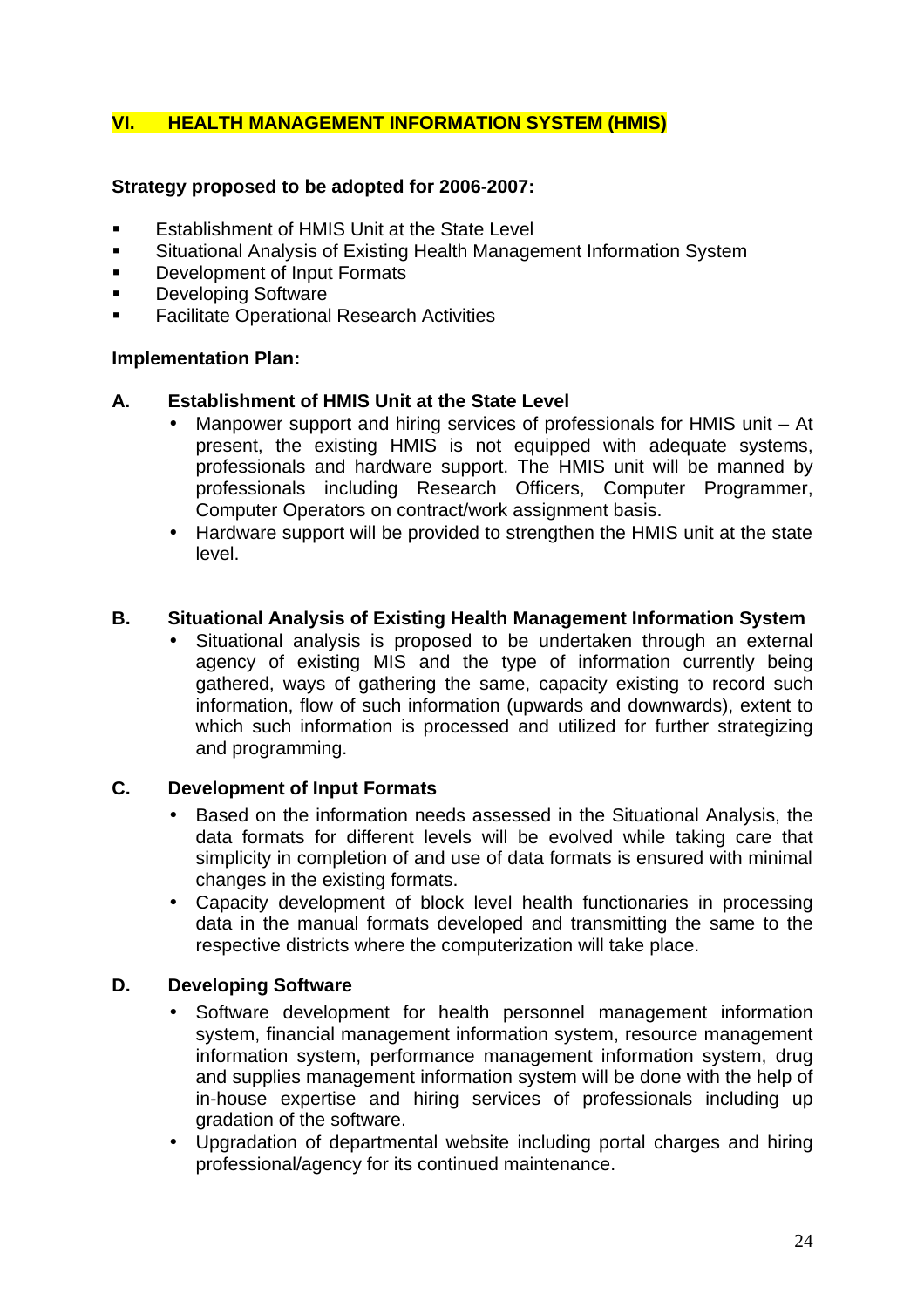- Training needs of BMOs and district level personnel will be assessed. Training programmes will be developed and conducted accordingly. This will also facilitate orientation training in GIS based HMIS.
- Gaps for hardware support such as computers, printers, UPS will be identified specially in newly created districts and support will be made available. For better maintenance of the hardware, a system of comprehensive AMC will also be introduced.
- Printing of proforma formats, registers, manuals etc. as per the needs of application software's will be undertaken and made available to the districts.
- Experience sharing workshops/inter-State visits will be held to gain an insight in to innovations and best practices in the field of HMIS in other States.

## **E. Facilitate Operational Research Activities**

- Operations Research activities including implementation of innovative ideas, surveys, facility survey of CEmONC and BEmONC facilities, Mid term and End Line evaluation will be carried out with the help of internal/ external agencies to improve the access, coverage, quality, cost effectiveness and sustainability of the RCH interventions. Impact Evaluation studies will be carried out with the help of internal/external agencies.
- To ensure continuous monitoring and evaluation of services at PHC and SHC level, a system of community based monitoring will be evolved. One block in each district will be identified, preferably from a block with poor demographic indices and having a CEmONC facility. The activity will be outsourced to an external agency.
- A control room will be established at State level to keep track of monitoring activity in these identified blocks. The key activities such as availability of ANM and MO, provision of services, availability of drugs and medicines, vaccine and other related services will be monitored to improve the efficiency of the system.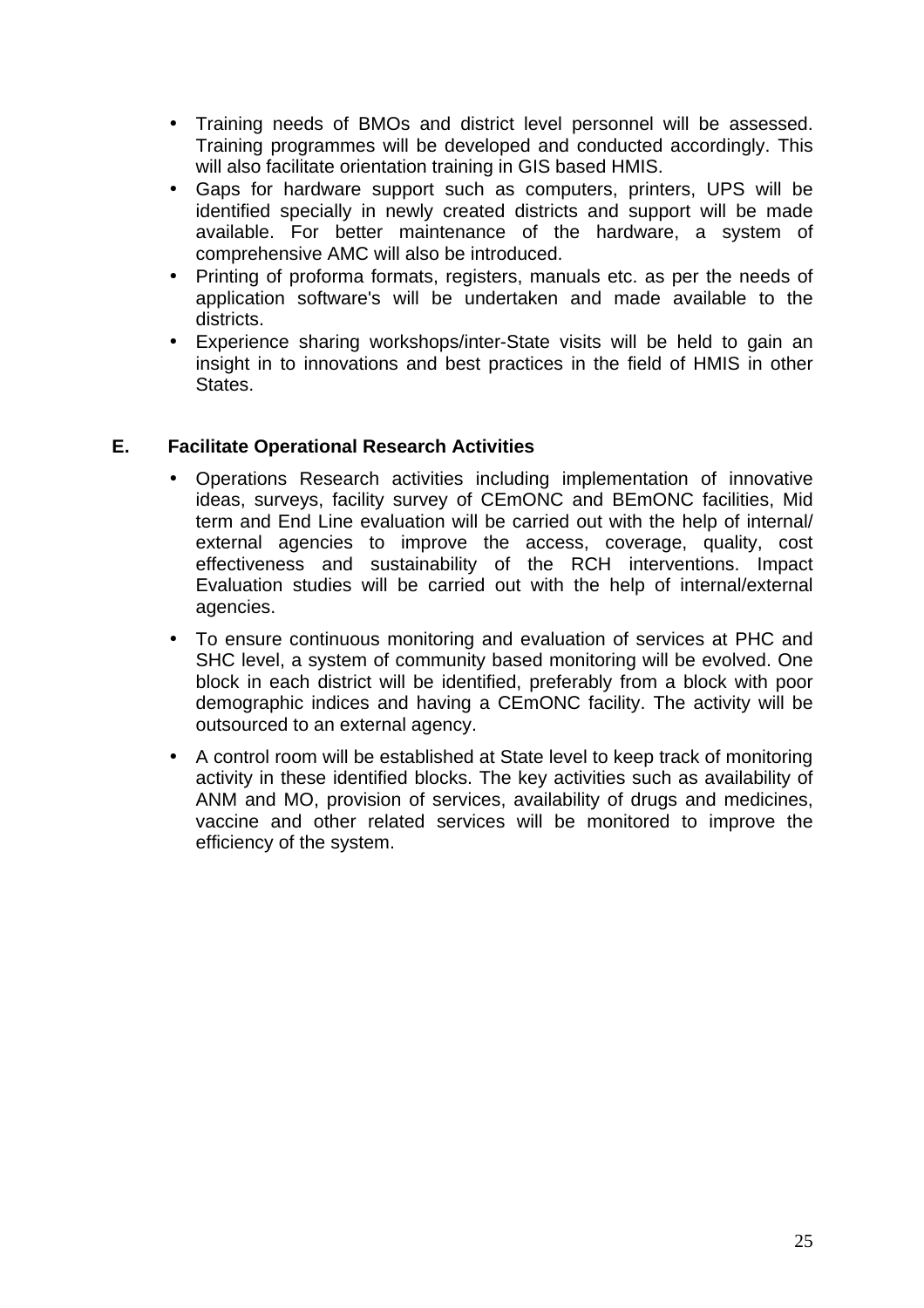## **VII. BEHAVIOURAL CHANGE COMMUNICATION (BCC)**

#### **Strategy adopted for 2006-2007:**

- **Institutionalize capacity for behavioral change communication strategy** formulation, implementation and monitoring
- **Promote community and social mobilization in health care, nutrition practices and** fertility behaviors.
- **•** Promote inter-sector synergy as well as public-private partnership
- ß Community and social mobilization through BCC and capacity building of community groups and interested local service providers etc.

#### **Implementation Plan:**

#### **A. Institutionalize capacity for behavioral change communication strategy formulation, implementation and monitoring**

• State IEC Bureau and District IEC Bureaus will be strengthened by way of providing additional manpower support, including two IEC consultants at the state level and one IEC consultant each at the districts. State and district IEC Bureaus will be equipped with the AV and training aids. The funds planned during the year 2005-2006 amounting to Rs. 53 Lakhs will be utilized for the same. Training of the IEC professionals in communication skills, IPC and BCC will be conducted.

#### **B. Promote community and social mobilization in health care, nutrition practices and fertility behaviors**

- One state level and four regional workshops will be conducted. These workshops will be conducted to develop area-specific BCC plans at State and regional levels for Identification of target groups and development of segment specific communication plans. These will include plan for care providers, plan for service providers, plan for social mobilization, media advocacy plan, plan for VDC Members, plan for policy/decision makers, plan for private sector and plan for capacity building.
- Audience-specific communication plans will be implemented and disseminated. Communication material pertaining to themes like age at marriage, sterilization, condom use, IUD, oral contraceptives, male participation, NSV, PNDT Act, IMNCI, child health issues, VDC members, needs of tribal areas and supply of TV & VCD to all CEmONC, BEmONC institutions, IEC material for counsellors at CEmONC etc. will be provided under this intervention.
- State level media advocacy workshops on issues related to maternal and child health and population stabilisation will be conducted.

#### **C. Promote inter-sector synergy as well as public-private partnership Advocacy for adoption of improved health care practices, safe drinking water, sanitation, and dietary intake practices**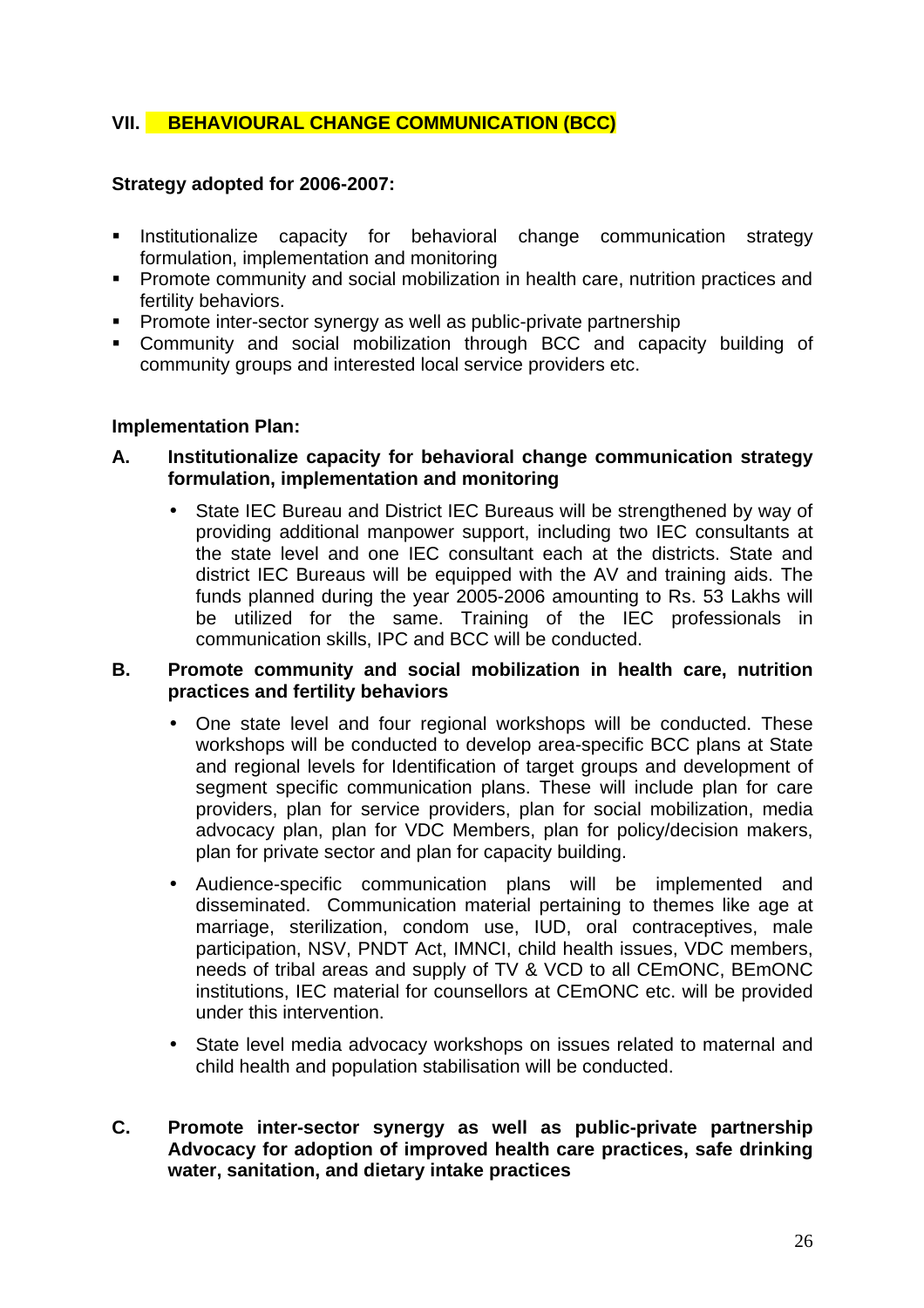- Advocacy for adoption of improved health care practices, safe drinking water, sanitation, and dietary intake practices.
- Development and implementation of joint action plans with Dept. of Women & Child Development, Panchayat, Education, PHED and NYK etc.

#### **D. Community and social mobilization through BCC and capacity building of community groups and interested local service providers etc.**

With a view to altering the child bearing and rearing practices in the community, it is necessary that the community be enabled to restructure its perceptions as to the do's and don'ts with regard to maternal health. The changes in behavior in the community can occur only when the community members can perceive the need for the same in an unequivocal manner and take self-initiated steps in removing the restraining forces, which inhibit them from adopting appropriate practices. Audience-segment specific communication messages would need to be addressed to the community to prepare it for registering sustainable change for improved maternal health care practices. It is proposed to undertake an intensive community and social mobilization campaign through behavioral change communication and capacity building of community groups, interested local services providers etc. The activity is proposed to be under taken by an identified agency / NGOs.

The following steps shall be undertaken under this sub component-

- ß Development and printing of orientation modules. (The Module developed by UNFPA will be adopted for the same), the prime focus of this module will be on the danger signs of pregnancy, labor, postpartum period and emergency transportation. The orientation modules will be used in the orientation camps for the community members/groups and volunteers including PRI representatives, animators, AWWs, JSRs, interested local services providers. Training material for the master trainers and block level trainers will be developed and printed.
- A team of 240 district level master comprising of officials from NGO, NYK, DWCD, Health department will be trained to provide training to the block level master trainers.
- **Block level team including 3 trainers from each block will trained by the** district master trainers to enable them to impart training to the community members.
- During the year, a total number of 169020 community members will be oriented in 5634 batches by the block level team.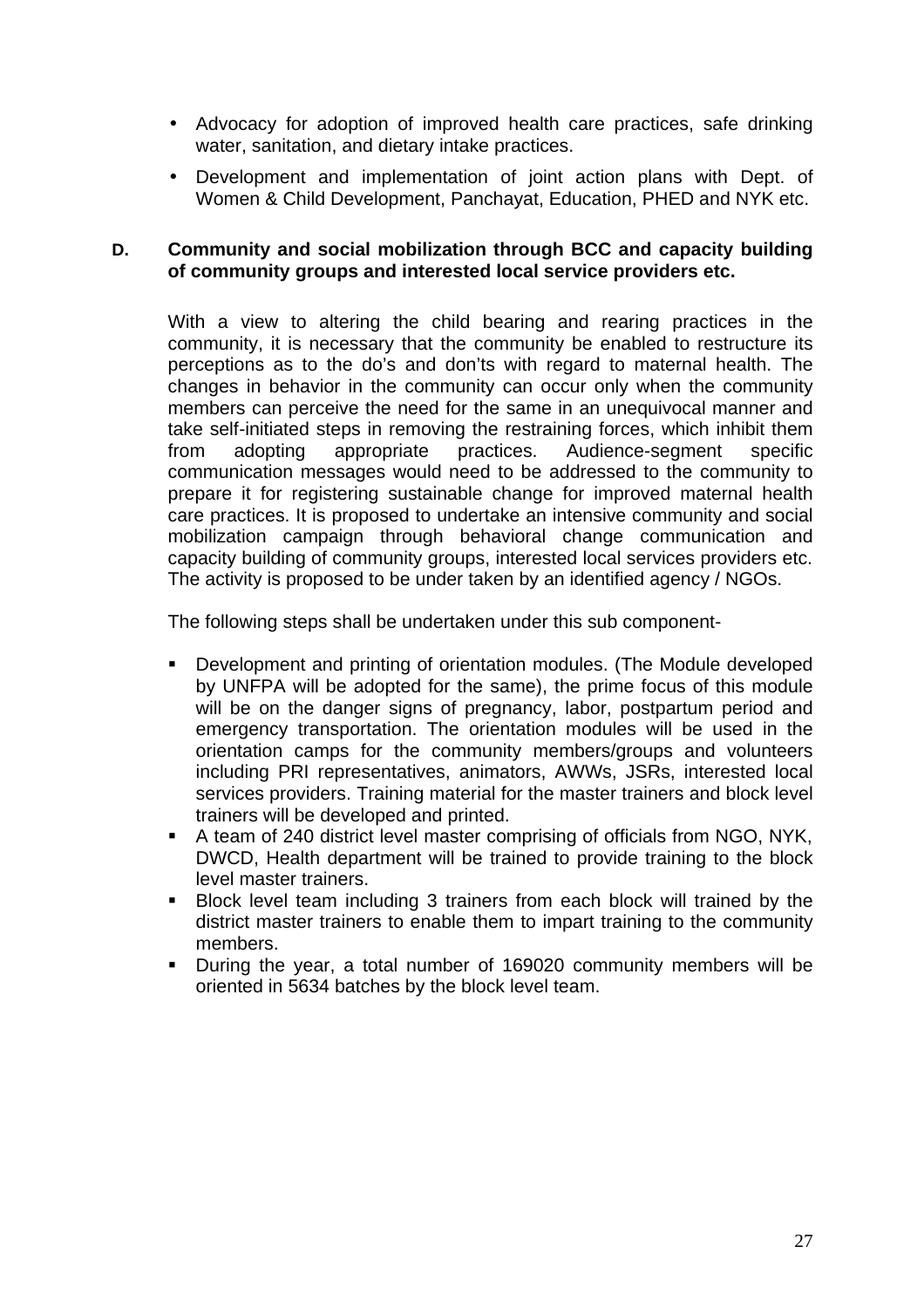## **VIII. URBAN HEALTH**

#### **Strategy adopted for 2006-2007:**

- To develop urban health plans
- Implementation of Urban Slum Health Plans for strengthening and improving RCH service delivery system through existing health infrastructure in the identified cities and towns in coordination with local bodies
- Demand generation for RCH & FW services through IEC activities

#### **Implementation Plan:**

## **A. To develop urban health plans**

- **Urban health plans developed during the year 2005-2006 will be implemented.**
- **•** Performance indicators will be developed for periodic monitoring and supportive supervision of urban health plans. This will be in conjunction with HMIS.

#### **B. Implementation of Urban Slum Health Plans for strengthening and improving RCH service delivery system through existing health infrastructure in the identified cities**

In order to provide Outreach RCH services such as Immunization, ANC, PNC, RTI / STI in urban slums of 5 identified cities, two mobile units each will be outsourced and services will be provided.

## **C. Inter-sectoral coordination**

- A coordination committee will be constituted in these cities involving different stakeholders such as Urban Development Authorities, ULBs, WCD, PHED Education etc.
- Members of ULBs will be actively involved in plan implementation process and its follow up.

#### **D. Demand generation for RCH & FP services through IEC activities**

- IEC activities will be conducted for health education and awareness creation among community.
- Urban health melas and health check up camps will be conducted
- Urban health activities will be conducted in 8 cities namely Bhopal, Indore, Jabalpur, Ujjain, Ratlam, Sagar, Gwalior and Satna.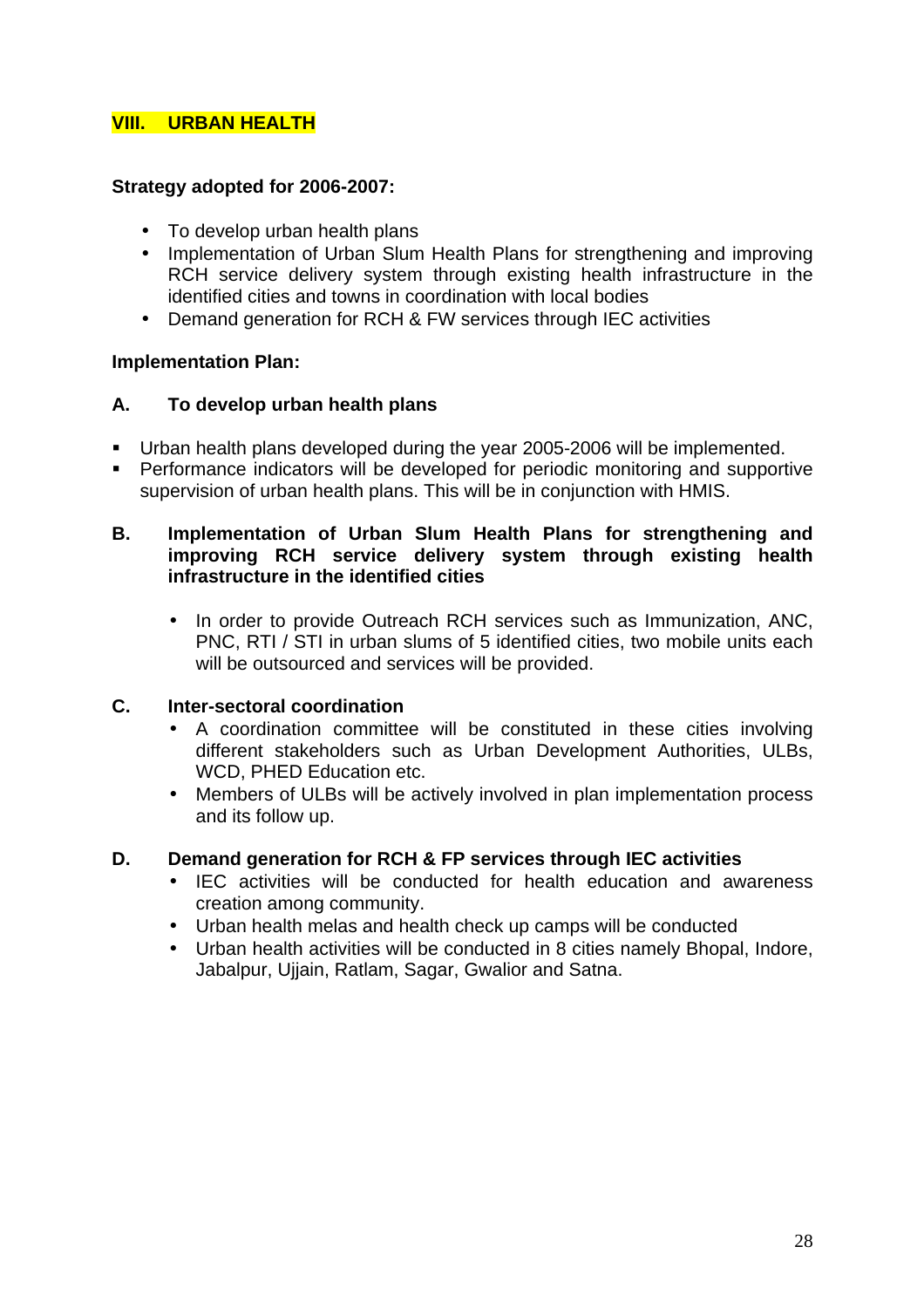## **IX. TRIBAL HEALTH**

#### **Strategy adopted for 2006-2007:**

- Identification of areas and need assessment for RCH & FP services.
- Improved accessibility through establishing service delivery points for quality RCH & FP services
- Strengthen existing health service mechanism and ensure operationalisation of CEmONC facilities.
- Convergence with the Tribal Welfare Department and involvement of various stakeholders, NGOs and public-private partners in implementation of plan and service delivery mechanism.
- Development of need based IEC activities / material in local dialects for involvement of tribal people in the implementation of activities
- Burden of diseases and study on health status and health seeking behavior of tribal population in M. P.
- Promotion of ISM in tribal areas.

## **Implementation Plan:**

## **A. Identification of areas and need assessment for RCH & FP services**

Plans developed for identified 86 tribal areas in the year 2005-06 will be implemented during the year.

#### **B. Improved accessibility through establishing service delivery points for quality RCH & FP services**

- Minor civil works / repair and renovation of the existing health facilities at the block level and below will be done (covered under 'Infrastructure' intervention).
- Establish new service delivery points as per 2001 population with the support from GoI.
- Mobile dispensaries for rendering quality RCH and FP services in identified tribal blocks functioning in 13 blocks will be continued during the year and services in 25 new blocks will be started during the year.
- **C. Convergence with the Tribal Welfare Department and involvement of various stakeholders, NGOs and public-private partners in implementation of plan and service delivery mechanism**
	- Promotion of NGO activities in the field of RCH and FP services NGOs will be encouraged and involved in RCH and FW activity in tribal areas, particularly in difficult and distant areas (this activity is covered under various interventions of RCH-II).
	- Constitute coordination committee to ensure better coordination among various stakeholders and to ensure quality RCH and FW services.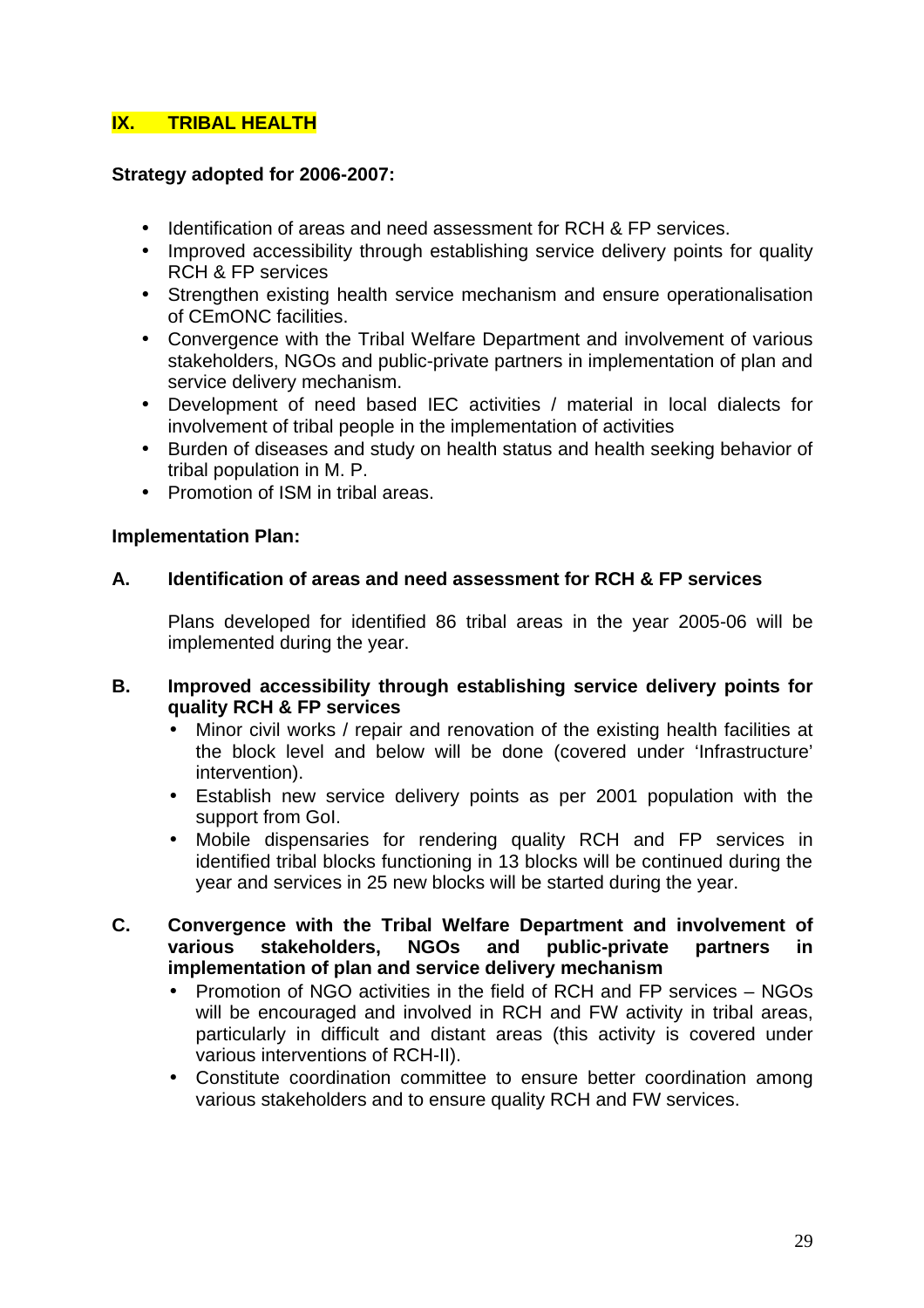- **D. Development of need based IEC activities/ material in local dialects for involvement of tribal people in the implementation of activities**
	- During the year 300 health check-up camps / melas (4 camps in a year in 51 blocks and 96 camps in other tribal dominated areas) for awareness creation among the tribal community in selected tribal blocks will be conducted.

## **E. Burden of diseases in tribal areas**

• In order to ensure services for various diseases like Malaria, TB, Sicklecell along with RTI/STI and various other reproductive health problems, a disease profile will be developed in coordination with the Tribal Welfare Department.

## **F. Promotion of ISM in tribal areas**

- During the year one day training programme for ISM functionaries will be conducted in 19 districts having tribal blocks.
- A study will be conducted by an independent agency on health status and health seeking behavior of tribal population in M.P.
- Utilization of ISM service delivery points for rendering RCH & FW services by enhancing the capacity of ISM practitioners.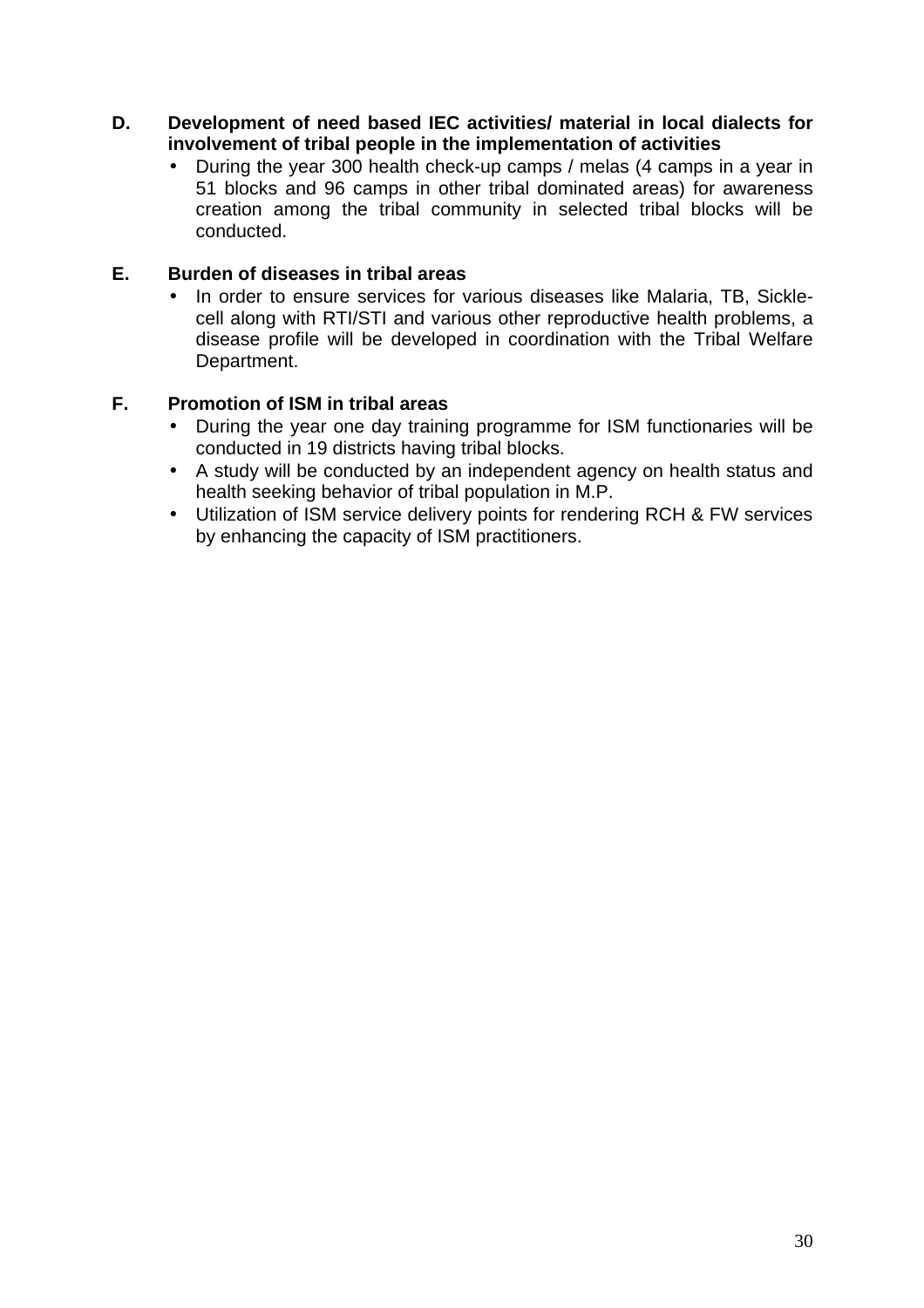## **X. HUMAN RESOURCE MANAGEMENT AND TRAINING**

#### **Strategy adopted for 2006-2007:**

ß Strengthening Human Resource Management and Training Unit (HRM&TU) for reinforcing RCH Programme implementation

#### **Implementation Plan:**

- **A. Strengthening Human Resource Management and Training Unit (HRM&TU) for Reinforcing RCH Programme Implementation** The effective implementation of RCH-II hinges upon adequate programme management at the apex level. A dedicated Human Resource Management Training & Unit (HRM&TU) will be established at the Directorate of Health Services to effectively operationalize the existing establishment functions in a professional manner.
	- Review and development of existing HR policies including job functions and workloads of administrative and technical officers, transfer and promotion of officers and staff by engaging HR experts/ External agency.
	- Facilities for Masters Course in public health as well as in hospital administration at State level institutions for state and district programme officers and administrators etc, in collaboration with national and international institutions or 20 officials will be sent to the institutions for training.
	- Lump sum provision is made for nominating the officials of the department on study tours to international institutes.
	- Lump sum provision is made for study tours for field officials.
	- ANM/ Nursing training centres in the state will be strengthened during the year.
	- Training of all the Civil Surgeons on capacity building in management will be conducted at identified institution.
	- Hospital Administrators will be hired on contract in all district hospitals.
	- Annual training plans at State Institute, RFWTCs and at district level training centres will be developed and implemented.
	- State and regional training centres will be strengthened by hiring professionals/faculty.
	- Orientation training of PMU staff for a period of 4 days will conducted in order to enhance there skills and capabilities.
	- Technical updates for programme managers and service providers on Maternal Health, Child Health, contraceptives and adolescent health issues will be conducted at the state / regional levels.
	- IEC functionaries and consultants of state and district level will trained on communication strategy and IPC skills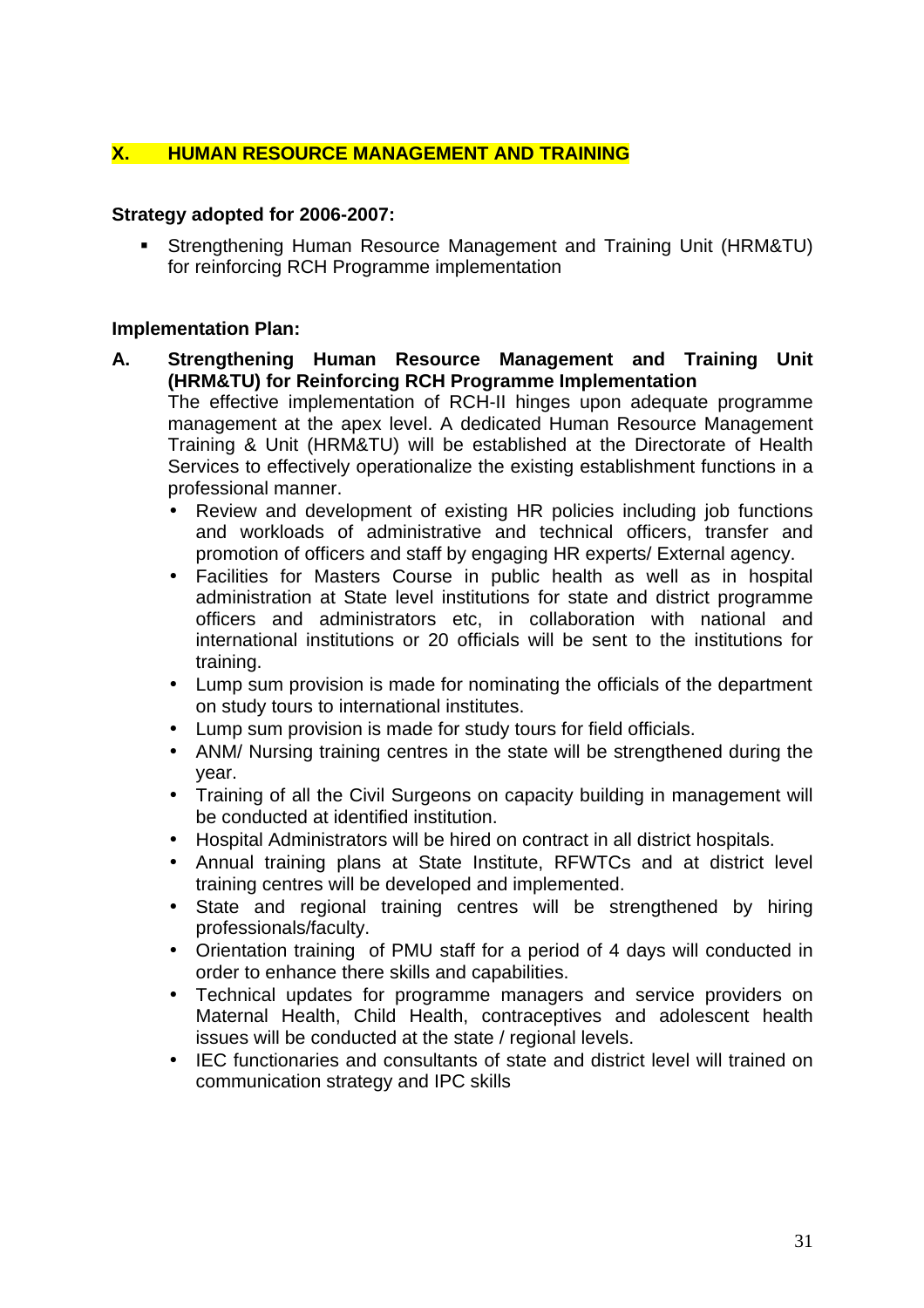## **XI. STRENGTHENING OF INFRASTRUCTURE**

**Strategy adopted for 2006-2007:**

ß **Strengthening the infrastructure and its maintenance-including Operationalization of CEmONC facilities**

#### **Implementation Plan:**

- **A. Strengthening the infrastructure and its maintenance-including Operationalization of CEmONC facilities**
	- SPMU and DPMUs created in the year 2005-2006 will be continued.
	- Model labour rooms in identified 5 district hospitals (Bhopal, Ujjain, Ratlam, Sagar and Satna) and 5 government medical college hospitals will be established.
	- Neo natal care units will be established in 10 identified district hospitals.
	- Residential quarters taken on rent for the staff of CEmONC and BEmONC Facilities in 2005-2006 will be continued/taken on rent.
	- Residential quarters will be taken on rent for the MOs placed at CHCs for internship.
	- Furnishing of 92 CHCs will be done during the year.
	- Provision has been made for repair and renovation (including OT, labour room and maternity ward,) electric work, water supply. This activity was approved in 2005-06, budget provisions for this activity is not made during the year 2006-2007 because the budget of the year 2005-2006 amounting to Rs. 336 lakhs will be utilized in completing this activity.
	- Annual maintenance of DH, CHC and PHC buildings through district health societies will be continued.
	- Running cost of the telephones established at the institutions during the year 2005-2006 will be continued.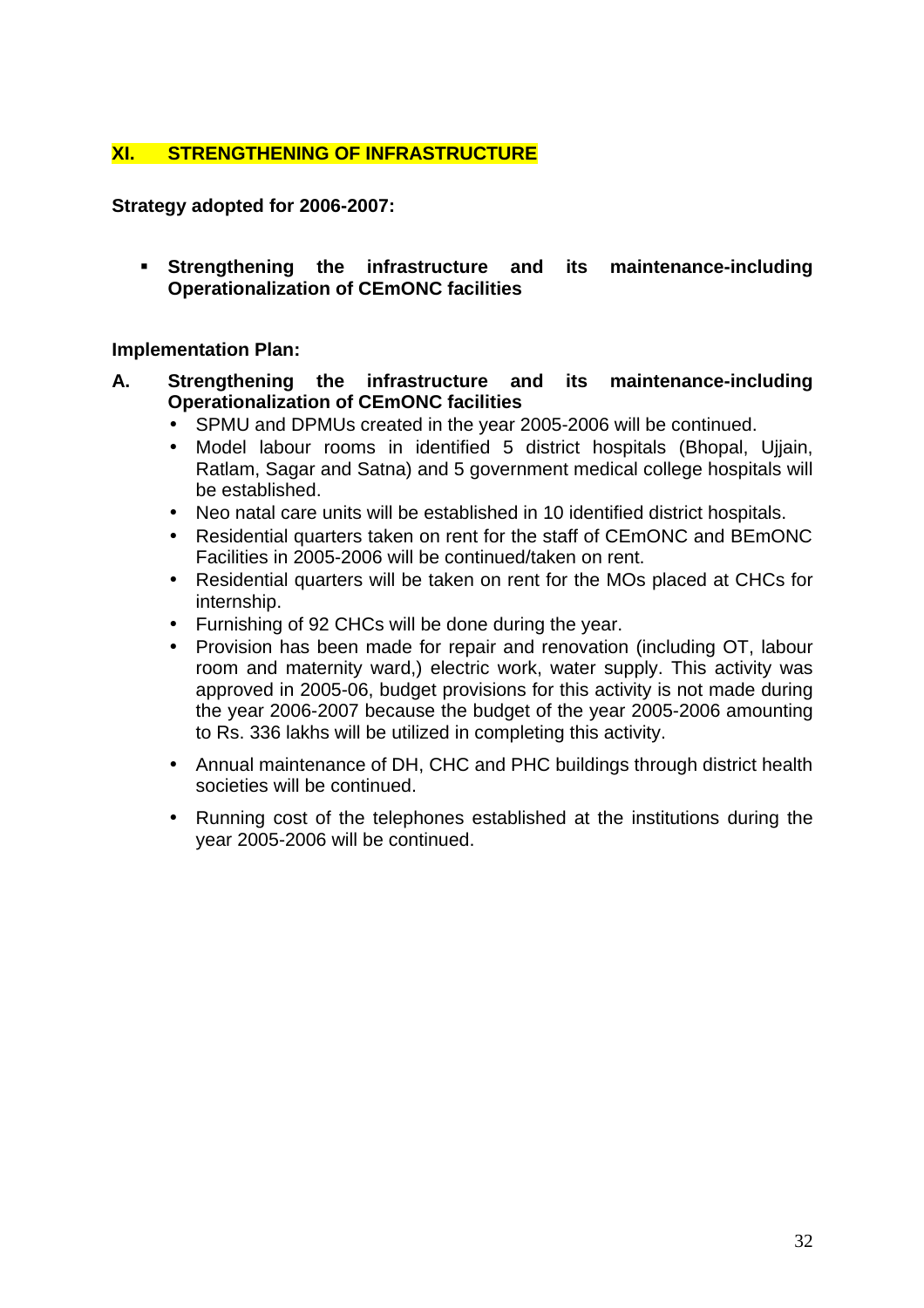## **XII QUALITY ASSURANCE**

#### **Strategy adopted for 2006-2007:**

- **Working Groups on Clinical Specialties**
- **Developing Core Quality Indicators and Standards**
- **Quality Assurance Groups for Implementation of Quality Assurance Program**
- Orientation of personnel on Quality Assurance
- **Benchmarking of doctors**
- Quality assurance for private sector health care providers
- **Surveys and Audits**

#### **Implementation Plan:**

#### **A. Working Groups on Clinical Specialties**

Working groups on different clinical specialties like pediatrics, gynecology, obstetrics, etc. will be constituted for developing standards and standard treatment protocols.

#### **B Developing Core Quality Indicators and Standards**

Core quality indicators and standards for measuring quality of inputs, processes and outputs will be developed.

#### **C. Quality Assurance Groups for Implementation of Quality Assurance Program**

Facility-specific Working Groups on Quality Assurance will be developed to ensure wider participation in the process of successful implementation of the quality initiative

## **D. Orientation of Personnel on Quality Assurance**

Working Groups on Quality Assurance of all the selected 10 districts will be taken up for the Quality Assurance Programme.

- A team of trainers will be trained
- One MO in each district will be hired on contract basis for quality assurance programme.
- Vehicle will be hired for the supervisory work and conduction of follow up visits.

#### **E. Benchmarking of Doctors**

A system for benchmarking of doctors will be developed to assess their performance on the basis of checklist on quality aspects. Checklist will be developed by the Directorate of Health Services with the help of professionals engaged for the purpose.

## **F. Quality assurance for Private sector health care providers**

Private health care providers play an important role in providing ambulatory and in-patient care both in urban and rural areas. All the private health care providers will be brought in the ambit of QA programme in the State. A system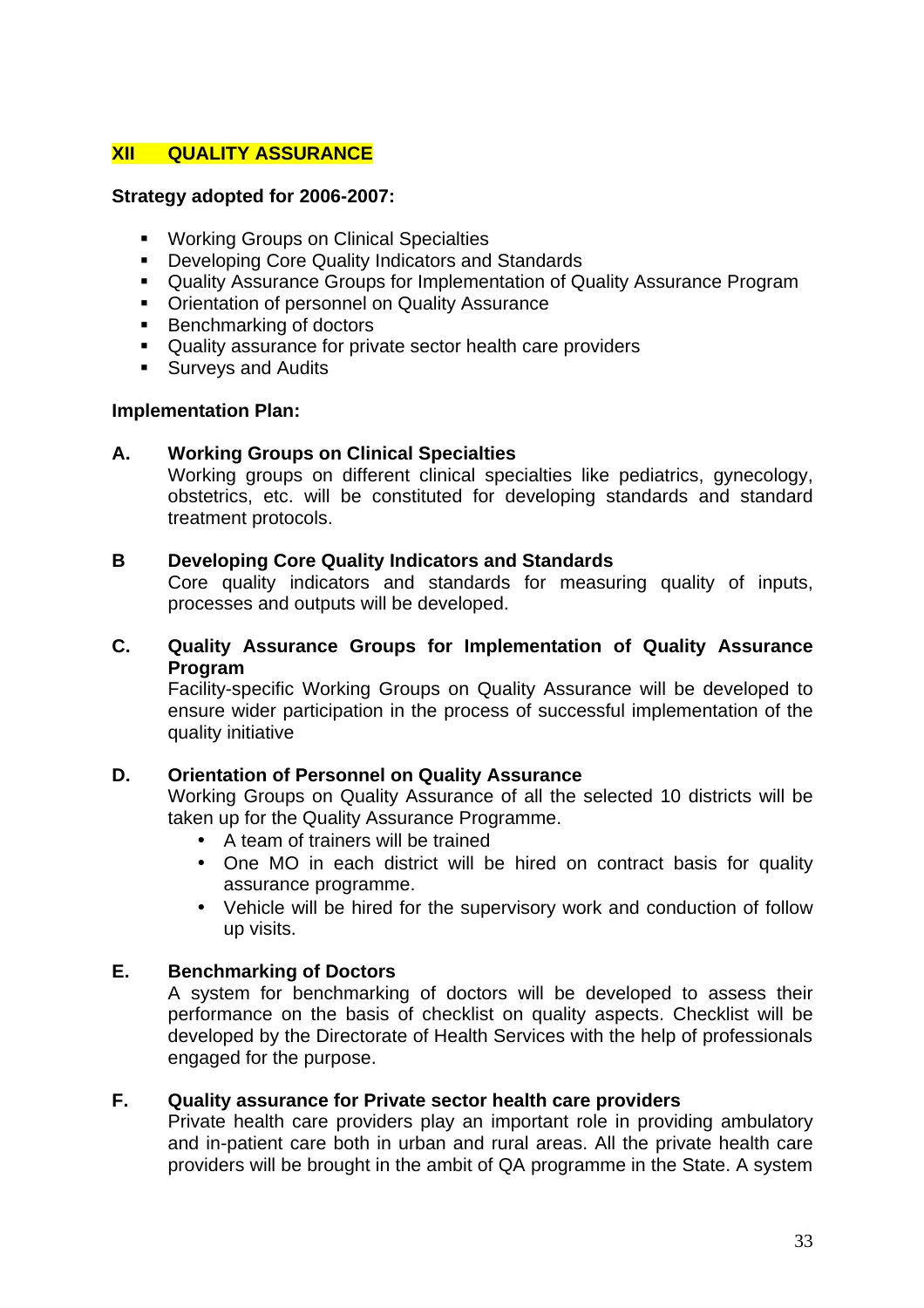of accreditation of private health facilities will be set up in the state and an independent agency will involved in periodical assessment of quality of health care service provided in the private sector health facilities.

The professional associations of doctors and paramedical staff will be involved in development of standard treatment protocols, quality standards and the process of accreditation and assessment.

#### **G. Surveys and Audits**

Patient satisfaction survey, medical audit and prescription audit will be conducted in year one and three through process evaluation by involving external agencies/professionals.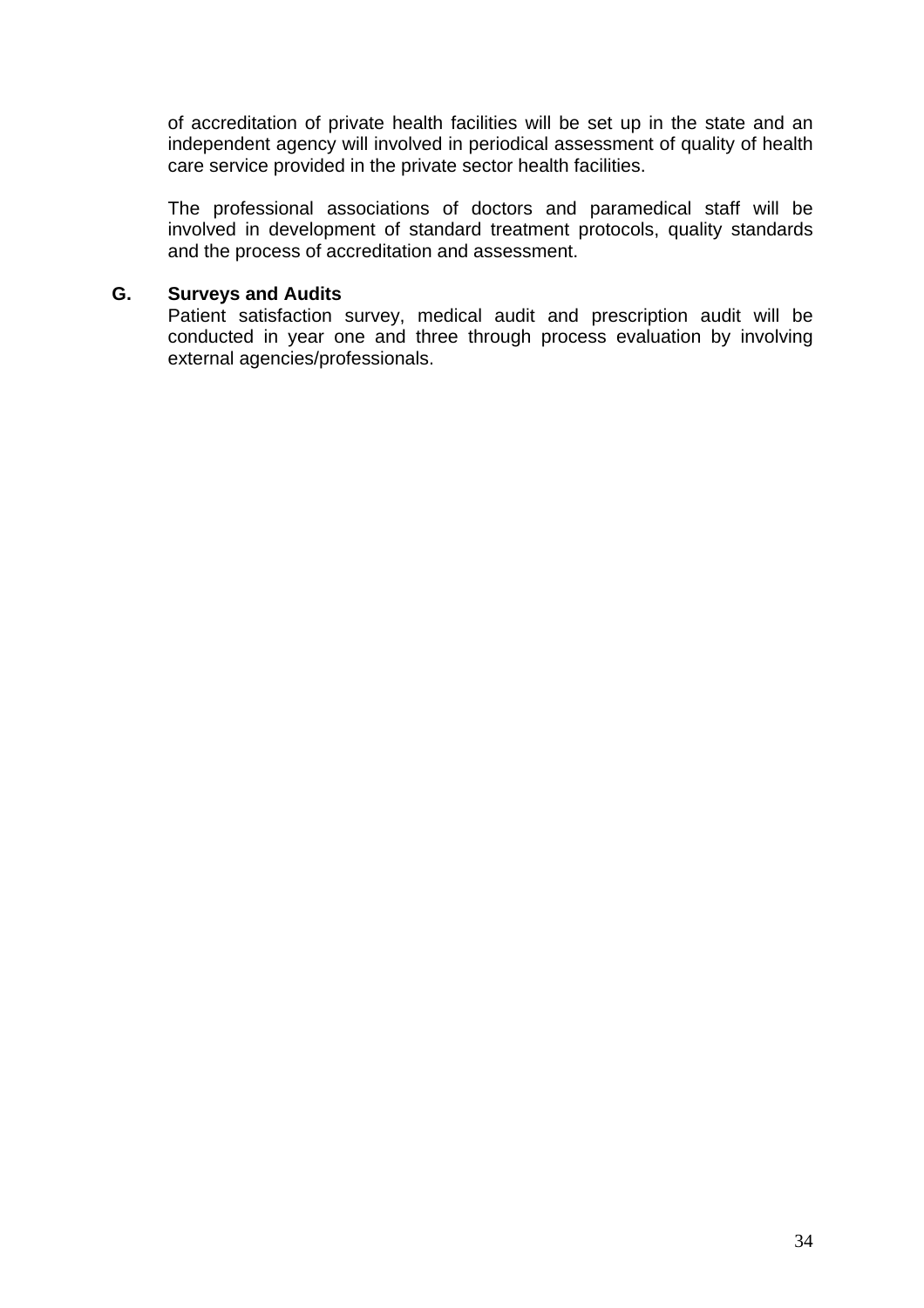## **XIII. PROGRAMME MANAGEMENT ARRANGEMENTS**

#### **Strategy adopted for year 2006-2007:**

- **Programme management Arrangement**
- Contracting out CHC downward (Up to SHCs) infrastructure to private/nongovernment partners on management cost basis, on a pilot basis in year one in one division and adding 1 CHC network/per division from year 2 onwards up to year 5.
- **Additional support units at State and selected districts for implementing ARH and** Gender activities in RCH II

#### **Implementation Plan:**

#### **A. Programme Management Arrangements**

- State Programme Management Unit created during the year 2005-2006 will be continued and 9 consultants will be hired. District Programme Management Units created in the year 2005-2006 will be continued and the vacant positions at the state and district programme unit will be filled.
- Provision has been made for the office expenses of SPMU and DPMU during the year 2005-2006 which will be continued.
- Quarterly meeting of CMHOs and District Programme Officers will be held at the state level in order to review the progress of the programme.
- Regular monitoring meetings will be held at the State and district level.
- Experience sharing workshops will be conducted.
- Continued supervision by the State and District level officials for the effective implementation of RCH II programme.
- In addition to SPMU & DPMU there is a plan of establishing programme manage unit in all 313 blocks of the state in phase manner with provision of one block level program manager , one account assistant & one data entry operator in each of these block level units. In year 2006-07 provision has been made for block level data entry operator only as programme manager & account manager positions at district level are still vacant in few districts. Hence a decision has been taken to establish block level programme management unit fully from year 2007 onwords.

#### **B. Contracting out CHC downward (Up to SHCs) infrastructure to private/non-government partners on management cost basis, on a pilot basis in year one in one division and adding 1 CHC network/per division from year 2 onwards up to year 5.**

- A triangulation study will conducted in all the districts.
- Outsourcing management of CHC/PHC network on pilot basis in 10 facilities – With a view to extending the services to difficult areas in a more effective manner and also to promote replicable models in public-private partnership, the State Govt. plans to outsource the management of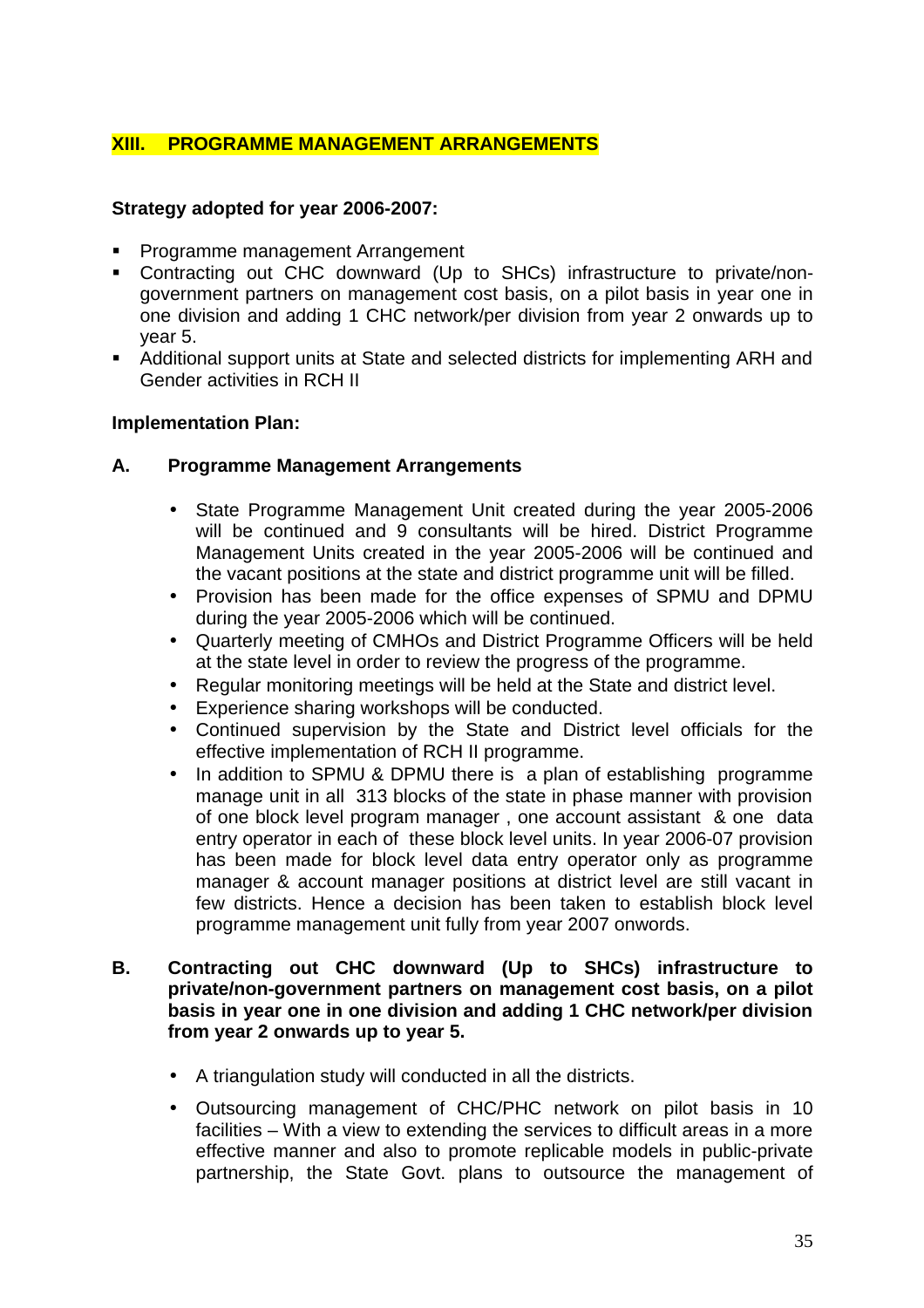CHC/PHC network up to the SHC level to private/NGO partners through an MoU mechanism whereby they would be remunerated based upon performance indicators and outcome.

Infrastructure development and maintenance – An amount of Rs. 3 lakh per block and 20 lakhs per DH has been year marked as untied fund to complete the unfinished work sanctioned under RCH-I and to meet out the additional requirement for maintenance/up gradation of facilities.

#### **C. Additional support units at State and selected districts for implementing ARH and Gender activities in RCH II**

Gender and ARSH staff of the IPD will be integrated in the State Project Management unit at the state level and in selected districts i.e. Chhatarpur, Panna, Rewa, Satna & Sidhi to facilitate implementation of ARSH and Gender interventions under RCH II.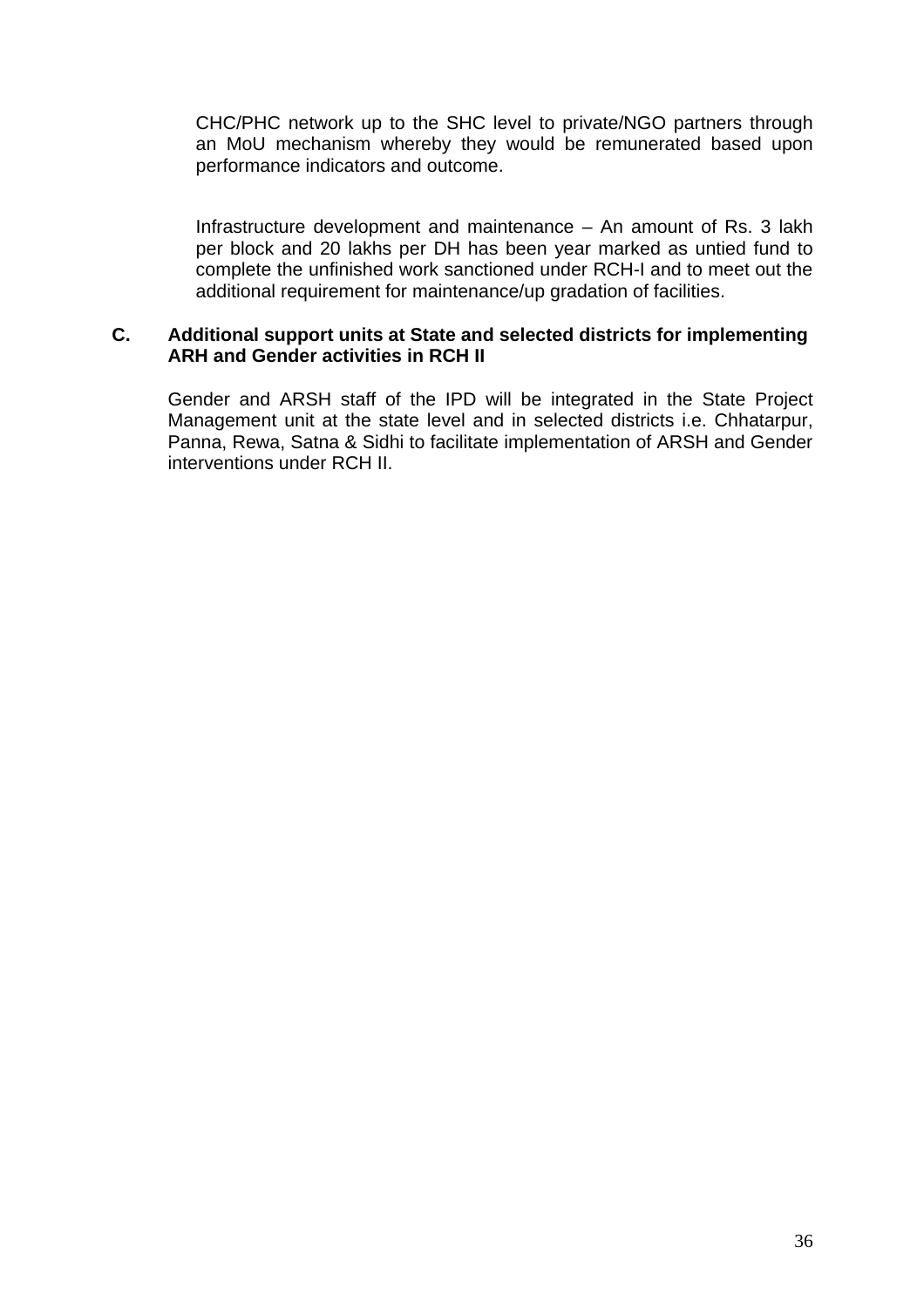## **XIV. LOGISTICS**

### **Strategy adopted for 2006-2007:**

- **•** Design and Establishment of an Integrated Logistics Management System and Establishment of Logistics Management Cell.
- Creation of Logistic Management Unit at the State level.

#### **Implementation Plan:**

### **A. Design and Establishment of an Integrated Logistics Management System**

It is proposed to review all functions of logistics management from Sub Health Center level to that of Directorate of Health Services. The proposed system shall be computerized and web-enabled so that queries/indents can be smartly converted in to reports on stock status, status of dispatches/supplies as well as reorder levels. The review and redesign of the system shall be done through the engagement of a professional agency/hiring of professionals in inventory management systems on work assignment basis. The staff at the State and Districts would be trained in the use of the system before it is fully operationalised.

- Review and redesigning of logistics management system.
- Development of web-enabled stores management information system Operationalization of warehouses in each district and their e-connectivity with the State and District logistics management units.

### **B. Creation of Logistic Management Unit at the State level.**

- Establishment of an integrated logistics management system at State– At State level State Logistics Management Unit (SLMU) along with staff comprising one Stores Officers, two Stores Assistants and one Assistant Programmer-cum-Data Entry Operator. These positions will be filled up by way of hiring professionals, redeployment of officers from within and outside the department as well as fresh recruitment of individual staff on contract basis.
- Assessment of needs and projections of commodities for future years in relation to demand.
- Development and establishment of supply chain mechanism (including routines for transportation arrangements) for uninterrupted supply of drugs, medicines and contraceptives up to the SHC level. These funds will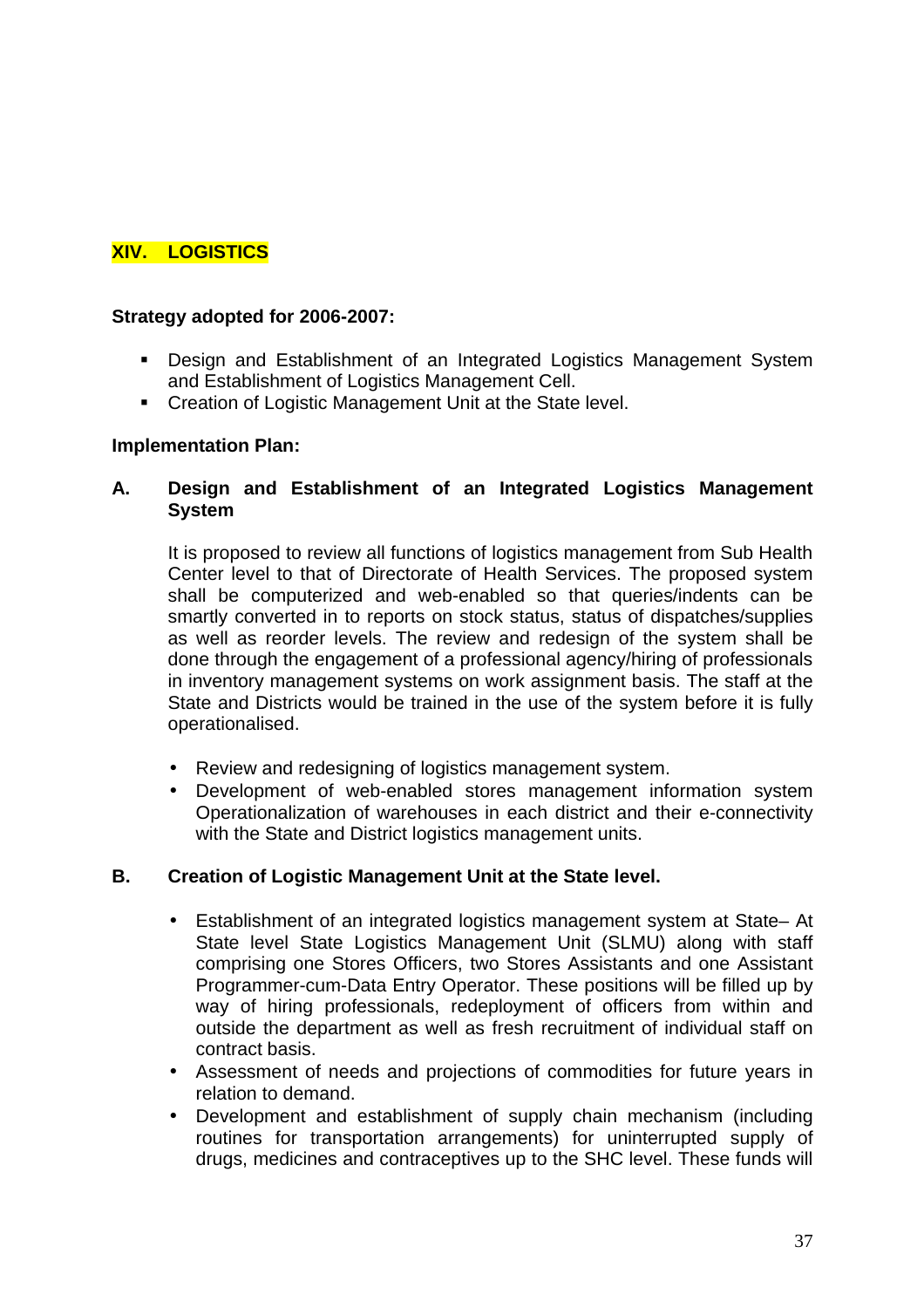be in addition to the regular budget available at districts to supplement and to ensure regular supply.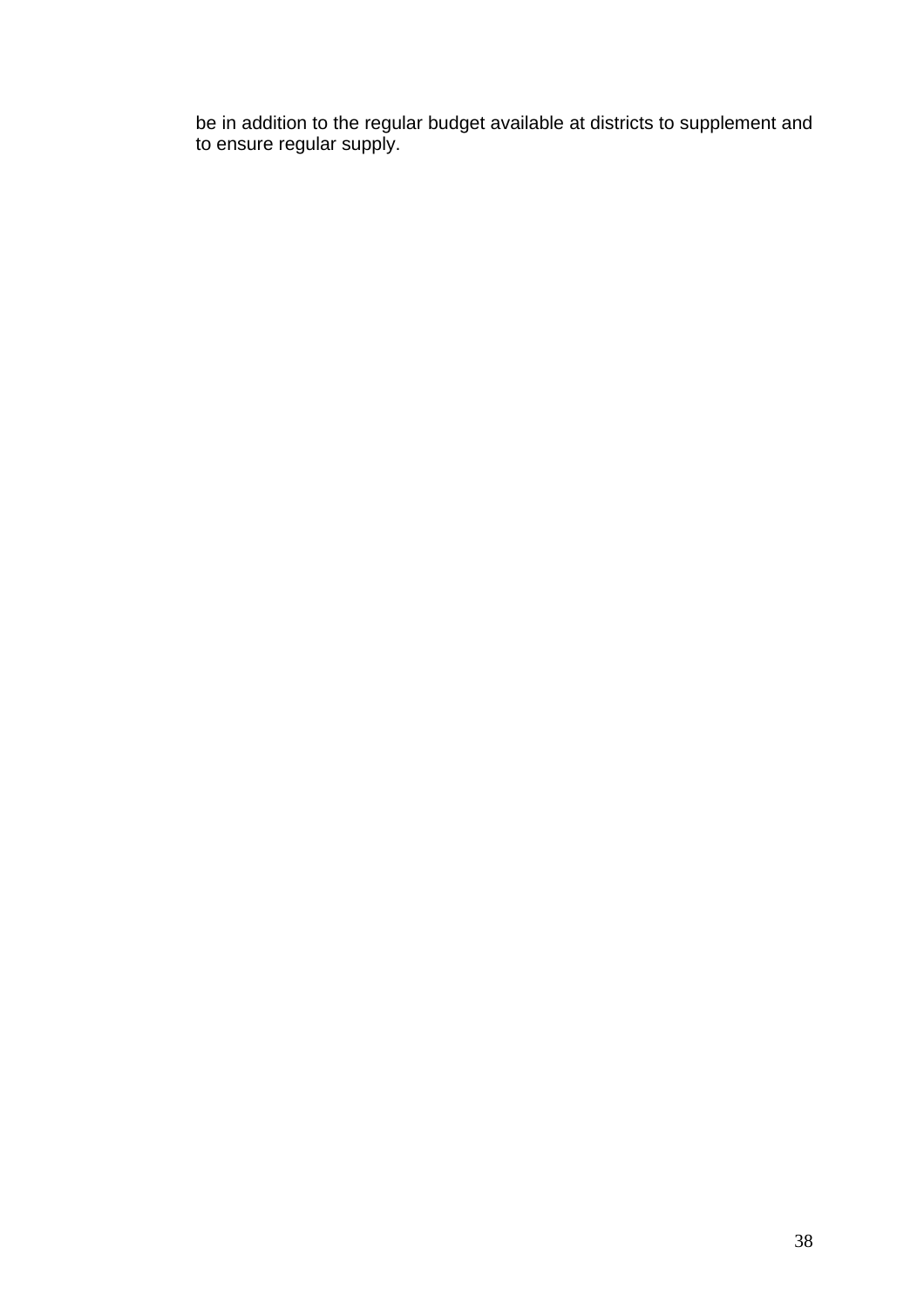#### **COMPREHENSIVE TRAINING PLAN FOR THE YEAR 2006-07 (PROPOSED) 01-04-2006 TO 31-03-2007 No. of Districts – 48**

Name of State / UT - Madhya Pradesh **Date of Submission: 28-08-2006** 

| <b>Name of Training Programme</b>                                                                                          | peo<br><b>Total Training</b> | Category                                  |                                   | <b>Name of Training</b><br><b>Intitutions</b> | <b>Batch</b><br>per<br>rticipant | Training<br>ð   |                          | <b>Training load as</b><br>projected for<br>coverage during<br>2006-2007 | <b>Fund</b><br>requirement<br>for training<br>during<br>2006-2007<br>(Rs.) | <b>Budget</b><br>estimate       |
|----------------------------------------------------------------------------------------------------------------------------|------------------------------|-------------------------------------------|-----------------------------------|-----------------------------------------------|----------------------------------|-----------------|--------------------------|--------------------------------------------------------------------------|----------------------------------------------------------------------------|---------------------------------|
|                                                                                                                            |                              |                                           | <b>Training</b><br><b>Centers</b> | <b>Hospitals</b>                              | <u>ፎ</u><br>৳<br>$\frac{1}{2}$   | <b>Duration</b> | No. of<br><b>Batches</b> | No. of<br><b>Trainee</b>                                                 | No. of<br><b>Batches x</b><br>rates per<br>batch                           | <b>Budget</b><br><b>Planned</b> |
|                                                                                                                            | $\mathbf{2}$                 | 3                                         | 4                                 | 5                                             | 6                                | $\overline{7}$  | 8                        | 9                                                                        | 10                                                                         | 11                              |
| Short Training course for MOs in Anesthesia,<br>Gynecology and Pediatrics in CEmOCs in<br>identified training institutions | 32                           | <b>MO</b>                                 |                                   |                                               | 4                                | 120             | 8                        | 32                                                                       | 8 x 340000                                                                 | 2,720,000                       |
| TOT for Orientation training of MOs and Staff<br>nurses / LHVs & ANMs of identified<br><b>BEmONC</b> institutions          | 60                           | Gyne / Ped /<br><b>SN</b>                 |                                   |                                               | 30                               | $\overline{2}$  | $\overline{2}$           | 60                                                                       | 30 x 250000                                                                | 500,000                         |
| Orientation training of MOs, Staff nurses,<br>LHV & ANMS of identified BEmOC<br>linstitutions                              | 2160                         | MO/ Staff<br>Nurses / LHV /<br><b>ANM</b> |                                   |                                               | 6                                | 15              | 360                      | 2160                                                                     | 360 x 57262                                                                | 20,614,320                      |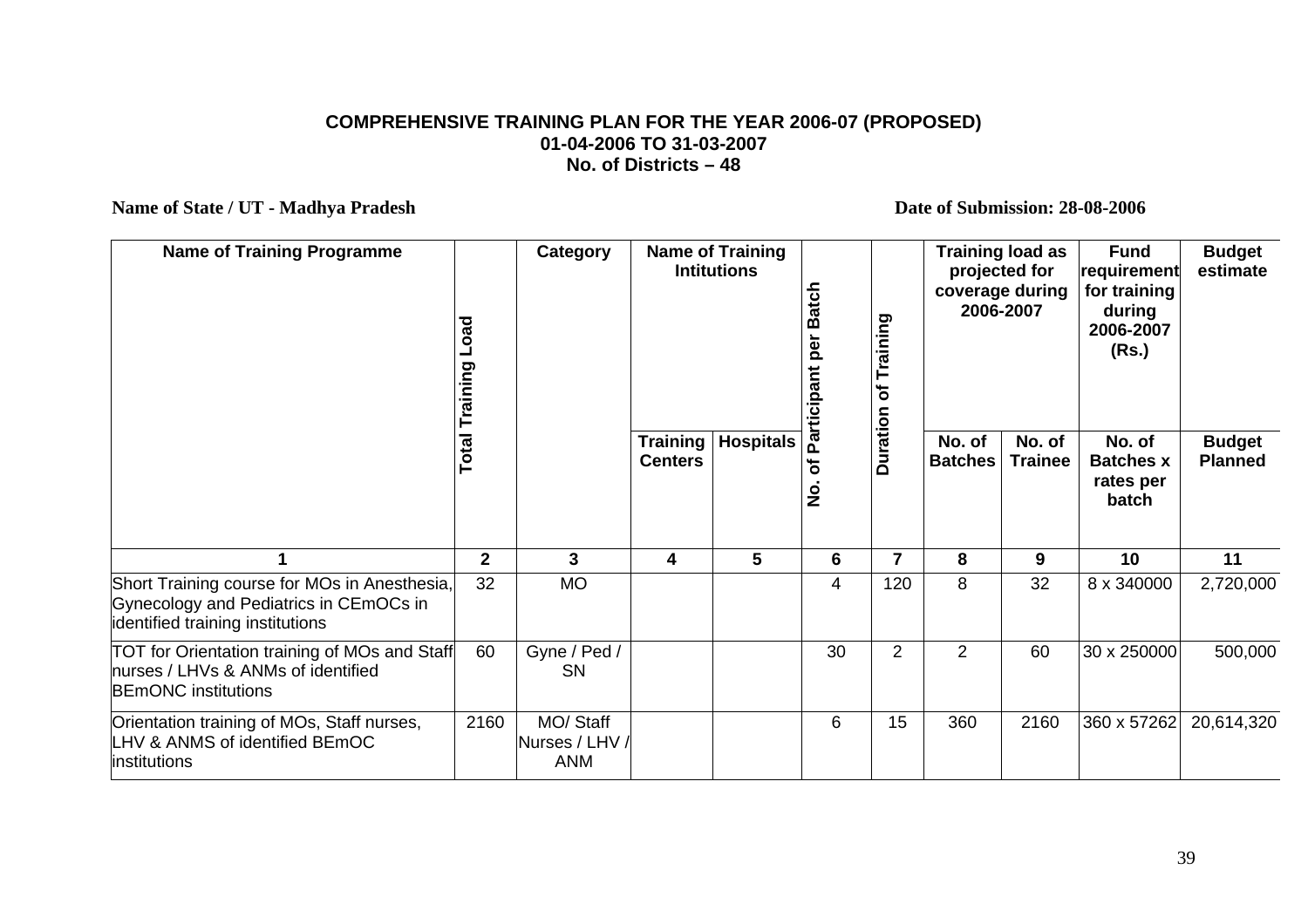| <b>Name of Training Programme</b>                                                                                                    | Load<br><b>Total Training</b> | Category                 |                                   | <b>Name of Training</b><br><b>Intitutions</b> | <b>Batch</b><br>Participant per | Duration of Training | coverage during          | <b>Training load as</b><br>projected for<br>2006-2007 | <b>Fund</b><br>requirement<br>for training<br>during<br>2006-2007<br>(Rs.) | <b>Budget</b><br>estimate       |
|--------------------------------------------------------------------------------------------------------------------------------------|-------------------------------|--------------------------|-----------------------------------|-----------------------------------------------|---------------------------------|----------------------|--------------------------|-------------------------------------------------------|----------------------------------------------------------------------------|---------------------------------|
|                                                                                                                                      |                               |                          | <b>Training</b><br><b>Centers</b> | <b>Hospitals</b>                              | đ<br>$\dot{\mathbf{z}}$         |                      | No. of<br><b>Batches</b> | No. of<br><b>Trainee</b>                              | No. of<br><b>Batches x</b><br>rates per<br>batch                           | <b>Budget</b><br><b>Planned</b> |
|                                                                                                                                      | $\mathbf{2}$                  | $\mathbf{3}$             | 4                                 | $5\phantom{.0}$                               | 6                               | $\overline{7}$       | 8                        | 9                                                     | 10                                                                         | 11                              |
| Multi Skilling training of Para medicals of<br><b>BEmOC</b> institutions at District Hospitals                                       | 200                           | Lab Tech / X<br>ray Tech |                                   |                                               | 10                              | 14                   | 20                       | 200                                                   | 20 x 73645                                                                 | 1,472,900                       |
| Training of two persons from district and two<br>persons from each block on maternal death<br>audit system in identified 5 districts | 60                            | MO/<br>Supervisors       |                                   |                                               | 30                              | $\overline{2}$       | $\overline{2}$           | 60                                                    | 2 x 102940                                                                 | 205,880                         |
| Training of Medical officers in MTP services<br>and medical means of termination of<br>pregnancies at CEmOC level facilities.        | 52                            | M <sub>O</sub>           |                                   |                                               | $\overline{2}$                  | 14                   | 26                       | 52                                                    | 26 x 23160                                                                 | 681,460                         |
| MTP by MVA technique will ensured<br><b>BEmOCs</b>                                                                                   | 50                            | <b>MO</b>                |                                   |                                               | $\overline{2}$                  | $6\phantom{1}6$      | 25                       | 50                                                    | 25 x 12740                                                                 | 318,500                         |
| ToT for Skilled Birth Attendants training                                                                                            | 180                           | Gyne / SN                |                                   |                                               | 20                              | $\overline{2}$       | 9                        | 180                                                   | 9 x 85000                                                                  | 765,000                         |
| Skilled Birth Attendants training                                                                                                    | 960                           | <b>ANMs</b>              |                                   |                                               | 4                               | 15                   | 240                      | 960                                                   | 240 x 3000                                                                 | 720,000                         |
| Refresher training for ANMs                                                                                                          | 2304                          | <b>ANMs</b>              |                                   |                                               | $\overline{\mathbf{4}}$         | $\overline{7}$       | 576                      | 2304                                                  | 576 x 10862                                                                | 6,256,512                       |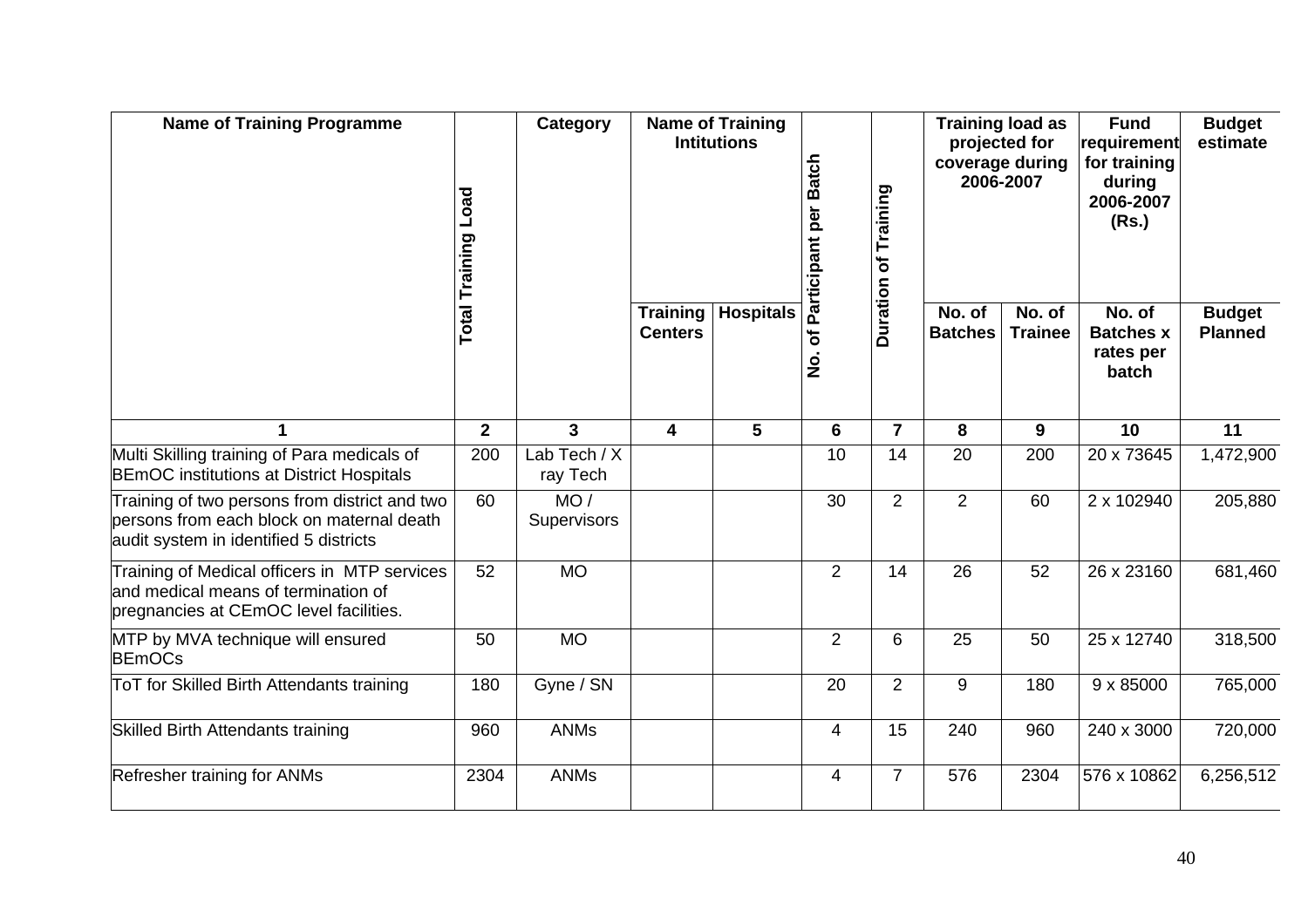| <b>Name of Training Programme</b>                                                                                                                                          | Category<br>Load<br><b>Total Training</b> |                     |                                   | <b>Name of Training</b><br><b>Intitutions</b> | Batch<br>per<br>Participant | Training    | coverage during          | <b>Training load as</b><br>projected for<br>2006-2007 | <b>Fund</b><br>requirement<br>for training<br>during<br>2006-2007<br>(Rs.) | <b>Budget</b><br>estimate       |
|----------------------------------------------------------------------------------------------------------------------------------------------------------------------------|-------------------------------------------|---------------------|-----------------------------------|-----------------------------------------------|-----------------------------|-------------|--------------------------|-------------------------------------------------------|----------------------------------------------------------------------------|---------------------------------|
|                                                                                                                                                                            |                                           |                     | <b>Training</b><br><b>Centers</b> | <b>Hospitals</b>                              | Ⴆ<br>$\dot{\mathsf{S}}$     | Duration of | No. of<br><b>Batches</b> | No. of<br><b>Trainee</b>                              | No. of<br><b>Batches x</b><br>rates per<br>batch                           | <b>Budget</b><br><b>Planned</b> |
|                                                                                                                                                                            | $\mathbf{2}$                              | 3                   | 4                                 | 5                                             | 6                           | 7           | 8                        | 9                                                     | 10                                                                         | 11                              |
| Skill enhancement of service providers (MOs<br>& Supervisors) in IMNCI in 8 identified<br>districts.                                                                       | 288                                       | MO/<br>Supervisors  |                                   |                                               | 24                          | 8           | 12                       | 288                                                   | 12 x 108640                                                                | 1,303,680                       |
| Orientation training for MOs in management<br>of neonatal and child hood illnesses<br>including referral protocol in remaining 40<br>districts other than IMNCI districts. | 600                                       | <b>MO</b>           |                                   |                                               | 25                          | 4           | 24                       | 600                                                   | 24 x 80510                                                                 | 1,932,240                       |
| Skill enhancement of service providers<br>(Paramedicals and Community Health &<br>Nutrition Teams)) in IMNCI in 8 identified<br>districts.                                 | 432                                       | ANMs / MHW<br>/ FHW |                                   |                                               | 24                          | 8           | 18                       | 432                                                   | 18 x 65520                                                                 | 1,179,360                       |
| Continued activity of training of Link couples<br>by district and block level trainining teams<br>already trained under IPD                                                | 2000                                      | <b>Link Couples</b> |                                   |                                               | 30                          | 3           | 67                       | 2000                                                  | 67 x 14750                                                                 | 1,976,500                       |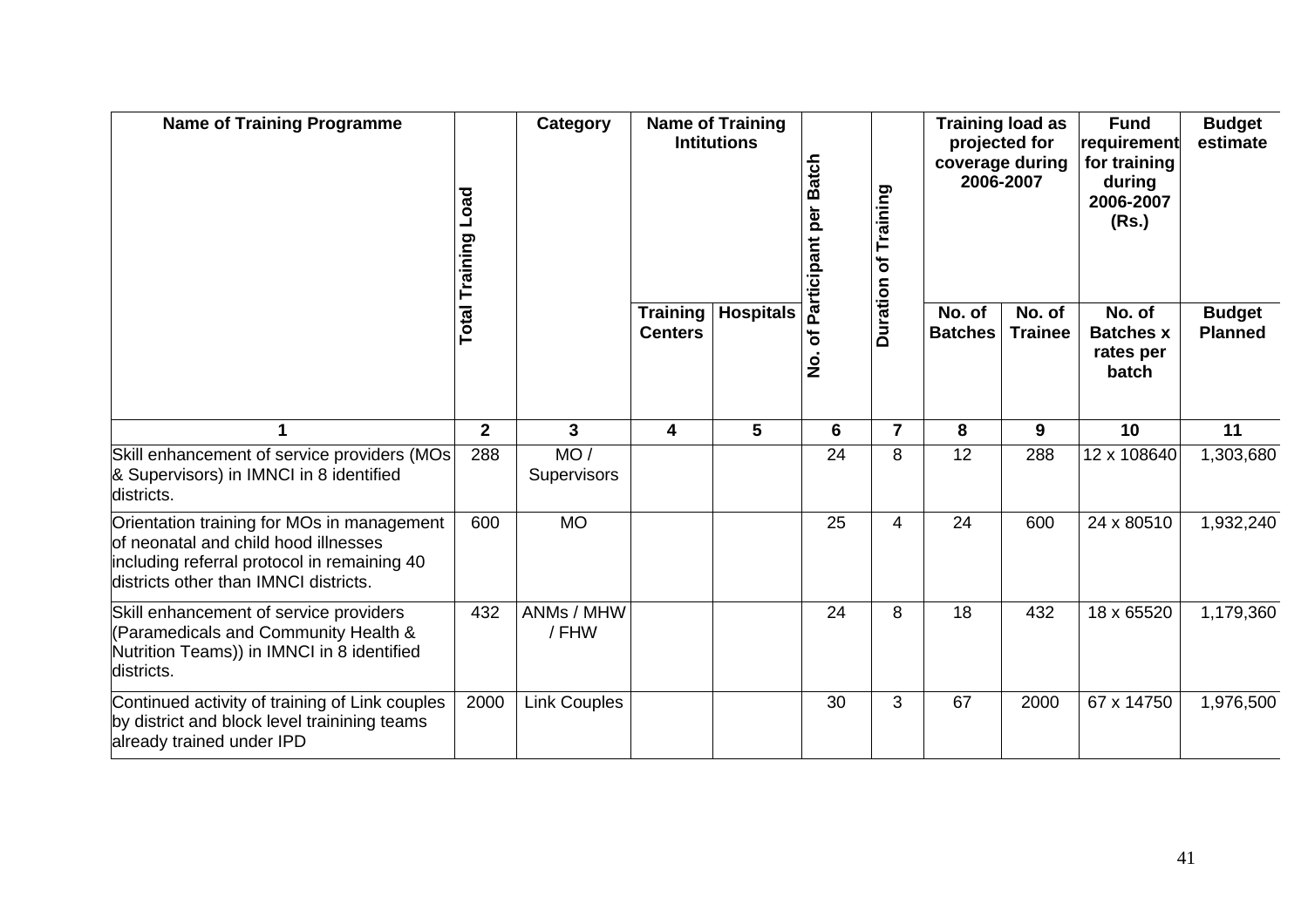| <b>Name of Training Programme</b>                                                                                                                  | Category<br>Load<br><b>Total Training</b> |                        |                                   | <b>Name of Training</b><br><b>Intitutions</b> | <b>Batch</b><br>Participant per | Training       |                          | <b>Training load as</b><br>projected for<br>coverage during<br>2006-2007 | <b>Fund</b><br>requirement<br>for training<br>during<br>2006-2007<br>(Rs.) | <b>Budget</b><br>estimate       |
|----------------------------------------------------------------------------------------------------------------------------------------------------|-------------------------------------------|------------------------|-----------------------------------|-----------------------------------------------|---------------------------------|----------------|--------------------------|--------------------------------------------------------------------------|----------------------------------------------------------------------------|---------------------------------|
|                                                                                                                                                    |                                           |                        | <b>Training</b><br><b>Centers</b> | <b>Hospitals</b>                              | đ<br>$\dot{\mathsf{z}}$         | Duration of    | No. of<br><b>Batches</b> | No. of<br><b>Trainee</b>                                                 | No. of<br><b>Batches x</b><br>rates per<br>batch                           | <b>Budget</b><br><b>Planned</b> |
| 1                                                                                                                                                  | $\mathbf{2}$                              | 3                      | 4                                 | 5                                             | $6\phantom{1}$                  | $\overline{7}$ | 8                        | 9                                                                        | 10                                                                         | 11                              |
| Skill training of ANMs in T 380A IUD<br>insertion at District hospital guidelines to be<br>made available to all the ANMs.                         | 3840                                      | <b>ANMs</b>            |                                   |                                               | 4                               | 6              | 960                      | 3840                                                                     | 960 x 8790                                                                 | 8,438,400                       |
| Skill training of MOs at BEmOCs/CEmOCs<br>in NSV at State and Regional NSV Resource<br><b>Centres</b>                                              | 100                                       | <b>MO</b>              |                                   |                                               | $\overline{2}$                  | 4              | 50                       | 100                                                                      | 50 x 1500                                                                  | 750,000                         |
| Skill training of MOs of BEmOCsin 75%<br>BEmOCs in Minilap at recognized<br>institutions, DH/ Medical colleges for 15 days<br>in a batch of 2 MOs. | 50                                        | <b>MO</b>              |                                   |                                               | $\overline{2}$                  | 14             | 25                       | 50                                                                       | 25 x 21860                                                                 | 546,500                         |
| Orientation training in LTT to Gyanecologist<br>and PGMOs for 7 days at Medical Colleges/<br>District Hospitals.                                   | 20                                        | Gyne /<br><b>PGMOs</b> |                                   |                                               | $\overline{2}$                  | $\overline{7}$ | 10                       | 20                                                                       | 10 x 218601                                                                | 218,600                         |
| Re-orientation training in LTT to<br>Gynecologists and PGMOs for 1 weeks at<br>Medical Colleges/ District Hospitals.                               | 60                                        | Gyne /<br><b>PGMOs</b> |                                   |                                               | $\overline{2}$                  | $\overline{7}$ | 30                       | 60                                                                       | 30 x 12660                                                                 | 379,800                         |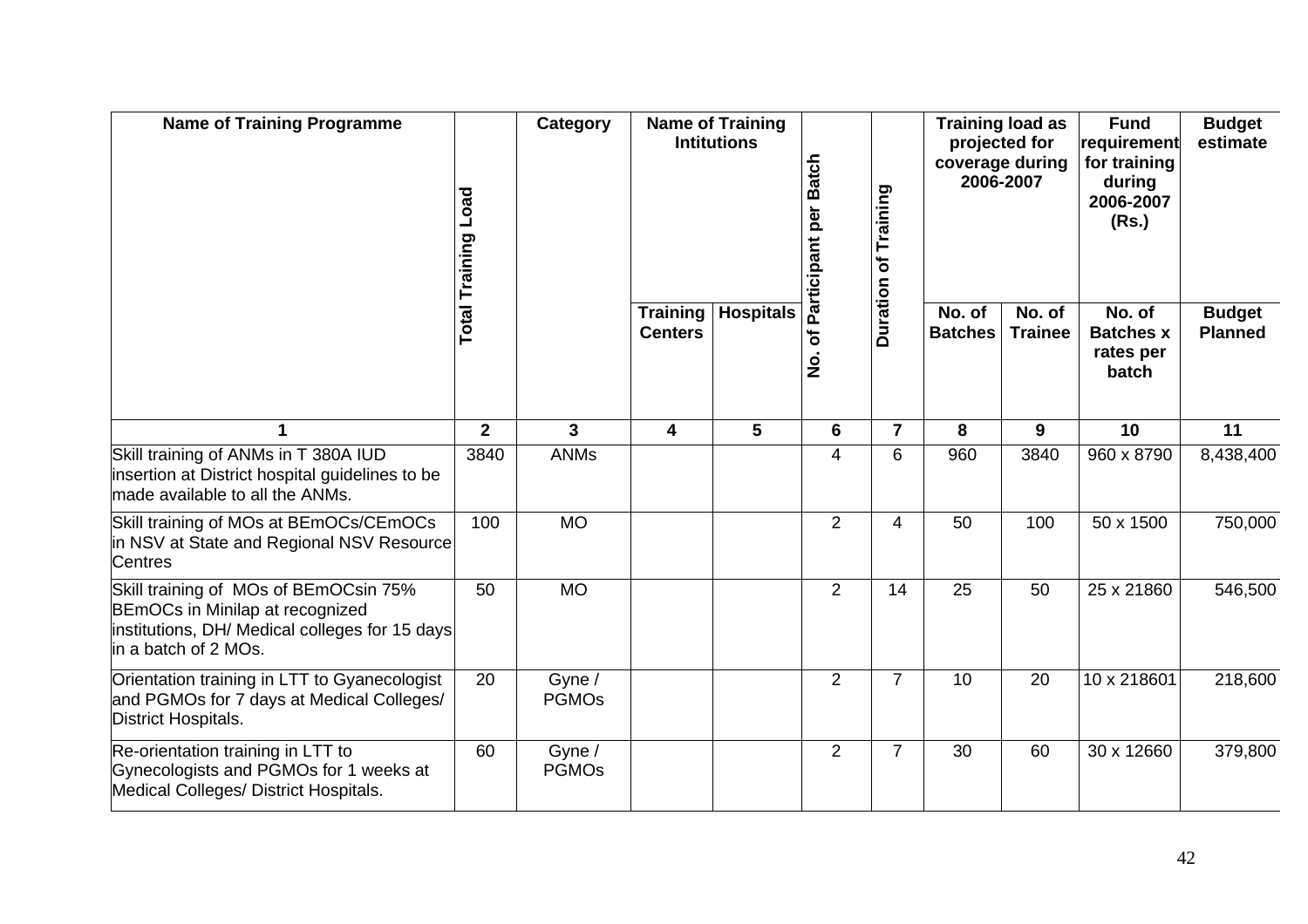| <b>Name of Training Programme</b>                                                                                              | <b>Category</b><br>Load<br><b>Total Training</b> |                 |                                   | <b>Name of Training</b><br><b>Intitutions</b> | Batch<br>Participant per | Duration of Training | <b>Training load as</b>  | <b>Fund</b><br>projected for<br>requirement<br>coverage during<br>for training<br>2006-2007<br>during<br>2006-2007<br>(Rs.) |                                                  | <b>Budget</b><br>estimate       |
|--------------------------------------------------------------------------------------------------------------------------------|--------------------------------------------------|-----------------|-----------------------------------|-----------------------------------------------|--------------------------|----------------------|--------------------------|-----------------------------------------------------------------------------------------------------------------------------|--------------------------------------------------|---------------------------------|
|                                                                                                                                |                                                  |                 | <b>Training</b><br><b>Centers</b> | <b>Hospitals</b>                              | Ⴆ<br>$\dot{\mathbf{z}}$  |                      | No. of<br><b>Batches</b> | No. of<br><b>Trainee</b>                                                                                                    | No. of<br><b>Batches x</b><br>rates per<br>batch | <b>Budget</b><br><b>Planned</b> |
| 1                                                                                                                              | $\mathbf{2}$                                     | 3               | 4                                 | 5                                             | 6                        | $\overline{7}$       | 8                        | 9                                                                                                                           | 10                                               | 11                              |
| <b>TOT of Master trainers</b>                                                                                                  | 60                                               | <b>NGOs</b>     |                                   |                                               | 30                       | 5                    | $\overline{2}$           | 60                                                                                                                          | 2 x 250000                                       | 500,000                         |
| Orientation of school principals and<br>reorientation on every alternate years                                                 | 500                                              | Principals      |                                   |                                               | 50                       | $\mathbf{1}$         | 10                       | 500                                                                                                                         | 10 x 20000                                       | 200,000                         |
| Training of school teachers for 5 days on Life<br><b>Skills Education / ARSH and reorientation</b><br>training in the 3rd year | 500                                              | <b>Teachers</b> |                                   |                                               | 25                       | 5                    | 20                       | 500                                                                                                                         | 20 x 60125                                       | 1,202,500                       |
| Training of peer educators of school                                                                                           | 2000                                             | <b>Students</b> |                                   |                                               | 40                       | 5                    | 50                       | 2000                                                                                                                        | 50 x 39000                                       | 1,950,000                       |
| Training of master trainers for training of<br>Animators for out of school adolescent girls                                    | 30                                               | <b>NGOs</b>     |                                   |                                               | 30                       | 15                   | $\mathbf{1}$             | 30                                                                                                                          | 1 x 110000                                       | 110,000                         |
| Training of Animators                                                                                                          | 200                                              | Animators       |                                   |                                               | 20                       |                      | 10                       | 200                                                                                                                         | 10 x 50000                                       | 500,000                         |
| Training of adolescent girls of villages<br>through trained village Animators of<br>identified NGO                             | 5000                                             | <b>Students</b> |                                   |                                               | 500                      | 180                  | 10                       | 5000                                                                                                                        | 10 x 75000                                       | 750,000                         |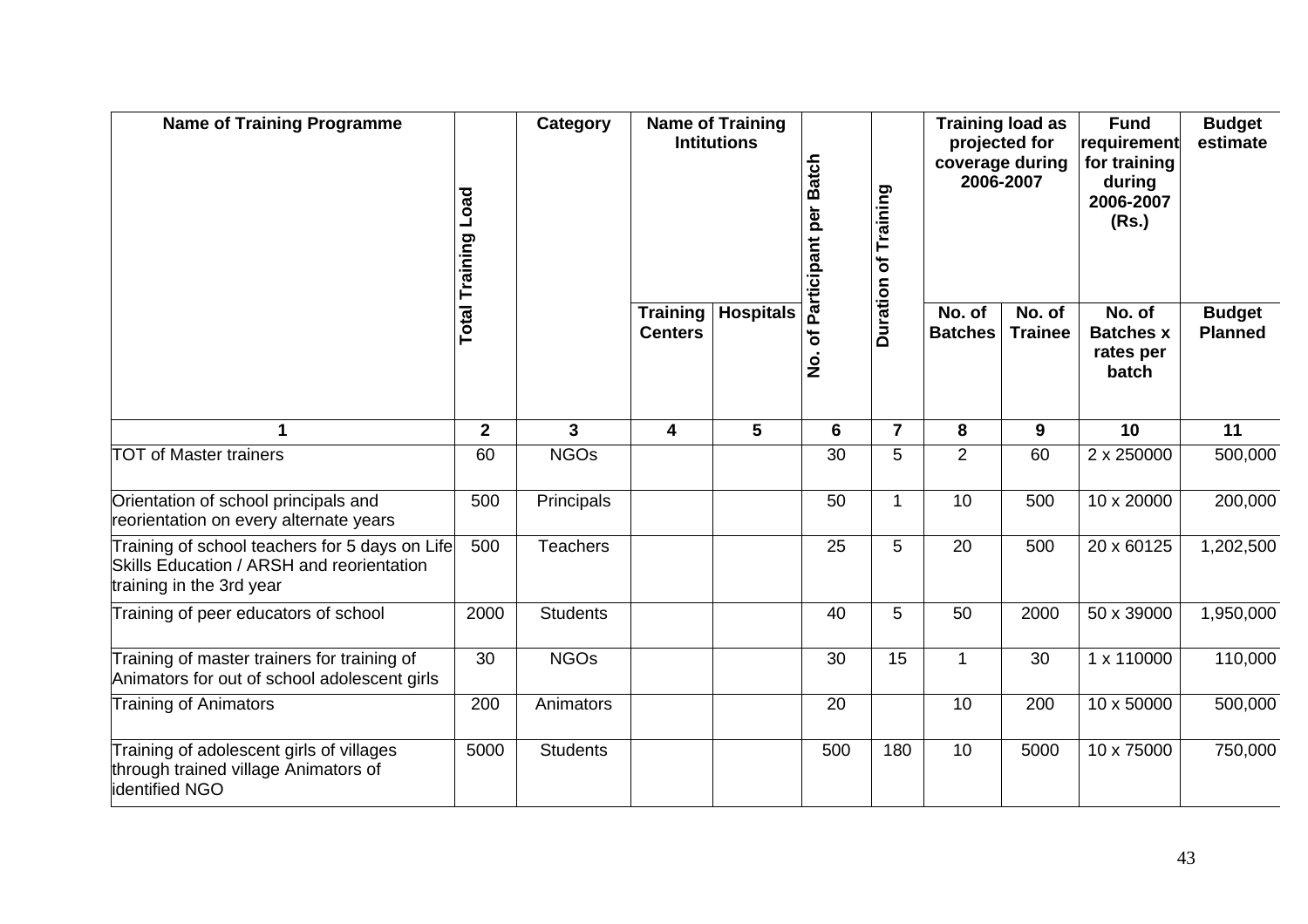| <b>Name of Training Programme</b>                                                                                                | Load<br><b>Total Training</b> | <b>Category</b>                |                                   | <b>Name of Training</b><br><b>Intitutions</b> | Batch<br>Participant per | Training       | coverage during          | <b>Training load as</b><br>projected for<br>2006-2007 | <b>Fund</b><br>requirement<br>for training<br>during<br>2006-2007<br>(Rs.) | <b>Budget</b><br>estimate       |
|----------------------------------------------------------------------------------------------------------------------------------|-------------------------------|--------------------------------|-----------------------------------|-----------------------------------------------|--------------------------|----------------|--------------------------|-------------------------------------------------------|----------------------------------------------------------------------------|---------------------------------|
|                                                                                                                                  |                               |                                | <b>Training</b><br><b>Centers</b> | <b>Hospitals</b>                              | Ⴆ<br>$\dot{\mathsf{z}}$  | Duration of    | No. of<br><b>Batches</b> | No. of<br><b>Trainee</b>                              | No. of<br><b>Batches x</b><br>rates per<br>batch                           | <b>Budget</b><br><b>Planned</b> |
| 1                                                                                                                                | $\mathbf{2}$                  | 3                              | $\overline{\mathbf{4}}$           | 5 <sup>5</sup>                                | 6                        | $\overline{7}$ | 8                        | 9                                                     | 10                                                                         | 11                              |
| Training of youths (boys) through NYK in 10<br>identified districts                                                              | 2400                          | <b>Students</b>                |                                   |                                               | 40                       | 5              | 60                       | 2400                                                  | 60 x 44550                                                                 | 2,673,000                       |
| Training of Trainers for Health care service<br>providers to provide Adolescent friendly<br>services                             | 30                            | SIHMC / RTC<br><b>Trainers</b> |                                   |                                               | 30                       | 5              | $\mathbf{1}$             | 30                                                    | 1 x 229000                                                                 | 229,000                         |
| Training of MOs of CEmOC and BEmOC<br>institutions at RTCs to provided adolescent<br>friendly health services                    | 240                           | <b>MO</b>                      |                                   |                                               | 30                       | 3              | 8                        | 240                                                   | 8 x 84330                                                                  | 674,640                         |
| Training of Paramedical staff of CEmOC and<br>BEmOC institutions at districts to provided<br>adolescent friendly health services | 450                           | SN / ANMS                      |                                   |                                               | 30                       | 3              | 15                       | 450                                                   | 15 x 51367                                                                 | 775,050                         |
| Induction training of Counselors placed at<br>Multi Purpose Youth Friendly Centers                                               | 14                            | Counselors                     |                                   |                                               | 14                       | $\overline{2}$ | $\mathbf{1}$             | 14                                                    | 1 x 150000                                                                 | 150,000                         |
| Training of Trainers for Health care service<br>providers to provide Gender sensitive<br>services                                | 30                            | SIHMC / RTC<br><b>Trainers</b> |                                   |                                               | 30                       | 3              | $\mathbf{1}$             | 30                                                    | 1 x 229000                                                                 | 229,000                         |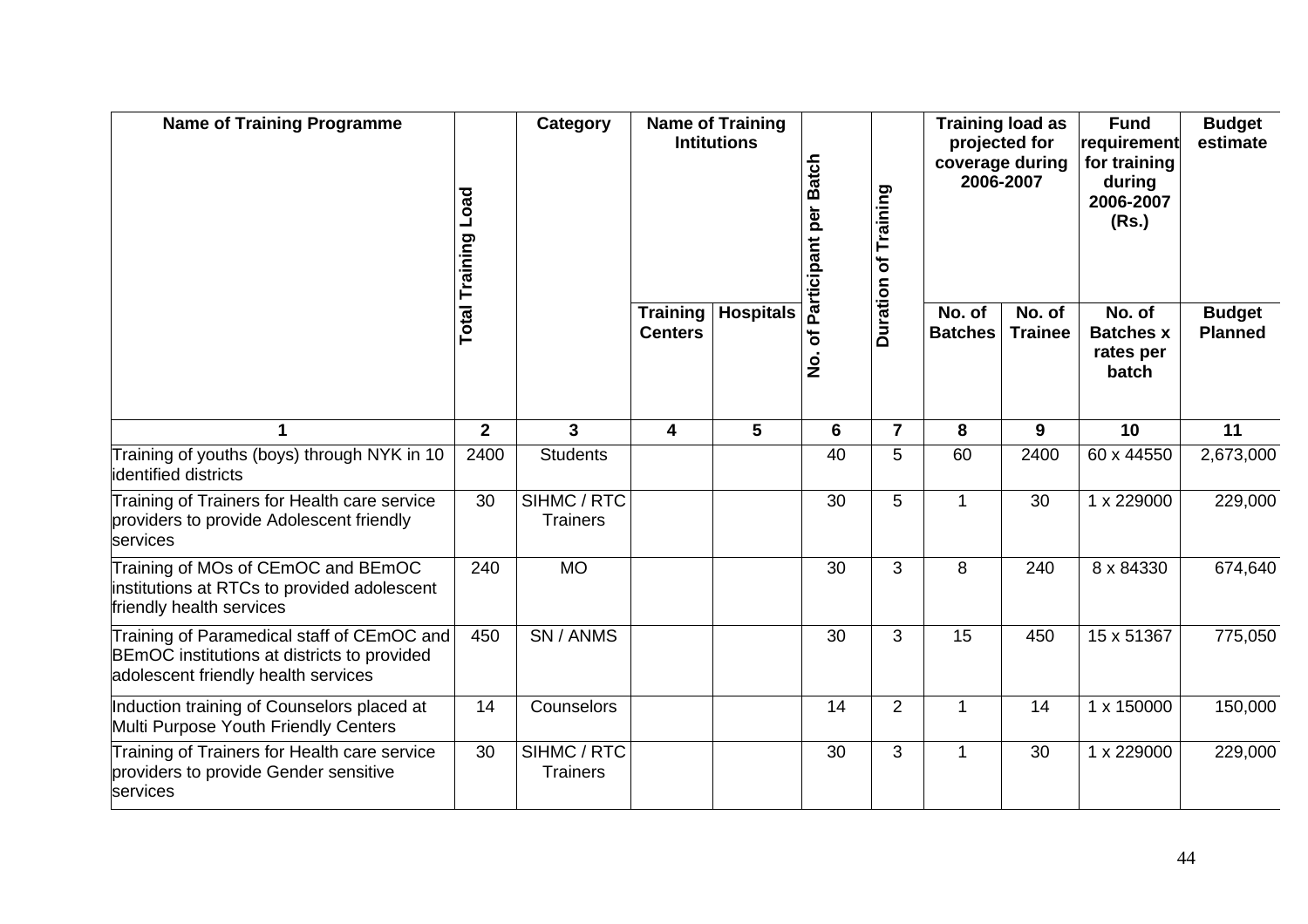| <b>Name of Training Programme</b>                                                                                                                                 | Load<br><b>Total Training</b> | <b>Category</b>   | <b>Training load as</b><br><b>Name of Training</b><br><b>Intitutions</b><br>projected for<br><b>Batch</b><br>coverage during<br>2006-2007<br>Training<br>Participant per |                  |                         | <b>Fund</b><br>requirement<br>for training<br>during<br>2006-2007<br>(Rs.) | <b>Budget</b><br>estimate |                          |                                                  |                                 |
|-------------------------------------------------------------------------------------------------------------------------------------------------------------------|-------------------------------|-------------------|--------------------------------------------------------------------------------------------------------------------------------------------------------------------------|------------------|-------------------------|----------------------------------------------------------------------------|---------------------------|--------------------------|--------------------------------------------------|---------------------------------|
|                                                                                                                                                                   |                               |                   | <b>Training</b><br><b>Centers</b>                                                                                                                                        | <b>Hospitals</b> | Ⴆ<br>$\dot{\mathbf{z}}$ | Duration of                                                                | No. of<br><b>Batches</b>  | No. of<br><b>Trainee</b> | No. of<br><b>Batches x</b><br>rates per<br>batch | <b>Budget</b><br><b>Planned</b> |
|                                                                                                                                                                   | $\overline{2}$                | $\mathbf{3}$      | $\overline{\mathbf{4}}$                                                                                                                                                  | 5                | $6\phantom{1}$          | $\overline{7}$                                                             | 8                         | 9                        | 10                                               | 11                              |
| Training of Medical staff on providing gender<br>sensitive services of DH, CEmOC and<br><b>BEmOC</b> institutions at RTCs                                         | 240                           | Mo                |                                                                                                                                                                          |                  | 30                      | 3                                                                          | 8                         | 240                      | 8 x 84330                                        | 1,854,600                       |
| Training of Para Medical staff on providing<br>gender sensitive services of DH, CEmOC<br>and BEmOC institutions Districts and<br>reorientation in the Fourth year | 2880                          | SN / ANMs         |                                                                                                                                                                          |                  | 30                      | 3                                                                          | 96                        | 2880                     | 96 x 51367                                       | 4,931,232                       |
| Training of block level computer staff and<br>supervisor in data validation, compilation,<br>and analysis for two days.                                           | 626                           | Computer<br>staff |                                                                                                                                                                          |                  | 30                      | 3                                                                          | 21                        | 626                      | 21 x 39667                                       | 833,007                         |
| MDP for District level officials / BMOs on<br><b>HMIS and Supervision</b>                                                                                         | 375                           | <b>MO</b>         |                                                                                                                                                                          |                  | 25                      | 3                                                                          | 15                        | 375                      | 15 x 70505                                       | 1,057,575                       |
| Training of DAM and DA on MIS software                                                                                                                            | 96                            | <b>PMU Staff</b>  |                                                                                                                                                                          |                  | 20                      | 3                                                                          | 5                         | 96                       | 5 x 120000                                       | 600,000                         |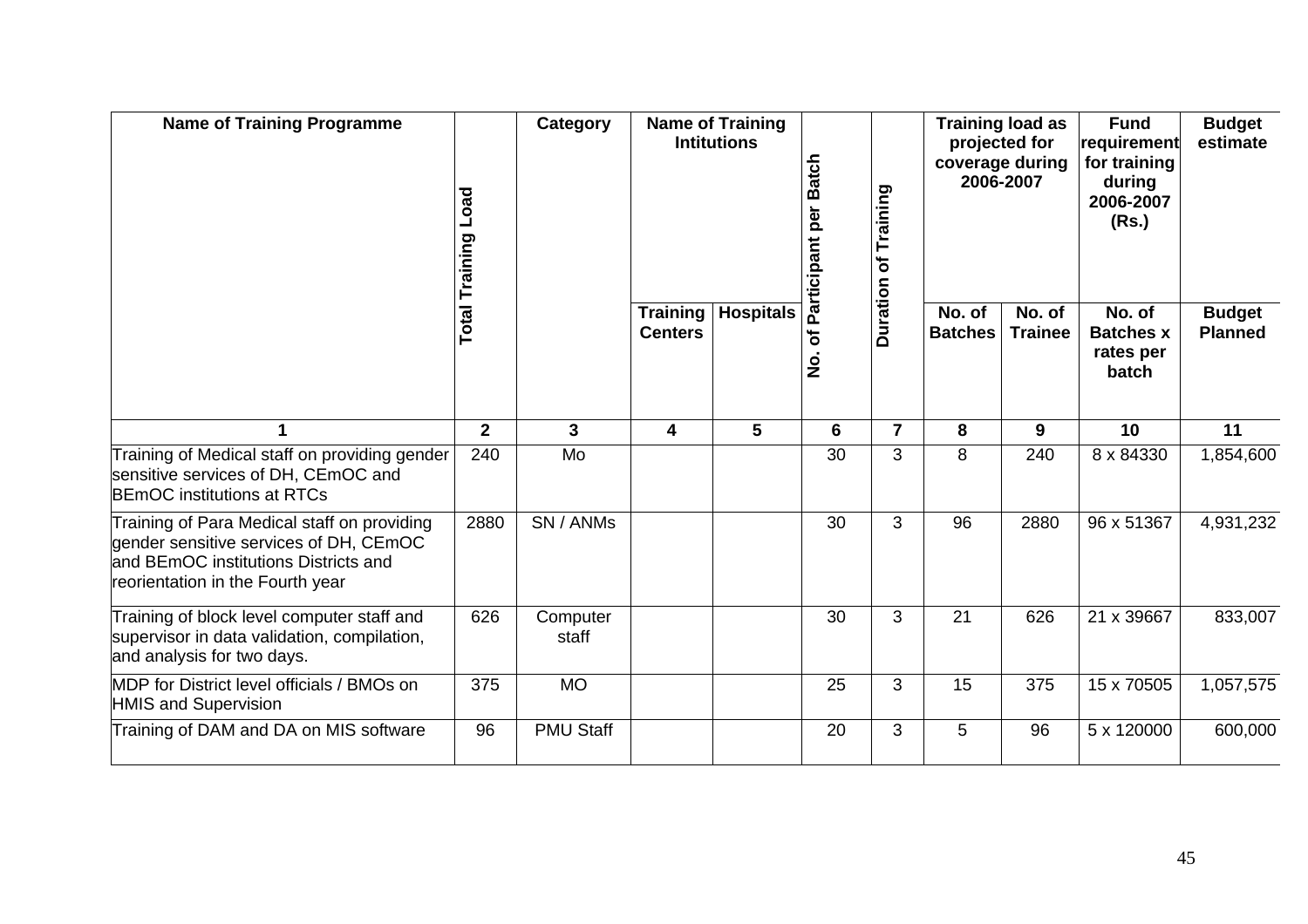| <b>Name of Training Programme</b>                                                                                                                                                                                               | <b>Load</b><br><b>Total Training</b> | Category                                 |                                   | <b>Name of Training</b><br><b>Intitutions</b> | <b>Batch</b><br>Participant per                     | <b>Duration of Training</b> |                                                  | <b>Training load as</b><br>projected for<br>coverage during<br>2006-2007 | <b>Fund</b><br>requirement<br>for training<br>during<br>2006-2007<br>(Rs.) | <b>Budget</b><br>estimate |
|---------------------------------------------------------------------------------------------------------------------------------------------------------------------------------------------------------------------------------|--------------------------------------|------------------------------------------|-----------------------------------|-----------------------------------------------|-----------------------------------------------------|-----------------------------|--------------------------------------------------|--------------------------------------------------------------------------|----------------------------------------------------------------------------|---------------------------|
|                                                                                                                                                                                                                                 |                                      |                                          | <b>Training</b><br><b>Centers</b> | <b>Hospitals</b>                              | No. of<br><b>Batches</b><br>Ⴆ<br>$\dot{\mathbf{z}}$ | No. of<br><b>Trainee</b>    | No. of<br><b>Batches x</b><br>rates per<br>batch | <b>Budget</b><br><b>Planned</b>                                          |                                                                            |                           |
| $\blacktriangleleft$                                                                                                                                                                                                            | $\mathbf{2}$                         | 3                                        | 4                                 | 5                                             | $6\phantom{1}$                                      | $\overline{\mathbf{7}}$     | 8                                                | 9                                                                        | 10                                                                         | 11                        |
| Training of District Master trainers of RTCs<br>and NGOs for training VDC members and<br>community members/groups and volunteers<br>including PRI representatives, animators,<br>AWWs, SHG members, JSRs, at district<br>level. | 240                                  | SIHMC / RTC<br>Trainers /<br><b>NGOs</b> |                                   |                                               | 20                                                  | $\overline{2}$              | 12                                               | 240                                                                      | 12 x 49320                                                                 | 591,840                   |
| Training of block level master trainers for<br>training VDC community members/groups<br>and volunteers including PRI<br>representatives, animators, AWWs, SHG<br>members, JSRs, members and community<br>groups                 | 939                                  | <b>NGOs</b>                              |                                   |                                               | 30                                                  | $\overline{2}$              | 32                                               | 939                                                                      | 32 x 26300                                                                 | 841,600                   |
| Conduct training programmes for ISM<br>functionaries in RCH and FP aspects in all<br>5000 ISM practitioners to be trained in one<br>day orientation training.                                                                   | 1140                                 | <b>ISM</b>                               |                                   |                                               | 30                                                  | 1                           | 38                                               | 1140                                                                     | 38 x 10000                                                                 | 380,000                   |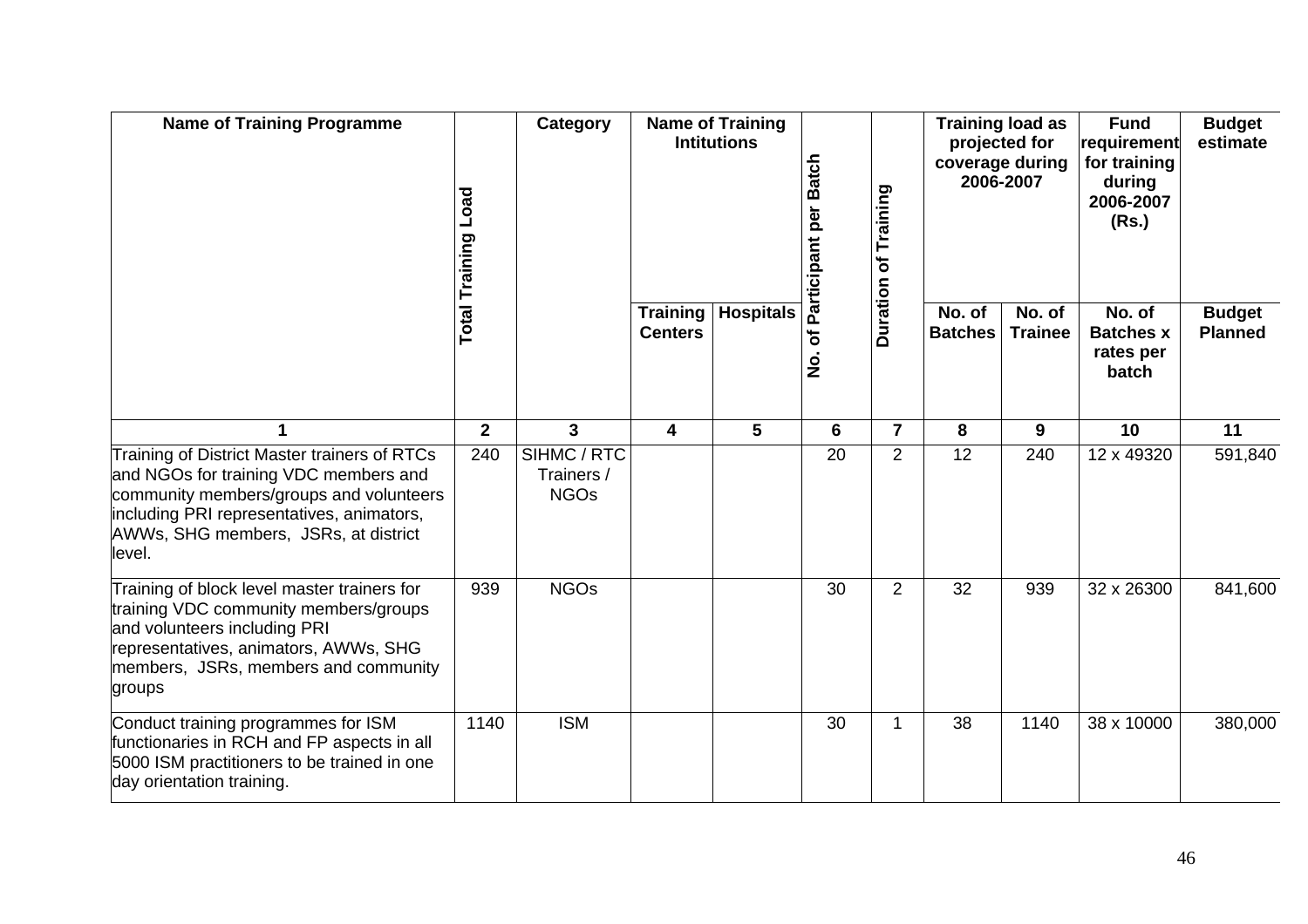| <b>Name of Training Programme</b>                                                                                                                     | Category<br>Load<br><b>Total Training</b> |                             |                            | <b>Name of Training</b><br><b>Intitutions</b> | Batch<br>Participant per | Training<br>$\mathbf{\tilde{o}}$ | coverage during          | <b>Training load as</b><br>projected for<br>2006-2007 | <b>Fund</b><br>requirement<br>for training<br>during<br>2006-2007<br>(Rs.) | <b>Budget</b><br>estimate       |
|-------------------------------------------------------------------------------------------------------------------------------------------------------|-------------------------------------------|-----------------------------|----------------------------|-----------------------------------------------|--------------------------|----------------------------------|--------------------------|-------------------------------------------------------|----------------------------------------------------------------------------|---------------------------------|
|                                                                                                                                                       |                                           |                             | Training<br><b>Centers</b> | <b>Hospitals</b>                              | ৳<br>$\dot{\mathbf{z}}$  | <b>Duration</b>                  | No. of<br><b>Batches</b> | No. of<br><b>Trainee</b>                              | No. of<br><b>Batches x</b><br>rates per<br>batch                           | <b>Budget</b><br><b>Planned</b> |
|                                                                                                                                                       | $\mathbf{2}$                              | 3                           | 4                          | 5                                             | $6\phantom{1}$           | $\overline{7}$                   | 8                        | 9                                                     | 10                                                                         | 11                              |
| Orientation training and refresher training of<br>SPMU and DMU staff.                                                                                 | 144                                       | <b>PMU Staff</b>            |                            |                                               | 20                       | 5                                | $\overline{7}$           | 144                                                   | 7 x 275000                                                                 | 1,925,000                       |
| Technical updates for programme managers<br>and service providers on Maternal Health,<br>Child Health, contraceptives and adolescent<br>health issues | 120                                       | <b>MO</b>                   |                            |                                               | 30                       |                                  | $\overline{4}$           | 120                                                   | 4 x 250000                                                                 | 1,000,000                       |
| Capacity building of IEC functionaries and<br>consultants of state and district level and<br>orientation training.                                    | 75                                        | <b>IEC</b><br>Functionaries |                            |                                               | 15                       | 5                                | 5                        | 75                                                    | 15 x 150000                                                                | 650,000                         |
| Training of all the Civil Surgeons on Capacity<br>Building in Management                                                                              | 48                                        | Civil Surgeons              |                            |                                               | 4                        | 5                                | 12                       | 48                                                    | 12 x 208333                                                                | 2,500,000                       |
| Training of trainers on quality assurance 4<br>per district in 10 selected districts                                                                  | 40                                        | <b>MO</b>                   |                            |                                               | 20                       | 5                                | $\overline{2}$           | 40                                                    | 2 x 100000                                                                 | 200,000                         |
| <b>Total</b>                                                                                                                                          |                                           |                             |                            |                                               |                          |                                  |                          |                                                       |                                                                            | 78,887,696                      |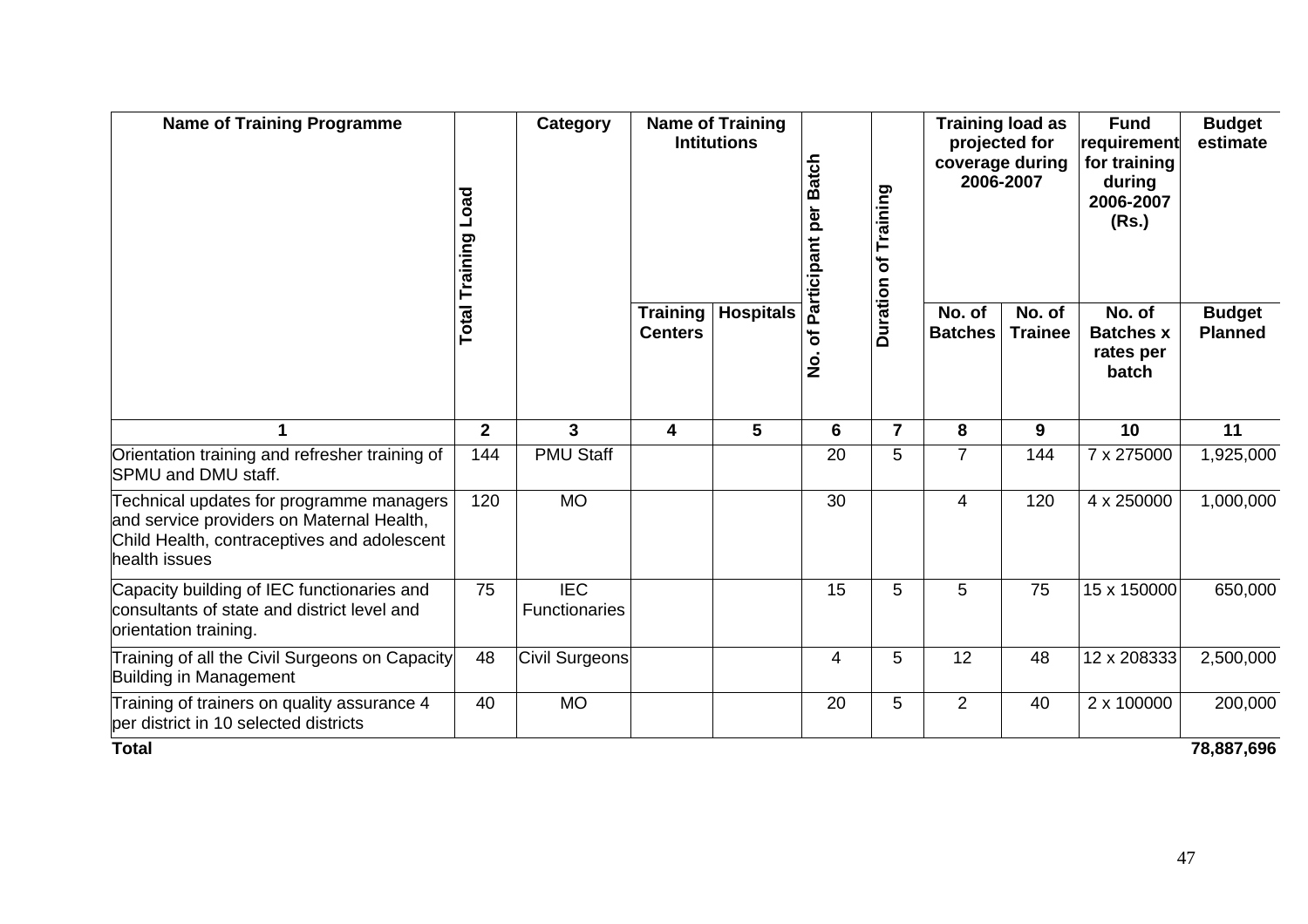| <b>S. No.</b>  | <b>Head</b>                                        | <b>Budget (Rs.)</b><br>2006-07 | Percentage<br>of Total<br><b>Budget</b> |
|----------------|----------------------------------------------------|--------------------------------|-----------------------------------------|
| $\mathbf 1$    | <b>Maternal Health</b>                             | 35.94                          | 38.45                                   |
| $\overline{2}$ | Child Health                                       | 0.81                           | 0.87                                    |
| 3              | <b>Population Stabilization</b>                    | 8.51                           | 9.11                                    |
| $\overline{4}$ | <b>Adolescent Health</b>                           | 2.03                           | 2.17                                    |
| 5              | Gender                                             | 2.33                           | 2.49                                    |
| 6              | Health Management Information System               | 1.23                           | 1.32                                    |
| $\overline{7}$ | <b>Behavioural Change Communication</b>            | 9.87                           | 10.56                                   |
| 8              | Urban Health                                       | 3.44                           | 3.68                                    |
| 9              | <b>Tribal Health</b>                               | 5.67                           | 6.07                                    |
| 10             | Human Resource Management & Training               | 3.88                           | 4.15                                    |
| 11             | Strengthening Infrastructure                       | 11.21                          | 11.99                                   |
| 12             | <b>Quality Assurance</b>                           | 0.52                           | 0.55                                    |
| 13             | Programme Management Arrangements                  | 7.93                           | 8.49                                    |
| 14             | Logistics                                          | 0.10                           | 0.11                                    |
|                | <b>TOTAL RCH II</b>                                | 93.47                          | 100.00                                  |
|                | Mandatory (JSY, Compensation for<br>sterilization) | 28.39                          |                                         |
|                | <b>Grand Total</b>                                 | 121.86                         |                                         |

# **Budget Break Up of RCH - II, Madhya Pradesh 2006-2007**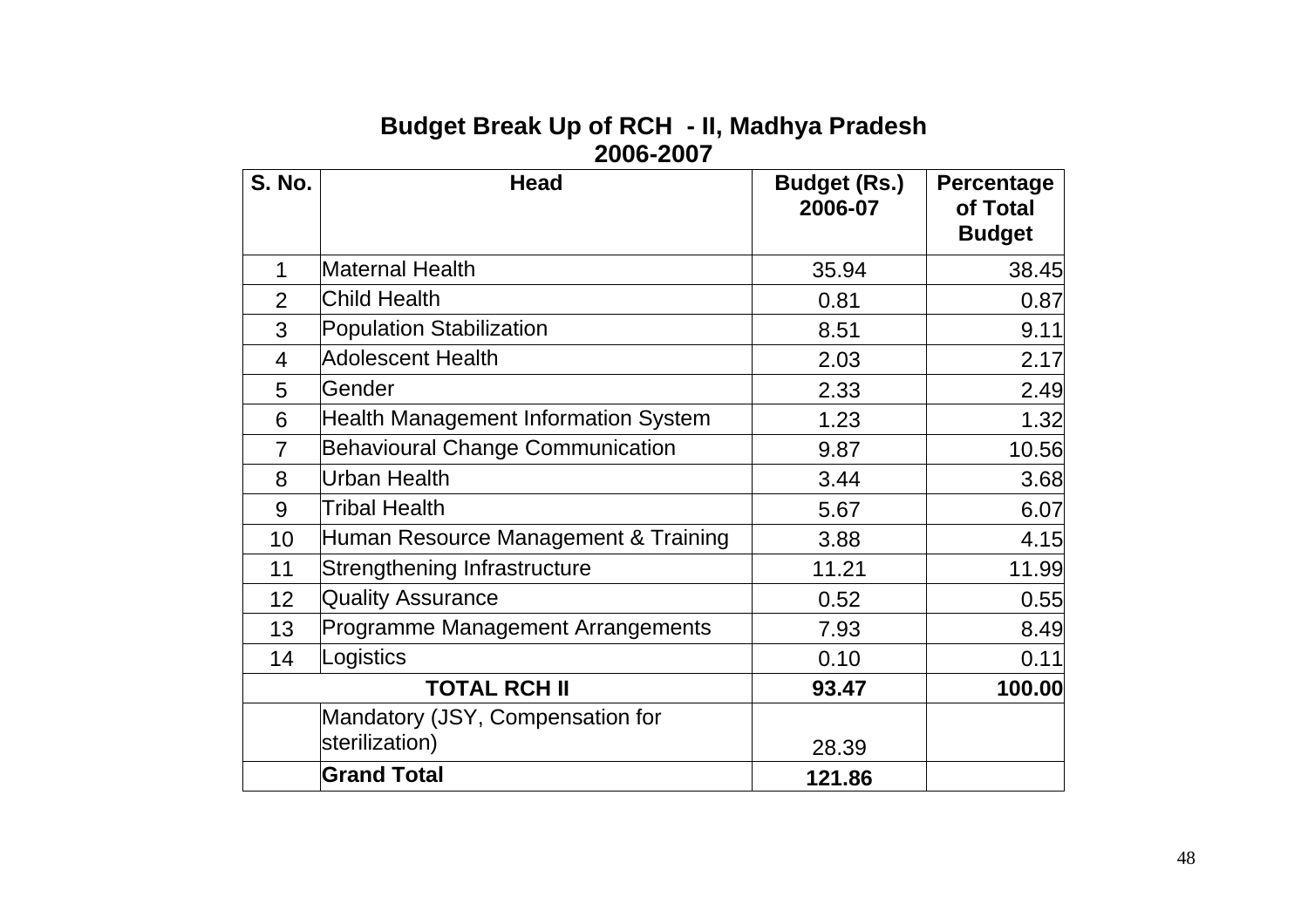## **Maternal Health**

| <b>Activity</b>                                                                                                                                                                                                                                                                                    | <b>Budget Estimate</b>                                                                                                                                                                                                                                                              | <b>Budget (Rs.)</b><br>2006-07 |
|----------------------------------------------------------------------------------------------------------------------------------------------------------------------------------------------------------------------------------------------------------------------------------------------------|-------------------------------------------------------------------------------------------------------------------------------------------------------------------------------------------------------------------------------------------------------------------------------------|--------------------------------|
| 7.1.1 Enhance Availabilities of facilities for institutional deliveries<br>and emergency obstetric care                                                                                                                                                                                            |                                                                                                                                                                                                                                                                                     |                                |
| <b>CEMONCs &amp; BEMONC</b>                                                                                                                                                                                                                                                                        |                                                                                                                                                                                                                                                                                     |                                |
| Hiring Post Graduate Medical Officers for CEmONCs                                                                                                                                                                                                                                                  | 100 PGMOs (35 Obstetricians, 30 Pediatricians and 35 Anesthetists) on<br>contract @ Rs 18000/-pm plus performance based incentive to an extent<br>of Rs 10000/- pm                                                                                                                  | 25,000,000                     |
| Hiring services of specialists for gynae and anesthesia on case basis                                                                                                                                                                                                                              | lumpsum Rs. 10 Lacs                                                                                                                                                                                                                                                                 | 1,000,000                      |
| Infrastructure strengthening and annual maintenance (Repair and<br>renovation, electric work, water supply and provision of telephones in the<br>identified CEmOC institutions for uninterrupted services at the facilities.                                                                       | Covered Under Infrastructure development                                                                                                                                                                                                                                            |                                |
| Establishment of blood banks in 10 District Hospitals new districts.                                                                                                                                                                                                                               |                                                                                                                                                                                                                                                                                     | 20,000,000                     |
| Establishment of Blood Storage Units in all the CEmONCs                                                                                                                                                                                                                                            | @ Rs.1.50 lacs for 124 CEmONCs and @ Rs.50000/-for 46 District<br>Hospital                                                                                                                                                                                                          |                                |
| Training of MOs & Lab. Technicians of CEmONCs facilities in running<br><b>Blood Storage Units.</b>                                                                                                                                                                                                 | To be supported under SIP                                                                                                                                                                                                                                                           |                                |
| Short training course for MOs of CEmONCs in Anesthesia and<br>Gynecology in identified training institutions, based on the guidelines<br>from Gol.                                                                                                                                                 | Training of 32 MOs (16 in Anesthesia, 16 in Gynecology) @ Rs.<br>85000/- per participant                                                                                                                                                                                            | 2,720,000                      |
| Provision of contractual MOs for 2/3rd BEmONC facilities and 5 Staff<br>Nurses/LHVs in case of non availability of Staff Nurse/LHV, services of<br>ANMs would be hired at each BEmONC.                                                                                                             | MOs @ Rs. 15000/- pm for 314 PHC BEmONC (150 MOs for 12 months<br>and 164 MOs for 9 months); Staff Nurses for 314 PHC BEmONC two<br>staff nurses each (628) @ Rs. 7000/- pm; for 178 CHC BEmONC 1 staff<br>nurse each @ Rs. 7000. For 314 PHC BEmONC 2 ANMs each @ Rs<br>5500/- pm. | 158,292,000                    |
| Provision of additional Staff Nurse for each CEmONCs (excluding DHs).                                                                                                                                                                                                                              | 124 staff nurses @ Rs. 7000 pm                                                                                                                                                                                                                                                      | 10,416,000                     |
| Infrastructure strengthening and annual maintenance (Civil works, repair Covered Under Infrastructure development<br>& renovation including electrical, water supply and provision of<br>telephones in each of the identified BEmOC institutions for uninterrupted<br>services at the facilities.) |                                                                                                                                                                                                                                                                                     |                                |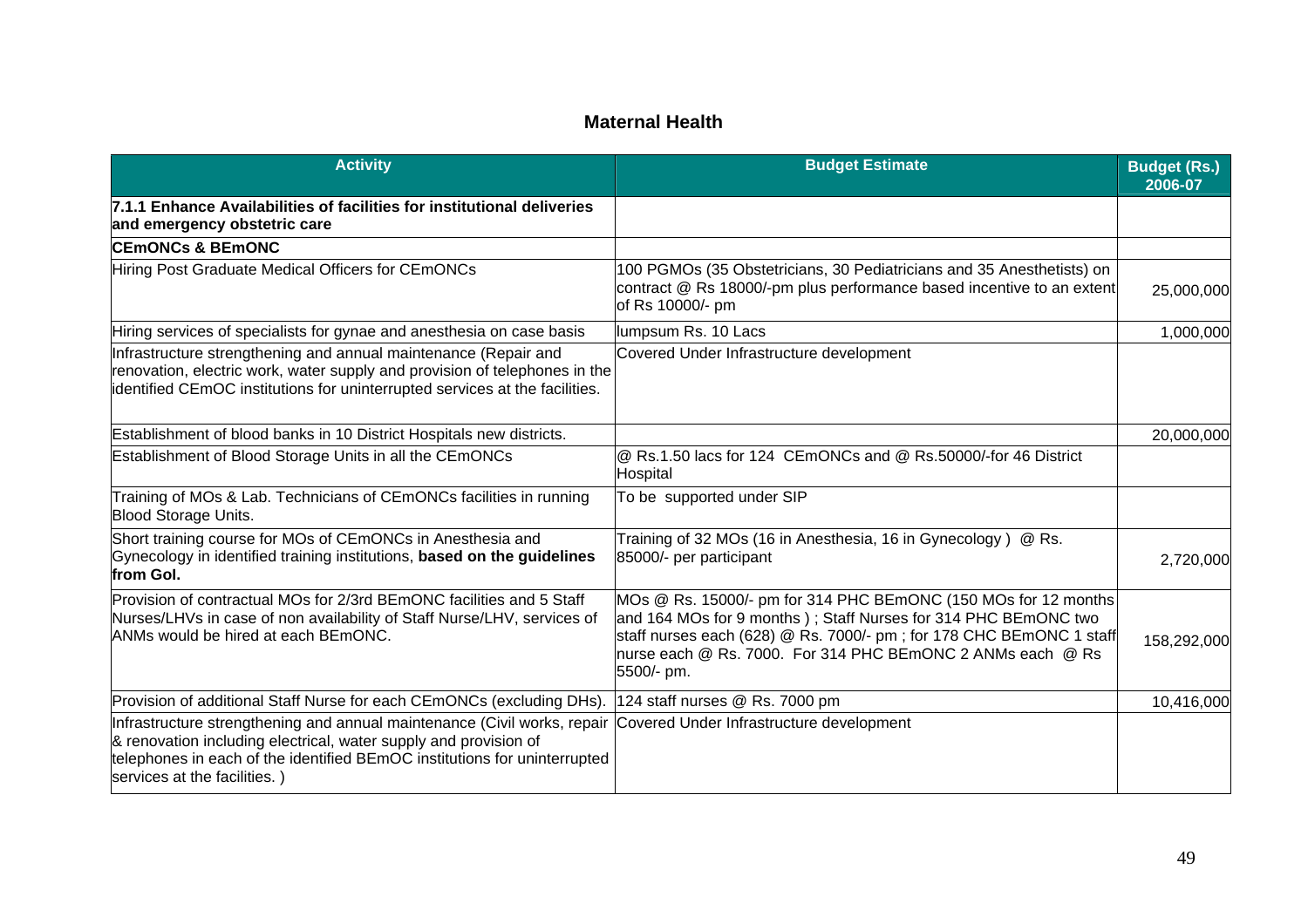| <b>Activity</b>                                                                                                                                                                                                                                                 | <b>Budget Estimate</b>                                                                                                                                                                                                                                                                                                                                                                                                                                                                                                                                                                                                          | <b>Budget (Rs.)</b><br>2006-07 |
|-----------------------------------------------------------------------------------------------------------------------------------------------------------------------------------------------------------------------------------------------------------------|---------------------------------------------------------------------------------------------------------------------------------------------------------------------------------------------------------------------------------------------------------------------------------------------------------------------------------------------------------------------------------------------------------------------------------------------------------------------------------------------------------------------------------------------------------------------------------------------------------------------------------|--------------------------------|
| TOT for Orientation training of MOs and Staff nurses / LHVs & ANMs of<br>identified BEmONC institutions                                                                                                                                                         | 2 batches (1 Gynecologist, 1 Pediatrician and 1 SN) for 20 districts @<br>2.50 lacs per batch                                                                                                                                                                                                                                                                                                                                                                                                                                                                                                                                   | 500,000                        |
| ToT for Skilled Birth Attendants training                                                                                                                                                                                                                       | @ 85000/- per batch x 9 batch                                                                                                                                                                                                                                                                                                                                                                                                                                                                                                                                                                                                   | 765,000                        |
| Skilled Birth Attendants training                                                                                                                                                                                                                               | 4 participants (SN/LHV/ ANM), 5 batch per district, 15 days training @<br>Rs. 3000/- per batch.                                                                                                                                                                                                                                                                                                                                                                                                                                                                                                                                 | 720,000                        |
| Orientation training of MOs and Staff nurses / LHVs & ANMs of identified Training of 2 MOs, 2 staff nurses/LHVs and 2 ANMs in one batch for a<br>BEmONC institutions (including neonatal and child care, Hospital waste<br>management and infection prevention) | period of 15 days at 30 identified DHs (TA to MO @ 200/-, DA to MO @<br>Rs. 200/- per day, TA to SN and ANM @ Rs. 200/-, DA to SN @ Rs.<br>125/- per day, DA to ANM @ Rs. 125/- per day, Honorarium to<br>Gynecologist & Pediatrician @ Rs. 200/- each for 15 days, Honorarium<br>to SN @ Rs. 150/- per day, Stay arrangements for the participants @<br>Rs. 200/- per day per participants, contingency exp. @ Rs. 600/- per<br>participants per day, Institutional overhead 15 % of total cost Rs. 7312/-<br>(Training cost of One Batch of training of 2 MOs and 2 SNs/ LHVs & 2<br>ANMs is Rs. 57262/-) (total 360 Batches) | 20,614,320                     |
| Refresher training for ANMs                                                                                                                                                                                                                                     | 4 ANMs per batch, 12 batch per district, 7 days training, (TA @ 200/-,<br>DA @ Rs. 125/-) Honorarium to trainer (MO @ Rs. 200/- per day,<br>Honorarium to trainer (Paramedical @ Rs. 150/- per day) contingency<br>exp. @ Rs. 100/- per participant, per day, Institutional overhead 15 % of<br>total cost Rs. 1312/-(Training cost of One Batch of training is Rs.10862/-                                                                                                                                                                                                                                                      | 6,256,512                      |
| Salary of Contractual Lab. Tech. in CEmONCs, other than district <sup>11</sup> Lab. Tech.@ Rs 7000/- pm<br>hospitals.                                                                                                                                           |                                                                                                                                                                                                                                                                                                                                                                                                                                                                                                                                                                                                                                 | 924,000                        |
| Multi Skiling training of Para medicals of BEmONC institutions at District<br>Hospitals.                                                                                                                                                                        | One from each facility in a batch of 10 for two weeks. (TA to participants<br>@ 200/-, DA to participants @ Rs.125/- per day, Honorarium to<br>trainers @ Rs. 200/- per day, Stay arrangements for the participants @<br>Rs. 200/- per day per participants, contingency exp. @ Rs. 100/- per<br>participants per day, Institutional overhead 15 % of total cost Rs.9345/-<br>(Training cost of One Batch Rs. 73645/-) Total 20 batches.                                                                                                                                                                                        | 1,472,900                      |
| Implementation of standard treatment protocols for management of<br>different obstetric emergencies                                                                                                                                                             | Already prepared and printed under IPD. Operational cost @ Rs.10000/-<br>per district.                                                                                                                                                                                                                                                                                                                                                                                                                                                                                                                                          | 480,000                        |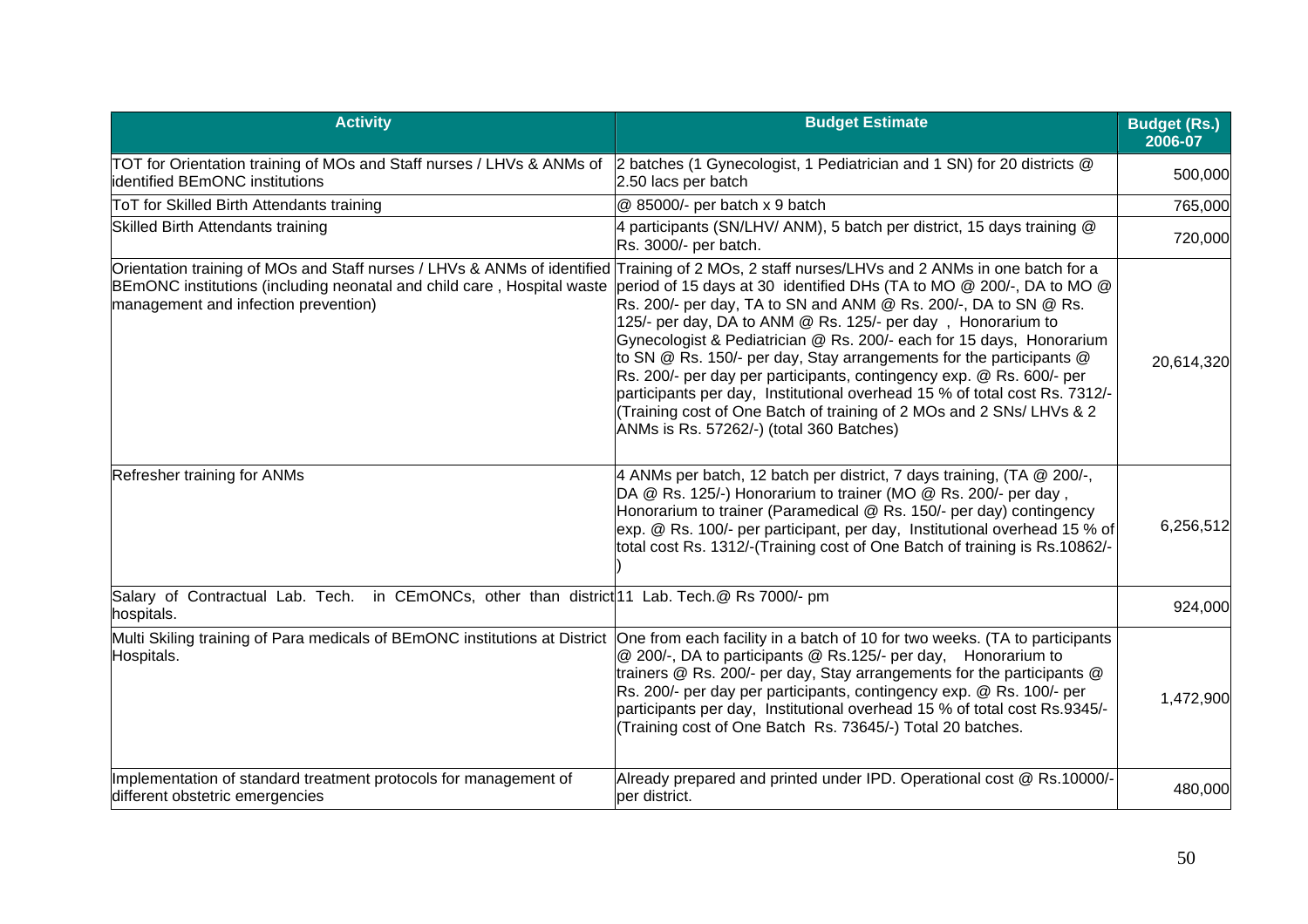| <b>Activity</b>                                                                                                                                 | <b>Budget Estimate</b>                                                                                                                                                                                                                                                                                                                                                                                                                                                                                                | <b>Budget (Rs.)</b><br>2006-07 |
|-------------------------------------------------------------------------------------------------------------------------------------------------|-----------------------------------------------------------------------------------------------------------------------------------------------------------------------------------------------------------------------------------------------------------------------------------------------------------------------------------------------------------------------------------------------------------------------------------------------------------------------------------------------------------------------|--------------------------------|
| Training books/post training literature                                                                                                         | @ Rs. 10000/- per districts and Rs. 20000/- at state level                                                                                                                                                                                                                                                                                                                                                                                                                                                            | 500,000                        |
| <b>Special Schemes</b>                                                                                                                          |                                                                                                                                                                                                                                                                                                                                                                                                                                                                                                                       |                                |
| Emergency transportation - Prasav Hetu Parivahan Evam Upchar<br>Yojana, Developing an emergency referral transportation and treatment<br>system | For institutional deliveries in all SC/ST and BPL families with more than<br>two children (provision made in the state budget)                                                                                                                                                                                                                                                                                                                                                                                        |                                |
| Outsourcing of emergency transportation                                                                                                         | 48 districts, Lumpsum, '@ Rs. 25000/- per districts                                                                                                                                                                                                                                                                                                                                                                                                                                                                   | 1,200,000                      |
| Jananni Suraksha Yojana                                                                                                                         |                                                                                                                                                                                                                                                                                                                                                                                                                                                                                                                       |                                |
| Promotion of 24 Hours delivery services at BEmONC Institutions<br>(Incentives to staff for conducting deliveries)                               | On and above 200 deliveries per annum per institution. (Rs 330 per<br>delivery to the MO and staff, assuming 1/4 of the BEmONC will perform<br>over the bench mark).                                                                                                                                                                                                                                                                                                                                                  | 4,125,000                      |
| Provision and maintenance of basic amenities such as cleanliness,<br>hospital waste disposal, gardening, etc. for CEmONCs s & BEmONC.           | @ Rs. 3000/- per month for 500 BEmONC and Rs 5000/- pm for 124<br>CEmONC institutions on an average.                                                                                                                                                                                                                                                                                                                                                                                                                  | 25,440,000                     |
| 7.1.3 Strengthening Antenatal and postnatal services                                                                                            |                                                                                                                                                                                                                                                                                                                                                                                                                                                                                                                       |                                |
| Strengthening reporting system for ANC and PNC services and printing<br>of registers, cards and formats.                                        | Reflected in HMIS                                                                                                                                                                                                                                                                                                                                                                                                                                                                                                     |                                |
| Provision of additional ANMs for 1000 SHCs on contractual basis.                                                                                | 200 ANMs @ Rs. 5500/- p.m.(including conveyance)                                                                                                                                                                                                                                                                                                                                                                                                                                                                      | 13,200,000                     |
| <b>Monitoring &amp; Evaluation</b>                                                                                                              |                                                                                                                                                                                                                                                                                                                                                                                                                                                                                                                       |                                |
| maternal death audit system in 5 districts                                                                                                      | Training of two persons from district and two persons from each block on One day orientation training for 60 persons in a batch of 30 at SIHMC (<br>TA to participants @ 1500/-, DA to participants @ Rs.200/- per day for<br>two days, Honorarium to trainers @ Rs. 200/- per day, guest faculty exp.<br>Rs. 20000/- per person for two, contingency exp. @ Rs. 100/- per<br>participants per day, Institutional overhead 15 % of total cost Rs.2340/-<br>(Training cost of One Batch Rs. 102940/-) Total 2 batches) | 205,880                        |
| Concurrent evaluation of BEmONC and CEmONCs                                                                                                     | Lumpsum, @ Rs. 1 lac per district.                                                                                                                                                                                                                                                                                                                                                                                                                                                                                    | 4,800,000                      |
| Inter sectoral coordination                                                                                                                     | One meeting in a quarter in each block @ Rs. 200/- per meeting                                                                                                                                                                                                                                                                                                                                                                                                                                                        | 250,400                        |
| Incentive to ANMs/MPW(M)/AWWs based on performance.                                                                                             | On an average Rs 1000/- pm to 20% of ANMs, Rs. 500/- pm to 20 %<br>MPW(M) and Rs. 500/- pm to 20% of AWWs on achieving the laid<br>down benchmarks.                                                                                                                                                                                                                                                                                                                                                                   | 48,000,000                     |
| Operationalisation and monitoring of Incentive scheme for ANMs and<br>AWWs.                                                                     | Average 5% of projected expenditure.                                                                                                                                                                                                                                                                                                                                                                                                                                                                                  | 2,400,000                      |
| Orientation of TBA (DAI) for creating linkage with institutional deliveries                                                                     | 313 DAI Sammelan at block level, @ Rs. 10000/- per block                                                                                                                                                                                                                                                                                                                                                                                                                                                              | 3,130,000                      |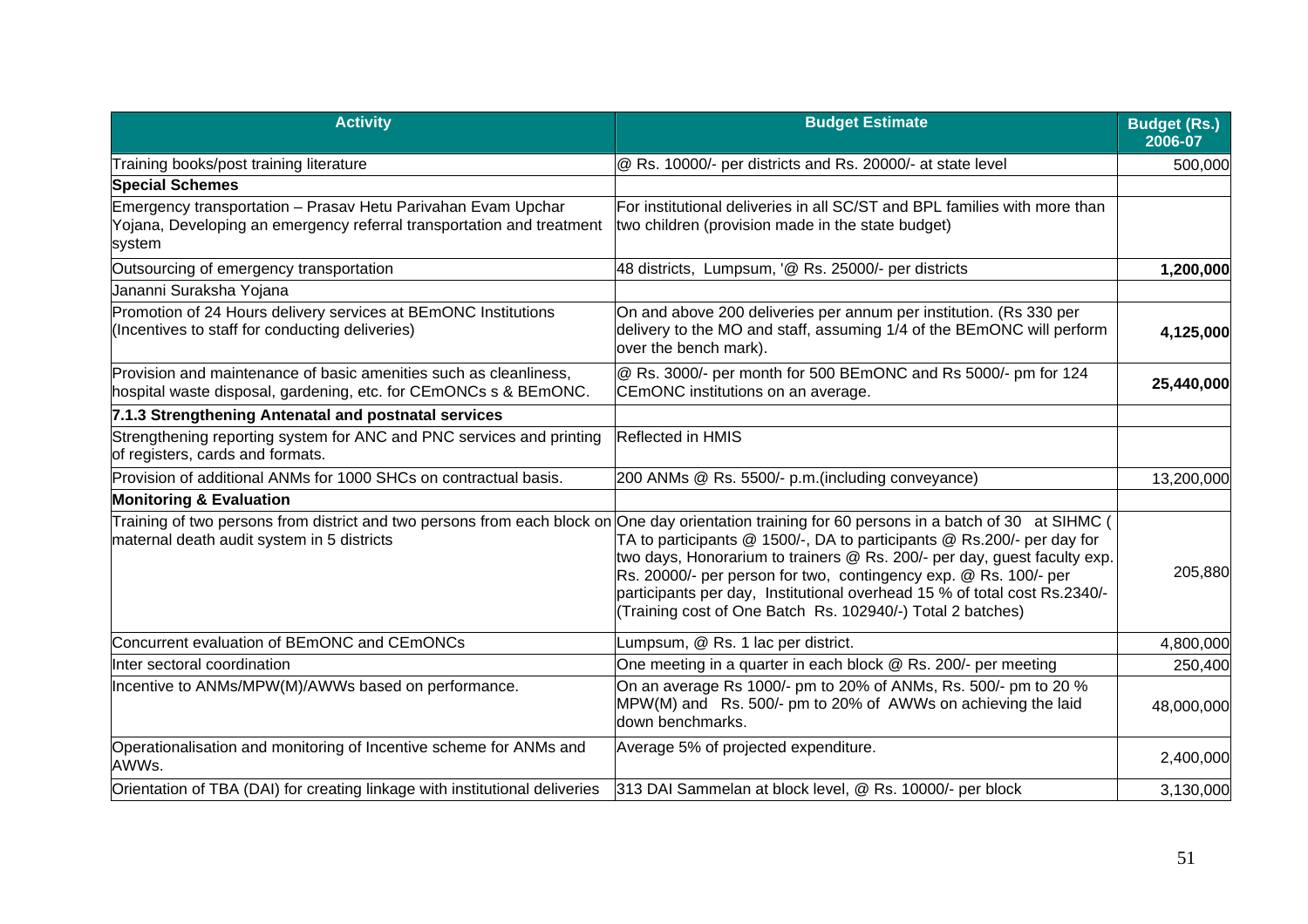| <b>Activity</b>                                                                                                                                                                                                                                  | <b>Budget Estimate</b>                                                                                                                                                                                                                                                                                                                                                                                                                                                                                                                                                                                                                                                                                                                                                                                                    | <b>Budget (Rs.)</b><br>2006-07 |
|--------------------------------------------------------------------------------------------------------------------------------------------------------------------------------------------------------------------------------------------------|---------------------------------------------------------------------------------------------------------------------------------------------------------------------------------------------------------------------------------------------------------------------------------------------------------------------------------------------------------------------------------------------------------------------------------------------------------------------------------------------------------------------------------------------------------------------------------------------------------------------------------------------------------------------------------------------------------------------------------------------------------------------------------------------------------------------------|--------------------------------|
| 7.1.4: Increased access for safe abortion services                                                                                                                                                                                               |                                                                                                                                                                                                                                                                                                                                                                                                                                                                                                                                                                                                                                                                                                                                                                                                                           |                                |
| Training of Medical officers of CEmONCs/BEmONC facilities in MTP<br>services (including MVA) and medical means of termination of<br>pregnancies . (5 Medical colleges, JP Hospital, Badwani, Sagar, Satna,<br>Elgin JBP, Guna, Ujjain, Mandsaur) | Training of 15 days at identified 13 DHs, One batch of 2 MOs only (TA to<br>participants @ 1000/-, DA to participants @ Rs.200/- per day for two<br>days, Honorarium to trainers @ Rs. 200/- per day, Stay arrangements<br>@ Rs. 200/- per day per participants, contingency exp. @ Rs. 100/- per<br>participants per day, Institutional overhead 15 % of total cost Rs.3210/-<br>(Training cost of One Batch Rs.26210/-) Total 26 batches. TA @ Rs.<br>1000/- per participant, DA @ Rs. 200/- per day for 14 DA, Honorarium to<br>participants @ Rs. 200/- per day for 12 days for 2 resource persons,<br>Stay srrangements @ Rs. 200/- per day for 14 days, Contingency @ Rs.<br>100/- per day per participant for 12 days. 15% intitutional overhead i.e.<br>Rs. 2760/-. Total batch cost for one batch is Rs. 23160/- | 681,460                        |
| Medical means of termination of pregnancy will be taken in all the<br><b>CEmONCs</b>                                                                                                                                                             | Supply of Mifepristone and Misoprostol tablets (To be be supplied in<br>kind by Gol)                                                                                                                                                                                                                                                                                                                                                                                                                                                                                                                                                                                                                                                                                                                                      |                                |
| MTP by MVA technique will be ensured at BEmONC facilities                                                                                                                                                                                        | Training of 50 MOs for 6 days at identified hospitals in a batch of two<br>MOs (TA to participants @ 2000/-, DA to participants @ Rs.200/- per<br>day for 7 days, Honorarium to trainers @ Rs. 200/- per day, Stay<br>arrangements @ Rs. 200/- per day per participants, contingency exp.<br>@ Rs. 100/- per participants per day, Institutional overhead 15 % of<br>total cost Rs.1140/- (Training cost of One Batch Rs.12740/-) Total 25<br>batches                                                                                                                                                                                                                                                                                                                                                                     | 318,500                        |
| Supplies for MVA Kit                                                                                                                                                                                                                             | To be supplied in kind by Gol                                                                                                                                                                                                                                                                                                                                                                                                                                                                                                                                                                                                                                                                                                                                                                                             |                                |
| 7.1.5 Involvement of NGOs and promotion of Public-Private<br>Partnership for effective programme implementation                                                                                                                                  |                                                                                                                                                                                                                                                                                                                                                                                                                                                                                                                                                                                                                                                                                                                                                                                                                           |                                |
| Hiring of specialist on the lines of Janani Suraksha Yojana                                                                                                                                                                                      | Funds shall be provided by NRHM                                                                                                                                                                                                                                                                                                                                                                                                                                                                                                                                                                                                                                                                                                                                                                                           |                                |
| Payment to the accredited health institutions run by NGOs / private<br>sector for providing obstetric services to the BPL and SC/STs.                                                                                                            | 20 deliveries in 10 identified institutions per month on an average Rs<br>1200/- per delivery.                                                                                                                                                                                                                                                                                                                                                                                                                                                                                                                                                                                                                                                                                                                            | 2,880,000                      |
| Outsourcing of emergency obstetrics in 10 worst performing districts                                                                                                                                                                             | Lumpsum @ Rs. 3 lac per district                                                                                                                                                                                                                                                                                                                                                                                                                                                                                                                                                                                                                                                                                                                                                                                          | 3,000,000                      |
| Increased involvement of NGOs in conducting trainings and rendering<br>services, community mobilization                                                                                                                                          | Covered under various trainings                                                                                                                                                                                                                                                                                                                                                                                                                                                                                                                                                                                                                                                                                                                                                                                           |                                |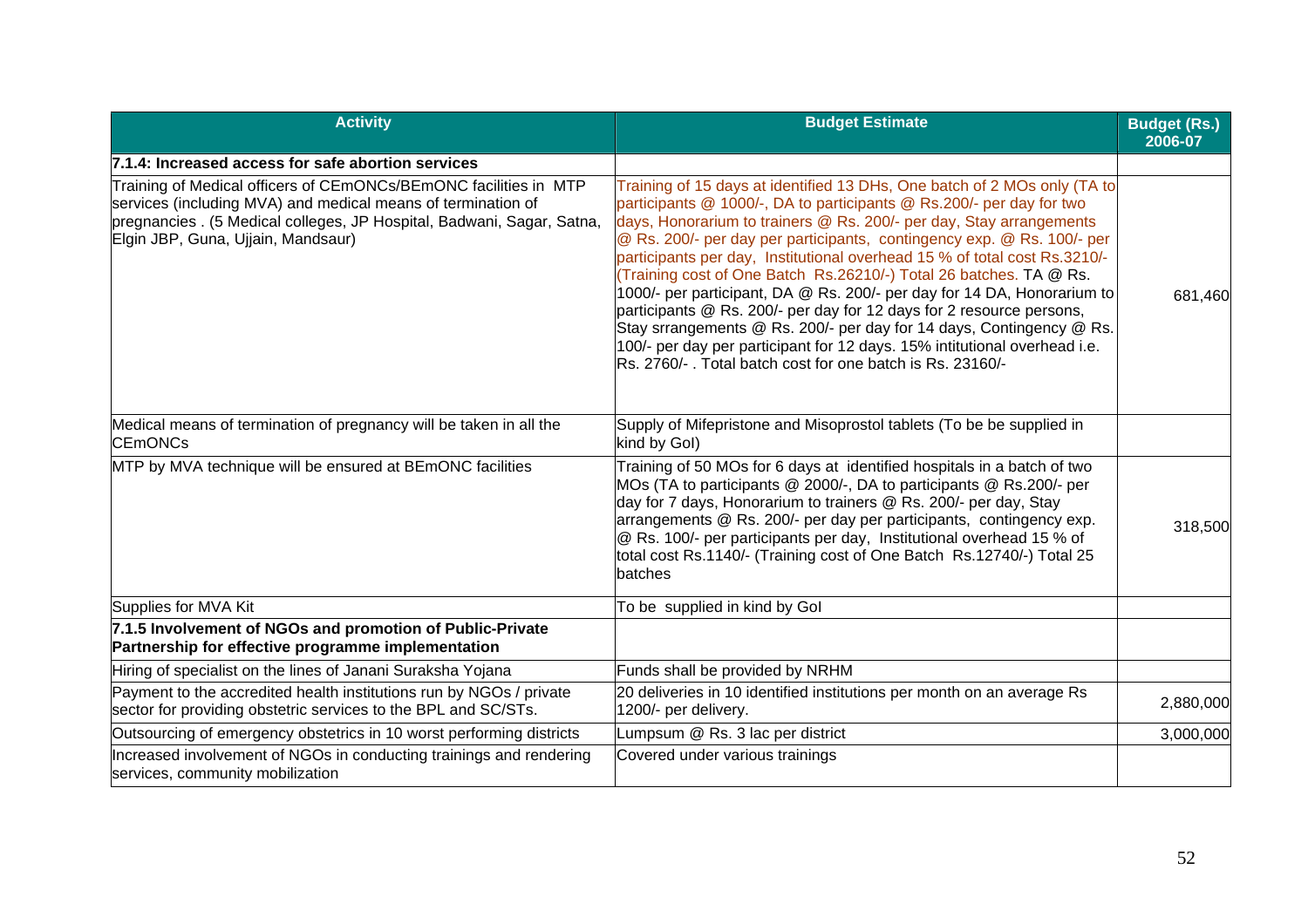| <b>Activity</b>                                                                                                                                                                                 | <b>Budget Estimate</b>                                                                                | <b>Budget (Rs.)</b><br>2006-07 |
|-------------------------------------------------------------------------------------------------------------------------------------------------------------------------------------------------|-------------------------------------------------------------------------------------------------------|--------------------------------|
| Accreditation of private sector institutions for imparting training to health<br>service providers                                                                                              | On an average @ Rs. 25000/- per year for 5 districts towards the cost of<br>inspection and appraisal. | 125,000                        |
| 7.1.6 Prevention and management of RTI / STI                                                                                                                                                    |                                                                                                       |                                |
| Development and printing of training module on RTI / STI prevention for Covered under MPSAC<br>the medical and paramedical staff                                                                |                                                                                                       |                                |
| Training of MOs and Paramedical staff on RTI / STI prevention                                                                                                                                   | Covered under MPSAC                                                                                   |                                |
| Training of trainers on infection prevention including hospital waste<br>management, two teams per district                                                                                     | Covered under DHS                                                                                     |                                |
| One day training of Medical and Paramedical staff on infection<br>prevention including hospital waste management at DH, CEmONCs<br>(staff of BEmONC to be clubbed with 15 days BEmONC training) | Covered under DHS                                                                                     |                                |
|                                                                                                                                                                                                 | Total                                                                                                 | 359,416,972                    |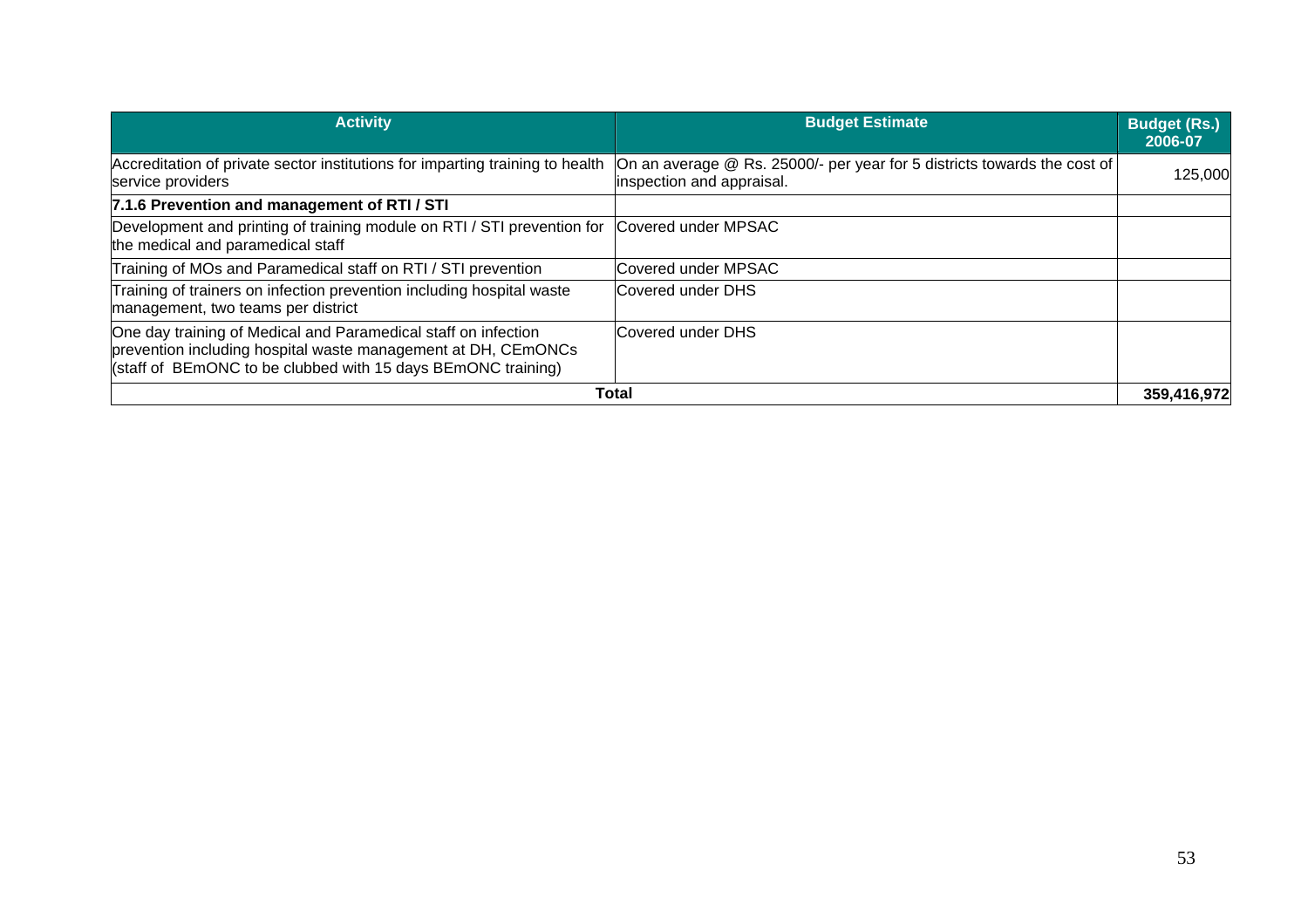## **Child Health**

| <b>Activity</b>                                                                                                                                                            | <b>Budget Estimate</b>                              | <b>Budget (Rs.)</b><br>2006-07 |
|----------------------------------------------------------------------------------------------------------------------------------------------------------------------------|-----------------------------------------------------|--------------------------------|
| 7.2.1 Improve household caring practices for newborn care (NBC)<br>and infant and young child feeding (IYCF)                                                               |                                                     |                                |
| Adaptation and printing of standard training modules and training of No budget required as Gol has provided funds to WCD<br>master trainers through NNF, BPNI etc.         |                                                     |                                |
| Joint training of ANM / AWW / JSRs/ASHA at the districts for one day                                                                                                       | No budget required as Gol has provided funds to WCD |                                |
| Audience - Segment specific behavioural change communication Covered under BCC<br>strategy.                                                                                |                                                     |                                |
| Develop and print referral cards for newborns, mechanism for referral / Covered under HMIS<br>lback-referral                                                               |                                                     |                                |
| 7.2.2: Improved Routine Immunization (RI) plus coverage to more<br>than 90% fully immunized by one year of age, and five doses of<br>vitamin A by three years of age       |                                                     |                                |
| Preparation of micro plans for strengthening MCD (mother and child day) To be part of Immunization plan.<br>activities to ensure improved access to immunization services. |                                                     |                                |
| Maintenance of cold chain. @ Rs. 1 Lakh per district                                                                                                                       | To be part of Immunization plan.                    |                                |
| Ensure adequate vaccine and vitamin A supply along with ADS.                                                                                                               | Gol supply                                          |                                |
| Development and printing of registers, cards and formats for monitoring Covered under HMIS<br>limmunization activities.                                                    |                                                     |                                |
| 7.2.3 Integrated Management of Neonatal and Childhood Illnesses<br>(IMNCI)                                                                                                 |                                                     |                                |
| Printing of IMNCI training modules                                                                                                                                         | @ Rs. 100/- per module for 11000 modules            | 1,100,000                      |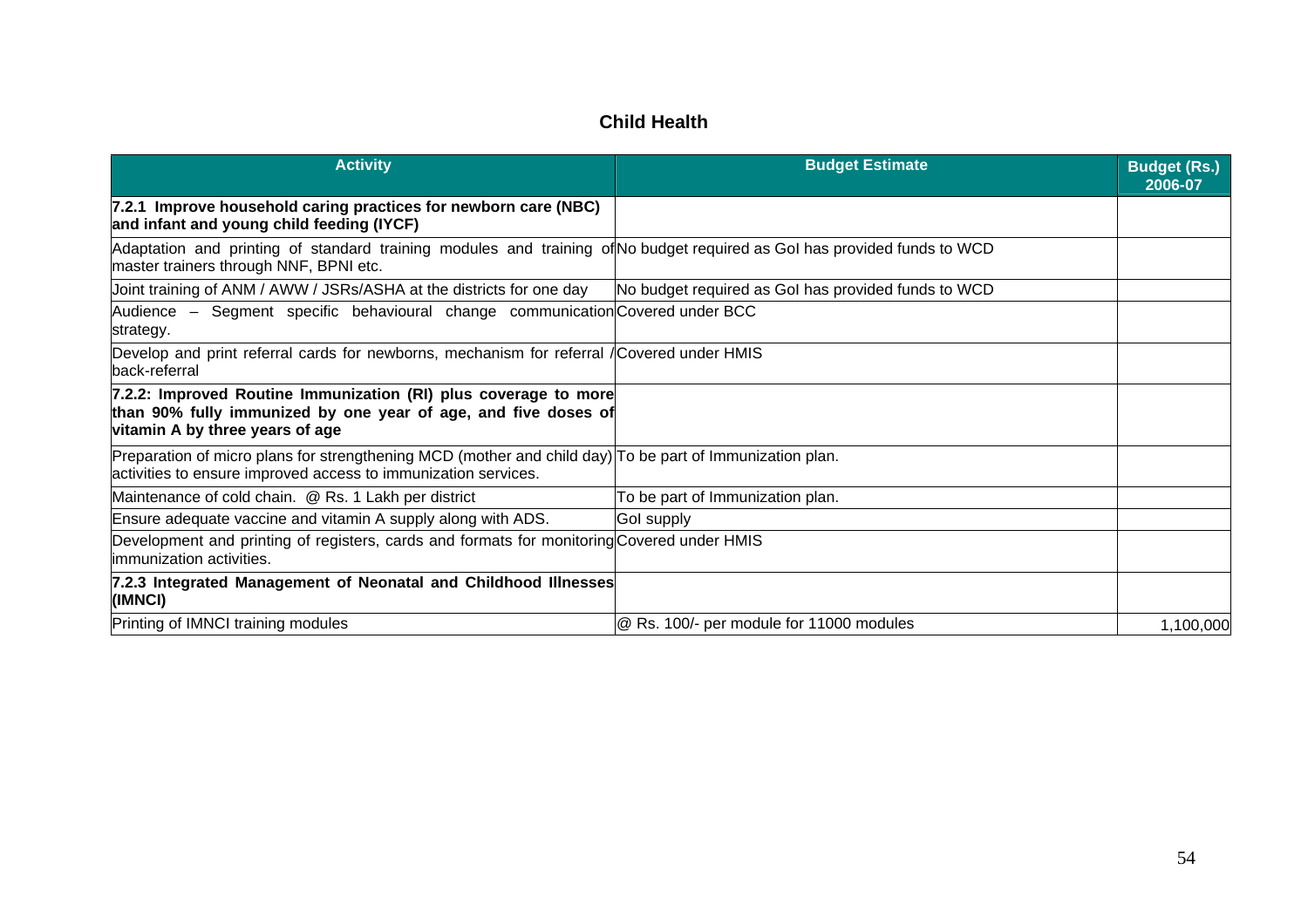| <b>Activity</b>                                                                                                                                                                                                                                                                                              | <b>Budget Estimate</b>                                                                                                                                                                                                                                                                                                                                                                                                                                                                                                                                                     | <b>Budget (Rs.)</b><br>2006-07 |
|--------------------------------------------------------------------------------------------------------------------------------------------------------------------------------------------------------------------------------------------------------------------------------------------------------------|----------------------------------------------------------------------------------------------------------------------------------------------------------------------------------------------------------------------------------------------------------------------------------------------------------------------------------------------------------------------------------------------------------------------------------------------------------------------------------------------------------------------------------------------------------------------------|--------------------------------|
| Skill enhancement of service providers (MOs and Supervisors) in IMNCIDistrict Shivpuri & Guna supported by UNICEF. The strategy will also be<br>lin 8 identified districts                                                                                                                                   | implemented in Bhind, Morena, Datia, Bhopal, Vidisha and Sehore<br>(TA to participants @ 1000/-, DA to participants @ Rs.200/-<br>ldistricts .<br>per day, Honorarium to 6 facilitators @ Rs. 200/- per day, DA to<br>facilitators (outstation) @ Rs. 200/- per day, contingency exp. @ Rs.<br>100/- per participants per day, Institutional overhead 15 % of total cost<br>Rs.11040/- (Training cost of One Batch Rs. 108640./-) Total 6 batches<br>of 24 participants of District trainers and 6 batches of Supervisors.<br>training to be conducted at medical college. | 1,303,680                      |
| Skill enhancement of service providers (Para Medicals and Community District Shivpuri & Guna supported by UNICEF. The strategy will also be<br>Health & Nutrition Teams) in IMNCI in 8 identified districts                                                                                                  | implemented in Bhind, Morena, Datia, Bhopal, Vidisha and Sehore<br>districts . (TA to participants @ 200/-, DA to participants @ Rs.125/-<br>per day, Honorarium to trainers @ Rs. 200/- per day, contingency exp.<br>@ Rs. 100/- per participants per day, Institutional overhead 15 % of<br>total cost Rs.7920/- (Training cost of One Batch Rs. 65520/-) Total 3<br>batches per districts total 18 batches, training to be conducted at DH.                                                                                                                             | 1,179,360                      |
| Orientation training for MOs in management of neonatal & childhood Four days training for 600 MOs at RTCs in a batch of 25 MOs (TA to<br>lillnesses including referral protocol in remaining 40 districts other than participants @ 1500/-, DA to participants @ Rs.200/- per day,<br><b>IMNCI</b> districts | Honorarium to 3 trainers @ Rs. 200/- per day, contingency exp. @ Rs.<br>100/- per participants per day, Institutional overhead 15 % of total cost<br>Rs.5610/- (Training cost of One Batch Rs.80510/-) Total 24 batches,<br>training to be conducted at RTCs.                                                                                                                                                                                                                                                                                                              | 1,932,240                      |
| Refresher training for health workers/ANMs and supervisors<br>management of Obstetric and neonatal & childhood illnesses including<br>referral protocol in remaining 40 districts other than IMNCI districts                                                                                                 | in Clubbed with training of BEmONC functionaries at MH                                                                                                                                                                                                                                                                                                                                                                                                                                                                                                                     |                                |
| Training of PSM and Pediatric Faculty of Medical College Indore, Total 24 participants, @ Rs.25000/- per participants<br>Jabalpur, Rewa                                                                                                                                                                      |                                                                                                                                                                                                                                                                                                                                                                                                                                                                                                                                                                            | 600,000                        |
| Develop and strengthen essential NBC at BEmOC and emergency NBC From SIP funds at CEmOCs and @ Rs. 50000/- per BEmOC<br>at CEmOC facilities.                                                                                                                                                                 |                                                                                                                                                                                                                                                                                                                                                                                                                                                                                                                                                                            |                                |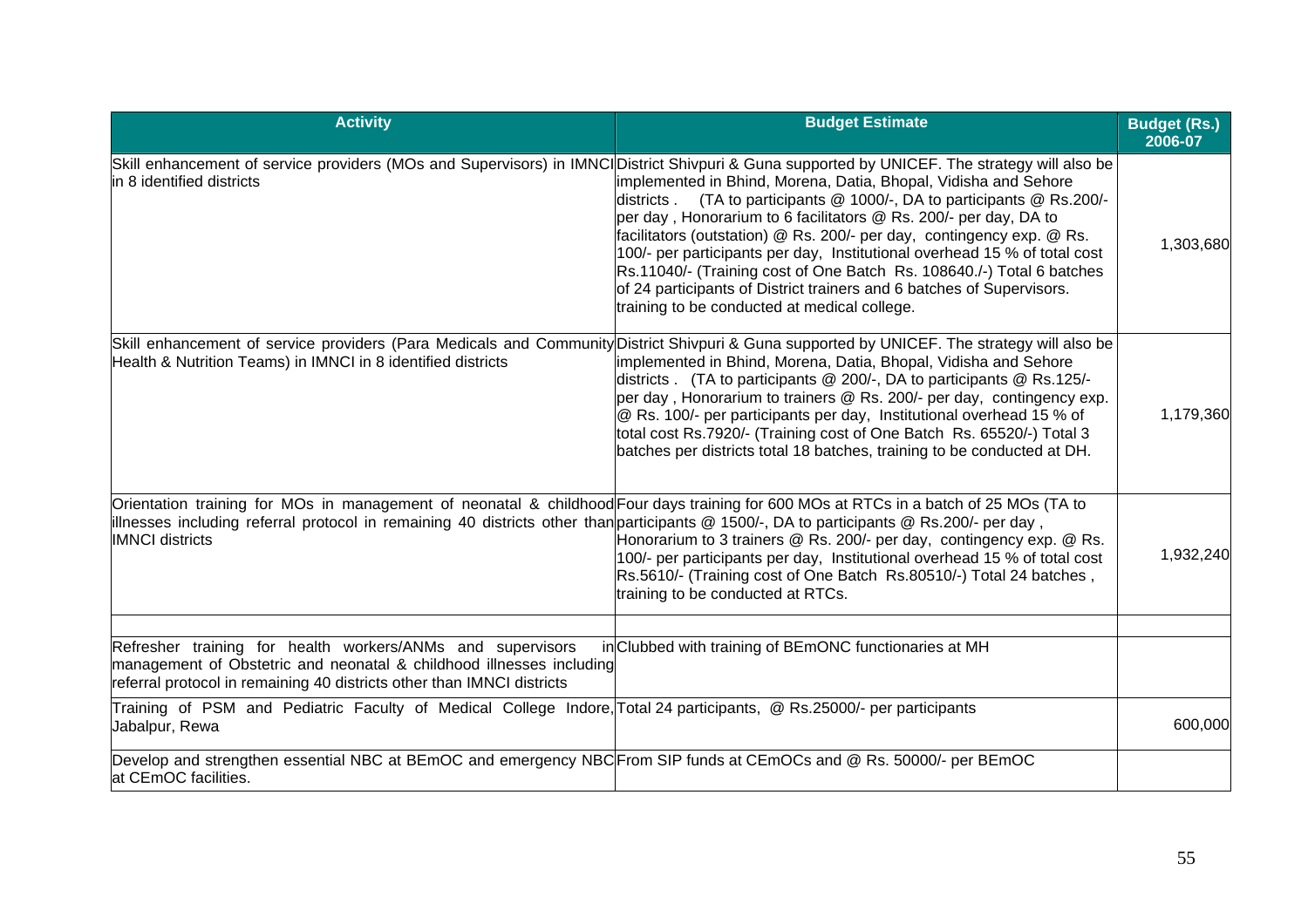| <b>Activity</b>                                                                                                                                                                                                                                                      | <b>Budget Estimate</b>           | <b>Budget (Rs.)</b><br>2006-07 |
|----------------------------------------------------------------------------------------------------------------------------------------------------------------------------------------------------------------------------------------------------------------------|----------------------------------|--------------------------------|
| Establish a functional referral system for sick children U5 belonging to Rs. 200/- per case x 10000 cases per year<br>SC/ST and BPL families at CEmONCs and BEmONC level facilities.                                                                                 |                                  | 2,000,000                      |
| Mobility support for supervision of immunization activities.                                                                                                                                                                                                         | To be part of Immunization plan. |                                |
| Alternative vaccine delivery support for 4 sessions p.m. @Rs. 50 per To be part of Immunization plan.<br>session = Rs. 200 per sub centre per month which is Rs. 2400/- per sub<br>centre p.a. 8835 sub centers 212 lakhs 212 lakhs 212 lakhs 212 lakhs<br>212 lakhs |                                  |                                |
| 7.2.4 Appropriate management of malnourished children.                                                                                                                                                                                                               |                                  |                                |
| Coordination with WCD in joint Implementation of State action plan for Covered under Bal Shakti and Bal Sanjivani schemes supported by<br>reduction of malnutrition.                                                                                                 | WCD and DFID.                    |                                |
| Skill building of Community Health and Nutrition Team for IYCF.                                                                                                                                                                                                      | Reflected in 7.2.1               |                                |
| Standard management protocols and training of MOs in management of Reflected in 7.2.3<br>lreferrals                                                                                                                                                                  |                                  |                                |
| IEC for hygiene education at the community level through the frontline Covered under BCC<br>lworkers.                                                                                                                                                                |                                  |                                |
| Total                                                                                                                                                                                                                                                                |                                  | 8,115,280                      |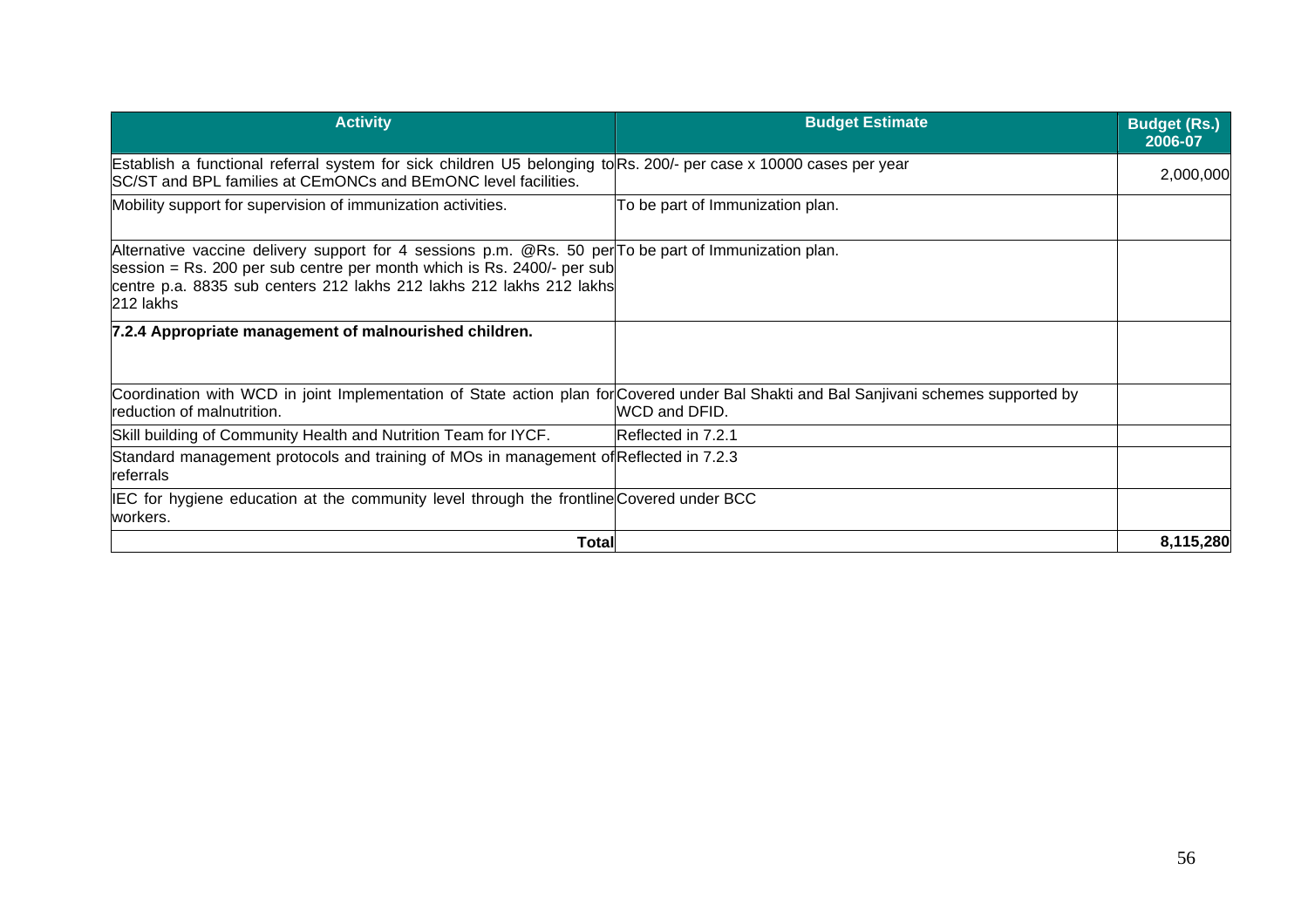## **Population Stabilization**

| <b>Activity</b>                                                                                                                                                                                                                                         | <b>Budget Estimate</b>                                                                                                                                                                                                                                                                                                                                                                                     | <b>Budget (Rs.)</b><br>2006-07 |
|---------------------------------------------------------------------------------------------------------------------------------------------------------------------------------------------------------------------------------------------------------|------------------------------------------------------------------------------------------------------------------------------------------------------------------------------------------------------------------------------------------------------------------------------------------------------------------------------------------------------------------------------------------------------------|--------------------------------|
| 7.3.1: Promoting the acceptance of spacing methods through<br>community participation                                                                                                                                                                   |                                                                                                                                                                                                                                                                                                                                                                                                            |                                |
| Preparation and Implementation of Communication strategy for VDC<br>members, PRI/ULB representatives and community volunteers etc                                                                                                                       | Part of Communication plan.                                                                                                                                                                                                                                                                                                                                                                                |                                |
| Training of Master trainers of RTCs and NGOs for training VDC<br>members and community groups at district level.                                                                                                                                        | Clubbed with BCC Activity 7.1.2                                                                                                                                                                                                                                                                                                                                                                            |                                |
| Training of block level master trainers for training VDC members and<br>community groups at district level consisting of MOs, Health Workers<br>and CDPO.                                                                                               | Clubbed with Maternal Health activity 7.7.4                                                                                                                                                                                                                                                                                                                                                                |                                |
| Development of training material (Module and flip book) for master<br>trainers and block level trainers.                                                                                                                                                | Clubbed with Maternal Health activity 7.7.4                                                                                                                                                                                                                                                                                                                                                                |                                |
| Development of pictorial material for the trainees                                                                                                                                                                                                      | Clubbed with Maternal Health activity 7.7.4                                                                                                                                                                                                                                                                                                                                                                |                                |
| Training of VDC members, PRI/ULB representatives and community<br>volunteers etc.                                                                                                                                                                       | Clubbed with Maternal Health activity 7.7.4                                                                                                                                                                                                                                                                                                                                                                |                                |
| Continued activity of training of Link couples by district and block level<br>training teams already trained under IPD to train remaining link couples.<br>Training for a period of three days by the block level team of trainers in<br>five districts | Total 2000 remaining Link couples to be trained in a batch of 30.<br>Honorarium to master trainers @ Rs. 200/- per day per master trainer for<br>2 master trainers=1200 TA $@$ 50 x 30=1500, Hon. to participants $@$ Rs.<br>75/- per day for 3 days=6750, Stay & food arrangements @ Rs. 50/- per<br>part. 4800/- Miscellaneous expenses 500/- per batch, total one batch =<br>14750/- Total 134 batches. | 1,976,500                      |
| Conduction of Quarterly meeting of 3649 Link Couples at the block in<br>five districts.                                                                                                                                                                 | TA to Participant (To & Fro) (Fixed) @ Rs. 75/- per person, DA to<br>participants @ Rs. 100/- per person, Organizational cost of meeting @<br>Rs. 20/- per participant which includes tea and stationery and<br>arrangement for the venue (assuming 60% will attend the meeting)                                                                                                                           | 3,415,464                      |
| Installation of Condom Vending Machines at identified locations such as<br>Cinema halls, Railway Stations, Bus Stands, Shopping Centers / ATM /<br>Sulabh complex etc., 5 machines each in 5 districts with partnership with<br>private / NGOs          | Rs. 10000/- per month per city running cost                                                                                                                                                                                                                                                                                                                                                                | 600,000                        |
| <b>BCC</b> activities                                                                                                                                                                                                                                   |                                                                                                                                                                                                                                                                                                                                                                                                            |                                |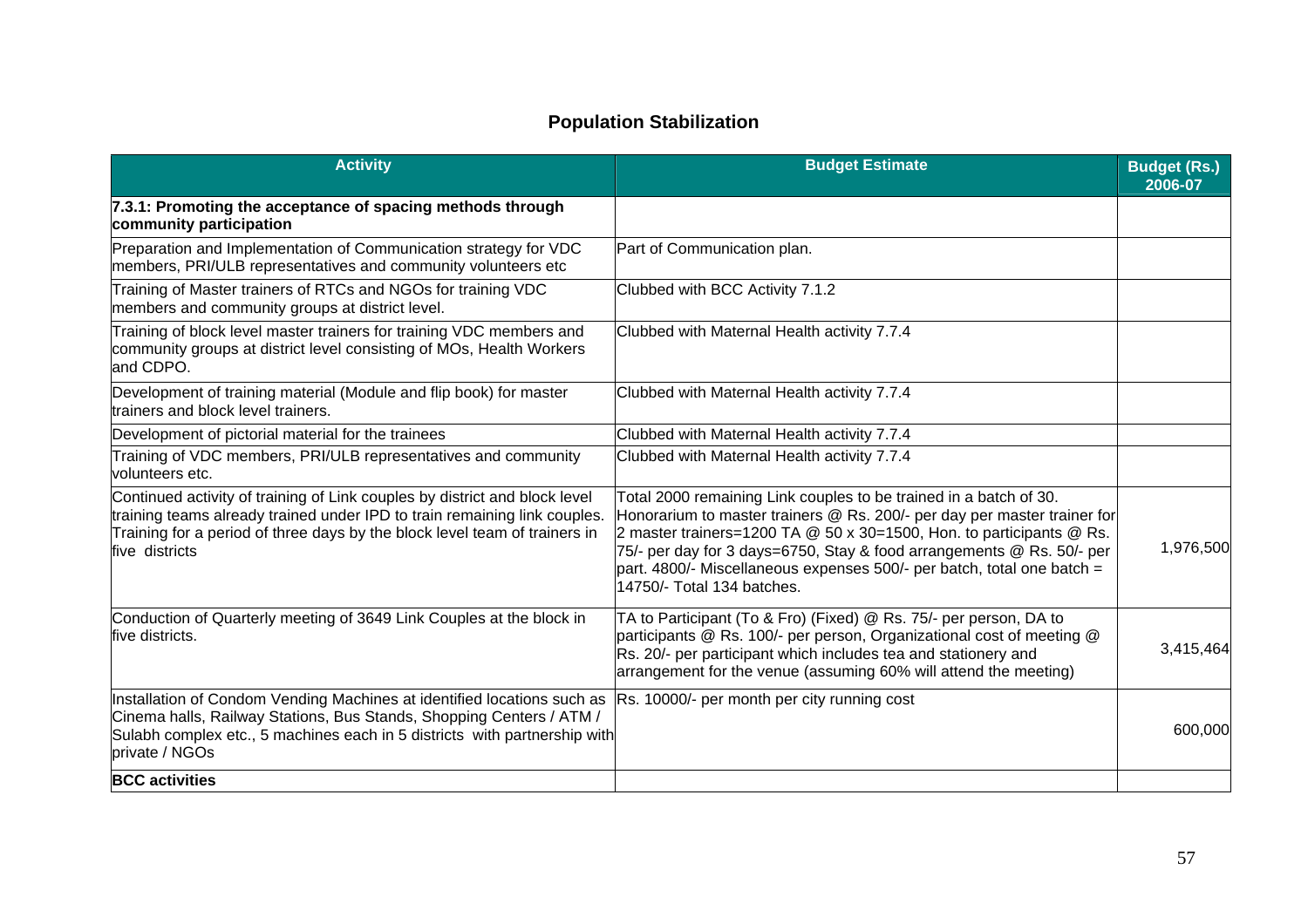| <b>Activity</b>                                                                                                                                                           | <b>Budget Estimate</b>                                                                                                                                                                                                                                                                                                                                                                               | <b>Budget (Rs.)</b><br>2006-07 |
|---------------------------------------------------------------------------------------------------------------------------------------------------------------------------|------------------------------------------------------------------------------------------------------------------------------------------------------------------------------------------------------------------------------------------------------------------------------------------------------------------------------------------------------------------------------------------------------|--------------------------------|
| Development and dissemination of Communication materials                                                                                                                  | Part of IEC and BCC activity.                                                                                                                                                                                                                                                                                                                                                                        |                                |
| 7.3.2 Expanding the choice of spacing methods of contraceptives                                                                                                           |                                                                                                                                                                                                                                                                                                                                                                                                      |                                |
| Printing of guidelines for ANMs in T 380A IUD insertion.                                                                                                                  | Total 20000 modules @ Rs. 50/-                                                                                                                                                                                                                                                                                                                                                                       | 1,000,000                      |
| Procurement of teaching materials for training                                                                                                                            | @ Rs. 1.00 lakh per training centers                                                                                                                                                                                                                                                                                                                                                                 | 4,200,000                      |
| Skill training of ANMs in T 380A IUD insertion at District hospital.                                                                                                      | Per batch 4 ANM x 6 days. Total 960 Batches (TA @ 200/-, DA @ Rs.<br>125/-) Honorarium to trainer @ Rs. 200/- per day, contingency exp. @<br>Rs. 100/- per participant, per day, Institutional overhead 15 % of total<br>cost Rs. 990/-(Training cost of One Batch of training is Rs.8790/-)                                                                                                         | 8,438,400                      |
| Performance assessment of trained ANMs in 5 districts I.e. Chhatarpur,<br>Panna, Rewa, Satna & Sidhi                                                                      | Trainers from district (Gynecologist & Paramedical staff) hospital would<br>visit health institutions. Vehicle to be hired @ Rs. 1000/- per day<br>(including Pol & Charges for the hiring of the jeep). Honorarium to<br>Gynecologist @ Rs. 250/- and Rs. 150/- for the paramedical staff per<br>visit. During the visit at least 3 centers to be visited. 25 visits every year<br>in each district | 175,000                        |
| Supplies of asepsis kit to trained ANM in T 380A IUD insertion                                                                                                            | 2 IUD insertion per month per ANM @ Rs. 50/- per kit                                                                                                                                                                                                                                                                                                                                                 | 4,800,000                      |
| Social Marketing schemes for promotion of contraceptives including<br>commercial brands through identified NGO, Public distribution system<br>(PDS) / JSRs in rural areas | Lumpsum                                                                                                                                                                                                                                                                                                                                                                                              | 500,000                        |
| 7.3.3 Access to quality services for sterilization be improved at all<br>the CEmONCs & BEmONCs                                                                            |                                                                                                                                                                                                                                                                                                                                                                                                      |                                |
| Incentive to surgeons who would perform more than 1000<br>LTT/CTT/NSV/VT in a year                                                                                        | @Rs.50/- per case for 3 lakh cases                                                                                                                                                                                                                                                                                                                                                                   | 15,000,000                     |
| Establishment of contraceptive/Family Planning Counseling centers at<br>170 CEmONCs institutions                                                                          | Hiring of One counselor at each institution @ Rs. 5000/- per month                                                                                                                                                                                                                                                                                                                                   | 7,650,000                      |
| Supply of IEC Material on family planning and contraceptives for<br>counseling centers at CEmONCs                                                                         | Part of BCC Activity                                                                                                                                                                                                                                                                                                                                                                                 |                                |
| Recurring cost of 3 Regional NSV Resource at Indore, Satna & Bhopal                                                                                                       | Operational cost including One Coordinator, IEC Officer, Staff Nurse,<br>Computer Operator, Office assistant, POL, Stationery and office<br>expenses @ Rs. 10 Lakh per center per annum                                                                                                                                                                                                              | 3,000,000                      |
| Continued support to state NSV resource center at Gwalior                                                                                                                 | Rs. 10 Lakh per annum from SIP                                                                                                                                                                                                                                                                                                                                                                       |                                |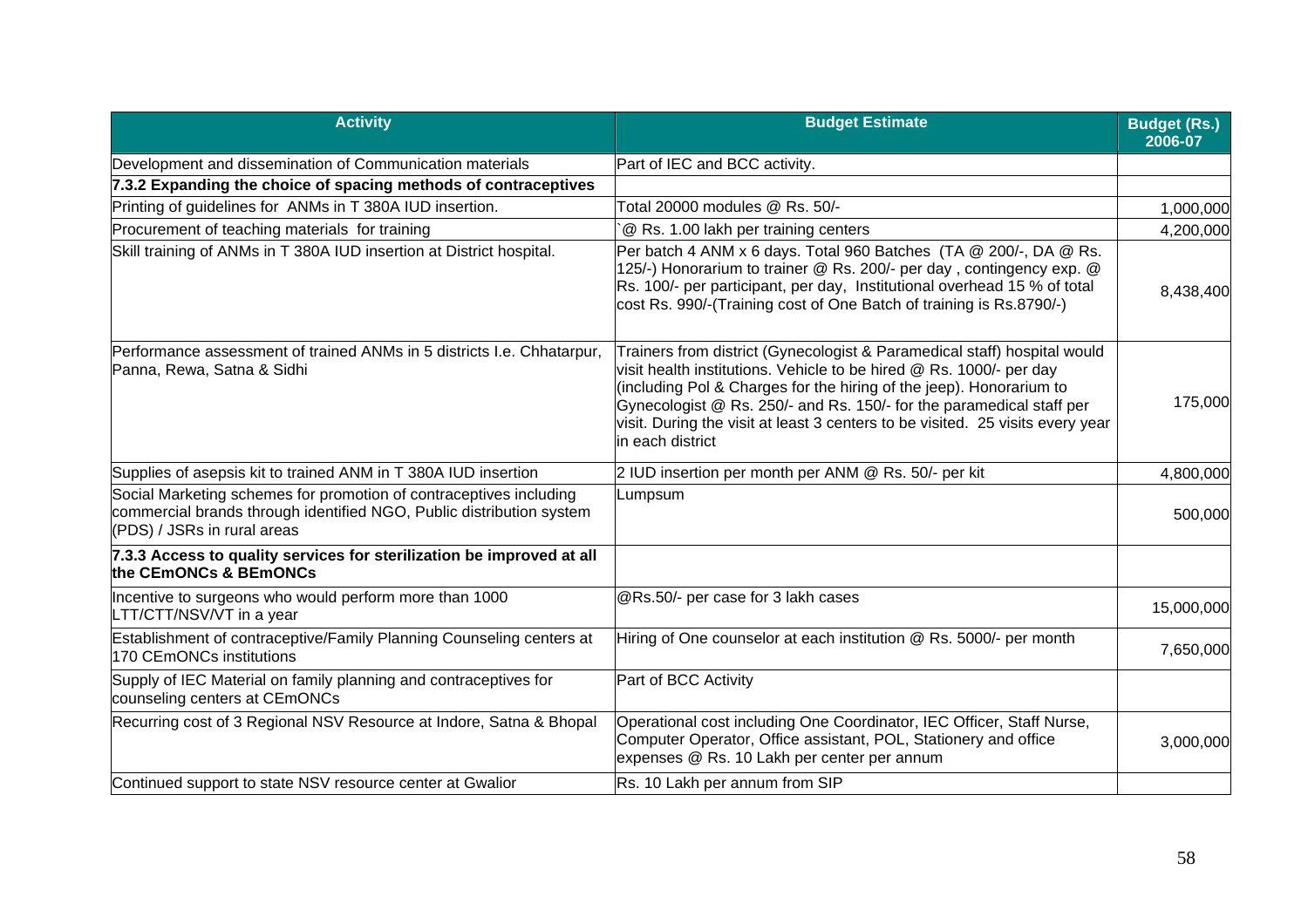| <b>Activity</b>                                                                                                                                                                       | <b>Budget Estimate</b>                                                                                                                                                                                                                                                                                                                                                                           | <b>Budget (Rs.)</b><br>2006-07 |
|---------------------------------------------------------------------------------------------------------------------------------------------------------------------------------------|--------------------------------------------------------------------------------------------------------------------------------------------------------------------------------------------------------------------------------------------------------------------------------------------------------------------------------------------------------------------------------------------------|--------------------------------|
| IEC activities using local and folk media, IPC, Miking etc for promotion of @ Rs. 2 Lakh per center per year<br>NSV through State and Regional NSV resource centers                   |                                                                                                                                                                                                                                                                                                                                                                                                  | 800,000                        |
| Skill training of MOs at BEmONCs/CEmONCs in NSV at State and<br><b>Regional NSV Resource Centers</b>                                                                                  | Total 100 MOs to be trained in a batch of 2 MOs @ Rs.7500/- per batch<br>of duration 4 days. Total 100 batches.                                                                                                                                                                                                                                                                                  | 750,000                        |
| Skill training of MOs of 75% BEmONCs in Minilap at identified DHs/<br>Medical colleges for two weeks.                                                                                 | Total 50 MOs to be trained in a batch of 2 MOs per batch. Total 25<br>batches. (TA @ 1500/-, DA @ Rs. 200/-) Honorarium to trainer (MO @<br>Rs. 200/- per day, stay arrangement @ Rs. 200/- per day per<br>participants contingency exp. @ Rs. 100/- per participant, per day,<br>Institutional overhead 15 % of total cost Rs. 2460 /-(Training cost of One<br>Batch of training is Rs.21860/-) | 546,500                        |
| Training of MOs in LTT at Medical College for two weeks.                                                                                                                              | Total 20 MOs to be trained in a batch of 2 MOs per batch. Total 10<br>batches. (TA @ 1500/-, DA @ Rs. 200/-) Honorarium to trainer (MO @<br>Rs. 200/- per day, stay arrangement @ Rs. 200/- per day per<br>participants contingency exp. @ Rs. 100/- per participant, per day,<br>Institutional overhead 15 % of total cost Rs. 2460 /-(Training cost of One<br>Batch of training is Rs.21860/-) | 218,600                        |
| Re-orientation training in LTT to Gynecologists and PGMOs for 1 weeks<br>at Medical Colleges/ District Hospitals.                                                                     | Total 60 MOs to be trained in a batch of 2 MOs per batch. Total 30<br>batches. (TA @ 1500/-, DA @ Rs. 200/-) Honorarium to trainer (MO @<br>Rs. 200/- per day, stay arrangement @ Rs. 200/- per day per<br>participants contingency exp. @ Rs. 100/- per participant, per day,<br>Institutional overhead 15 % of total cost Rs. 1260 /-(Training cost of One<br>Batch of training is Rs.12660/-) | 379,800                        |
| Organizing Mega NSV camps                                                                                                                                                             | 30 districts x Rs.1.50 lakhs                                                                                                                                                                                                                                                                                                                                                                     | 4,500,000                      |
| Development of one sterilization ward in each district equipped with AC,<br>AV system water cooler, and quality facilities etc.                                                       | lumpsum provision for completing works that have already started                                                                                                                                                                                                                                                                                                                                 | 10,000,000                     |
| Repair and maintenance of Laparoscopes including spare parts                                                                                                                          | lumpsum provision                                                                                                                                                                                                                                                                                                                                                                                | 1,000,000                      |
| Supply of Laparoscopes 150 Single puncture and 50 Double Puncture                                                                                                                     | <b>Gol supply</b>                                                                                                                                                                                                                                                                                                                                                                                |                                |
| 7.3.4 Involvement of private sector in providing quality family<br>planning services                                                                                                  |                                                                                                                                                                                                                                                                                                                                                                                                  |                                |
| Use of public sector facilities by private sector Specialists/MOs for<br>rendering specialized and regular services on user fee basis, apart of fee<br>will be deposited towards RKS. | No extra funds needed.                                                                                                                                                                                                                                                                                                                                                                           |                                |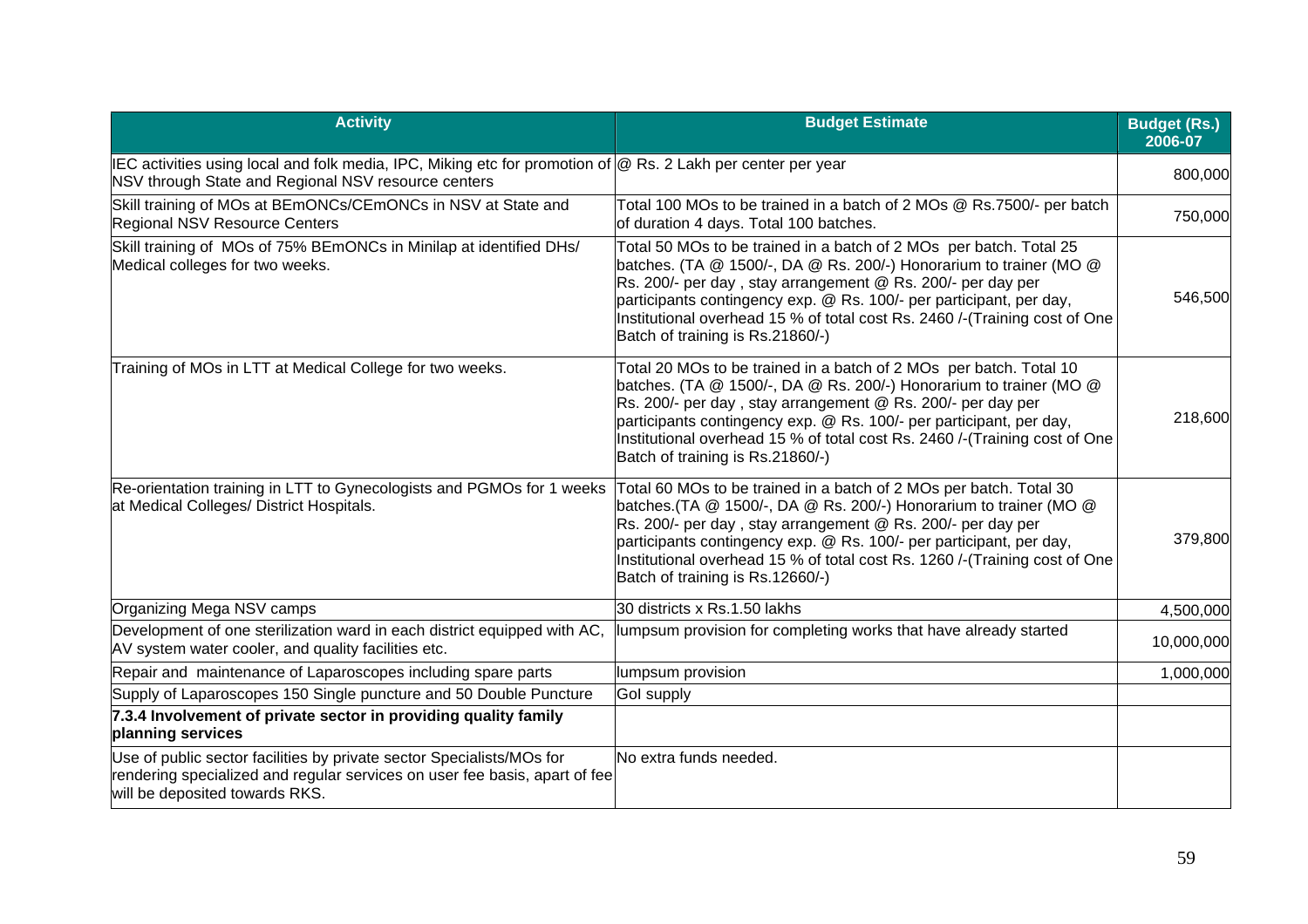| <b>Activity</b>                                                                                                                                                                          | <b>Budget Estimate</b>                                     | <b>Budget (Rs.)</b><br>2006-07 |
|------------------------------------------------------------------------------------------------------------------------------------------------------------------------------------------|------------------------------------------------------------|--------------------------------|
| Regulation and accreditation of private sector facilities for providing<br>services through contract in and contract out basis in identified<br>linstitutions                            | Rs. 10000/- per year per district                          | 480,000                        |
| 7.3.5 BCC activities through interpersonal communication, IEC<br>material on sterilization, Condom, IUD, Oral Contraceptives, male<br>participation, NSV, PNDT Act, age of marriage etc. | Reflected in Section on Behavior Change Communication      |                                |
| Reward for intimation of child marriage (before the legal age of marriage) Rs. 1000/- per case, total incidents estimated to be 500<br>at least 48 hours before marriage                 |                                                            | 500,000                        |
| 7.3.6: Implementation of Mother NGO scheme                                                                                                                                               |                                                            |                                |
| Base line survey of the districts                                                                                                                                                        |                                                            |                                |
| Grant in aid to MNGOs.                                                                                                                                                                   | For 24 districts                                           | 12,000,000                     |
| <b>IGrant to Service NGOs.</b>                                                                                                                                                           | On an average Rs 15.00 lakh per year for at least 5 SNGOs, | 2,500,000                      |
| Appraisal of projects by independent agency/person, supervision and<br>periodic meetings etc. at State level                                                                             | Lumpsum                                                    | 500,000                        |
| Strengthening NGO cell at the directorate.                                                                                                                                               | Annual running expenses                                    | 200,000                        |
| <b>Total</b>                                                                                                                                                                             |                                                            | 85,130,264                     |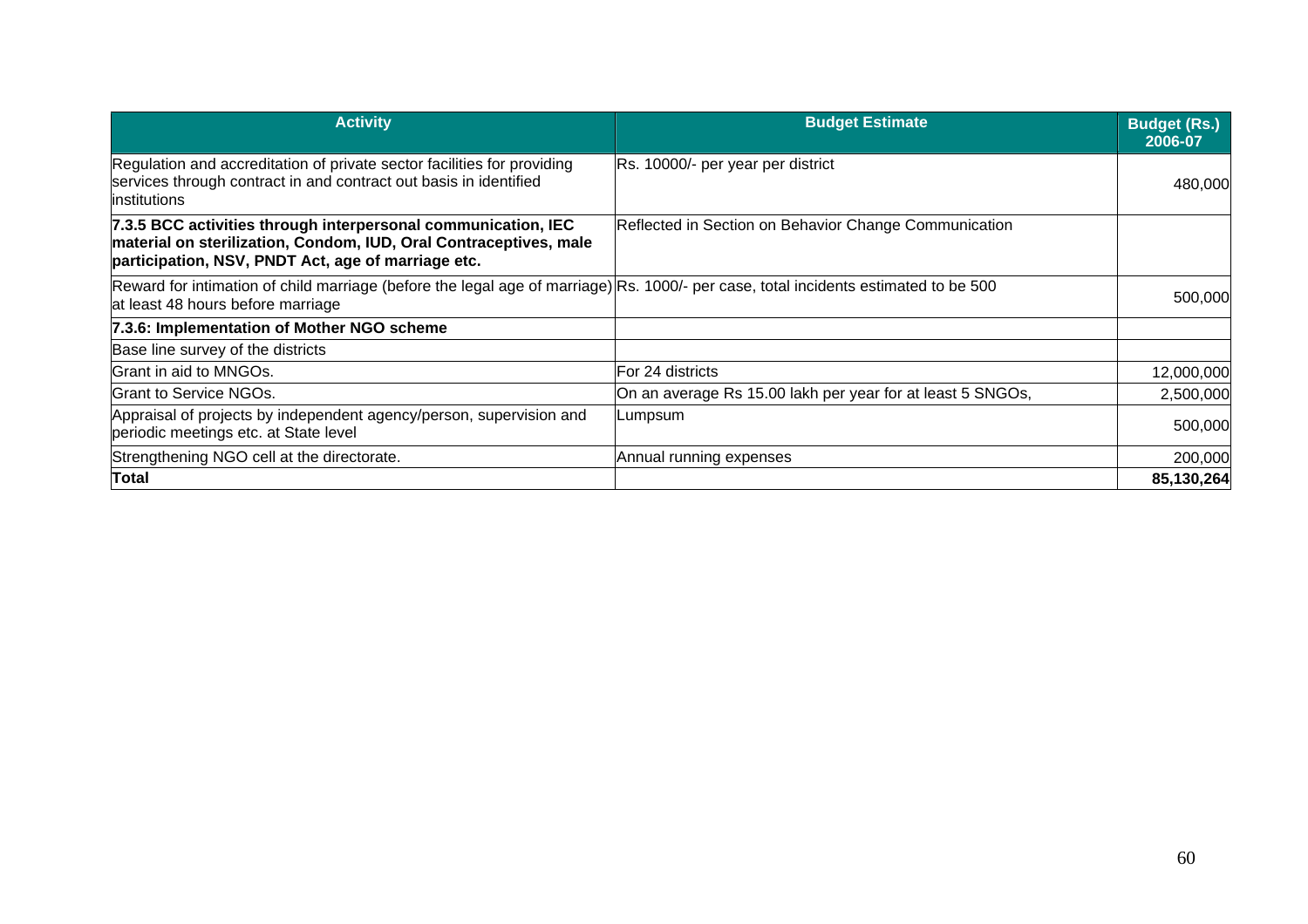## **Adolescent Health**

| <b>Activity</b>                                                                                                                                                                              | <b>Budget Estimate</b>                                                                                                                                                                                                                                     | <b>Budget (Rs.)</b><br>2006-07 |
|----------------------------------------------------------------------------------------------------------------------------------------------------------------------------------------------|------------------------------------------------------------------------------------------------------------------------------------------------------------------------------------------------------------------------------------------------------------|--------------------------------|
| 7.4.1 Implementation of the National Youth Policy (Health<br>component) at the State                                                                                                         |                                                                                                                                                                                                                                                            |                                |
| Workshop at state level for assessing the needs of adolescents and<br>developing action plan                                                                                                 |                                                                                                                                                                                                                                                            |                                |
| Implementation of action plan as per the findings of the workshop                                                                                                                            |                                                                                                                                                                                                                                                            | 500,000                        |
| 7.4.2 Establishment of Multi purpose youth friendly centers one at<br>each divisional headquarter (7) through identified agency.                                                             |                                                                                                                                                                                                                                                            |                                |
| Strengthening of Pediatrics Dept. as State Adolescent Resource Center                                                                                                                        | Rs. 5.00 lakh lumpsum for the year                                                                                                                                                                                                                         | 500,000                        |
| Establishment of Multi purpose youth friendly centers                                                                                                                                        | Rs.2 Lakhs per center for 7 centers                                                                                                                                                                                                                        | 1,400,000                      |
| Running of Multi purpose youth friendly centers                                                                                                                                              | (Hiring of two counselor @ Rs. 7000/- per month on contractual basis,<br>one support staff @ Rs. 5000/- P.M. on contractual basis, at each<br>center, Budget for the rent @ Rs. 5000/- p.m, Stationery and<br>contingency expenses @ Rs. 5000/- per month) | 1,827,000                      |
| Induction training of Counselors placed at Multi Purpose Youth Friendly<br><b>Centers</b>                                                                                                    | Two days induction training of counselors. Lumpsum                                                                                                                                                                                                         | 150,000                        |
| Organizing of activities at Multi purpose youth friendly centers                                                                                                                             | @ Rs.150000 per center per year                                                                                                                                                                                                                            | 1,050,000                      |
| 7.4.3 In school Adolescent Activities (Based on the experiences in<br>IPD districts) in 5 IPD districts and 5 non IPD districts                                                              |                                                                                                                                                                                                                                                            |                                |
| Review of existing curriculum                                                                                                                                                                | is being done by education department                                                                                                                                                                                                                      |                                |
| Defining criteria and identification of trainers                                                                                                                                             | No Budget required                                                                                                                                                                                                                                         |                                |
| Re-printing of training module for trainers for out of school and In school Rs. 100/- per module, approx 600 modules per district for 5 new<br>(in 5 new districts other than IPD)           | districts (As modules are already printed for the IPD districts)                                                                                                                                                                                           | 300,000                        |
| TOT of Master trainers (in 10 identified districts) (IPD Districts and 30 master trainers of new districts and 30 from IPDP districts (6 from<br>Bhopal, Indore, Jabalpur, Gwalior & Ujjain) | each district) for 5 days. One batch @ Rs. 2.50 lakhs x 2 batches (30<br>per batch) As per IPD norms                                                                                                                                                       | 500,000                        |
| Re-printing of Reference Materials for peer educators of school, colleges @ Rs.75/- per handout. Approx. 500 handouts per district for a total<br>& youth trained through NYKS               | number of 50 schools and 5 colleges each in 10 selected district & peer<br>education (youth) trained through NYKS (total 5000 reference materials<br>to be re-printed)                                                                                     | 375,000                        |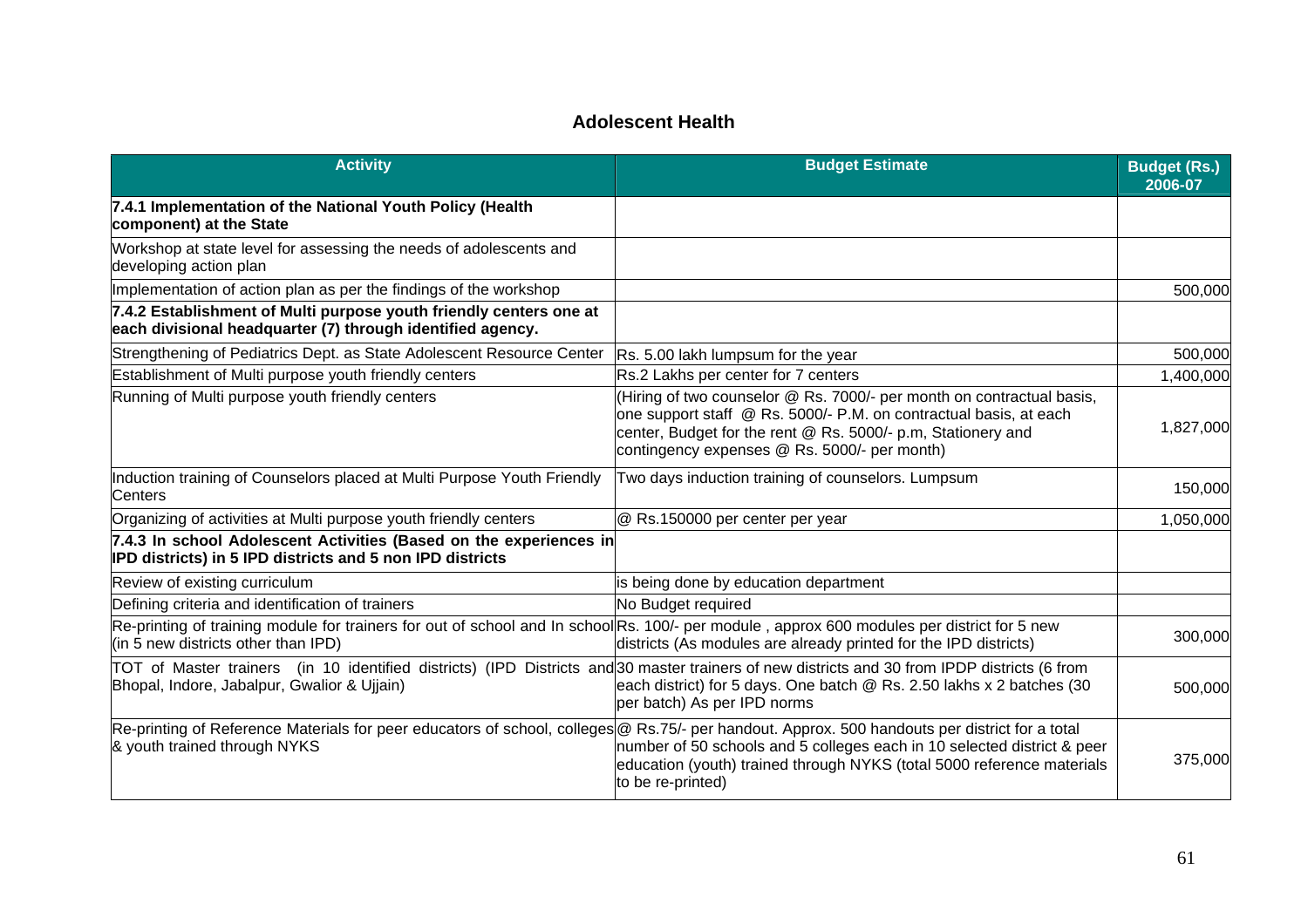| <b>Activity</b>                                                                                                                                                                                                                           | <b>Budget Estimate</b>                                                                                                                                                                                                                                                                                                                                     | <b>Budget (Rs.)</b><br>2006-07 |
|-------------------------------------------------------------------------------------------------------------------------------------------------------------------------------------------------------------------------------------------|------------------------------------------------------------------------------------------------------------------------------------------------------------------------------------------------------------------------------------------------------------------------------------------------------------------------------------------------------------|--------------------------------|
| District level orientation meetings                                                                                                                                                                                                       | 2 workshops in each district of 50 officials for one day @ Rs. 20000/- per<br>workshop. Total 20 workshops in 10 districts                                                                                                                                                                                                                                 | 400,000                        |
| Orientation of school principals and reorientation on every alternateOne day orientation of school principals 50 schools per district in 10<br>vears                                                                                      | selected districts @ Rs. 20000/- per workshop. Orientation of 250<br>principals of new districts in the first year                                                                                                                                                                                                                                         | 200,000                        |
| Training of school teachers for 5 days on Life Skills Education / ARSH (5 Five day training of school teachers (2 from each schools) in batch size<br>IPD districts and Bhopal, Indore, Jabalpur, Ujjain, Gwalior)                        | of 25. Total 500 Teachers, total 50 schools from each district in 5 new<br>districts. (TA @ 200/-, DA @ Rs. 125/-) Honorarium to 2 trainer @ Rs.<br>200/- per day, stay arrangement @ Rs. 200/- per person per day,<br>contingency exp. @ Rs. 100/- per participant, per day, (Training cost of<br>One Batch of training is Rs.60125/-), Total 20 batches. | 1,202,500                      |
| Training of peer educators of school (5 IPD districts and Bhopal, Indore, Five day training of peer educators (4 from each schools) 50 schools<br>Jabalpur, Ujjain, Gwalior)                                                              | each in 10 selected districts in batch size of 40. Total 2000 peer<br>educators will be trained every year. (TA @ 50/-, DA @ Rs. 25/-)<br>Honorarium to 2 trainer @ Rs. 200/- per day, stay arrangement @ Rs.<br>50/- per person per day, contingency exp. @ Rs. 100/- per participant,<br>per day, (Training cost of One Batch of training is Rs.39000/-) | 1,950,000                      |
| Organizing Co-Curricular activities in the schools such as parent teacher @ Rs. 5000/- per school for 50 schools per districts in selected 10<br>meeting, sports meet, question box activity, essay debate competition districts<br>letc. |                                                                                                                                                                                                                                                                                                                                                            | 2,500,000                      |
| 7.4.4 Reaching out to out of school adolescents (based on the IPD<br>Project in 5 districts) in 5 IPD and 5 Non IPD districts                                                                                                             |                                                                                                                                                                                                                                                                                                                                                            |                                |
| Training of master trainers for training of Animators for out of school<br>adolescent girls (5 IPD districts and Bhopal, Indore, Jabalpur, Ujjain,<br>Gwalior)                                                                            | Three master trainers per district, in 10 selected districts NGO & from<br>the Govt. sector (W&CD / Health / NYK) at division level. One batch size<br>of 30 trainers @ Rs. 110000/- per batch                                                                                                                                                             | 110,000                        |
| Training of Animators (5 IPD districts and Bhopal, Indore, Jabalpur,<br>Ujjain, Gwalior)                                                                                                                                                  | 20 Animators per district from 20 villages in 10 selected districts x Rs.<br>50000 per batch, Villages will be changed every year, 10 days training<br>of 10 batches                                                                                                                                                                                       | 500,000                        |
| Honorarium to Animator                                                                                                                                                                                                                    | Honorarium x 20 Animators x Rs. 400 per month x 6 months x 10<br>districts                                                                                                                                                                                                                                                                                 | 480,000                        |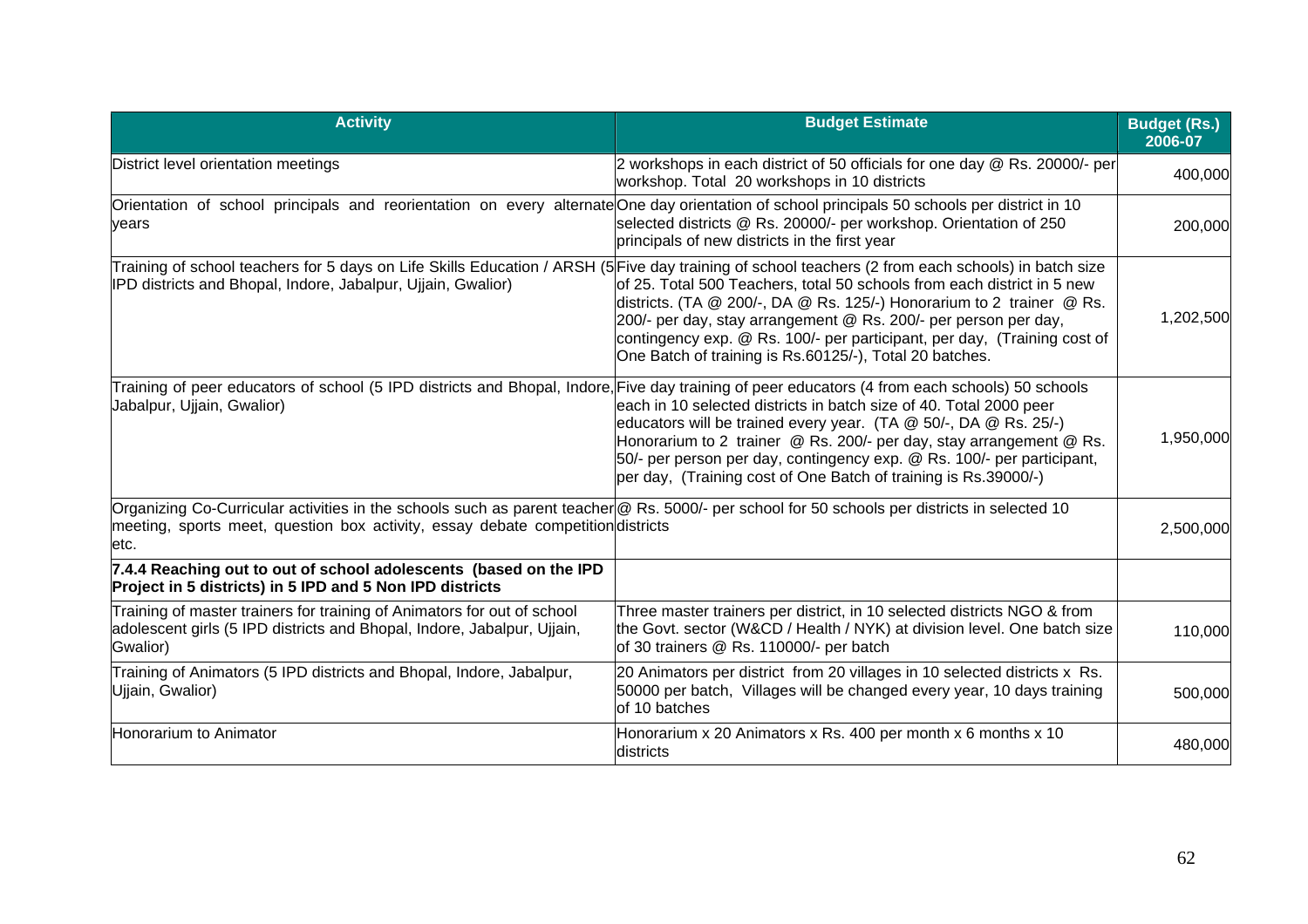| <b>Activity</b>                                                                                                                                                                                                                                                                | <b>Budget Estimate</b>                                                                                                                                                                                                                                                                                                                                                                                                                                                       | <b>Budget (Rs.)</b><br>2006-07 |
|--------------------------------------------------------------------------------------------------------------------------------------------------------------------------------------------------------------------------------------------------------------------------------|------------------------------------------------------------------------------------------------------------------------------------------------------------------------------------------------------------------------------------------------------------------------------------------------------------------------------------------------------------------------------------------------------------------------------------------------------------------------------|--------------------------------|
| Training of adolescent girls of villages through trained village Animators<br>of identified NGO (5 IPD districts and Bhopal, Indore, Jabalpur, Ujjain,<br>Gwalior)                                                                                                             | The CEDPA training module "Better Life Option / Choose your Future"<br>will be adopted for the training, 20 animators in each district will conduct<br>the sessions in their respective villages for a period of 6 months, one<br>animator will train approx. 20 adolescent girls of their villages. other<br>expenses includes field visits of adolescent girls, extra curricular<br>activities & miscellaneous expenses.@Rs.75000/-per district                            | 750,000                        |
| Training of youth (boys) through NYKS in 10 identified districts (5 IPD<br>districts and Bhopal, Indore, Jabalpur, Ujjain, Gwalior)                                                                                                                                            | One batch of 40 adolescents. Total 6 batches in one year in each district<br>in 10 selected districts . (TA @ 50/-, DA @ Rs. 25/-) Honorarium to 2<br>trainer @ Rs. 200/- per day, stay arrangement @ Rs. 50/- per person<br>per day, contingency exp. @ Rs. 100/- per participant, per day,<br>institutional overhead 15 % Rs. 5550/- (Training cost of One Batch of<br>training is Rs.44550/-)                                                                             | 2,673,000                      |
| 7.4.5 ARSH and Gender sensitive service delivery through public<br>health system                                                                                                                                                                                               |                                                                                                                                                                                                                                                                                                                                                                                                                                                                              |                                |
| Development and printing of training material for the MOs and<br>Paramedical staff of CEmOC and BEmOC institutions of 10 selected<br>districts in first phase to provided adolescent friendly health services                                                                  | Rs. 250 per module for 5000 modules                                                                                                                                                                                                                                                                                                                                                                                                                                          | 1,250,000                      |
| TOT of Master trainers to provide adolescent friendly health services'<br>training                                                                                                                                                                                             | One batch of training (30 per batch) of master trainers for 5 days @Rs<br>1.5 lacs each (Faculty from RTC, SIHMC and district level nominations)<br>(TA @ 1500/-, DA @ Rs. 200/-) expenditure of trainer Rs. 40000/-<br>consolidated, stay arrangement @ Rs.500/- per day per participants,<br>contingency exp. @ Rs. 100/- per participant, per day, Institutional<br>overhead 15 % of total cost Rs. 24000 /-(Training cost of One Batch of<br>training is $Rs.229000/-$ ) | 229,000                        |
| Training of MOs of CEmOC and BEmOC institutions at RTCs to provided In a batch size of 30 Mos. Total 8 batches to be conducted for a period<br>adolescent friendly health services in 10 selected districts (5 IPD<br>districts and Bhopal, Indore, Jabalpur, Ujjain, Gwalior) | of 3 days. Total 240 Mos to be trained. (TA $@$ 1500/-, DA $@$ Rs. 200/-)<br>Honorarium to 2 trainer @ Rs. 200/- per day, contingency exp. @ Rs.<br>100/- per participant, per day, Institutional overhead 15 % of total cost<br>Rs. 5130 /-(Training cost of One Batch of training is Rs.84330/-)                                                                                                                                                                           | 674,640                        |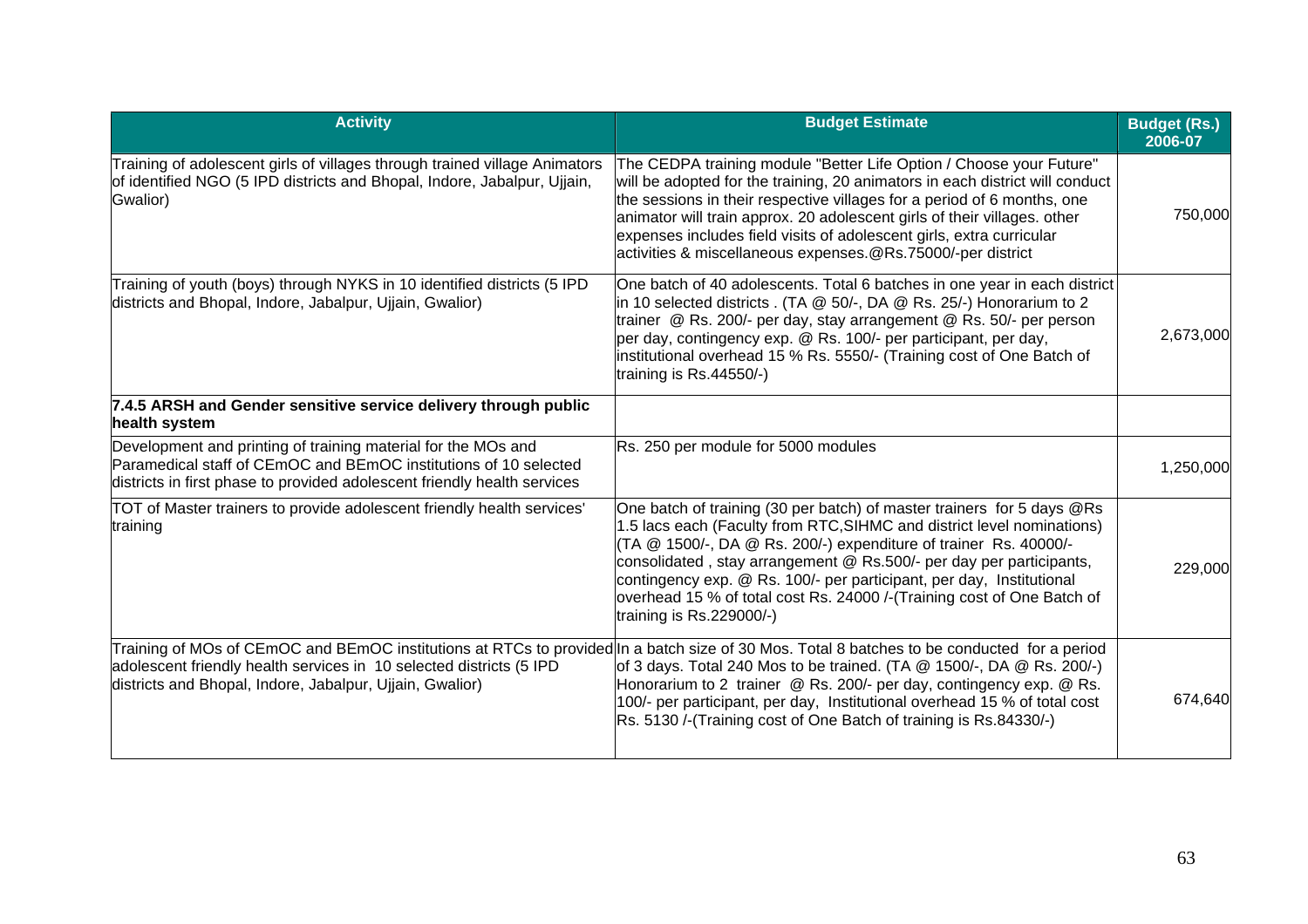| <b>Activity</b>                                                                                                                                                                                                          | <b>Budget Estimate</b>                                                                                                                                                                                                                                                                                                                                                                      | <b>Budget (Rs.)</b><br>2006-07 |
|--------------------------------------------------------------------------------------------------------------------------------------------------------------------------------------------------------------------------|---------------------------------------------------------------------------------------------------------------------------------------------------------------------------------------------------------------------------------------------------------------------------------------------------------------------------------------------------------------------------------------------|--------------------------------|
| Training of Paramedical staff of CEmOC and BEmOC institutions at<br>districts to provide adolescent friendly health services in 10 selected<br>districts (5 IPD districts and Bhopal, Indore, Jabalpur, Ujjain, Gwalior) | In a batch size of 30 Total 15 batches to be conducted for a period of 3<br>days. (TA @ 200/-, DA @ Rs. 125/-) Honorarium to 2 trainer @ Rs.<br>200/- per day, stay arrangement @ Rs. 200/- per person per day,<br>contingency exp. @ Rs. 100/- per participant, per day, Institutional<br>overhead 15 % of total cost Rs. 5917 /-(Training cost of One Batch of<br>training is Rs.51367/-) | 775,050                        |
| Supply of medicines, vaccines and contraceptives                                                                                                                                                                         | Gol supply                                                                                                                                                                                                                                                                                                                                                                                  |                                |
| Total                                                                                                                                                                                                                    |                                                                                                                                                                                                                                                                                                                                                                                             | 20,296,190                     |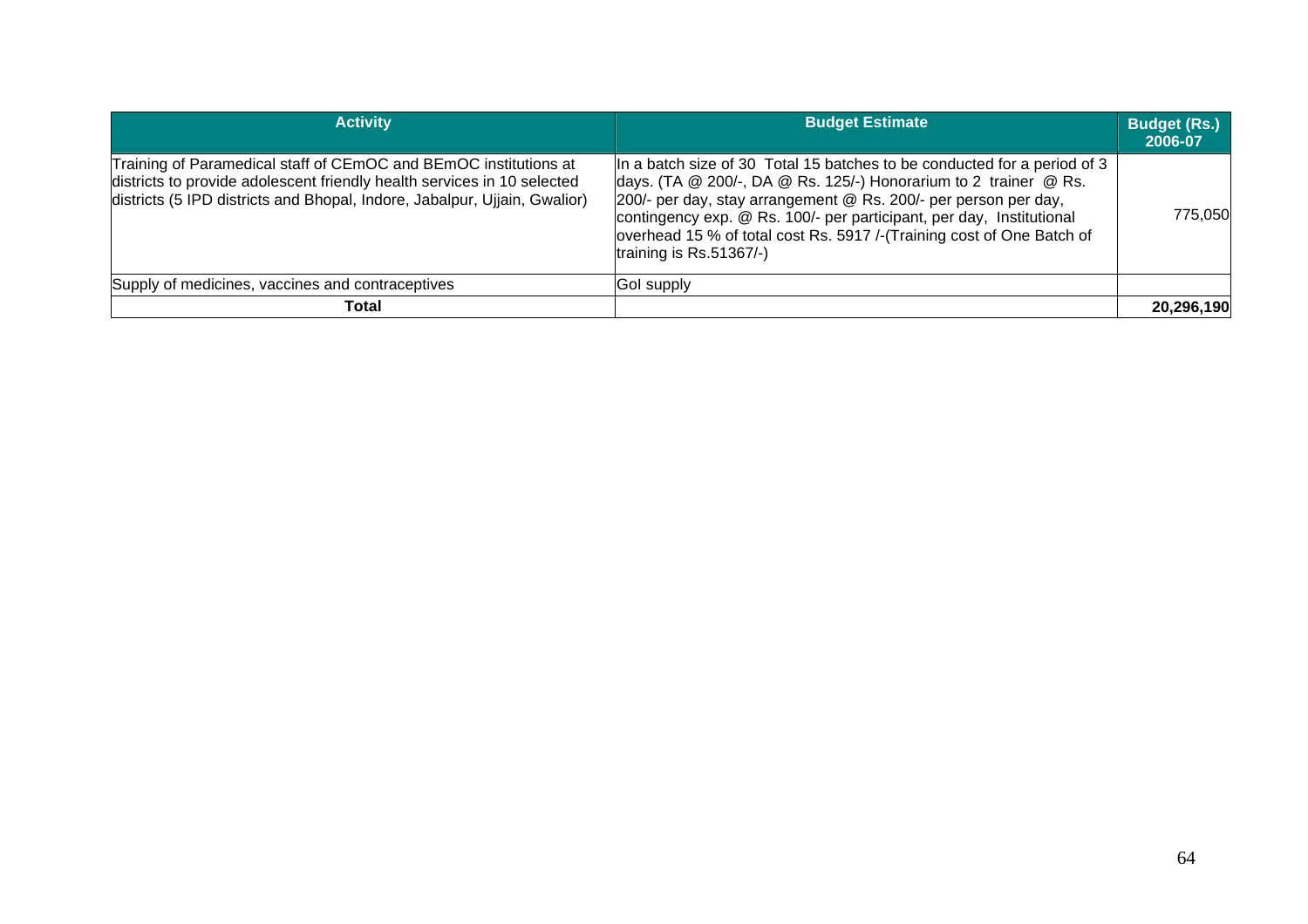## **Gender Concerns in RCH / Sex Ratio**

| <b>Activity</b>                                                                                                                               | <b>Budget Estimate</b>                                                                                                                                                                                                                                                                                                                                                                                                                                                      | <b>Budget (Rs.)</b><br>2006-07 |
|-----------------------------------------------------------------------------------------------------------------------------------------------|-----------------------------------------------------------------------------------------------------------------------------------------------------------------------------------------------------------------------------------------------------------------------------------------------------------------------------------------------------------------------------------------------------------------------------------------------------------------------------|--------------------------------|
| 7.5.1 Policy and programme decisions at state level                                                                                           |                                                                                                                                                                                                                                                                                                                                                                                                                                                                             |                                |
| Workshop at state level for the review of the policies for refocusing<br>gender perspective & development of appropriate programme strategies |                                                                                                                                                                                                                                                                                                                                                                                                                                                                             |                                |
| State level workshop on effective implementation of PNDT Act                                                                                  | Workshops at the state level @ Rs 5 lacs                                                                                                                                                                                                                                                                                                                                                                                                                                    | 500,000                        |
| District level Workshops on implementation of PNDT ACT and issues of<br>sex selection                                                         | Two workshops at the district level @ Rs25000/- per workshop                                                                                                                                                                                                                                                                                                                                                                                                                | 1,200,000                      |
| Staff duty rooms with toilet facilities in 124 CEmONCs (for female staff).                                                                    | @ Rs.2 lac per CEmONC - 50 this year                                                                                                                                                                                                                                                                                                                                                                                                                                        | 10,000,000                     |
| 7.5.3 In service training                                                                                                                     |                                                                                                                                                                                                                                                                                                                                                                                                                                                                             |                                |
| Training of Trainers for Health care service providers to provide Gender<br>sensitive services                                                | One batch of training (30 per batch) of master trainers for 5 days @Rs<br>1.5 lacs each (Faculty from RTC, SIHMC and district level nominations)<br>(TA @ 1500/-, DA @ Rs. 200/-) expenditure of trainer Rs. 40000/-<br>consolidated, stay arrangement @ Rs.500/- per day per participants,<br>contengincy exp. @ Rs. 100/- per partcipant, per day, Institutional<br>overhead 15 % of total cost Rs. 24000 /-(Training cost of One Batch of<br>training is $Rs.229000/-$ ) | 229,000                        |
| Training of Medical staff on providing gender sensitive services of DH,<br>CEmOC and BEmOC institutions at RTCs                               | In a batch size of 30 Mos. Total 8 batches to be conducted for a period<br>of 3 days. Total 240 Mos to be trained. (TA $@$ 1500/-, DA $@$ Rs. 200/-)<br>Honorarium to 2 trainer @ Rs. 200/- per day, contengincy exp. @ Rs.<br>100/- per partcipant, per day, Institutional overhead 15 % of total cost<br>Rs. 5130 /-(Training cost of One Batch of training is Rs.84330/-)                                                                                                | 1,854,600                      |
| Training of Para Medical staff on providing gender sensitive services of<br>DH, CEmOC and BEmOC institutions at districts                     | In a batch size of 30 Total 96 batches to be conducted for a period of 3<br>days. 2 batches per districts (TA @ 200/-, DA @ Rs. 125/-) Honorarium<br>to 2 trainer @ Rs. 200/- per day, stey arrangement @ Rs. 200/- per<br>person per day, contengincy exp. @ Rs. 100/- per partcipant, per day,<br>Institutional overhead 15 % of total cost Rs. 5917 /-(Training cost of One<br>Batch of training is Rs.51367/-)                                                          | 4,931,232                      |
| 7.5.4 Monitoring indicators and performance appraisal                                                                                         | Monitoring indicators for the performance appraisal of the human<br>resource is planned under HMIS                                                                                                                                                                                                                                                                                                                                                                          |                                |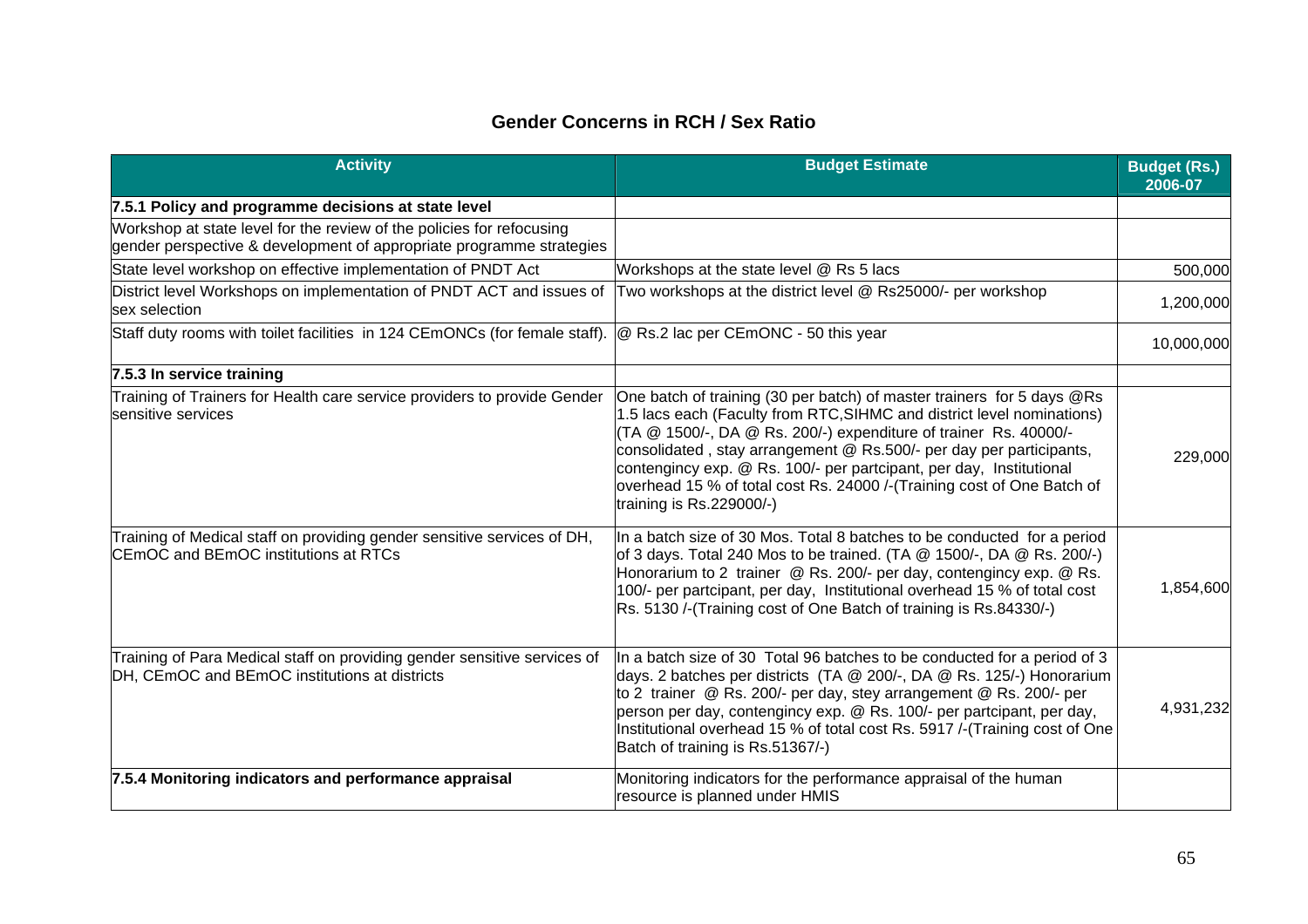| <b>Activity</b>                                                                                                                                                                                                                                                                                                    | <b>Budget Estimate</b>                                                                                                                                                                                                        | <b>Budget (Rs.)</b><br>2006-07 |
|--------------------------------------------------------------------------------------------------------------------------------------------------------------------------------------------------------------------------------------------------------------------------------------------------------------------|-------------------------------------------------------------------------------------------------------------------------------------------------------------------------------------------------------------------------------|--------------------------------|
| State level award for best district for the deliveries attended by the health Rs. 50000/- for distribution of shield, mementos and appreciation<br>professionals on the basis of the various criteria defined in the HMIS and certificate at State level function.<br>quality of care from the gender perspective. |                                                                                                                                                                                                                               | 50,000                         |
| District level award for best CHC & PHC will be given to concerned<br>incharge Medical Officer and CMHO on the basis of various criteria<br>defined in HMIS and quality of care from the gender perspective.                                                                                                       | Rs. 10000/- per district for distribution of shield, mementos and<br>appreciation certificate at District level function x 48                                                                                                 | 480,000                        |
| 7.5.6 Existing women / community groups moblised around RH,<br>Reproductive rights and gender issues in blocks                                                                                                                                                                                                     |                                                                                                                                                                                                                               |                                |
| Activity to be run as pilot in five districts I.e. Chattarpur, Panna,<br>Rewa, Satna & Sidhi                                                                                                                                                                                                                       |                                                                                                                                                                                                                               |                                |
| Quaterly meeting of animators                                                                                                                                                                                                                                                                                      | TA to Animators (To & Fro) @ Rs. 75/- for 50 participants, DA to<br>participants @ Rs. 100/-, Organisational cost of meeting @ Rs. 20/- per<br>participant which includes tea and stationery and arrangement for the<br>venue | 390,000                        |
| Hiring of resource persons for the monitoring of the project                                                                                                                                                                                                                                                       | @ Rs. 2000/- per month and Rs. 1000/- TA & DA per month for 4<br>Resource person in 5 IPD District                                                                                                                            | 720,000                        |
| Exposure Visit of Animators & Co-Animators to neighbouring districts for<br>2 days                                                                                                                                                                                                                                 | @20000/-per IPD district                                                                                                                                                                                                      | 100,000                        |
| 7.5.7 Strengthening the existing women groups, Mahila Mandals,<br><b>SHGs, MSS and Community members.</b>                                                                                                                                                                                                          |                                                                                                                                                                                                                               |                                |
| Interface of the existing women groups, Mahila Mandals, SHGs, MSS,<br>Community members with the health dept.                                                                                                                                                                                                      | No budget required                                                                                                                                                                                                            |                                |
| Advocacy programs/sensitization of community members at the sector<br>level (One day orientation workshop for selected members of caste<br>panchayats, religious and political leaders etc)                                                                                                                        | @ Rs. 20000/- per workshop, one workshop in every two years at each<br>dhanwantari block I.e. 50 blocks                                                                                                                       | 1,000,000                      |
| 7.5.8 Support to FCCs and enabled to address GBV (On pilot basis<br>in 5 districts)                                                                                                                                                                                                                                |                                                                                                                                                                                                                               |                                |
| Honorarium to two Counselors, Social Workers, Advocate and other<br>support staff of FCC                                                                                                                                                                                                                           | Counseler @Rs. 4500/- pm, Social workers Rs 3000/-pm, Advocate Rs<br>2000/-pm, Typist Rs 2500/- pm and contingency @ Rs 2500/- pm.                                                                                            | 870,000                        |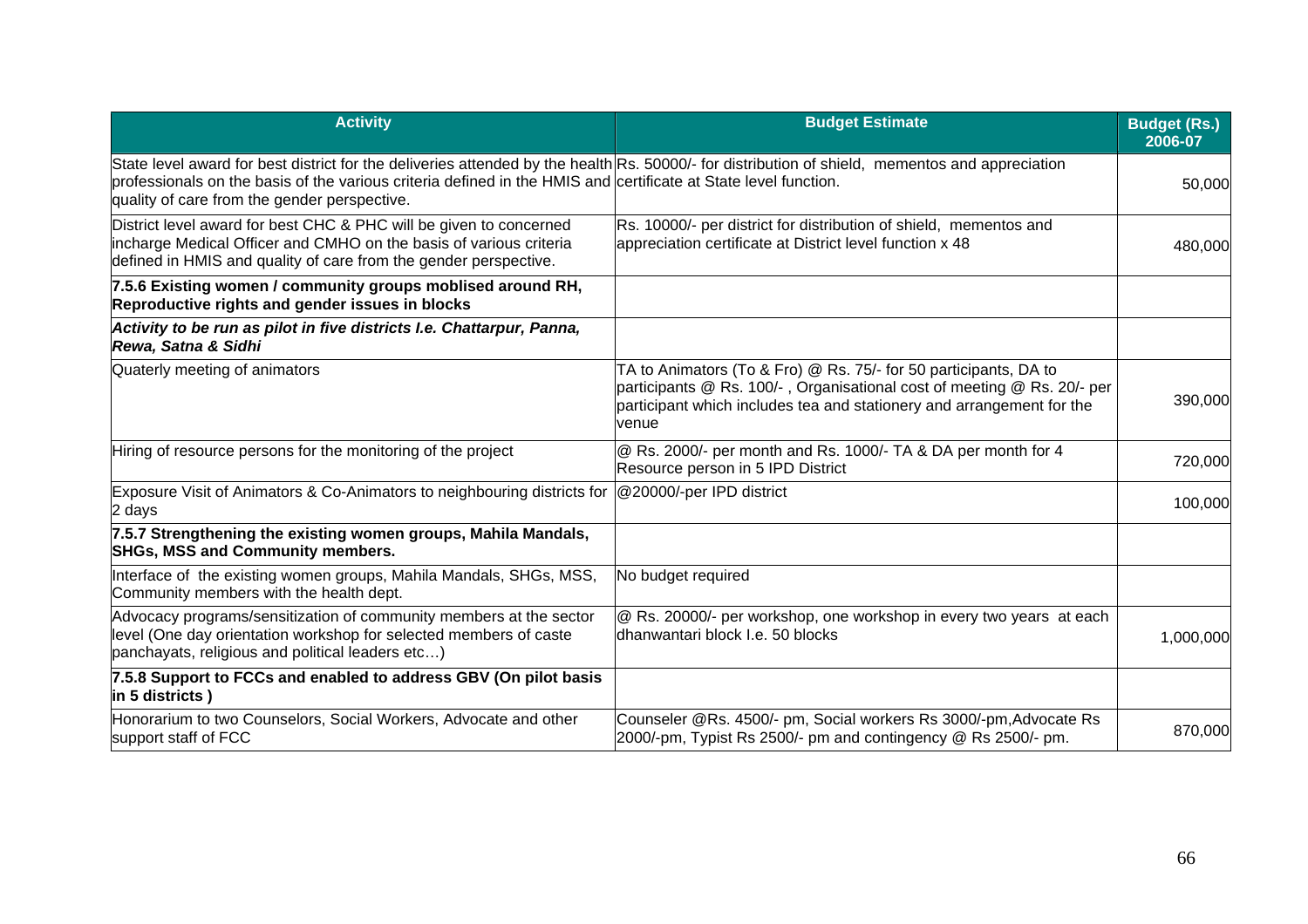| <b>Activity</b>                                      | <b>Budget Estimate</b>                                                                                                                                                                                   | <b>Budget (Rs.)</b><br>2006-07 |
|------------------------------------------------------|----------------------------------------------------------------------------------------------------------------------------------------------------------------------------------------------------------|--------------------------------|
| TA / DA and POL for FCC staff for follow up visits   | <b>@</b> Rs. 5000/- per month for the follow up visits made by the FCC staff.<br>(Minimum 5 visitis in a month to be made by the FCC staff and atleast<br>two to three follow ups to be made in a visit) | 300,000                        |
| Honorarium to FCC Psychologist on per case basis     | @ Rs. 250/- per case (assuming 48 cases per district for five IPD<br>districts)                                                                                                                          | 60,000                         |
| Organisation of legal literacy camps in the villages | Four camps in a month to be organised @ Rs. 2500/- per camp which<br>includes the complete cost of organising the camp including hiring of<br>vehicle etc.                                               | 600,000                        |
| <b>Total</b>                                         |                                                                                                                                                                                                          | 23,284,832                     |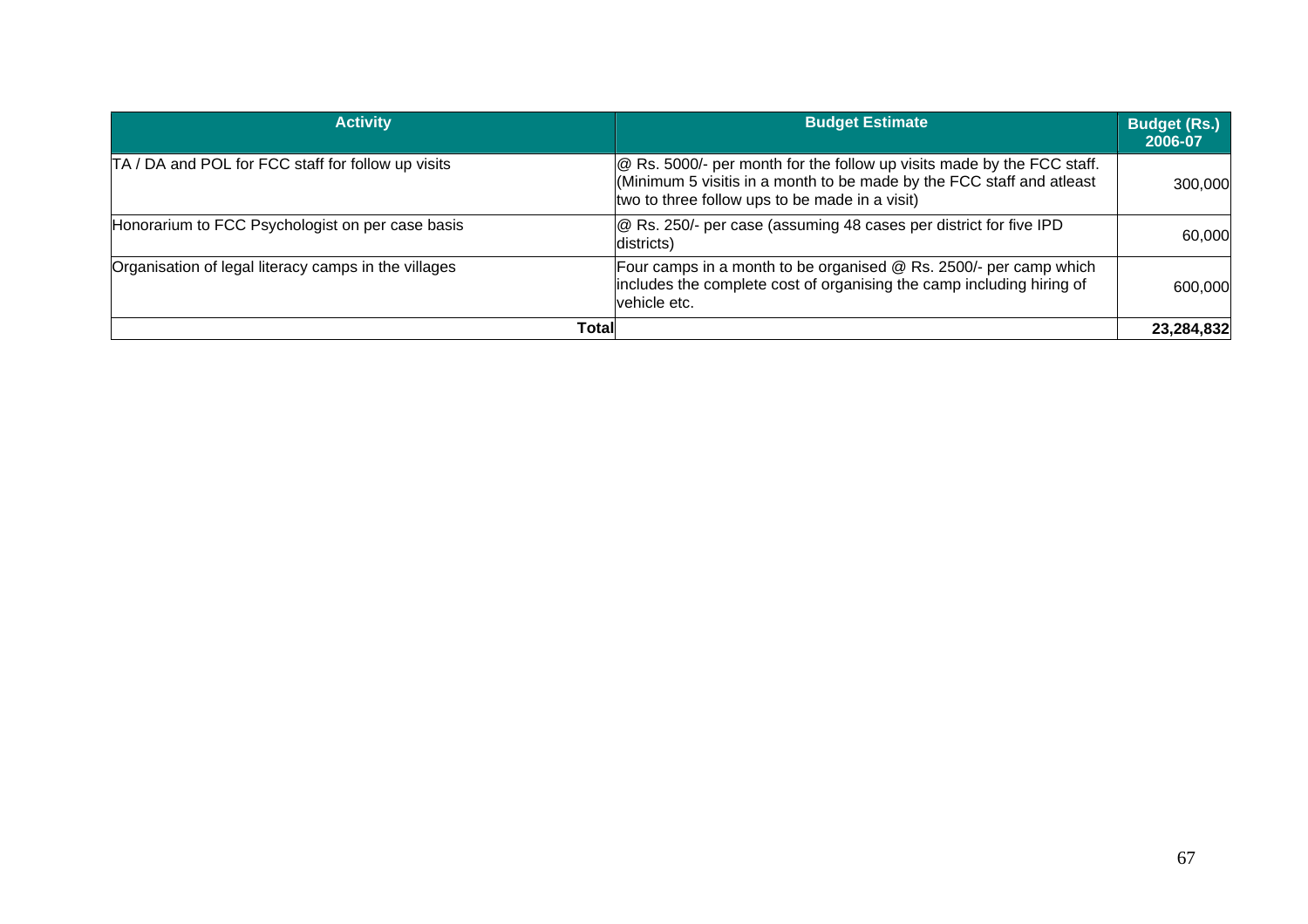# **Health Management Information System (HMIS)**

| <b>Activity</b>                                                                                                                                                                                                                                                                       | <b>Budget Estimate</b>                                                                                                                                                                                                                                                                                      | <b>Budget (Rs.)</b><br>2006-07 |
|---------------------------------------------------------------------------------------------------------------------------------------------------------------------------------------------------------------------------------------------------------------------------------------|-------------------------------------------------------------------------------------------------------------------------------------------------------------------------------------------------------------------------------------------------------------------------------------------------------------|--------------------------------|
| 7.6.1 Establishment of HMIS Unit at the State Level                                                                                                                                                                                                                                   |                                                                                                                                                                                                                                                                                                             |                                |
| Manpower support and hiring services of professionals for strengthening of HMIS unit. Two computer assistants                                                                                                                                                                         | Rs 6000/-pm, three computer<br>operator Rs 5500/-pm and other support staff and short term<br>professional @ Rs 5000/- pm to be hired by contractual<br>appoint/out sourcing.                                                                                                                               | 402,000                        |
| Hardware support and office automation and other contingency expenditure.                                                                                                                                                                                                             | Running expenses                                                                                                                                                                                                                                                                                            | 100,000                        |
| 7.6.2 Situational Analysis of Existing Health Management Information System                                                                                                                                                                                                           |                                                                                                                                                                                                                                                                                                             |                                |
| Situational analysis and strengthening of existing MIS and the type of information, Rs. 16.00 lakhs for one time by out sourcing.<br>flow of information (upwards and downwards), including logistics management system<br>and utilized for planning and decision making purpose etc. |                                                                                                                                                                                                                                                                                                             | 1,600,000                      |
| Inventory / Mapping of facilities in private sector                                                                                                                                                                                                                                   | _umpsum                                                                                                                                                                                                                                                                                                     | 1,000,000                      |
| 7.6.3 Development of Input Formats                                                                                                                                                                                                                                                    |                                                                                                                                                                                                                                                                                                             |                                |
| Based on the information needs assessed in the Situational Analysis (detailed Rs. 5.00 lakhs one time.<br>above), a fresh set of data formats for the grassroots level workers and health<br>functionaries at below-block level will be developed.                                    |                                                                                                                                                                                                                                                                                                             | 500,000                        |
| Training of DAM and DA on MIS software                                                                                                                                                                                                                                                | @ Rs. 1.5 lakshs per batch for 4 batches                                                                                                                                                                                                                                                                    | 600,000                        |
| Training of block level computer staff and supervisor in data validation, compilation, Two persons per block. Total 626 persons to be trained in a<br>and analysis for two days.                                                                                                      | batch of 30 at RTCs. Total 21 batches (TA @ 500/-, DA @<br>$\overline{R}$ s. 125/-) Honorarium to 2 trainer @ Rs. 200/- per day,<br>contingency exp. @ Rs. 100/- per participant, per day,<br>Institutional overhead 15 % of total cost Rs.3217 /-(Training<br>cost of One Batch of training is Rs.39667/-) | 833,007                        |
| 7.6.5 Developing Software                                                                                                                                                                                                                                                             |                                                                                                                                                                                                                                                                                                             |                                |
| Data collection and entry - for regular updation of HMIS                                                                                                                                                                                                                              | Lumpsum                                                                                                                                                                                                                                                                                                     | 1,000,000                      |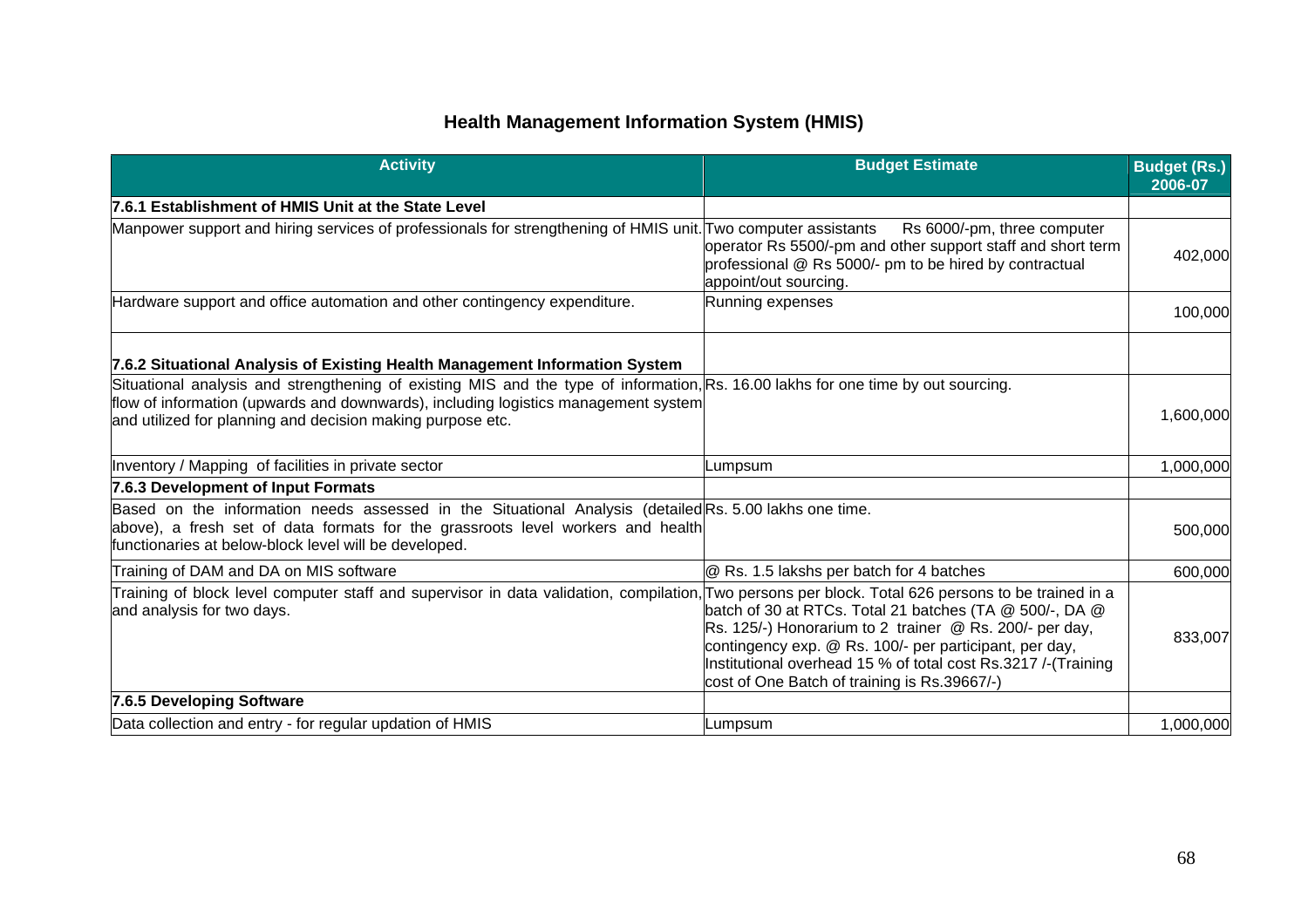| <b>Activity</b>                                                                                                                                                                                                                                                                                                                                                                                                                                                                | <b>Budget Estimate</b>                                                                                                                                                                                                                                                                                           | <b>Budget (Rs.)</b><br>2006-07 |
|--------------------------------------------------------------------------------------------------------------------------------------------------------------------------------------------------------------------------------------------------------------------------------------------------------------------------------------------------------------------------------------------------------------------------------------------------------------------------------|------------------------------------------------------------------------------------------------------------------------------------------------------------------------------------------------------------------------------------------------------------------------------------------------------------------|--------------------------------|
| Development of software modules for health personnel management information<br>system, Financial management information system, resource utilization system,<br>performance management information system, drug and supplies management<br>information system and up gradation of Programme management software of IPD etc second year)<br>with the help of in-house expertise and hiring services of professionals including up<br>gradation and maintenance of the software. | Rs 5.00 lakh per module and Rs 1.00 lakh per year for<br>maintenance and upgradation and modification. Total eight<br>modules expected @ Rs 5 lakh each. (3 modules in the                                                                                                                                       | 1,500,000                      |
| Up gradation of departmental Website including portal charges and hiring<br>professional/agency.                                                                                                                                                                                                                                                                                                                                                                               | Development cost in Y1 and maintenance and up-gradation<br>cost in consecutive years                                                                                                                                                                                                                             | 100,000                        |
| MDP for District level officials / BMOs on HMIS and Supervision                                                                                                                                                                                                                                                                                                                                                                                                                | Total 15 batch of 25 participants to be trained for 3 days (TA<br>@ 1500/-, DA @ Rs. 200/- Honorarium to trainer @ Rs. 200/-<br>per day, contingency exp. @ Rs. 100/- per participant, per<br>day, Institutional overhead 15 % of total cost Rs. 4305/-<br>Training cost of One Batch of training is Rs.70505/-) | 1,057,575                      |
| Printing of proforma, formats, registers, manuals etc. such (ANC and PNC,<br>Immunization registers, cards, and reporting formats) for SHC, PHC, CHCs,<br>BEmONC and CEmONC, DH etc level institutions.                                                                                                                                                                                                                                                                        | @Rs.25.00 lakh lumpsum for 10000 institutions                                                                                                                                                                                                                                                                    | 2,500,000                      |
| 7.6.6 Facilitate Operational Research Activities                                                                                                                                                                                                                                                                                                                                                                                                                               |                                                                                                                                                                                                                                                                                                                  |                                |
| Operations research activities including implementation of innovative ideas.                                                                                                                                                                                                                                                                                                                                                                                                   | @ Rs. 5 Lakh per year.                                                                                                                                                                                                                                                                                           | 500,000                        |
| Community based monitoring in identified blocks to ensure continuous monitoring and One block in each district will be identified, preferably having<br>evaluation of services at PHC and SHC level, a system of community based<br>monitoring will be evolved                                                                                                                                                                                                                 | CEmONC facility. The activity will be outsourced to an<br>external agency @ Rs. 1.00 lakh per annum for 5 blocks in<br>the second year and Establishment of Control room at the<br>State level @ Rs.1.00 Lakh                                                                                                    | 600,000                        |
| <b>Total</b>                                                                                                                                                                                                                                                                                                                                                                                                                                                                   |                                                                                                                                                                                                                                                                                                                  | 12,292,582                     |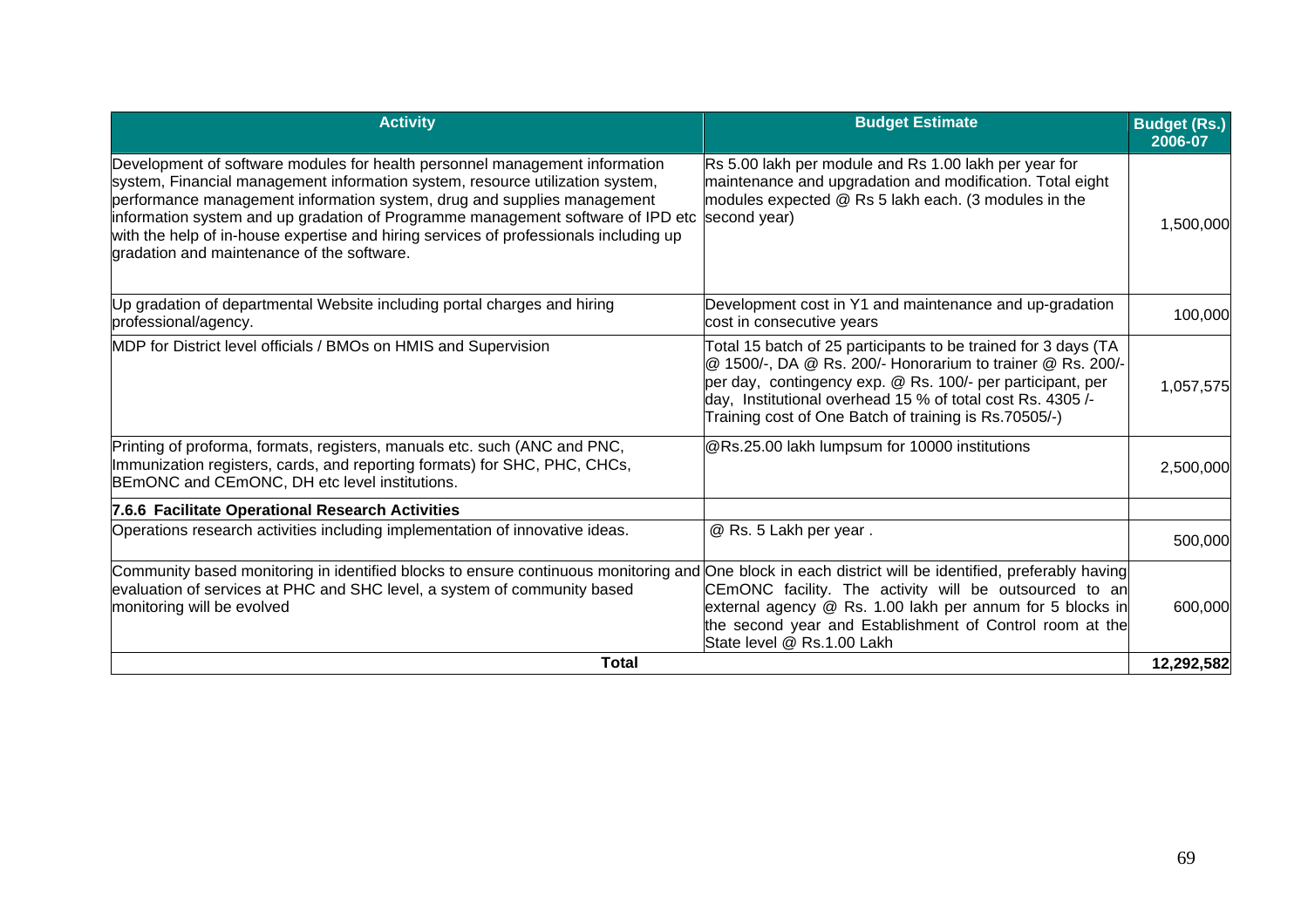# **Behavioral Change Communication (BCC)**

| <b>Activity</b>                                                                                                                                                                                                                                                                                                                                                                                                                                                                                                                                                                           | <b>Budget Estimate</b>                 | <b>Budget (Rs.)</b><br>2006-07 |
|-------------------------------------------------------------------------------------------------------------------------------------------------------------------------------------------------------------------------------------------------------------------------------------------------------------------------------------------------------------------------------------------------------------------------------------------------------------------------------------------------------------------------------------------------------------------------------------------|----------------------------------------|--------------------------------|
| 7.7.1 Institutionalize capacity for behavioural change<br>communication strategy formulation, implementation and<br>monitoring.                                                                                                                                                                                                                                                                                                                                                                                                                                                           |                                        |                                |
| Strengthen IEC Bureau at state and district level by engaging Two consultants at state level @ Rs 20000/- pm and at district level one<br>professionals on contract basis/ short term consultancies.                                                                                                                                                                                                                                                                                                                                                                                      | consultant @ Rs 12000/- pm.            | 6,160,000                      |
| Strengthening of State and District IEC bureaus with AV aids and AV aids and other equipments @ Rs 1.00 lakh per district and Rs 6.00<br>training aids.                                                                                                                                                                                                                                                                                                                                                                                                                                   | lakh at state level.                   |                                |
| Training of IEC consultants and media officers in communication skills, Covered under HRM and training.<br>IPC, BCC etc for 5 days and refresher training for 3 days.                                                                                                                                                                                                                                                                                                                                                                                                                     |                                        |                                |
| 7.7.2 Promote community and social mobilization in health care,<br>nutrition practices and fertility behaviours                                                                                                                                                                                                                                                                                                                                                                                                                                                                           |                                        |                                |
| Communication development workshops to develop area specific BCCOne workshop in each region for 4 regions and one at state level. State<br>plans at State and regional levels for Identification of target groups and and regional level work shops for 5 days @Rs 250000/- each in<br>development of segment specific communication plans : Plan for care alternate years.<br>providers, Plan for service providers, Plan for social mobilization, Media<br>advocacy plan, plan for VDC Members. Plan for policy/decision makers,<br>plan for private sector, plan for capacity building |                                        | 1,250,000                      |
| Implement audience specific communication plans and disseminate $\mathsf{Rs}\,2.00$ lakhs per block x 313 blocks<br>relevant communication material (Age at Marriage & BCC activities<br>through interpersonal communication, IEC material on sterilization,<br>Condom, IUD, Oral Contraceptives, male participation, NSV, PNDT Act,<br>IMNCI, Child Health Issues, Film Making, VDC Members, Material for<br>Tribal blocks, Supply of TV & VCD to all CEmOCs, BEmOC institutions,<br>IEC material for counselors at CEmOCs ) etc. Orientation of SHG<br>members in 14 DPIP districts     |                                        | 62,600,000                     |
| Media advocacy on issues related to maternal and child health and One Work shops at state, and district level @ Rs 3.00 lakh at State<br>population stabilization.                                                                                                                                                                                                                                                                                                                                                                                                                        | level and Rs 25,000 per district level | 1,500,000                      |
| 7.7.3 Promote inter-sectoral synergy as well as public-private<br>partnership                                                                                                                                                                                                                                                                                                                                                                                                                                                                                                             |                                        |                                |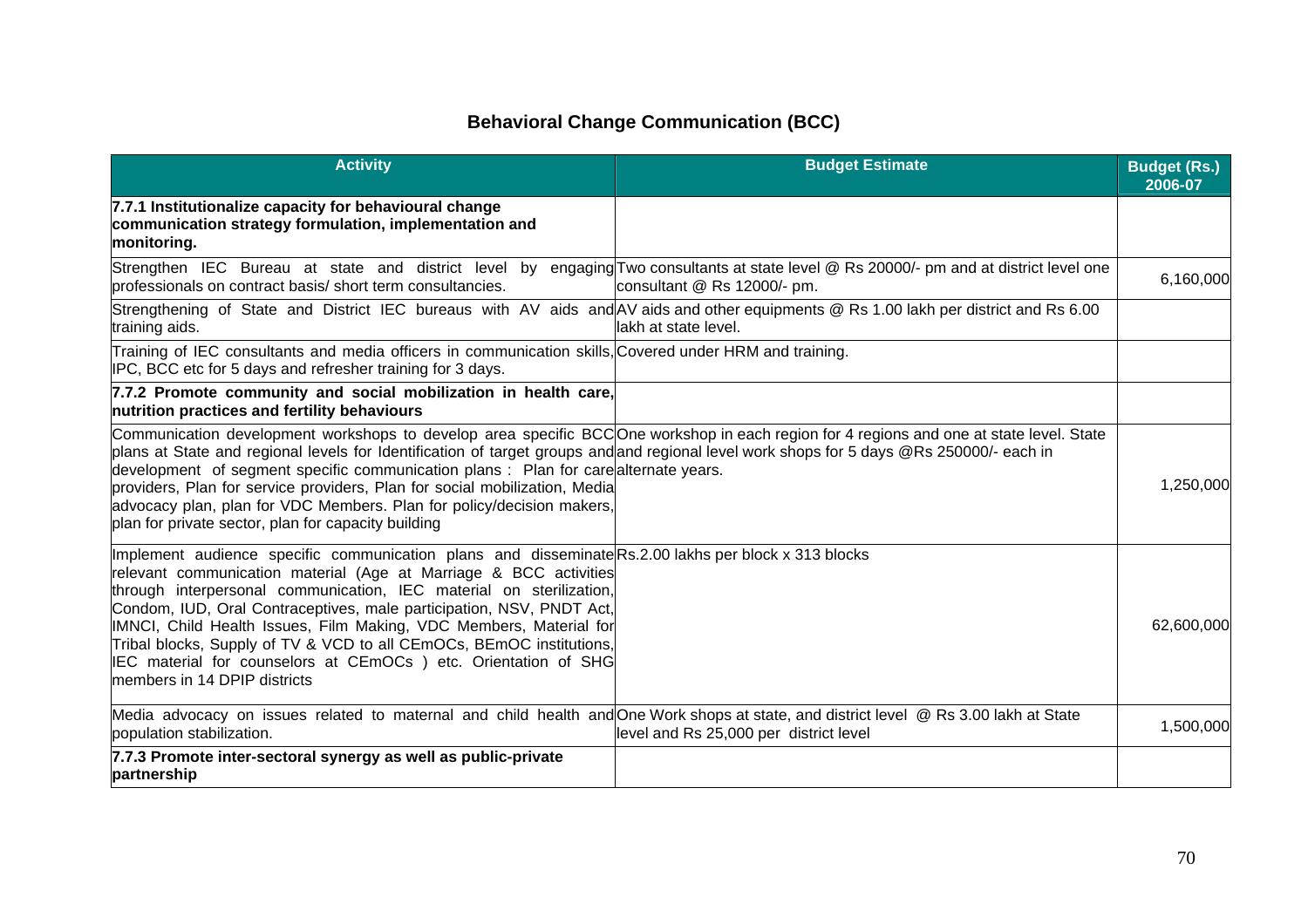| <b>Activity</b>                                                                                                                                                                                                                                                                                                                                                                                                                        | <b>Budget Estimate</b>                                                                                                                                                                                                                                                                                                                                     | <b>Budget (Rs.)</b><br>2006-07 |
|----------------------------------------------------------------------------------------------------------------------------------------------------------------------------------------------------------------------------------------------------------------------------------------------------------------------------------------------------------------------------------------------------------------------------------------|------------------------------------------------------------------------------------------------------------------------------------------------------------------------------------------------------------------------------------------------------------------------------------------------------------------------------------------------------------|--------------------------------|
| Development and implementation of joint action plans with Dept. of Reflected above 7.7.2<br>Women & Child Development, Panchayat, Education, PHED and NYK<br>etc.                                                                                                                                                                                                                                                                      |                                                                                                                                                                                                                                                                                                                                                            |                                |
| 7.7.4 Community and Social Mobilization through BCC and capacity<br>building of community groups interested local service providers<br>letc.                                                                                                                                                                                                                                                                                           |                                                                                                                                                                                                                                                                                                                                                            |                                |
| Development of training material (Module and flip book) for master<br>trainers and block level trainers.                                                                                                                                                                                                                                                                                                                               | @ Rs. 50 for module and Rs. 50 for Flip book for 1500 modules                                                                                                                                                                                                                                                                                              |                                |
| Development of pictorial material for the trainees                                                                                                                                                                                                                                                                                                                                                                                     | @ Rs. 25/- per for 250000 copies (1.25 Lakh copies per year)                                                                                                                                                                                                                                                                                               | 3,125,000                      |
| Training of district trainers at RTCs including NGOs (five from each<br>districts) for training VDC members and community members/groups and at each RTCs (TA @ 1500/-, DA @ Rs. 200/-) Honorarium to 2 trainer<br>volunteers including PRI representatives, animators, AWWs, SHG<br>members, JSRs,                                                                                                                                    | A batch of 20 master trainers for two days training. Total 12 batches, two<br>@ Rs. 200/- per day, contingency exp. @ Rs. 100/- per participant, per<br>day, Institutional overhead 15 % of total cost Rs.2520 /-(Training cost of<br>One Batch of training is Rs.49320/-)                                                                                 | 591,840                        |
| Training of block level master trainers for training VDC community<br>members/groups and volunteers including PRI representatives,<br>animators, AWWs, SHG members, JSRs, members and community<br>groups at district level consisting of MOs, Health Workers and CDPO.                                                                                                                                                                | Total 939 trainers in a batch of 30 for two days training, total 32 batches<br>at district level (TA @ 200/-, DA @ Rs. 125/-) Honorarium to 2 trainer<br>@ Rs. 200/- per day, stay arrangements @ Rs. 100/- per participants<br>per day, contingency exp. @ Rs. 100/- per participant, per day,<br>(Training cost of One Batch of training is Rs.26300 /-) | 841,600                        |
| Orientation of community members/groups and volunteers including PRI<br>representatives, through Identified agencies/ NGOs on RCH & FP<br>lissues (Five participants from each village 3 VDC member and 2 other -<br>SHG/MSS members) assuming that training will start from Sept. onwards (Training cost of One Batch of training is Rs.4000 /-)<br>and one block level trainer will be conducting at least one batch in a<br>Imonth. | One day training per village at sector level in a batch of 30. Total 5634<br>Batches (TA @ 50/-, DA @ Rs. 25/-) Honorarium to 2 trainer @ Rs.<br>125/- per day, contingency exp. @ Rs. 50/- per participant, per day,                                                                                                                                      | 22,536,000                     |
| Inventory of trained persons/PRI/NGOs/ etc.                                                                                                                                                                                                                                                                                                                                                                                            | Lumpsum                                                                                                                                                                                                                                                                                                                                                    | 100,000                        |
| <b>Total</b>                                                                                                                                                                                                                                                                                                                                                                                                                           |                                                                                                                                                                                                                                                                                                                                                            | 98,704,440                     |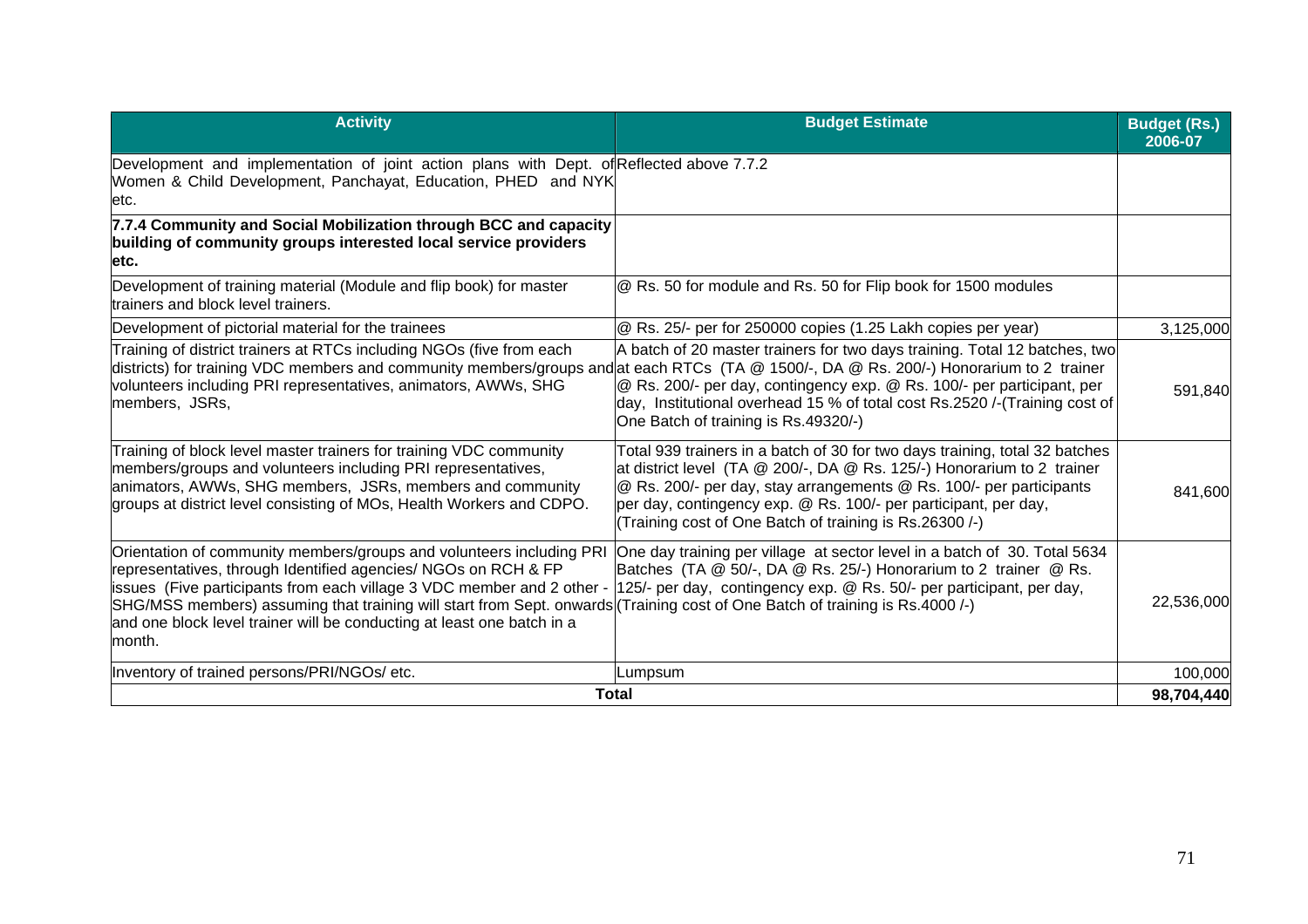#### **Urban Health**

| <b>Activity</b>                                                                                                                                                                                                                                                                                                           | <b>Budget Estimate</b>                                   | <b>Budget (Rs.)</b><br>2006-07 |
|---------------------------------------------------------------------------------------------------------------------------------------------------------------------------------------------------------------------------------------------------------------------------------------------------------------------------|----------------------------------------------------------|--------------------------------|
| 7.8.1 To develop urban health plans                                                                                                                                                                                                                                                                                       |                                                          |                                |
| Identification of urban poor pockets and development of urban health Lumpsum Rs. 1.00 lakh per city<br>plans involving NGOs and Public Private Partnership for 5 cities namely<br>Gwalior, Ujjain, Ratlam, Sagar & Satna and later on in 6 more cities<br>namely Burhanpur, Khandwa, Dewas, Katni, Sidhi and Rewa cities. |                                                          |                                |
| Development of performance indicators based for periodic monitoring & Covered under HMIS<br>supportive supervision of urban health plans.                                                                                                                                                                                 |                                                          |                                |
| 7.8.2 Implementation of Urban Slum Health Plans for strengthening<br>and improving RCH service delivery system through existing health<br>linfrastructure in the identified cities.                                                                                                                                       |                                                          |                                |
| Identification of areas where minor civil work / maintenance is required.                                                                                                                                                                                                                                                 | Lumpsum Rs. 10.00 lakhs per city                         |                                |
| Increased access to RCH & FP services in urban poor pockets involving Reflected in Maternal, Child health and Pop. Stab.<br>NGOs and public-private partnership.                                                                                                                                                          |                                                          |                                |
| Develop guidelines and framework for contracting and outsourcing No separate budgeting required<br>service delivery through public private partnership (PPP).                                                                                                                                                             |                                                          |                                |
| Outsourcing of RCH services (Immunization, ANC, PNC, RTI / STI) in @ Rs. 55000/- pm which includes services of Doctor, Staff Nurse,<br>Urban slums. Five cities in the first two years with two Mobile units each) Dresser cum attendent, driver, POL, maintenance of vehicle, over                                       | heads, medicines and institutional charges for 10 cities | 4,400,000                      |
| Training need assessment and impart skill training to Health providers for Covered under various training provided under Maternal Health, Pop.<br>delivering RCH & FP services                                                                                                                                            | Stabilization & Child Health)                            |                                |
| 7.8.3 Inter-sectoral coordination                                                                                                                                                                                                                                                                                         |                                                          |                                |
| Constitute coordination committee to involve different stake holders and No separate budgeting required<br>empowering them with the requisite administrative, financial and decision<br>making powers.                                                                                                                    |                                                          |                                |
| Involve members of Urban Local Bodies in plan implementation                                                                                                                                                                                                                                                              | Lumpsum Rs. 20000 per city                               |                                |
| 7.8.4 Demand generation for RCH & FP services through IEC<br>activities                                                                                                                                                                                                                                                   |                                                          |                                |
| Develop appropriate IEC plan for demand generation for RCH and FPCovered under IEC<br>services.                                                                                                                                                                                                                           |                                                          |                                |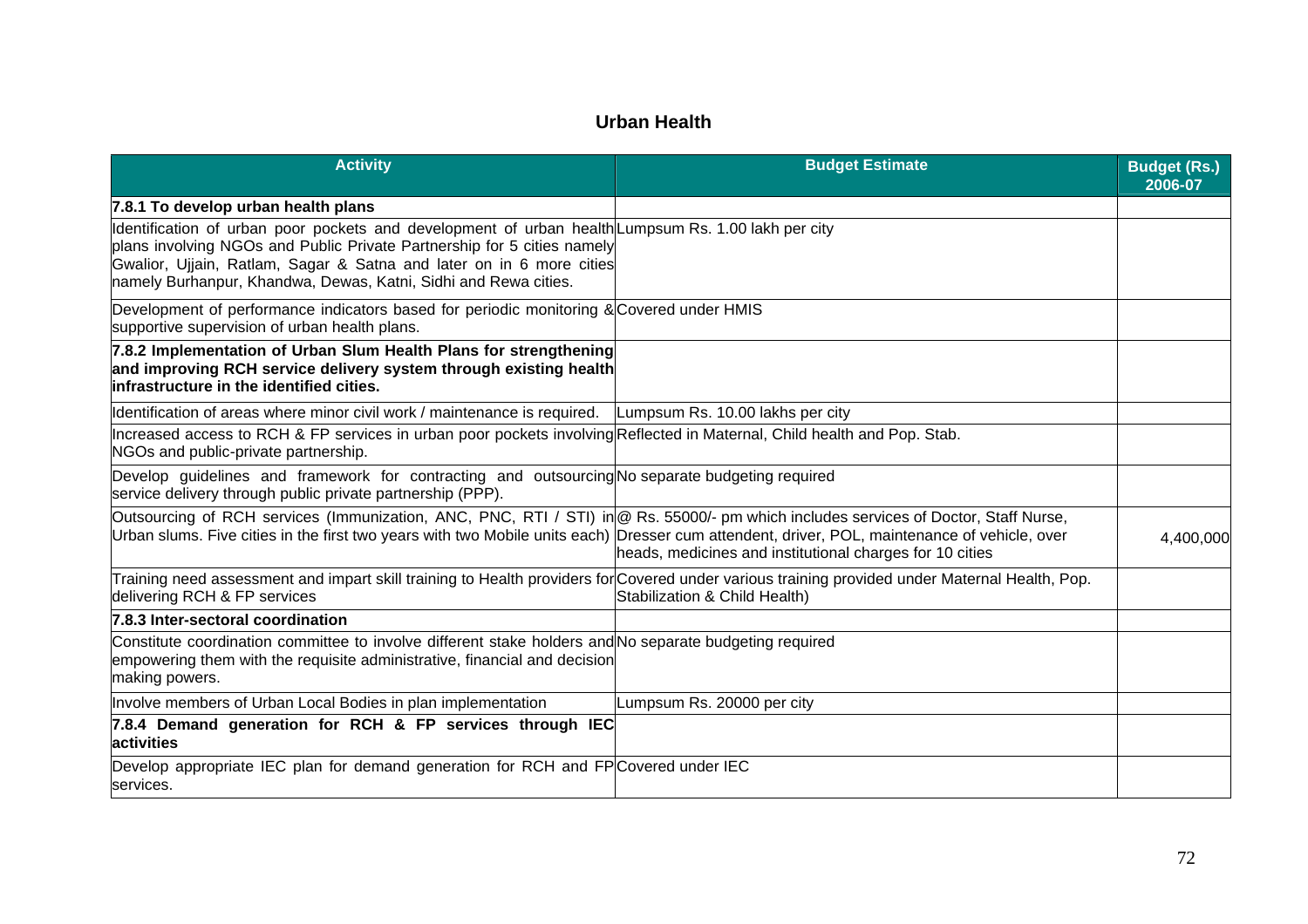| <b>Activity</b>                                                                                          | <b>Budget Estimate</b>                                                                                                         | Budget (Rs.)<br>2006-07 |
|----------------------------------------------------------------------------------------------------------|--------------------------------------------------------------------------------------------------------------------------------|-------------------------|
| Conduct IEC activities for health education and awareness creation Covered under IEC<br>among community. |                                                                                                                                |                         |
| Urban health activities in 8 cities                                                                      | Rs 50 lakh per city for Bhopal, Indore and Jabalpur and Rs. 30 lakhs for<br>Ujjain, Ratlam, Sagar, Gwalior and Satna per annum | 30,000,000              |
|                                                                                                          | Total                                                                                                                          | 34,400,000              |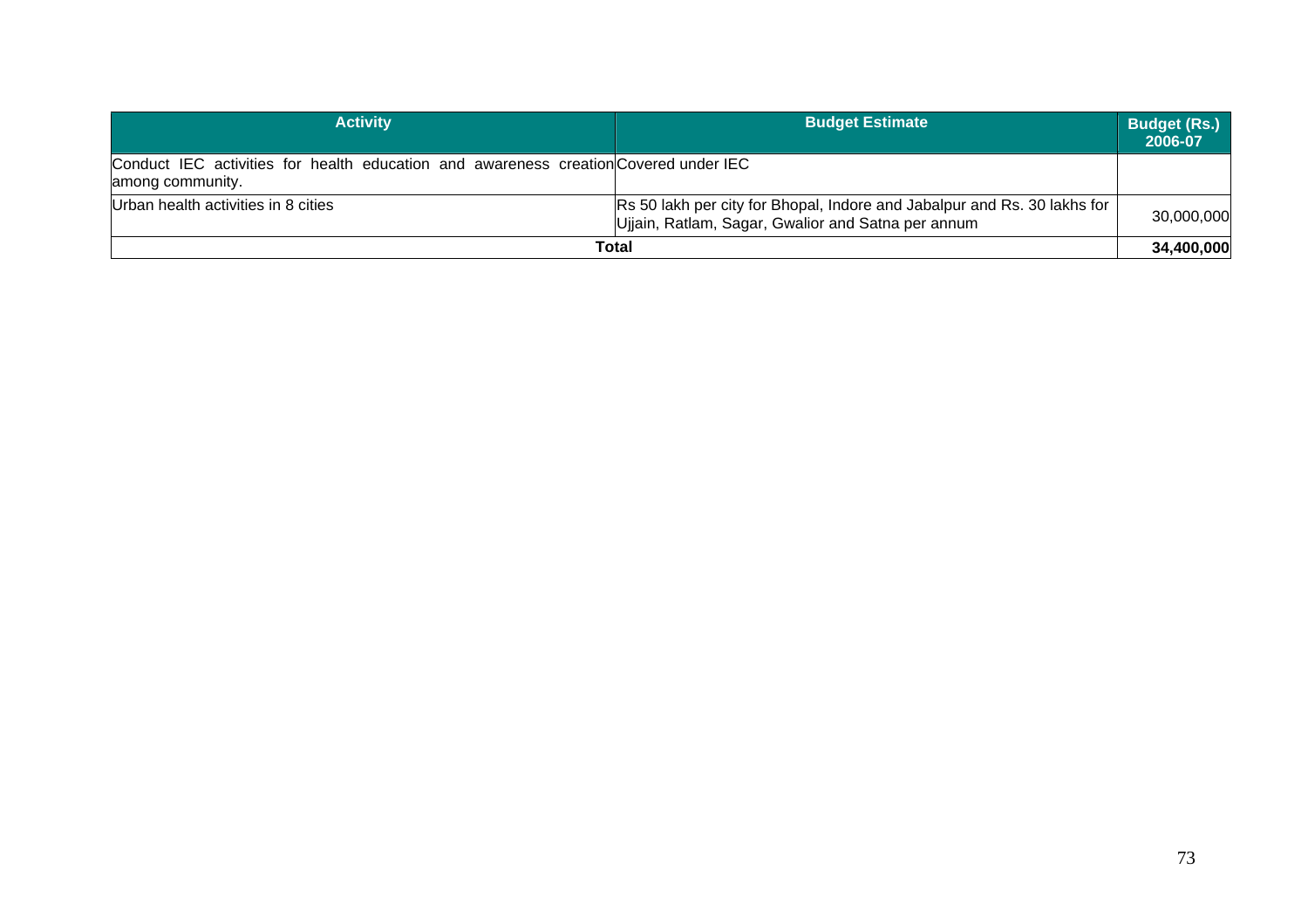## **Tribal Health**

| <b>Activity</b>                                                                                                                                                                                                                                                                     | <b>Budget Estimate</b>                | <b>Budget (Rs.)</b><br>2006-07 |
|-------------------------------------------------------------------------------------------------------------------------------------------------------------------------------------------------------------------------------------------------------------------------------------|---------------------------------------|--------------------------------|
| 7.9.1 Identification of areas and need assessment for RCH & FP<br>services.                                                                                                                                                                                                         |                                       |                                |
| Development of special plans for identified 86 tribal areas for the Lumpsum Rs. 25000/- per block<br>implementation of RCH-II programme                                                                                                                                             |                                       |                                |
| 7.9.2 Improved accessibility through establishing service delivery<br>points for quality RCH & FP services.                                                                                                                                                                         |                                       |                                |
| Minor civil works for repair and renovation of existing health facilities at Covered under Infrastructure<br>block level and below.                                                                                                                                                 |                                       |                                |
| Establish new service delivery points as per 2001 population.                                                                                                                                                                                                                       | With support from Gol                 |                                |
| Provision for mobile dispensaries for rendering quality RCH & FPHiring of One mobile dispensary @ Rs. 25 Lakh per year for 13 old<br>services in identified tribal blocks including provision for POL and blocks & extending it to 25 new blocks for three months<br>medicines etc. |                                       | 48,125,000                     |
| 7.9.3 Strengthen existing health service mechanism and ensure<br>operationalization of CEmOCs                                                                                                                                                                                       |                                       |                                |
| Operationalization of at least one CEmOC in each block (Total 86 tribal Covered under Infrastructure<br>blocks) ensuring service delivery to tribals through nearest point.                                                                                                         |                                       |                                |
| Appointment of Medical and Para Medical staff on contractual basis.                                                                                                                                                                                                                 | Covered under HRM & Training          |                                |
| Establish strong referral system for pregnant women and sick new born.                                                                                                                                                                                                              | Covered under Maternal & Child Health |                                |
| 7.9.4 Convergence with the Tribal Welfare Department and<br>involvement of various stakeholders, NGOs and public-private<br>partners in implementation of plan and service delivery mechanism.                                                                                      |                                       |                                |
| Promotion of NGO activities in the field of RCH and FP services.                                                                                                                                                                                                                    | Covered under Pop. Stabl.             |                                |
| Constitute coordination committee to ensure better coordination among No separate budgeting required.<br>various stakeholders and to ensure quality RCH and FP services.                                                                                                            |                                       |                                |
| 7.9.5 Development of need based IEC activities / material in local<br>dialects for involvement of tribal people in the implementation of<br>activities.                                                                                                                             |                                       |                                |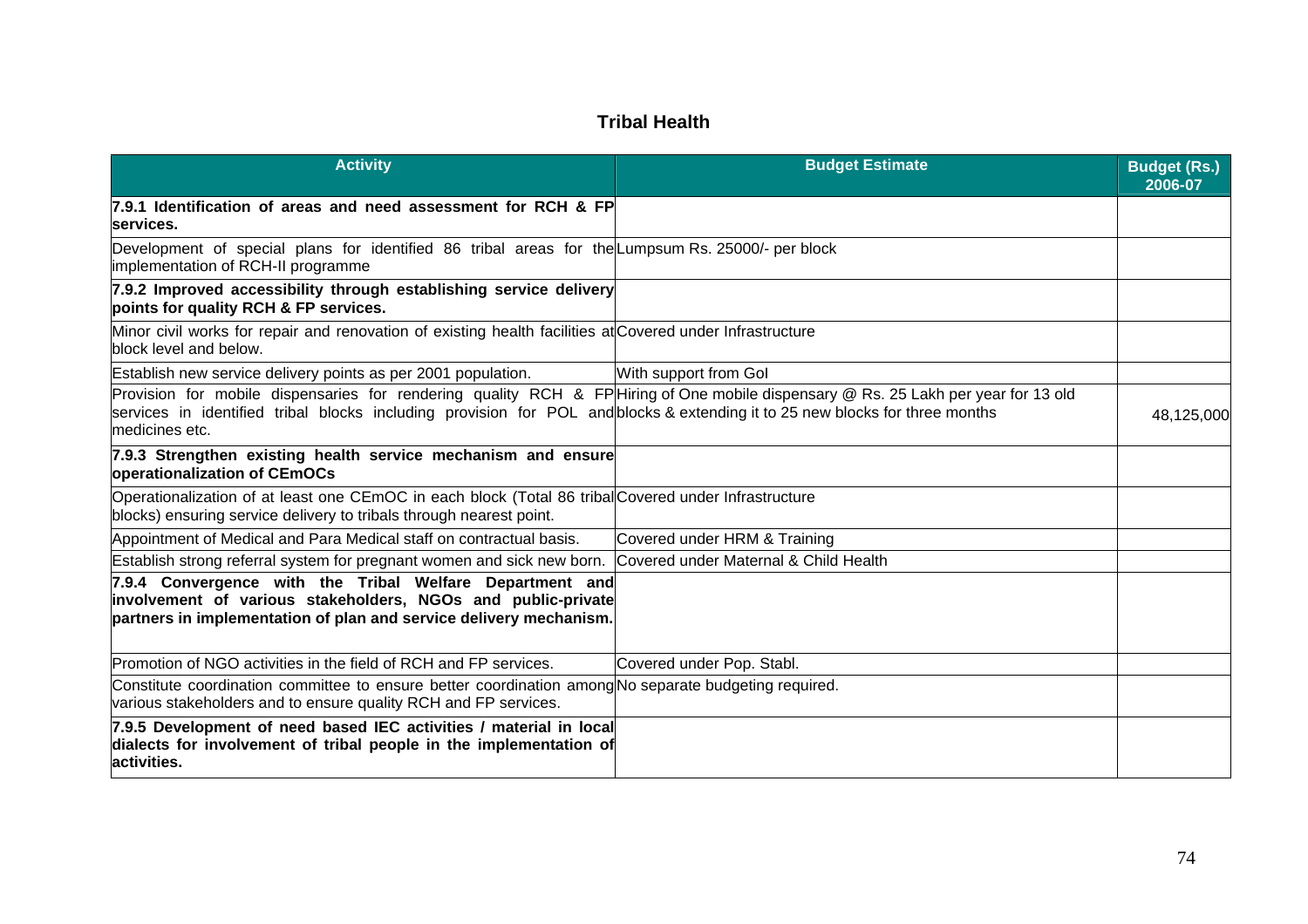| <b>Activity</b>                                                                                                                                                                                                                                 | <b>Budget Estimate</b>                   | <b>Budget (Rs.)</b><br>2006-07 |
|-------------------------------------------------------------------------------------------------------------------------------------------------------------------------------------------------------------------------------------------------|------------------------------------------|--------------------------------|
| Communication need assessment of tribal community and development Covered under BCC<br>of IEC material with the help of local resources.                                                                                                        |                                          |                                |
| Conduct health check-up camps / melas for awareness creation among @ Rs. 25000/- per camp x 4 camps in a year per block x 51 blocks and<br>tribal community in selected 89 tribal blocks once in every quarter.                                 | 96 camps in other tribal dominated areas | 7,500,000                      |
| 7.9.6 Burden of diseases in tribal areas.                                                                                                                                                                                                       |                                          |                                |
| Develop a disease profile and ensure services for various diseases like Lumpsum Rs. 5.00 lakhs<br>Malaria, TB, Sickle-cell, G6PD deficiency is rampant in tribal areas,<br>along with RTIs/STIs and various other reproductive health problems. |                                          | 500,000                        |
| 7.9.7 Promotion of ISM in tribal areas.                                                                                                                                                                                                         |                                          |                                |
| Utilization of ISM service delivery points for rendering RCH & FP No separate budgeting required.<br>services.                                                                                                                                  |                                          |                                |
| Conduct training programmes for ISM functionaries in RCH and FP Two training programmes per district in batch of 30-35 persons @ Rs.<br>aspects in 19 districts having tribal blocks - one day orientation training.  10000/- per training      |                                          | 380,000                        |
| 7.9.8 Study on health status and health seeking behaviour of tribals in M. To be conducted by an independent agency<br>IP.                                                                                                                      |                                          | 200,000                        |
|                                                                                                                                                                                                                                                 | <b>Total</b>                             | 56,705,000                     |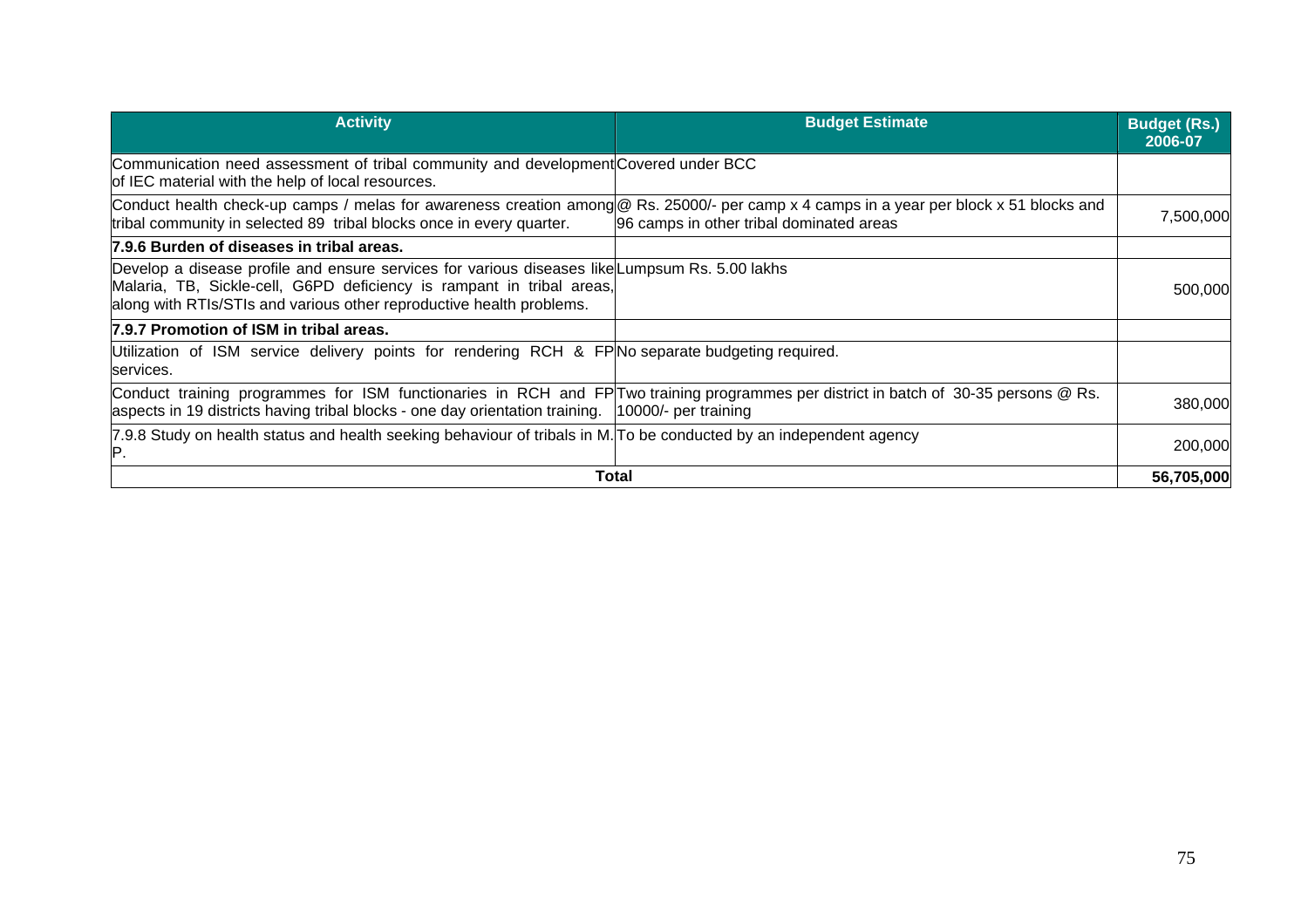# **Human Resource Management and Training**

| <b>Activity</b>                                                                                                                                                                                                                                                            | <b>Budget Estimate</b>                                                    | <b>Budget (Rs.)</b><br>2006-07 |
|----------------------------------------------------------------------------------------------------------------------------------------------------------------------------------------------------------------------------------------------------------------------------|---------------------------------------------------------------------------|--------------------------------|
| 7.10.1 Strengthening Human Resource Management and Training<br>for Reinforcing RCH Programme Implementation                                                                                                                                                                |                                                                           |                                |
| Review and development of existing HR policies including job functions One time expenditure of Rs 5.00 lakh.<br>and workloads of administrative and technical officers, transfer and<br>promotion of officers and staff by engaging HR experts/ External agency.           |                                                                           | 500,000                        |
| Developing facilities for Masters course in public health at State level Per year 20 persons to be trained.<br>institutions for state and district programme officers & administrators etc,<br>in collaboration with national and international institutions.              |                                                                           | 3,000,000                      |
| Developing facilities for Masters course in hospital administration at Per year 20 persons to be trained.<br>State level institutions for state and district programme officers &<br>administrators etc, in collaboration with national and international<br>institutions. |                                                                           | 3,000,000                      |
| Study tours for departmental officials in better health care in international Lumpsum<br>institutes.                                                                                                                                                                       |                                                                           | 2,500,000                      |
| Study tours for field officials                                                                                                                                                                                                                                            | Lumpsum                                                                   | 2,500,000                      |
| Strengthening of ANM/ Nursing training centers                                                                                                                                                                                                                             | Lumpsum                                                                   | 10,000,000                     |
| Training of all the Civil Surgeons on Capacity Building in Management                                                                                                                                                                                                      | Lumpsum                                                                   | 2,500,000                      |
| Posting of Hospital Administrators on contract in all District Hospitals                                                                                                                                                                                                   | Rs.22000/- per month x 48 x 9 months                                      | 9,504,000                      |
| Development of indicators to monitor the performance at CEmONCs, Part of HMIS<br>BEmONCs and other Institutions.                                                                                                                                                           |                                                                           |                                |
| Development of annual training plans at State Institute, RTCs and at Rs 1.00 lakh for State Inst. and 3 RTCs and Rs.10000/- per District.<br>District level training centers and its implementation and follow up.                                                         |                                                                           | 880,000                        |
| Study on Human Resource Planning and Development                                                                                                                                                                                                                           | Funded by SIP                                                             |                                |
| Strengthening State and Regional training centers<br>by<br>professionals/faculty.                                                                                                                                                                                          | hiring Faculty/ Professionals will be hired on the basis of task/course.  | 800,000                        |
| Orientation training of PMU staff.                                                                                                                                                                                                                                         | Orientation training for 4 days @ Rs 1.75 lakh per batch. Total 11 batch. | 1,925,000                      |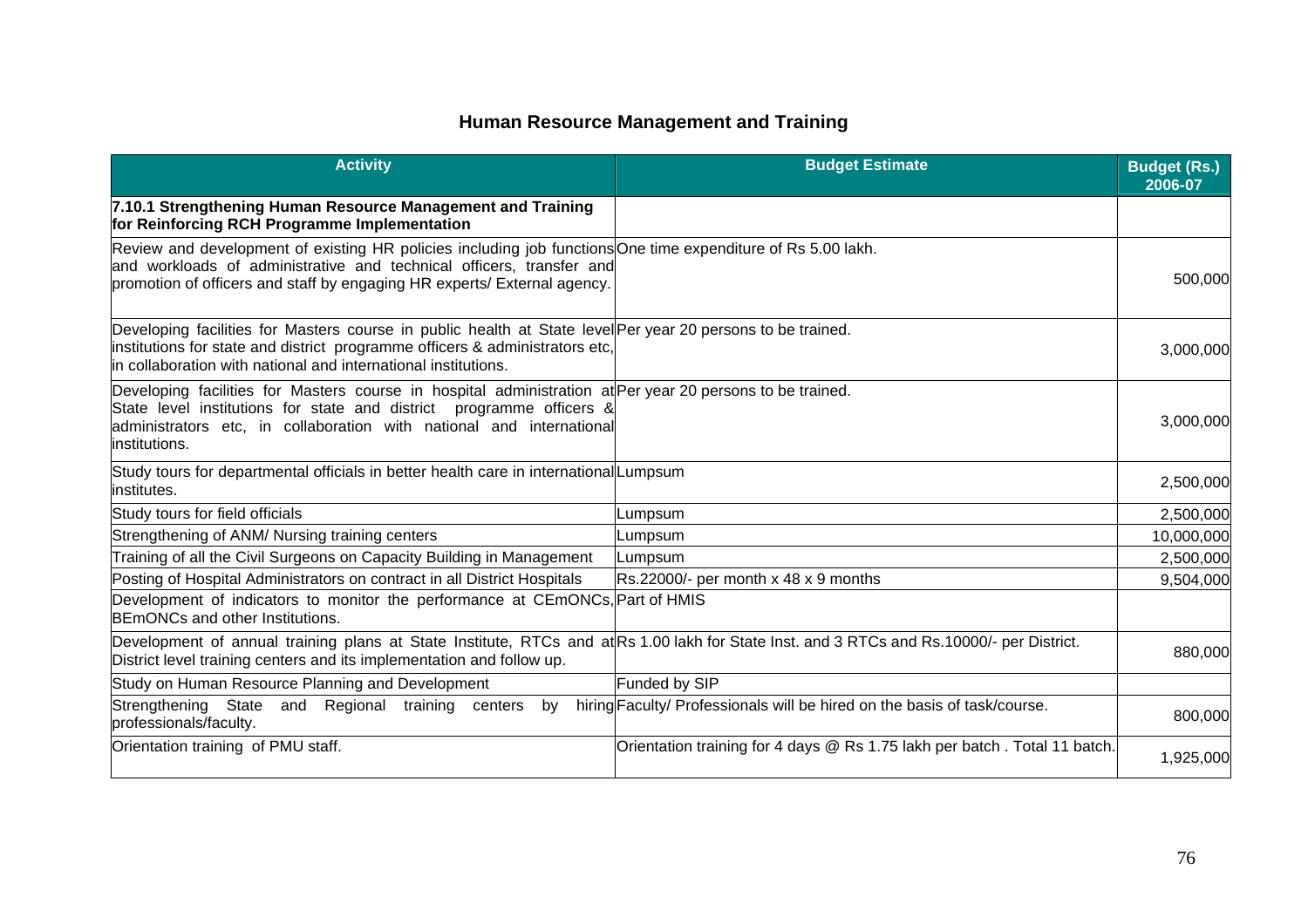| <b>Activity</b>                                                                                                                                                                                                                                                                                     | <b>Budget Estimate</b>                                                                     | <b>Budget (Rs.)</b><br>2006-07 |
|-----------------------------------------------------------------------------------------------------------------------------------------------------------------------------------------------------------------------------------------------------------------------------------------------------|--------------------------------------------------------------------------------------------|--------------------------------|
| Technical updates for programme managers and service providers on Total four workshops each of 2 days at the state / regional level (One<br>Maternal Health, Child Health, contraceptives and adolescent health batch of 50 persons) One workshop @ Rs. 250000/- per workshop per<br><b>lissues</b> | vear.                                                                                      | 1,000,000                      |
| Capacity building of IEC functionaries and consultants of state and 5 days workshops on communication strategy and IPC skills @<br>district level and orientation training.                                                                                                                         | Rs.150000/- per workshop and 15 days training for 15 IEC functionaries<br>$@$ Rs.2.00 lakh | 650,000                        |
|                                                                                                                                                                                                                                                                                                     | Totall                                                                                     | 38,759,000                     |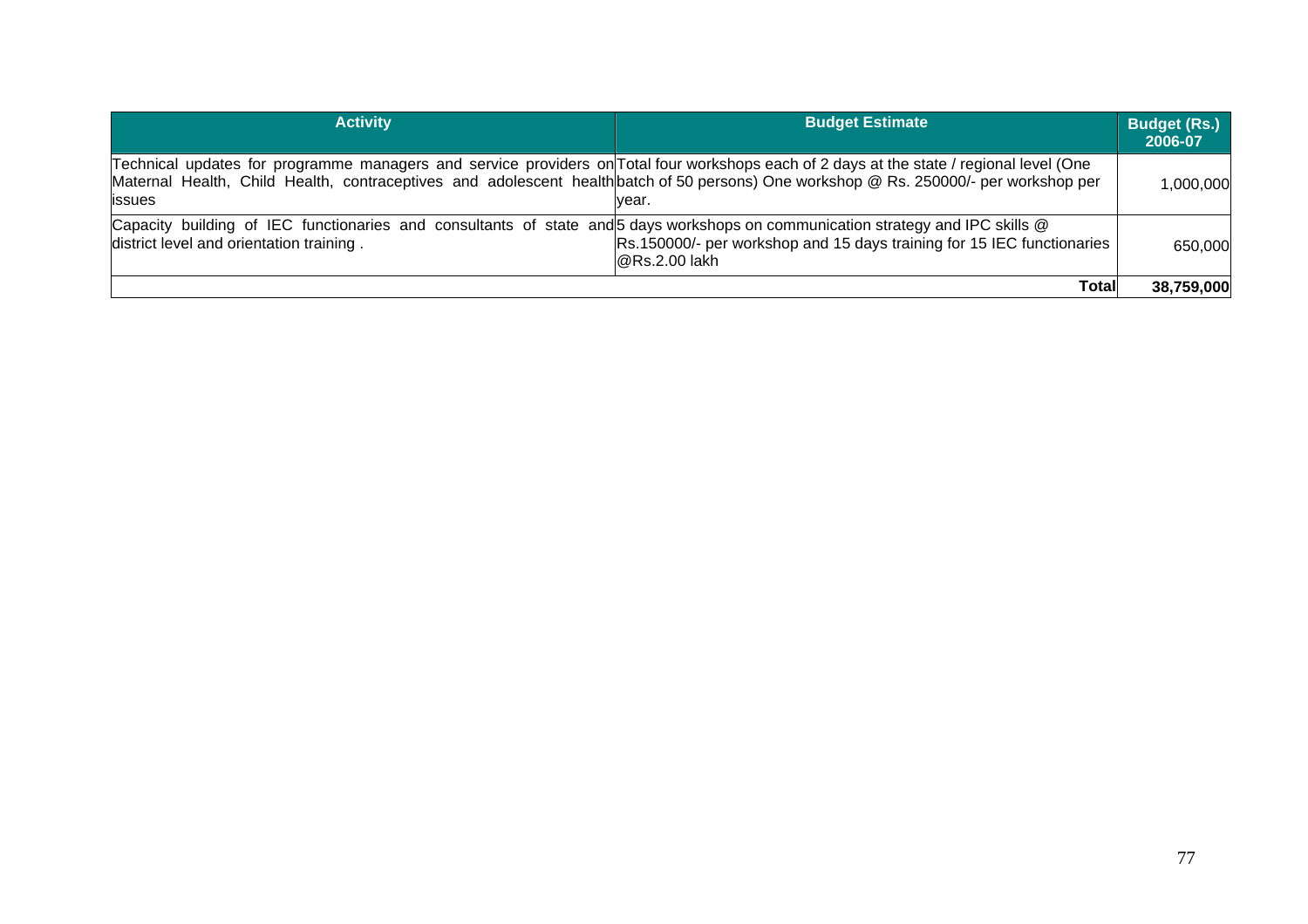## **Strengthening Infrastructure**

| <b>Activity</b>                                                                                                                                                                  | <b>Budget Estimate</b>                                                                                          | <b>Budget (Rs.)</b><br>2006-07 |
|----------------------------------------------------------------------------------------------------------------------------------------------------------------------------------|-----------------------------------------------------------------------------------------------------------------|--------------------------------|
| 7.11.1 Strengthening the infrastructure and its maintenance-<br>including operationalisation of CEmONCs.                                                                         |                                                                                                                 |                                |
| Establishment of SPMU                                                                                                                                                            | @Rs.25.00 lakhs lumpsum                                                                                         | 1,000,000                      |
| Establishment of DPMUs in all the 48 districts                                                                                                                                   | @Rs.10.00 lakhs per district x 48 district                                                                      | 4,800,000                      |
| Establishment of model Labour rooms in identified 5 DHs (Bhopal, Ujjain, @Rs.50.00 lakhs per hospital<br>Ratlam, Sagar and Satna) and 5 Govt. Medical College Hospitals          |                                                                                                                 | 50,000,000                     |
| Establishment of Neonatal care units in identified 10 DHs                                                                                                                        | @Rs.10.00 lakhs per DH                                                                                          | 10,000,000                     |
| Residential quarters for MOs and Staff at CEmONCs other than the<br>district hospital places and BEmONCs on rental basis                                                         | Rs. 1500/- per month for 400 contractual Medical Officers                                                       | 6,000,000                      |
| Residential facilities for doctors on rental basis placed at CHCs identified Rs.3000/- per month x 92 CHCs x 12 months<br>as CEmONC institutions                                 |                                                                                                                 | 3,312,000                      |
| Furnishing for the 92 CHCs (CEmONC institutions) and other expenses                                                                                                              | @Rs.50000/- per CHC x 92 CHCs                                                                                   | 4,600,000                      |
| Addition of OT facility and Labour room at 20% of CHCs and 20% of<br><b>BEmONCs institutions</b>                                                                                 | 24 OTs and Labour Rooms at CHCs @ 4.0 Lakh per CHC and 120<br>Labour Rooms at BEmONCs @ Rs. 2.0 Lakh per BEmONC |                                |
| Annual maintenance including repair renovation of CHC and PHC<br>buildings, staff quarters Including CEmONCs and BEmONCs institutions. per year per DH/CH for annual maintenance | Rs. 40000/- per CEmONC, Rs 20000/- per BEmONC and Rs 200000/-                                                   | 24,880,000                     |
| Establishment of telephone at CEmONCs and BEmONC institutions                                                                                                                    | @ Rs.1000/- Per month running cost                                                                              | 7,488,000                      |
|                                                                                                                                                                                  | Total                                                                                                           | 112,080,000                    |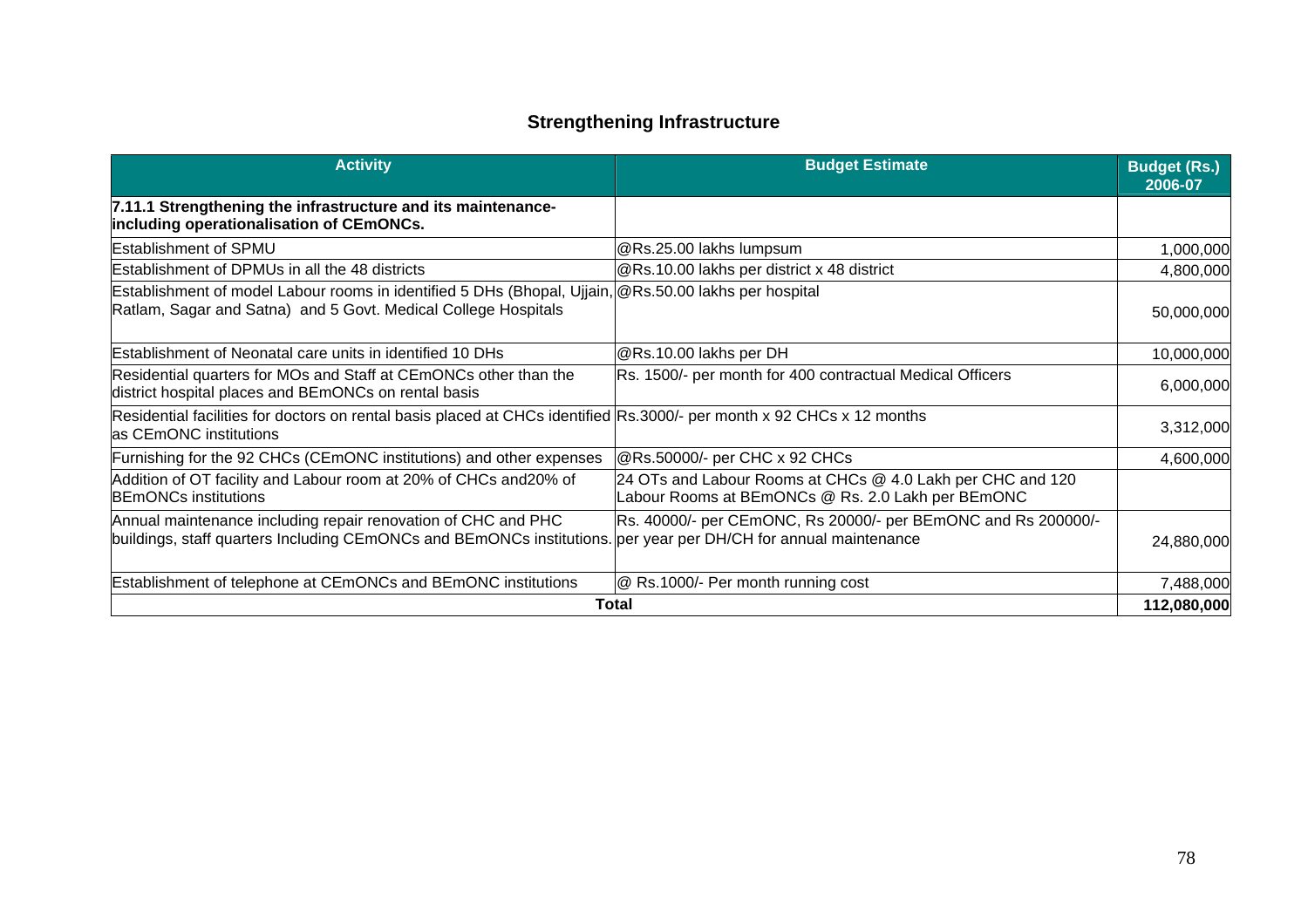## **Quality Assurance**

| <b>Activity</b>                                                                                                                                                                                          | <b>Budget Estimate</b>                 | <b>Budget (Rs.)</b><br>2006-07 |
|----------------------------------------------------------------------------------------------------------------------------------------------------------------------------------------------------------|----------------------------------------|--------------------------------|
| 7.12.1 Working Groups on Clinical Specialties                                                                                                                                                            |                                        |                                |
| Working groups on different clinical specialties like pediatrics, No budgeting required<br>gynecology, obstetrics, etc. will be constituted in developing standards.                                     |                                        |                                |
| 7.12.2 Developing Core Quality Indicators and Standards                                                                                                                                                  |                                        |                                |
| Development of core quality indicators and standards for measuring Lumpsum Rs. 5.00 lakhs<br>quality of inputs, processes and outputs                                                                    |                                        | 500,000                        |
| 7.12.3 Quality Assurance Groups for Implementation of Quality<br><b>Assurance Program</b>                                                                                                                |                                        |                                |
| Facility specific Working Groups on Quality Assurance will be developed No budgeting required<br>to ensure wider participation in the process of successful implementation<br>of the quality initiative. |                                        |                                |
| 7.12.4 Orientation of personnel on Quality Assurance                                                                                                                                                     |                                        |                                |
| Training of trainers 4 per district in 10 selected districts                                                                                                                                             | 2.00 lakh per batch                    | 200,000                        |
| Orientation of quality assurance team members of CEmONCs and follow 65 batches @ Rs. 30000/- per batch for the training<br>up visits by evaluators to assess the impact.                                 |                                        | 1,950,000                      |
| 7.12.5 Benchmarking of doctors                                                                                                                                                                           |                                        |                                |
| Development of benchmarks for PGMOs to assess their performance                                                                                                                                          | No budgeting required                  |                                |
| 7.12.6: Quality assurance for Private sector health care providers                                                                                                                                       |                                        |                                |
| Establishment of a system of accreditation                                                                                                                                                               |                                        | 1,000,000                      |
| Revision and printing of quality standards, SOPs                                                                                                                                                         |                                        | 500,000                        |
| 7.12.7 Surveys and Audits                                                                                                                                                                                |                                        |                                |
| Feed back from users                                                                                                                                                                                     | 5 districts                            | 500,000                        |
| Conduct of patient satisfaction survey, medical audit and prescription<br>audit through process evaluation by involving external agency.                                                                 | Lumpsum Rs. 5.00 lakhs for each survey | 500,000                        |
| <b>Total</b>                                                                                                                                                                                             |                                        | 5,150,000                      |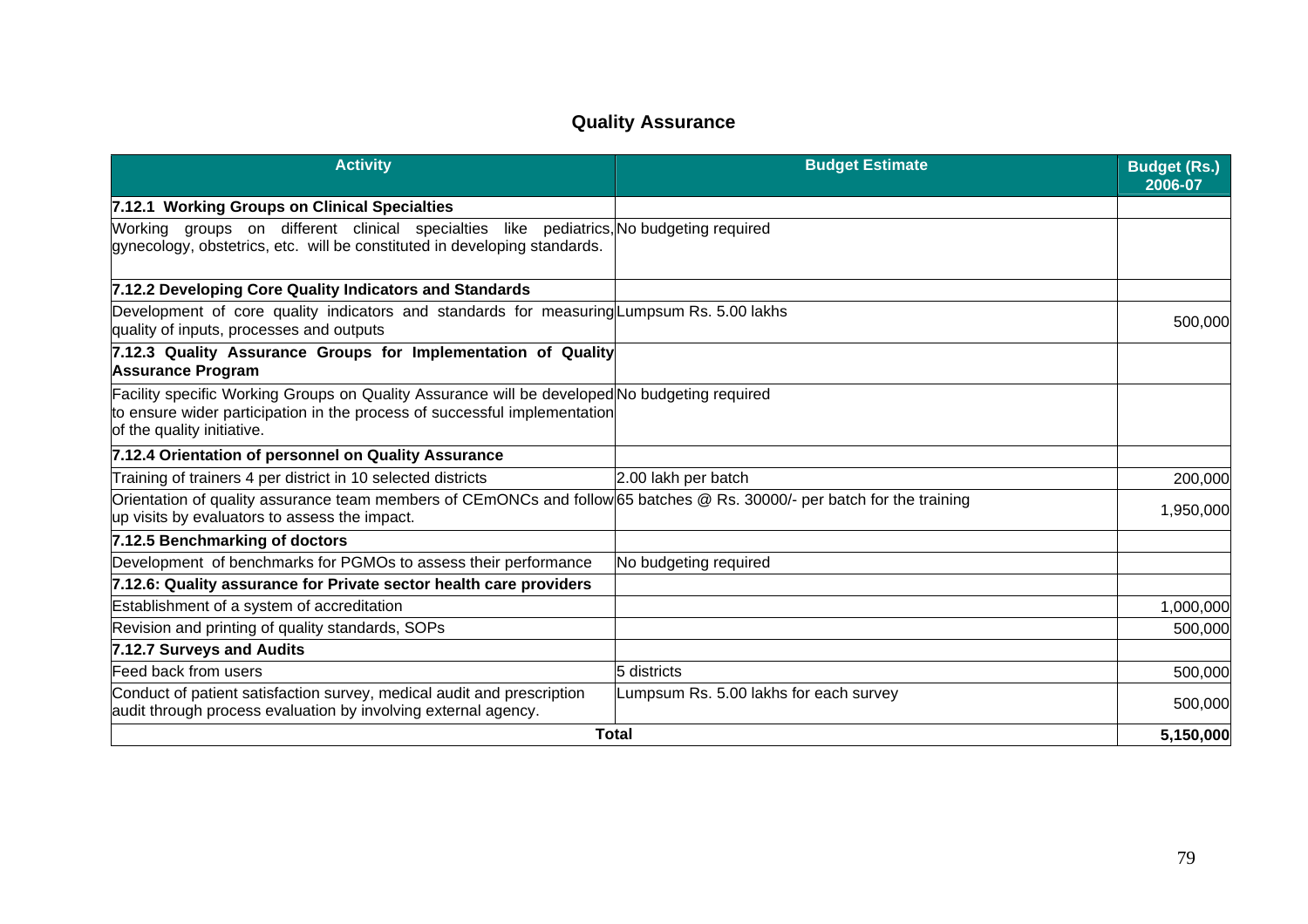# **Programme Management Arrangements**

| <b>Activity</b>                                                                                                                                                                                                                                                                                      | <b>Budget Estimate</b>                                                                                                                                                                                                                                                                                                                                                                                                                                                                                                                                                                            | <b>Budget (Rs.)</b><br>2006-07 |
|------------------------------------------------------------------------------------------------------------------------------------------------------------------------------------------------------------------------------------------------------------------------------------------------------|---------------------------------------------------------------------------------------------------------------------------------------------------------------------------------------------------------------------------------------------------------------------------------------------------------------------------------------------------------------------------------------------------------------------------------------------------------------------------------------------------------------------------------------------------------------------------------------------------|--------------------------------|
| 7.13 Programme Management Arrangement                                                                                                                                                                                                                                                                |                                                                                                                                                                                                                                                                                                                                                                                                                                                                                                                                                                                                   |                                |
| <b>SPMU</b> remuneration                                                                                                                                                                                                                                                                             | State Programme Management team will be as follows: One State<br>Programme Manager @ Rs. 25000/- per Month, One Manager (Finance)<br>@ Rs. 20000/- Per Month, One Accounts Manager @ rs. 18000/- P. M.,<br>One Data Officer @ Rs. 15000/- P. M., One NGO Coordinator @ Rs.<br>25000/- P. M., a team of 9 consultants (maternal health, child health,<br>training, logistics, civil works, MIES, Legal, ARH & Gender consultant)<br>@ Rs.20000/- per month and 6 Data Entry Operator @ Rs.7000/- per<br>month, 6 Office Assistant @Rs.7000/- per month and 3 support staff<br>@Rs.5000/- per month | 3,796,000                      |
| <b>IDPMU</b> remuneration                                                                                                                                                                                                                                                                            | District Programme Management Unit will consist of One Programme<br>Manager @ Rs. 22000/- P. M., District Accounts Manager @ Rs.<br>15000/- P. M. & One Data assistant @ Rs. 12000/- P. M.                                                                                                                                                                                                                                                                                                                                                                                                        | 25,401,600                     |
| Office expenses for SPMU at State level including TA-DA, POL, hiring of Rs 1.00 lakh for Telephone/Fax/Internet etc, Rs 2.00 lakhs for stationery<br>vehicle, Telephone etc and other misc expenses                                                                                                  | and consumables, Rs 4.00 lakh for TA/DA, Rs 3.00 lakh for other<br>contingency.                                                                                                                                                                                                                                                                                                                                                                                                                                                                                                                   | 1,000,000                      |
| District Contingency expenses for the State which includes TA & DA of Rs 50000 for Telephone/Fax/Internet etc, Rs 50000 for stationery and<br>the staff, office expenses and hiring of vehicle, and other contingent consumables, Rs 50000 for TA/DA, Rs 1.00 lakh for other contingency<br>expenses | including electricity charges, rental building and hiring professional on<br>work charge basis.                                                                                                                                                                                                                                                                                                                                                                                                                                                                                                   | 12,000,000                     |
| Quarterly meeting of CMHOs and District PO at the State Level                                                                                                                                                                                                                                        | 24 districts on day 1 and 24 districts on day 2 @ Rs. 2.5 Lakhs per<br>meeting                                                                                                                                                                                                                                                                                                                                                                                                                                                                                                                    | 2,000,000                      |
| Monthly meetings at district and block levels.                                                                                                                                                                                                                                                       | To be provided from regular budget                                                                                                                                                                                                                                                                                                                                                                                                                                                                                                                                                                |                                |
| Continued supervision and inspection by the State level officers and<br>SPMU consultants (includes hiring of vehicles.)                                                                                                                                                                              | Rs 12 lakh per anum.                                                                                                                                                                                                                                                                                                                                                                                                                                                                                                                                                                              | 1,200,000                      |
| Inter state and international study tours, Experience sharing<br>workshops/inter State visits                                                                                                                                                                                                        |                                                                                                                                                                                                                                                                                                                                                                                                                                                                                                                                                                                                   | 1,500,000                      |
| <b>Establishment of State Health Resource Center</b>                                                                                                                                                                                                                                                 | Lumpsum                                                                                                                                                                                                                                                                                                                                                                                                                                                                                                                                                                                           | 1,000,000                      |
| Incentives for good performers at state, district & block level                                                                                                                                                                                                                                      | Lumpsum                                                                                                                                                                                                                                                                                                                                                                                                                                                                                                                                                                                           | 10,000,000                     |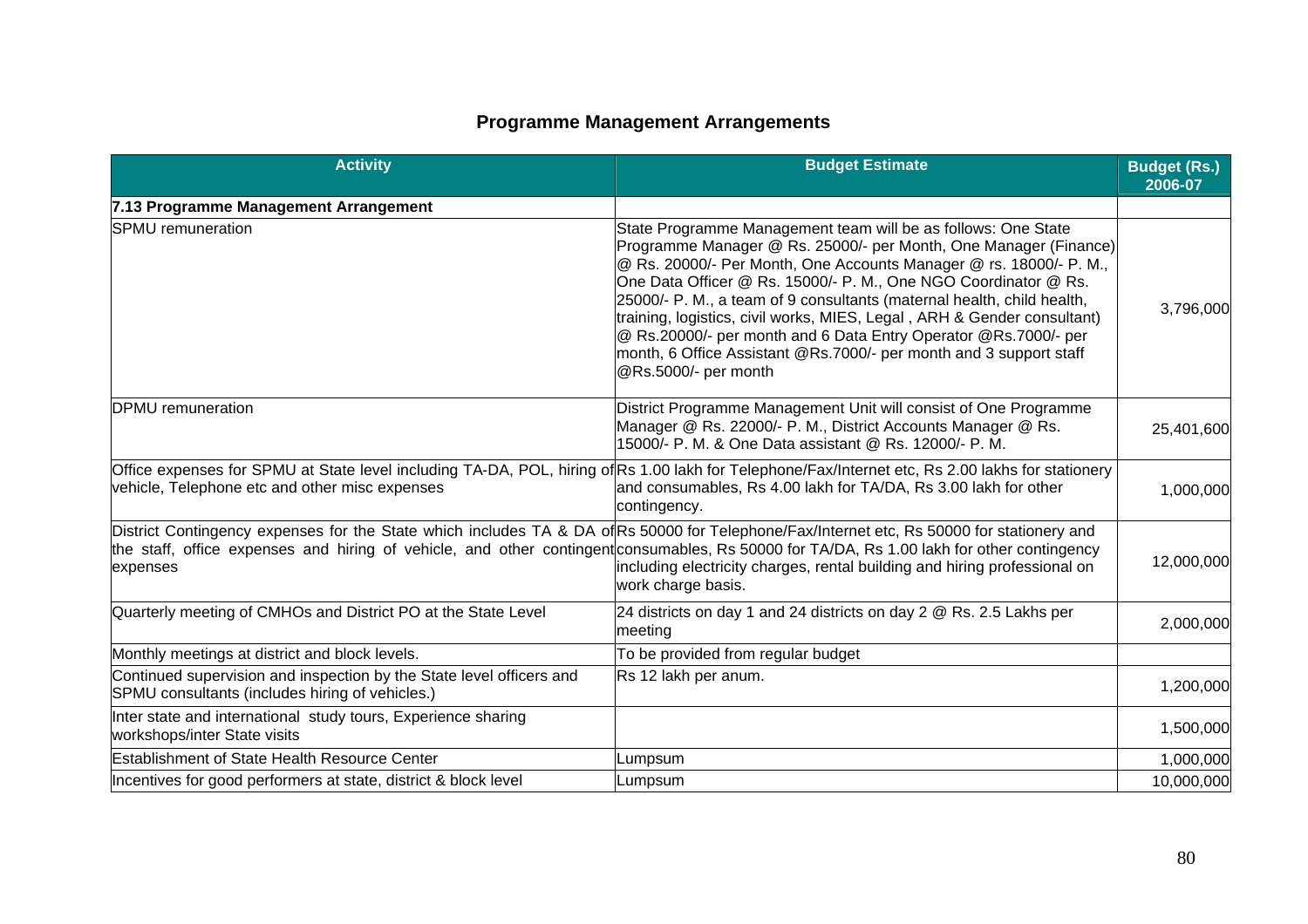| <b>Activity</b>                                                                                                                                                                                                                                            | <b>Budget Estimate</b>                               | <b>Budget (Rs.)</b><br>2006-07 |
|------------------------------------------------------------------------------------------------------------------------------------------------------------------------------------------------------------------------------------------------------------|------------------------------------------------------|--------------------------------|
| Escalation cost $@$ 5% of the total project cost                                                                                                                                                                                                           | Amount distributed from Third year onwards           |                                |
| 7.13.2 Contracting out CHC downward (Up to SHCs) infrastructure to<br>private/non-government partners on management cost basis, on a pilot<br>basis in year one in one division and adding 1 CHC network/per division<br>from year 2 onwards up to year 5. |                                                      |                                |
| Triangulation study in 48 districts                                                                                                                                                                                                                        | @Rs.1.00 lakh per district                           |                                |
| Outsourcing management of CHC/PHC network on pilot basis in 20<br><b>facilities</b>                                                                                                                                                                        | Management cost @ Rs. 20 lakhs per facility per year | 20,000,000                     |
| Additional Support Unit at 5 districts I.e. Chattarpur, Panna, Rewa,<br><b>Satna &amp; Sidhi</b>                                                                                                                                                           |                                                      |                                |
| Remuneration to staff of additional support unit in 5 districts. (Satna, Gender Officer @Rs.12000/- pm, ARH Officer Rs 12000/-pm, subject to<br>Sidhi, Chhatapur, Panna, Rewa)                                                                             | the approval of General Body                         | 1,440,000                      |
|                                                                                                                                                                                                                                                            | Total                                                | 79,337,600                     |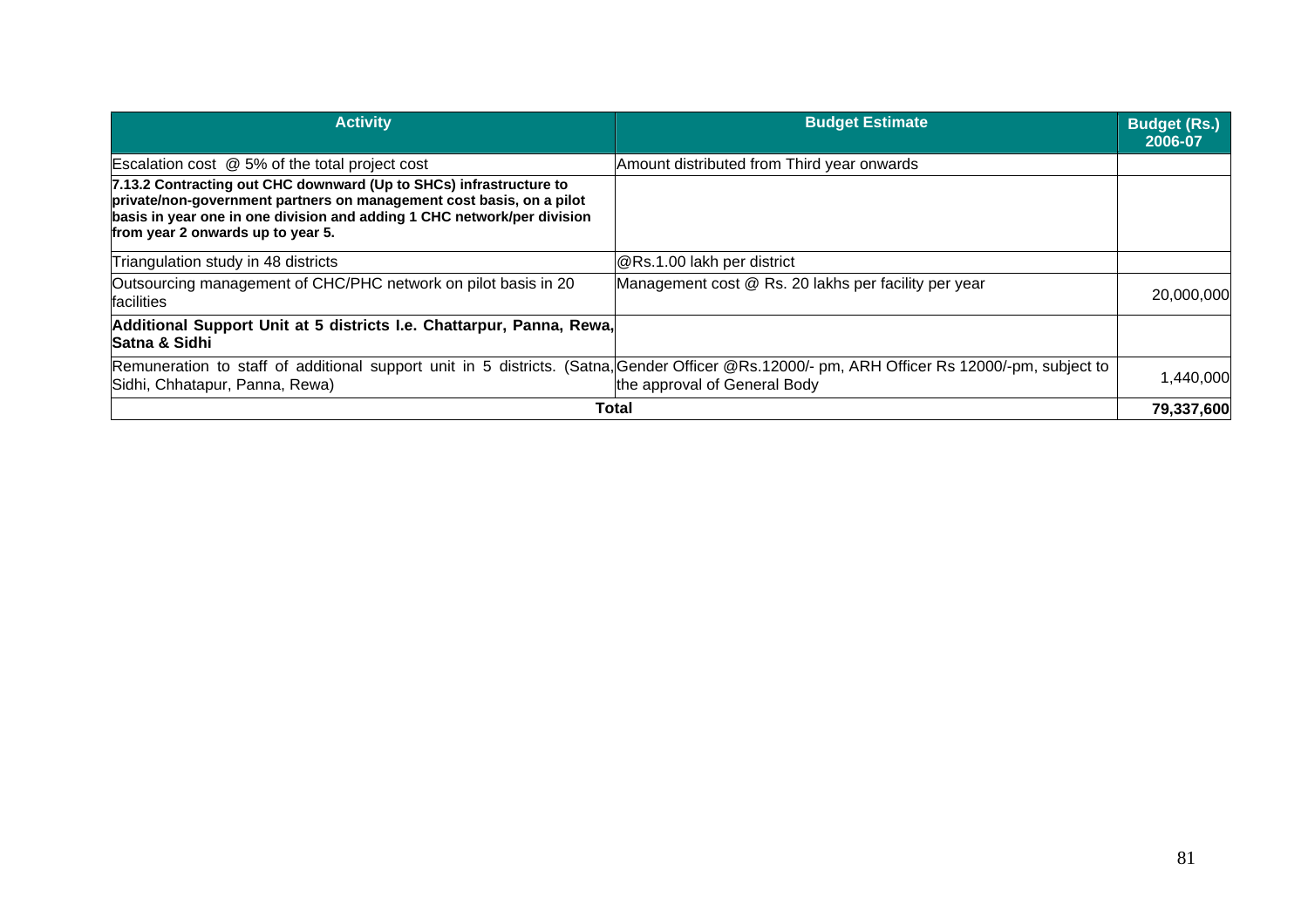## **Logistics**

| <b>Activity</b>                                                                                                                   | <b>Budget Estimate</b>                                                                                                                                                                | <b>Budget (Rs.)</b><br>2006-07 |
|-----------------------------------------------------------------------------------------------------------------------------------|---------------------------------------------------------------------------------------------------------------------------------------------------------------------------------------|--------------------------------|
| 7.14.1 Design and Establishment of an Integrated Logistics<br>Management System and Establishment of Logistics Management<br>Cell |                                                                                                                                                                                       |                                |
| Review and establishment of Logistics Management System.                                                                          | Part of HMIS.                                                                                                                                                                         |                                |
| Development of web enabled stores management information system Part of HMIS.<br>e-connectivity of wearhouses.<br>and             |                                                                                                                                                                                       |                                |
| 7.14.2 Creation of a Logistics Management Unit at the State Level                                                                 |                                                                                                                                                                                       |                                |
| Establishment of State logistics Management Unit at Sate level                                                                    | Hring services Logistics Officer @ Rs. 15000/- pm, one Stores Assistant<br>@ Rs. 6000/- pm and One Data Entry Operator @ Rs. 6000/-pm.                                                | 324,000                        |
| Support to wearhouses/drug stores in all the districts. Storage racks and<br>equipments and minor repairs etc.                    |                                                                                                                                                                                       |                                |
| Development and establishment of supply chain mechanism                                                                           | Provision for POL / Hiring vehicles / courier etc. for uninterrupted supply<br>of drugs, medicines and contraceptives upto the SHC level. @ Rs. 1<br>Lakh per year per regional store | 700,000                        |
| Total                                                                                                                             |                                                                                                                                                                                       | 1,024,000                      |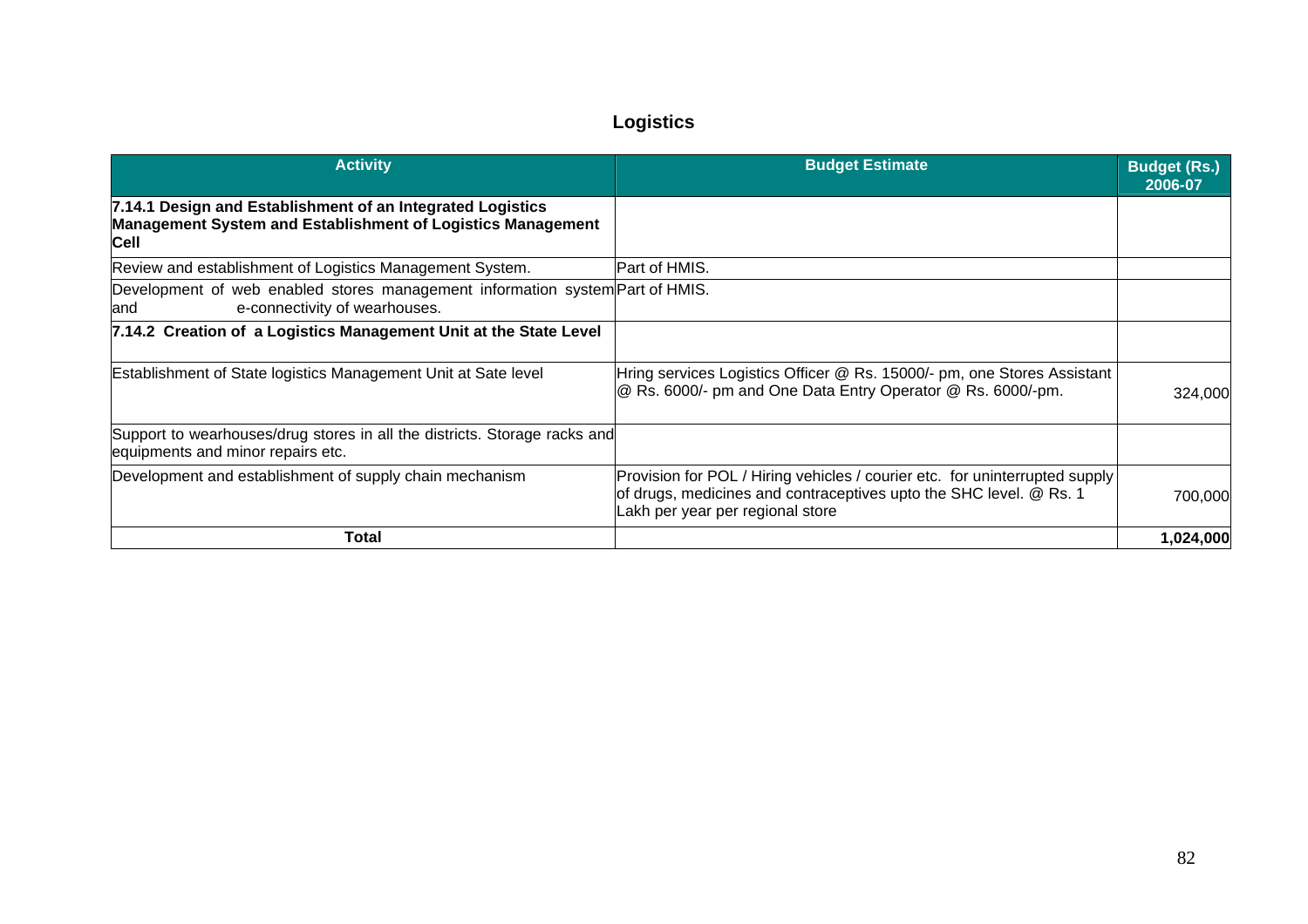## **Mandatory**

| <b>Activity</b>                                  | <b>Budget Estimate</b>     | Budget (Rs.)<br>2006-07 |
|--------------------------------------------------|----------------------------|-------------------------|
| Janani Suraksha Yojana                           |                            | 163,900,000             |
| Compensation money for Sterilisation operations. | Rs 400/- per sterilisation | 120,000,000             |
| Total                                            |                            | 283,900,000             |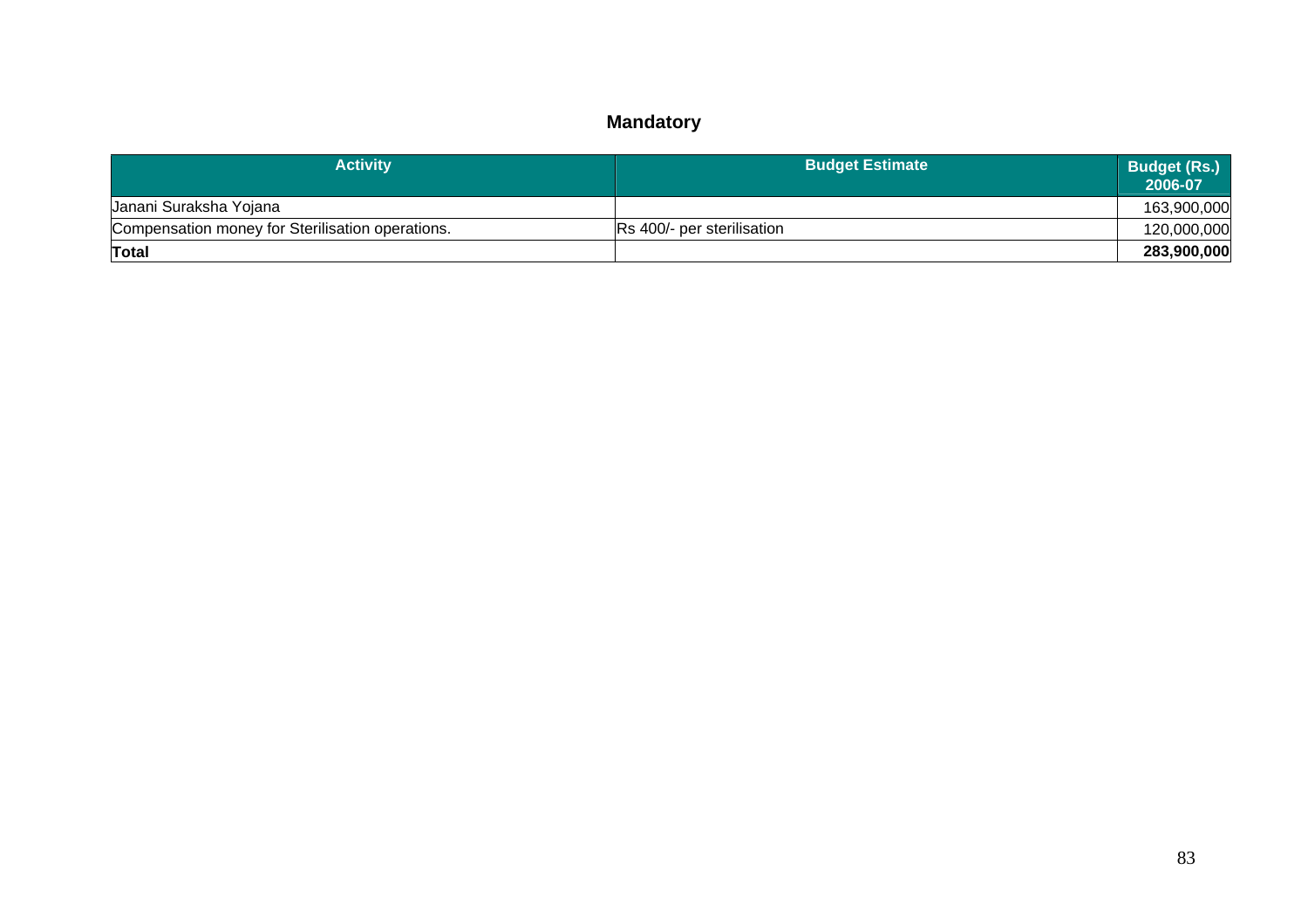#### **Work Plan for the Year 2006-2007**

| <b>Intervention / Activities</b>                                                                                                                                                        |              | 1st Qtr. 2nd Qtr 3rd Qtr 4th Qtr |              |              |
|-----------------------------------------------------------------------------------------------------------------------------------------------------------------------------------------|--------------|----------------------------------|--------------|--------------|
| <b>Maternal Health</b>                                                                                                                                                                  |              |                                  |              |              |
| 7.1.1 Enhance Availabilities of facilities for institutional deliveries and emergency obstetric care                                                                                    |              |                                  |              |              |
| <b>CEmONCs &amp; BEmONC</b>                                                                                                                                                             |              |                                  |              |              |
| Hiring Post Graduate Medical Officers for CEmONCs                                                                                                                                       | $\mathsf{V}$ | $\mathsf{V}$                     | $\mathsf{V}$ | v            |
| Hiring services of specialists for gynae and anesthesia on case basis                                                                                                                   | $\mathsf{V}$ | v                                | $\mathsf{V}$ | $\mathsf{V}$ |
| Establishment of blood banks in 10 District Hospitals new districts.                                                                                                                    |              | $\mathsf{V}$                     | $\mathsf{v}$ |              |
| Short training course for MOs of CEmONCs in Anesthesia and Gynecology in identified training institutions, based on the<br>quidelines from Gol.                                         |              | v                                |              |              |
| Provision of contractual MOs for 2/3rd BEmONC facilities and 5 Staff Nurses/LHVs in case of non availability of Staff<br>Nurse/LHV, services of ANMs would be hired at each BEmONC.     | $\mathsf{V}$ | v                                | $\mathsf{V}$ | v            |
| Provision of additional Staff Nurse for each CEmONCs (excluding DHs).                                                                                                                   | $\mathsf{V}$ | $\mathsf{V}$                     | $\mathbf v$  | $\mathsf{V}$ |
| TOT for Orientation training of MOs and Staff nurses / LHVs & ANMs of identified BEmONC institutions                                                                                    | v            |                                  |              |              |
| ToT for Skilled Birth Attendants training                                                                                                                                               | $\mathsf{V}$ |                                  |              |              |
| Skilled Birth Attendants training                                                                                                                                                       | $\mathsf{V}$ | $\mathsf{V}$                     | $\mathsf{v}$ | $\mathsf{V}$ |
| Orientation training of MOs and Staff nurses / LHVs & ANMs of identified BEmONC institutions (including neonatal and child<br>care, Hospital waste management and infection prevention) | V            | v                                | $\mathsf{V}$ | $\mathsf{v}$ |
| Refresher training for ANMs                                                                                                                                                             |              | $\mathbf{v}$                     | $\mathbf{V}$ | $\mathsf{v}$ |
| Salary of Contractual Lab. Tech. in CEmONCs, other than district hospitals.                                                                                                             | $\mathsf{V}$ | v                                | $\mathsf{V}$ | $\mathsf{v}$ |
| Multi Skiling training of Para medicals of BEmONC institutions at District Hospitals.                                                                                                   |              | $\mathbf{v}$                     | $\mathbf{v}$ | $\mathsf{V}$ |
| Implementation of standard treatment protocols for management of different obstetric emergencies                                                                                        | v            | $\mathsf{V}$                     |              |              |
| Training books/post training literature                                                                                                                                                 |              | $\mathsf{V}$                     | $\mathsf{V}$ |              |
| <b>Special Schemes</b>                                                                                                                                                                  |              |                                  |              |              |
| Emergency transportation – Prasav Hetu Parivahan Evam Upchar Yojana, Developing an emergency referral transportation<br>and treatment system                                            | V            | v                                | $\mathsf{V}$ | $\mathsf{V}$ |
| Outsourcing of emergency transportation                                                                                                                                                 |              | $\mathsf{V}$                     | $\mathsf{v}$ | $\mathsf{v}$ |
| Jananni Suraksha Yojana                                                                                                                                                                 | $\mathsf{V}$ | v                                | $\mathsf{V}$ | v            |
| Promotion of 24 Hours delivery services at BEmONC Institutions (Incentives to staff for conducting deliveries)                                                                          | $\mathsf{V}$ | $\mathsf{V}$                     | $\mathsf{v}$ | $\mathsf{V}$ |
| Provision and maintenance of basic amenities such as cleanliness, hospital waste disposal, gardening, etc. for CEmONCs s &<br><b>BEmONC.</b>                                            | $\mathsf{V}$ | $\mathsf{V}$                     | $\mathbf v$  | $\mathsf{V}$ |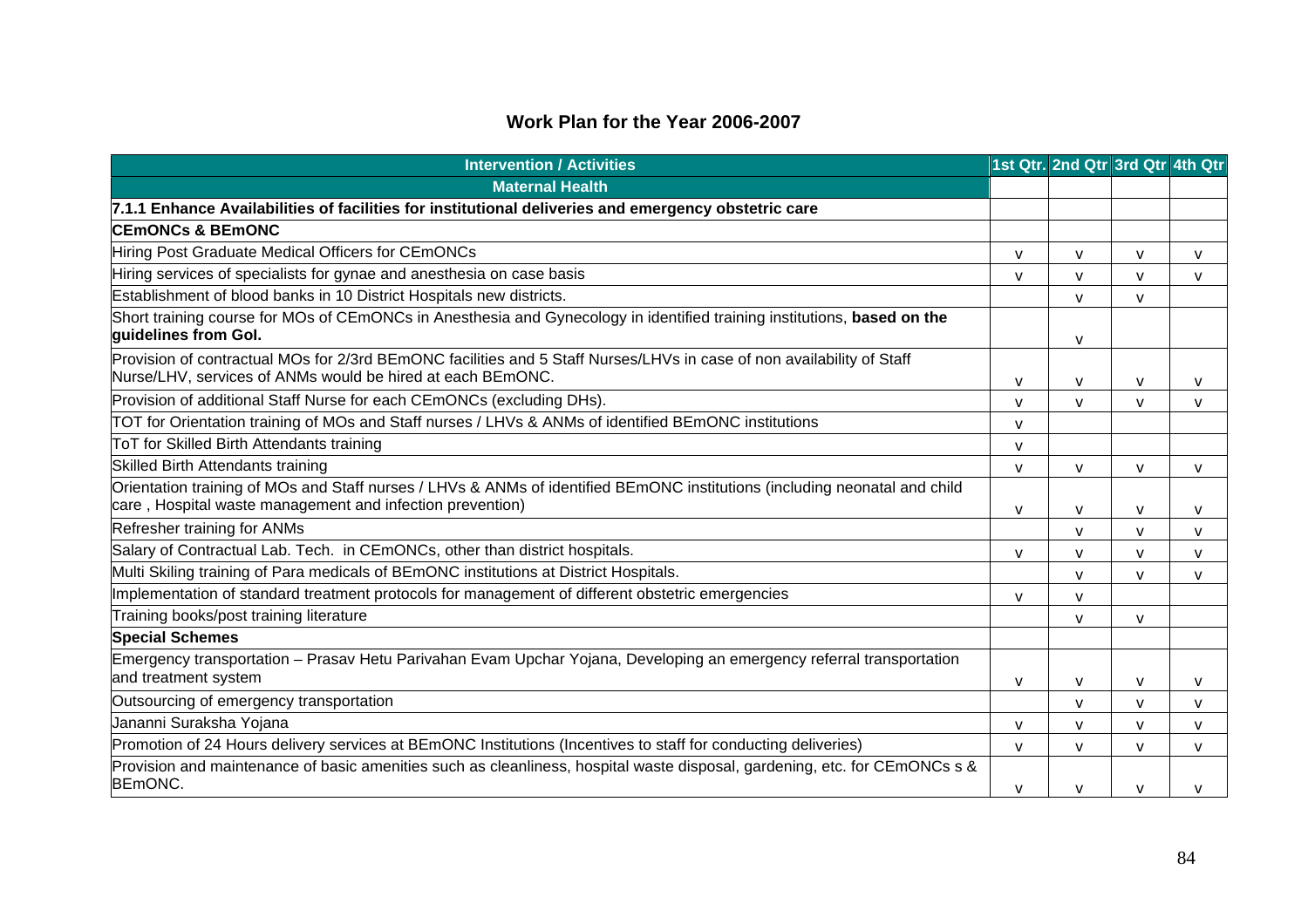| <b>Intervention / Activities</b>                                                                                                                                                             |              | 1st Qtr. 2nd Qtr 3rd Qtr 4th Qtr |              |              |
|----------------------------------------------------------------------------------------------------------------------------------------------------------------------------------------------|--------------|----------------------------------|--------------|--------------|
| 7.1.3 Strengthening Antenatal and postnatal services                                                                                                                                         |              |                                  |              |              |
| Strengthening reporting system for ANC and PNC services and printing of registers, cards and formats.                                                                                        | $\mathsf{V}$ | $\mathsf{V}$                     |              |              |
| Provision of additional ANMs for 1000 SHCs on contractual basis.                                                                                                                             | $\mathsf{V}$ | V                                | V            | v            |
| <b>Monitoring &amp; Evaluation</b>                                                                                                                                                           |              |                                  |              |              |
| Training of two persons from district and two persons from each block on maternal death audit system in 5 districts                                                                          |              | $\mathsf{V}$                     | $\mathsf{v}$ |              |
| Concurrent evaluation of BEmONC and CEmONCs                                                                                                                                                  |              | $\mathsf{V}$                     | $\mathsf{V}$ | $\mathsf{V}$ |
| Inter sectoral coordination                                                                                                                                                                  | $\mathsf{V}$ | v                                | $\mathsf{V}$ | $\vee$       |
| Incentive to ANMs/MPW(M)/AWWs based on performance.                                                                                                                                          | $\mathsf{V}$ | $\mathsf{V}$                     | $\mathsf{V}$ | $\mathsf{V}$ |
| Operationalisation and monitoring of Incentive scheme for ANMs and AWWs.                                                                                                                     | v            | $\mathsf{V}$                     | $\mathsf{V}$ | $\mathsf{v}$ |
| Orientation of TBA (DAI) for creating linkage with institutional deliveries                                                                                                                  | $\mathsf{V}$ |                                  | $\mathsf{V}$ |              |
| 7.1.4: Increased access for safe abortion services                                                                                                                                           |              |                                  |              |              |
| Training of Medical officers of CEmONCs/BEmONC facilities in MTP services (including MVA) and medical means of                                                                               |              |                                  |              |              |
| termination of pregnancies.                                                                                                                                                                  | $\mathsf{V}$ | $\mathsf{V}$                     | $\mathsf{V}$ | v            |
| Medical means of termination of pregnancy will be taken in all the CEmONCs                                                                                                                   | $\mathsf{V}$ | $\mathsf{V}$                     | $\mathsf{V}$ | $\mathsf{V}$ |
| MTP by MVA technique will be ensured at BEmONC facilities                                                                                                                                    |              | $\mathsf{V}$                     | V            | v            |
| Supplies for MVA Kit                                                                                                                                                                         |              |                                  |              |              |
| 7.1.5 Involvement of NGOs and promotion of Public-Private Partnership for effective programme implementation                                                                                 |              |                                  |              |              |
| Hiring of specialist on the lines of Janani Suraksha Yojana                                                                                                                                  | $\mathsf{V}$ | $\mathsf{V}$                     | $\mathsf{V}$ | v            |
| Payment to the accredited health institutions run by NGOs / private sector for providing obstetric services to the BPL and<br>SC/STs.                                                        | $\mathsf{V}$ | $\mathsf{V}$                     | $\mathsf{V}$ | $\vee$       |
| Outsourcing of emergency obstetrics in 10 worst performing districts                                                                                                                         |              | $\mathsf{V}$                     | $\mathsf{V}$ | $\mathsf{V}$ |
| Increased involvement of NGOs in conducting trainings and rendering services, community mobilization                                                                                         | $\mathsf{V}$ | $\mathsf{V}$                     | $\mathsf{V}$ | $\mathsf{v}$ |
| Accreditation of private sector institutions for imparting training to health service providers                                                                                              | $\mathsf{V}$ | v                                | $\mathsf{V}$ | $\mathsf{V}$ |
| 7.1.6 Prevention and management of RTI / STI                                                                                                                                                 |              |                                  |              |              |
| Development and printing of training module on RTI / STI prevention for the medical and paramedical staff                                                                                    | $\mathsf{V}$ | $\mathsf{V}$                     | $\mathsf{V}$ | $\mathsf{v}$ |
| Training of MOs and Paramedical staff on RTI / STI prevention                                                                                                                                | $\mathsf{V}$ | $\mathsf{V}$                     | $\mathsf{V}$ | $\vee$       |
| Training of trainers on infection prevention including hospital waste management, two teams per district                                                                                     | $\mathsf{V}$ | $\mathsf{V}$                     | $\mathsf{V}$ | $\mathsf{V}$ |
| One day training of Medical and Paramedical staff on infection prevention including hospital waste management at DH,<br>CEmONCs (staff of BEmONC to be clubbed with 15 days BEmONC training) | $\mathsf{V}$ | $\mathsf{V}$                     | $\mathsf{V}$ | v            |
| <b>Child Health</b>                                                                                                                                                                          |              |                                  |              |              |
| 7.2.3 Integrated Management of Neonatal and Childhood Illnesses (IMNCI)                                                                                                                      |              |                                  |              |              |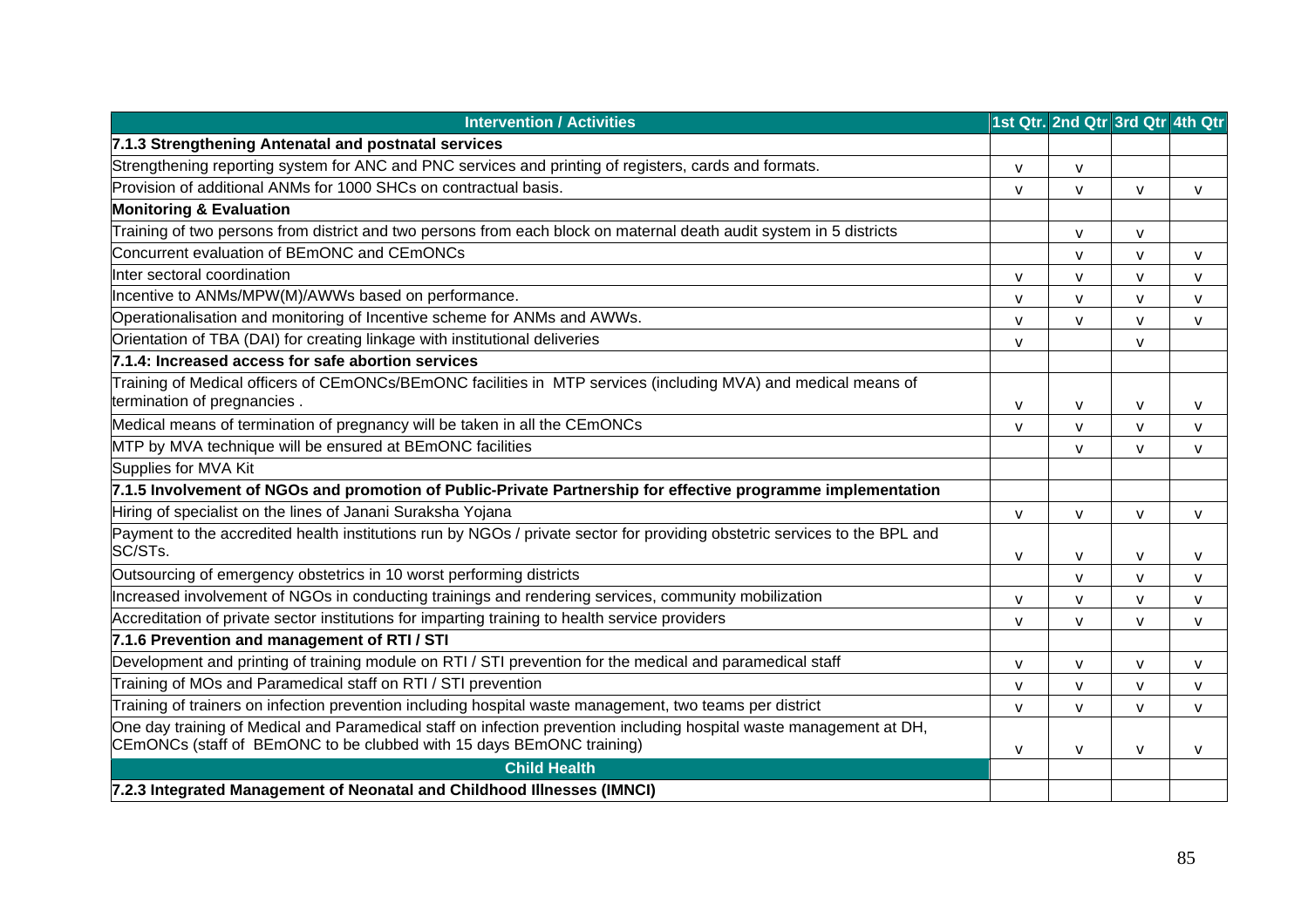| <b>Intervention / Activities</b>                                                                                                                                                                                                                  |              | 1st Qtr. 2nd Qtr 3rd Qtr 4th Qtr |              |              |
|---------------------------------------------------------------------------------------------------------------------------------------------------------------------------------------------------------------------------------------------------|--------------|----------------------------------|--------------|--------------|
| Printing of IMNCI training modules                                                                                                                                                                                                                | $\mathsf{V}$ |                                  |              |              |
| Skill enhancement of service providers (MOs and Supervisors) in IMNCI in 8 identified districts                                                                                                                                                   | $\mathsf{V}$ | v                                |              |              |
| Skill enhancement of service providers (Para Medicals and Community Health & Nutrition Teams) in IMNCI in 8 identified<br>districts                                                                                                               |              | $\mathsf{V}$                     | $\mathsf{V}$ | $\mathsf{v}$ |
| Orientation training for MOs in management of neonatal & childhood illnesses including referral protocol in remaining 40<br>districts other than IMNCI districts                                                                                  |              | $\mathsf{V}$                     | $\mathsf{v}$ | $\mathsf{V}$ |
| Training of PSM and Pediatric Faculty of Medical College Indore, Jabalpur, Rewa                                                                                                                                                                   |              | v                                |              |              |
| Establish a functional referral system for sick children U5 belonging to SC/ST and BPL families at CEmONCs and BEmONC<br>level facilities.                                                                                                        | $\mathsf{V}$ | $\mathsf{V}$                     | $\mathsf{V}$ | $\vee$       |
| Availability of adequate drug for 1000 SHCs with poor access where additional ANMs are being provided.                                                                                                                                            |              |                                  |              |              |
| Mobility support for supervision of immunization activities.                                                                                                                                                                                      | $\mathsf{V}$ | $\mathsf{V}$                     | $\mathsf{V}$ | $\mathsf{V}$ |
| Alternative vaccine delivery support for 4 sessions p.m. @Rs. 50 per session = Rs. 200 per sub centre per month which is Rs.<br>2400/- per sub centre p.a. 8835 sub centers 212 lakhs 212 lakhs 212 lakhs 212 lakhs 212 lakhs                     | V            | v                                | $\mathsf{V}$ | $\mathsf{V}$ |
| 7.2.4 Appropriate management of malnourished children.                                                                                                                                                                                            |              |                                  |              |              |
| Coordination with WCD in joint Implementation of State action plan for reduction of malnutrition.                                                                                                                                                 | $\mathsf{V}$ | $\mathsf{V}$                     | $\mathsf{V}$ | v            |
| Skill building of Community Health and Nutrition Team for IYCF.                                                                                                                                                                                   | $\mathsf{V}$ | $\mathsf{V}$                     | $\mathsf{V}$ | $\mathsf{v}$ |
| Standard management protocols and training of MOs in management of referrals                                                                                                                                                                      | $\mathsf{V}$ | $\mathsf{V}$                     | $\mathsf{V}$ | $\mathsf{V}$ |
| IEC for hygiene education at the community level through the frontline workers.                                                                                                                                                                   | v            | v                                | v            | v            |
| <b>Population Stabilisation</b>                                                                                                                                                                                                                   |              |                                  |              |              |
| 7.3.1: Promoting the acceptance of spacing methods through community participation                                                                                                                                                                |              |                                  |              |              |
| Preparation and Implementation of Communication strategy for VDC members, PRI/ULB representatives and community<br>volunteers etc                                                                                                                 | $\mathsf{V}$ | v                                |              |              |
| Training of Master trainers of RTCs and NGOs for training VDC members and community groups at district level.                                                                                                                                     | $\mathsf{V}$ | $\mathsf{V}$                     |              |              |
| Training of block level master trainers for training VDC members and community groups at district level consisting of MOs,<br>Health Workers and CDPO.                                                                                            | v            | $\mathsf{V}$                     |              |              |
| Development of training material (Module and flip book) for master trainers and block level trainers.                                                                                                                                             | $\mathsf{V}$ |                                  |              |              |
| Development of pictorial material for the trainees                                                                                                                                                                                                | $\mathsf{V}$ |                                  |              |              |
| Training of VDC members, PRI/ULB representatives and community volunteers etc.                                                                                                                                                                    |              |                                  | $\mathsf{V}$ | $\mathsf{v}$ |
| Continued activity of training of Link couples by district and block level training teams already trained under IPD to train<br>remaining link couples. Training for a period of three days by the block level team of trainers in five districts | V            |                                  |              |              |
| Conduction of Quarterly meeting of 3649 Link Couples at the block in five districts.                                                                                                                                                              | V            | $\mathsf{V}$                     | $\mathsf{V}$ | v            |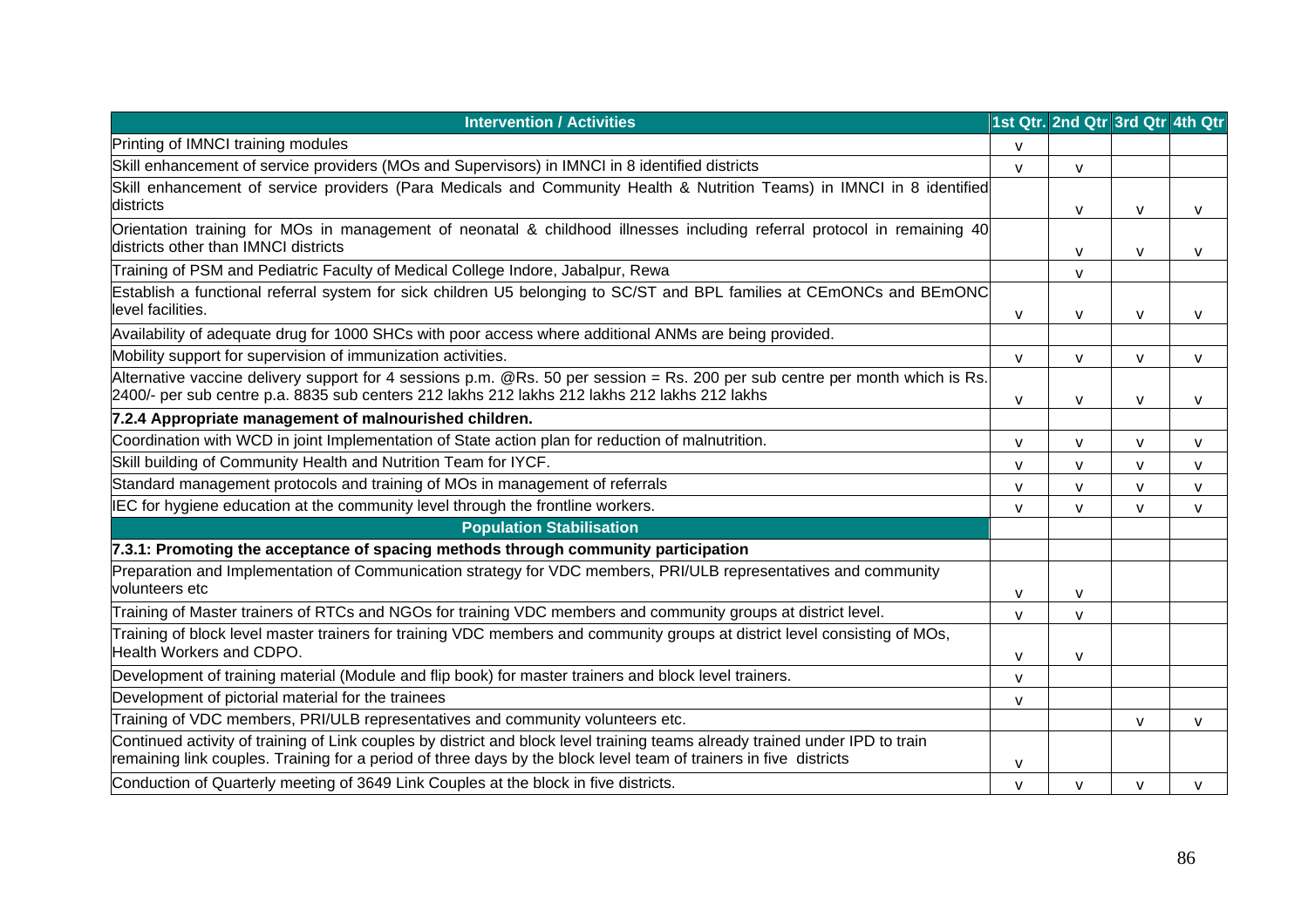| <b>Intervention / Activities</b>                                                                                                                                                                                                         |              | 1st Qtr. 2nd Qtr 3rd Qtr 4th Qtr |              |              |
|------------------------------------------------------------------------------------------------------------------------------------------------------------------------------------------------------------------------------------------|--------------|----------------------------------|--------------|--------------|
| Installation of Condom Vending Machines at identified locations such as Cinema halls, Railway Stations, Bus Stands, Shopping<br>Centers / ATM / Sulabh complex etc., 5 machines each in 5 districts with partnership with private / NGOs | $\mathsf{V}$ | v                                | v            | $\mathsf{V}$ |
| <b>BCC</b> activities                                                                                                                                                                                                                    |              |                                  |              |              |
| Development and dissemination of Communication materials                                                                                                                                                                                 | $\mathsf{V}$ | $\mathsf{V}$                     | v            | $\mathsf{V}$ |
| 7.3.2 Expanding the choice of spacing methods of contraceptives                                                                                                                                                                          |              |                                  |              |              |
| Printing of guidelines for ANMs in T 380A IUD insertion.                                                                                                                                                                                 | v            |                                  |              |              |
| Procurement of teaching materials for training                                                                                                                                                                                           | v            |                                  |              |              |
| Skill training of ANMs in T 380A IUD insertion at District hospital.                                                                                                                                                                     | $\mathsf{V}$ | $\mathsf{V}$                     | $\mathsf{V}$ | $\mathsf{V}$ |
| Performance assessment of trained ANMs in 5 districts I.e. Chhatarpur, Panna, Rewa, Satna & Sidhi                                                                                                                                        | $\mathsf{V}$ | V                                | v            | V            |
| Supplies of asepsis kit to trained ANM in T 380A IUD insertion                                                                                                                                                                           |              | $\mathsf{V}$                     | v            | $\mathsf{V}$ |
| Social Marketing schemes for promotion of contraceptives including commercial brands through identified NGO, Public<br>distribution system (PDS) / JSRs in rural areas                                                                   |              | $\mathsf{V}$                     | $\mathsf{V}$ | V            |
| 7.3.3 Access to quality services for sterilization be improved at all the CEmONCs & BEmONCs                                                                                                                                              |              |                                  |              |              |
| Incentive to surgeons who would perform more than 1000 LTT/CTT/NSV/VT in a year                                                                                                                                                          |              |                                  | $\mathsf{V}$ | $\mathsf{V}$ |
| Establishment of contraceptive/Family Planning Counseling centers at 170 CEmONCs institutions                                                                                                                                            |              | V                                | v            | $\mathsf{V}$ |
| Supply of IEC Material on family planning and contraceptives for counseling centers at CEmONCs                                                                                                                                           |              | $\mathsf{V}$                     | v            | $\mathsf{V}$ |
| Recurring cost of 3 Regional NSV Resource at Indore, Satna & Bhopal                                                                                                                                                                      | $\mathsf{v}$ | $\mathsf{V}$                     | $\mathsf{V}$ | $\mathsf{V}$ |
| Continued support to state NSV resource center at Gwalior                                                                                                                                                                                | v            | $\mathsf{V}$                     | v            | $\mathsf{V}$ |
| IEC activities using local and folk media, IPC, Miking etc for promotion of NSV through State and Regional NSV resource<br>centers                                                                                                       | v            | $\mathsf{V}$                     | $\mathsf{V}$ | $\mathsf{V}$ |
| Skill training of MOs at BEmONCs/CEmONCs in NSV at State and Regional NSV Resource Centers                                                                                                                                               | v            | V                                | v            | $\mathsf{V}$ |
| Skill training of MOs of 75% BEmONCs in Minilap at identified DHs/ Medical colleges for two weeks.                                                                                                                                       | v            | V                                | v            | $\mathsf{V}$ |
| Training of MOs in LTT at Medical College for two weeks.                                                                                                                                                                                 | $\mathsf{V}$ | $\mathsf{V}$                     | $\mathsf{V}$ | $\mathsf{V}$ |
| Re-orientation training in LTT to Gynecologists and PGMOs for 1 weeks at Medical Colleges/ District Hospitals.                                                                                                                           |              | $\mathsf{V}$                     | v            | $\mathsf{V}$ |
| Organizing Mega NSV camps                                                                                                                                                                                                                | $\mathsf{V}$ | $\mathsf{V}$                     | $\mathsf{v}$ | $\mathsf{V}$ |
| Development of one sterilization ward in each district equipped with AC, AV system water cooler, and quality facilities etc.                                                                                                             | v            |                                  |              |              |
| Repair and maintenance of Laparoscopes including spare parts                                                                                                                                                                             | v            | V                                | v            | $\mathsf{V}$ |
| Supply of Laparoscopes 150 Single puncture and 50 Double Puncture                                                                                                                                                                        |              |                                  |              |              |
| 7.3.4 Involvement of private sector in providing quality family planning services                                                                                                                                                        |              |                                  |              |              |
| Use of public sector facilities by private sector Specialists/MOs for rendering specialized and regular services on user fee basis,<br>apart of fee will be deposited towards RKS.                                                       | $\mathsf{v}$ | $\mathsf{V}$                     | v            | ν            |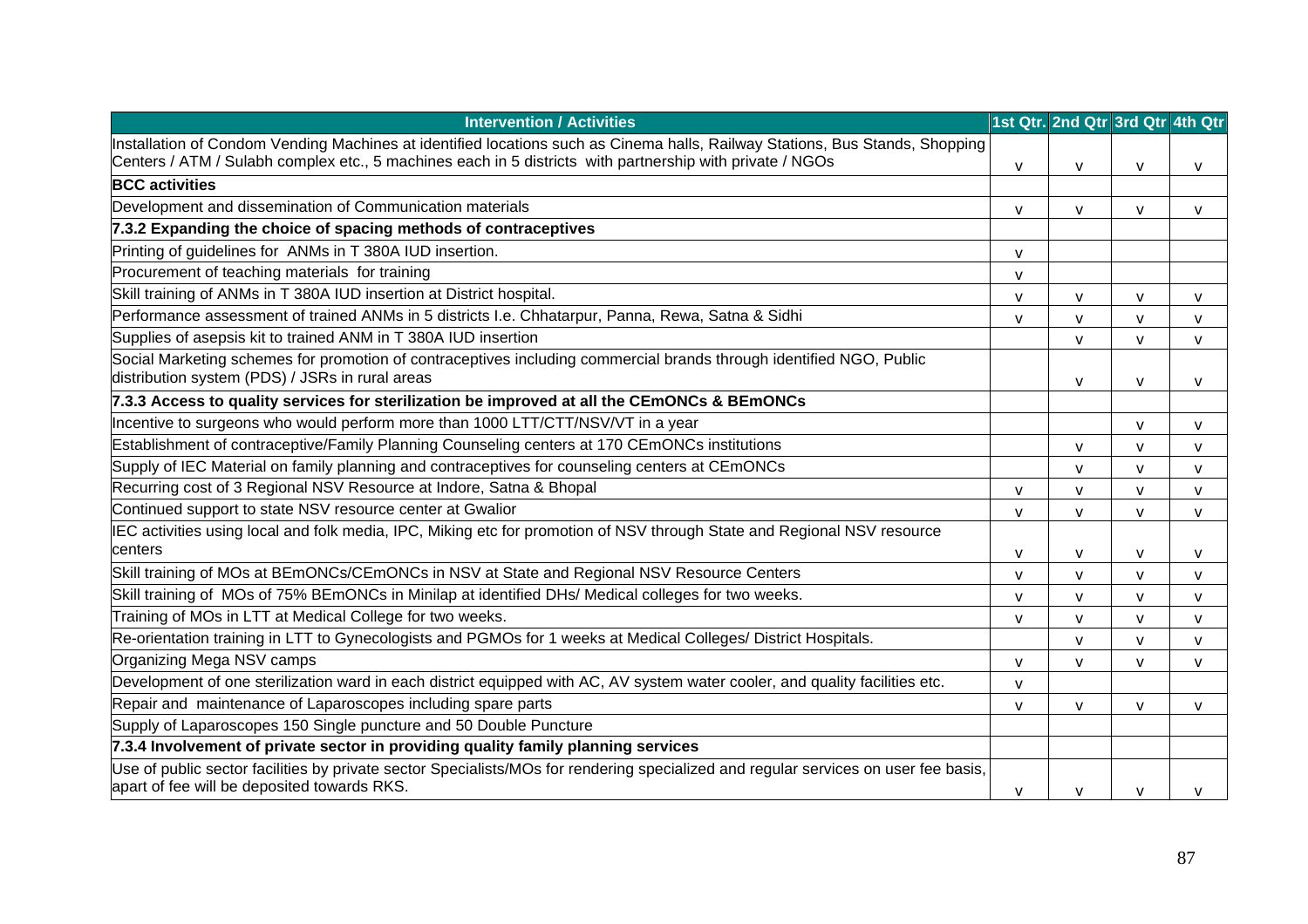| <b>Intervention / Activities</b>                                                                                                                                                      |              | 1st Qtr. 2nd Qtr 3rd Qtr 4th Qtr |              |              |
|---------------------------------------------------------------------------------------------------------------------------------------------------------------------------------------|--------------|----------------------------------|--------------|--------------|
| Regulation and accreditation of private sector facilities for providing services through contract in and contract out basis in<br>lidentified institutions                            | v            | v                                | $\mathsf{v}$ | $\mathsf{V}$ |
| 7.3.5 BCC activities through interpersonal communication, IEC material on sterilization, Condom, IUD, Oral<br>Contraceptives, male participation, NSV, PNDT Act, age of marriage etc. |              |                                  |              |              |
| Reward for intimation of child marriage (before the legal age of marriage) at least 48 hours before marriage                                                                          | $\mathsf{V}$ | v                                | $\mathsf{V}$ | $\mathsf{V}$ |
| 7.3.6: Implementation of Mother NGO scheme                                                                                                                                            |              |                                  |              |              |
| Base line survey of the districts                                                                                                                                                     |              |                                  |              |              |
| Grant in aid to MNGOs.                                                                                                                                                                |              | v                                | $\mathsf{V}$ | v            |
| <b>Grant to Service NGOs.</b>                                                                                                                                                         |              | $\mathsf{V}$                     | $\mathsf{V}$ | $\mathsf{V}$ |
| Appraisal of projects by independent agency/person, supervision and periodic meetings etc. at State level                                                                             | $\mathsf{V}$ |                                  |              |              |
| Strengthening NGO cell at the directorate.                                                                                                                                            | $\mathsf{V}$ | $\mathsf{V}$                     | $\mathsf{v}$ | $\mathsf{V}$ |
| <b>ARSH</b>                                                                                                                                                                           |              |                                  |              |              |
| 7.4.1 Implementation of the National Youth Policy (Health component) at the State                                                                                                     |              |                                  |              |              |
| Workshop at state level for assessing the needs of adolescents and developing action plan                                                                                             |              |                                  |              |              |
| Implementation of action plan as per the findings of the workshop                                                                                                                     | V            | v                                | $\mathsf{V}$ | v            |
| 7.4.2 Establishment of Multi purpose youth friendly centers one at each divisional headquarter (7) through identified<br>agency.                                                      |              |                                  |              |              |
| Strengthening of Pediatrics Dept. as State Adolescent Resource Center                                                                                                                 | $\mathsf{V}$ |                                  |              |              |
| Establishment of Multi purpose youth friendly centers                                                                                                                                 | $\mathsf{V}$ |                                  |              |              |
| Running of Multi purpose youth friendly centers                                                                                                                                       | v            | v                                | $\mathsf{V}$ | v            |
| Induction training of Counselors placed at Multi Purpose Youth Friendly Centers                                                                                                       |              | $\mathsf{V}$                     |              |              |
| Organizing of activities at Multi purpose youth friendly centers                                                                                                                      |              | v                                | $\mathsf{V}$ | $\mathsf{v}$ |
| 7.4.3 In school Adolescent Activities (Based on the experiences in IPD districts) in 5 IPD districts and 5 non IPD<br>districts                                                       |              |                                  |              |              |
| Review of existing curriculum                                                                                                                                                         |              |                                  |              |              |
| Defining criteria and identification of trainers                                                                                                                                      |              |                                  |              |              |
| Re-printing of training module for trainers for out of school and In school (in 5 new districts other than IPD)                                                                       | v            |                                  |              |              |
| TOT of Master trainers (in 10 identified districts) (IPD Districts and Bhopal, Indore, Jabalpur, Gwalior & Ujjain)                                                                    |              | v                                |              |              |
| Re-printing of Reference Materials for peer educators of school, colleges & youth trained through NYKS                                                                                | $\mathsf{V}$ |                                  |              |              |
| District level orientation meetings                                                                                                                                                   | v            | v                                | $\mathsf{V}$ | v            |
| Orientation of school principals and reorientation on every alternate years                                                                                                           |              | v                                |              |              |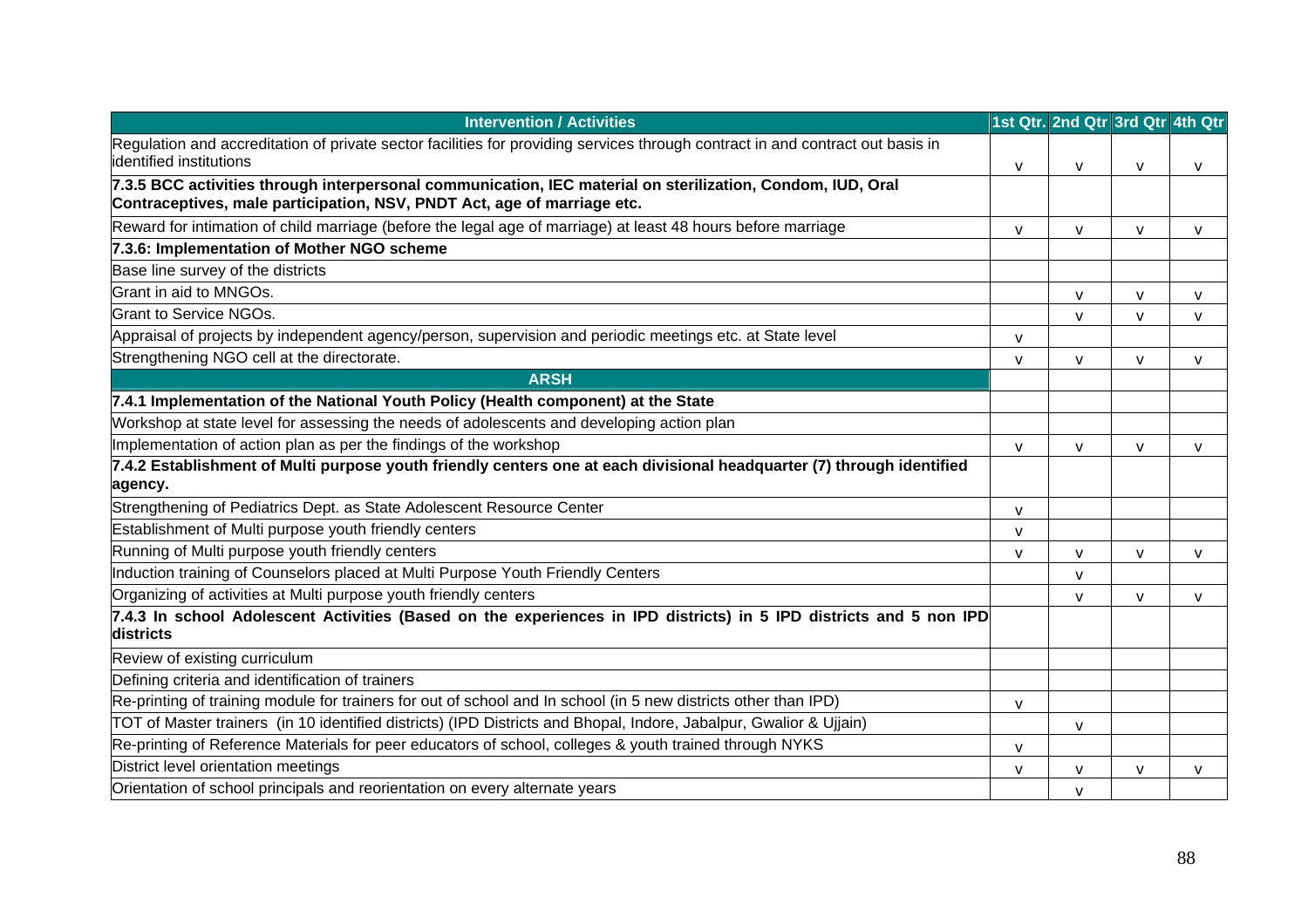| <b>Intervention / Activities</b>                                                                                                                                                                                      |              | 1st Qtr. 2nd Qtr 3rd Qtr 4th Qtr |              |              |
|-----------------------------------------------------------------------------------------------------------------------------------------------------------------------------------------------------------------------|--------------|----------------------------------|--------------|--------------|
| Training of school teachers for 5 days on Life Skills Education / ARSH (5 IPD districts and Bhopal, Indore, Jabalpur, Ujjain,<br>Gwalior)                                                                             |              | $\mathsf{V}$                     |              |              |
| Training of peer educators of school (5 IPD districts and Bhopal, Indore, Jabalpur, Ujjain, Gwalior)                                                                                                                  |              | $\mathsf{V}$                     | $\mathsf{V}$ |              |
| Organizing Co-Curricular activities in the schools such as parent teacher meeting, sports meet, question box activity, essay<br>debate competition etc.                                                               |              | V                                | v            | $\mathsf{V}$ |
| 7.4.4 Reaching out to out of school adolescents (based on the IPD Project in 5 districts) in 5 IPD and 5 Non IPD<br>districts                                                                                         |              |                                  |              |              |
| Training of master trainers for training of Animators for out of school adolescent girls (5 IPD districts and Bhopal, Indore,<br>Jabalpur, Ujjain, Gwalior)                                                           | $\mathsf{V}$ |                                  |              |              |
| Training of Animators (5 IPD districts and Bhopal, Indore, Jabalpur, Ujjain, Gwalior)                                                                                                                                 |              | $\mathsf{V}$                     |              |              |
| Honorarium to Animator                                                                                                                                                                                                |              |                                  | $\mathsf{V}$ | v            |
| Training of adolescent girls of villages through trained village Animators of identified NGO (5 IPD districts and Bhopal, Indore,<br>Jabalpur, Ujjain, Gwalior)                                                       |              |                                  | v            | V            |
| Training of youth (boys) through NYKS in 10 identified districts (5 IPD districts and Bhopal, Indore, Jabalpur, Ujjain, Gwalior)                                                                                      | $\mathsf{V}$ | $\mathsf{V}$                     | $\mathsf{v}$ | $\mathsf{V}$ |
| 7.4.5 ARSH and Gender sensitive service delivery through public health system                                                                                                                                         |              |                                  |              |              |
| Development and printing of training material for the MOs and Paramedical staff of CEmOC and BEmOC institutions of 10<br>selected districts in first phase to provided adolescent friendly health services            | v            |                                  |              |              |
| TOT of Master trainers to provide adolescent friendly health services' training                                                                                                                                       |              | $\mathsf{V}$                     |              |              |
| Training of MOs of CEmOC and BEmOC institutions at RTCs to provided adolescent friendly health services in 10 selected<br>districts (5 IPD districts and Bhopal, Indore, Jabalpur, Ujjain, Gwalior)                   |              |                                  | $\mathsf{V}$ | $\mathsf{V}$ |
| Training of Paramedical staff of CEmOC and BEmOC institutions at districts to provide adolescent friendly health services in 10<br>selected districts (5 IPD districts and Bhopal, Indore, Jabalpur, Ujjain, Gwalior) |              |                                  | v            | v            |
| Supply of medicines, vaccines and contraceptives                                                                                                                                                                      |              |                                  |              |              |
| <b>Gender</b>                                                                                                                                                                                                         |              |                                  |              |              |
| 7.5.1 Policy and programme decisions at state level                                                                                                                                                                   |              |                                  |              |              |
| Workshop at state level for the review of the policies for refocusing gender perspective & development of appropriate<br>programme strategies                                                                         |              |                                  |              |              |
| State level workshop on effective implementation of PNDT Act                                                                                                                                                          |              | V                                |              |              |
| District level Workshops on implementation of PNDT ACT and issues of sex selection                                                                                                                                    | v            | V                                | v            | $\mathsf{V}$ |
| Staff duty rooms with toilet facilities in 124 CEmONCs (for female staff).                                                                                                                                            |              | $\mathsf{V}$                     | $\mathsf{V}$ |              |
| 7.5.3 In service training                                                                                                                                                                                             |              |                                  |              |              |
| Training of Trainers for Health care service providers to provide Gender sensitive services                                                                                                                           |              | V                                |              |              |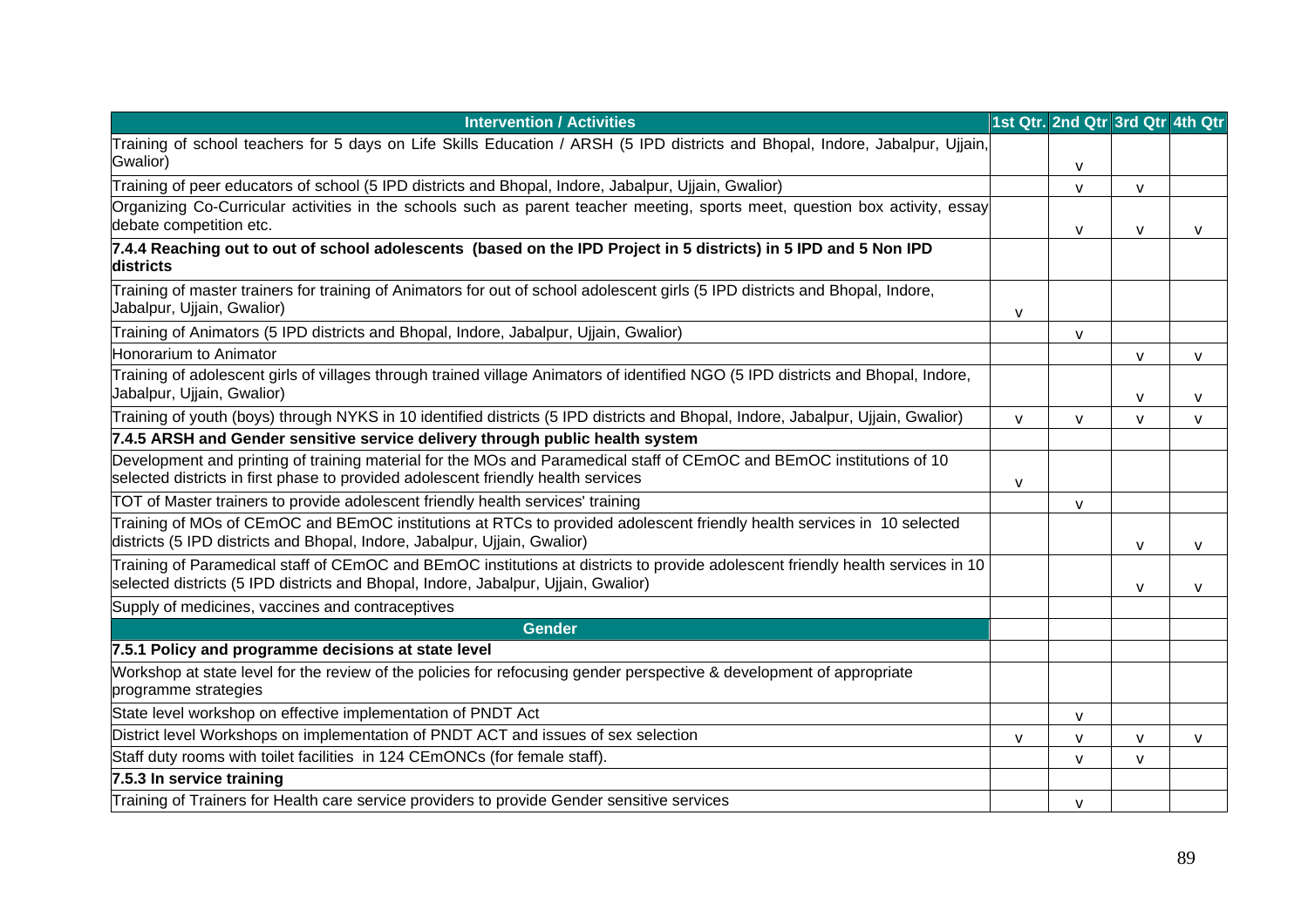| <b>Intervention / Activities</b>                                                                                                                                                                                                     |              | 1st Qtr. 2nd Qtr 3rd Qtr 4th Qtr |              |              |
|--------------------------------------------------------------------------------------------------------------------------------------------------------------------------------------------------------------------------------------|--------------|----------------------------------|--------------|--------------|
| Training of Medical staff on providing gender sensitive services of DH, CEmOC and BEmOC institutions at RTCs                                                                                                                         |              | $\mathsf{v}$                     | $\mathsf{v}$ | $\mathsf{V}$ |
| Training of Para Medical staff on providing gender sensitive services of DH, CEmOC and BEmOC institutions at districts                                                                                                               |              | V                                | $\mathsf{V}$ | v            |
| 7.5.4 Monitoring indicators and performance appraisal                                                                                                                                                                                |              |                                  |              |              |
| State level award for best district for the deliveries attended by the health professionals on the basis of the various criteria<br>defined in the HMIS and quality of care from the gender perspective.                             | v            |                                  |              |              |
| District level award for best CHC & PHC will be given to concerned incharge Medical Officer and CMHO on the basis of various<br>criteria defined in HMIS and quality of care from the gender perspective.                            | $\mathsf{v}$ |                                  |              |              |
| 7.5.6 Existing women / community groups moblised around RH, Reproductive rights and gender issues in blocks                                                                                                                          |              |                                  |              |              |
| Activity to be run as pilot in five districts I.e. Chattarpur, Panna, Rewa, Satna & Sidhi                                                                                                                                            |              |                                  |              |              |
| Quaterly meeting of animators                                                                                                                                                                                                        | $\mathsf{v}$ | v                                | $\mathsf{V}$ | v            |
| Hiring of resource persons for the monitoring of the project                                                                                                                                                                         | $\mathsf{v}$ | $\mathsf{v}$                     | $\mathsf{v}$ | v            |
| Exposure Visit of Animators & Co-Animators to neighbouring districts for 2 days                                                                                                                                                      |              |                                  | V            |              |
| 7.5.7 Strengthening the existing women groups, Mahila Mandals, SHGs, MSS and Community members.                                                                                                                                      |              |                                  |              |              |
| Interface of the existing women groups, Mahila Mandals, SHGs, MSS, Community members with the health dept.                                                                                                                           | v            | V                                | V            | v            |
| Advocacy programs/sensitization of community members at the sector level (One day orientation workshop for selected<br>members of caste panchayats, religious and political leaders etc)                                             | $\mathsf{v}$ | V                                | $\mathsf{V}$ | v            |
| 7.5.8 Support to FCCs and enabled to address GBV (On pilot basis in 5 districts)                                                                                                                                                     |              |                                  |              |              |
| Honorarium to two Counselors, Social Workers, Advocate and other support staff of FCC                                                                                                                                                | $\mathsf{v}$ | V                                | $\mathsf{V}$ | v            |
| TA / DA and POL for FCC staff for follow up visits                                                                                                                                                                                   | v            | V                                | $\mathsf{V}$ | v            |
| Honorarium to FCC Psychologist on per case basis                                                                                                                                                                                     | $\mathsf{v}$ | V                                | $\mathsf{V}$ | v            |
| Organisation of legal literacy camps in the villages                                                                                                                                                                                 | $\mathsf{v}$ | $\mathsf{V}$                     | $\mathsf{V}$ | v            |
| <b>HMIS</b>                                                                                                                                                                                                                          |              |                                  |              |              |
| 7.6.1 Establishment of HMIS Unit at the State Level                                                                                                                                                                                  |              |                                  |              |              |
| Manpower support and hiring services of professionals for strengthening of HMIS unit.                                                                                                                                                | v            | V                                | $\mathsf{V}$ | v            |
| Hardware support and office automation and other contingency expenditure.                                                                                                                                                            | $\mathsf{v}$ | $\mathsf{v}$                     | $\mathsf{V}$ | v            |
| 7.6.2 Situational Analysis of Existing Health Management Information System                                                                                                                                                          |              |                                  |              |              |
| Situational analysis and strengthening of existing MIS and the type of information, flow of information (upwards and<br>downwards), including logistics management system and utilized for planning and decision making purpose etc. | $\mathsf{v}$ |                                  |              |              |
| Inventory / Mapping of facilities in private sector                                                                                                                                                                                  |              | V                                | $\mathsf{V}$ |              |
| 7.6.3 Development of Input Formats                                                                                                                                                                                                   |              |                                  |              |              |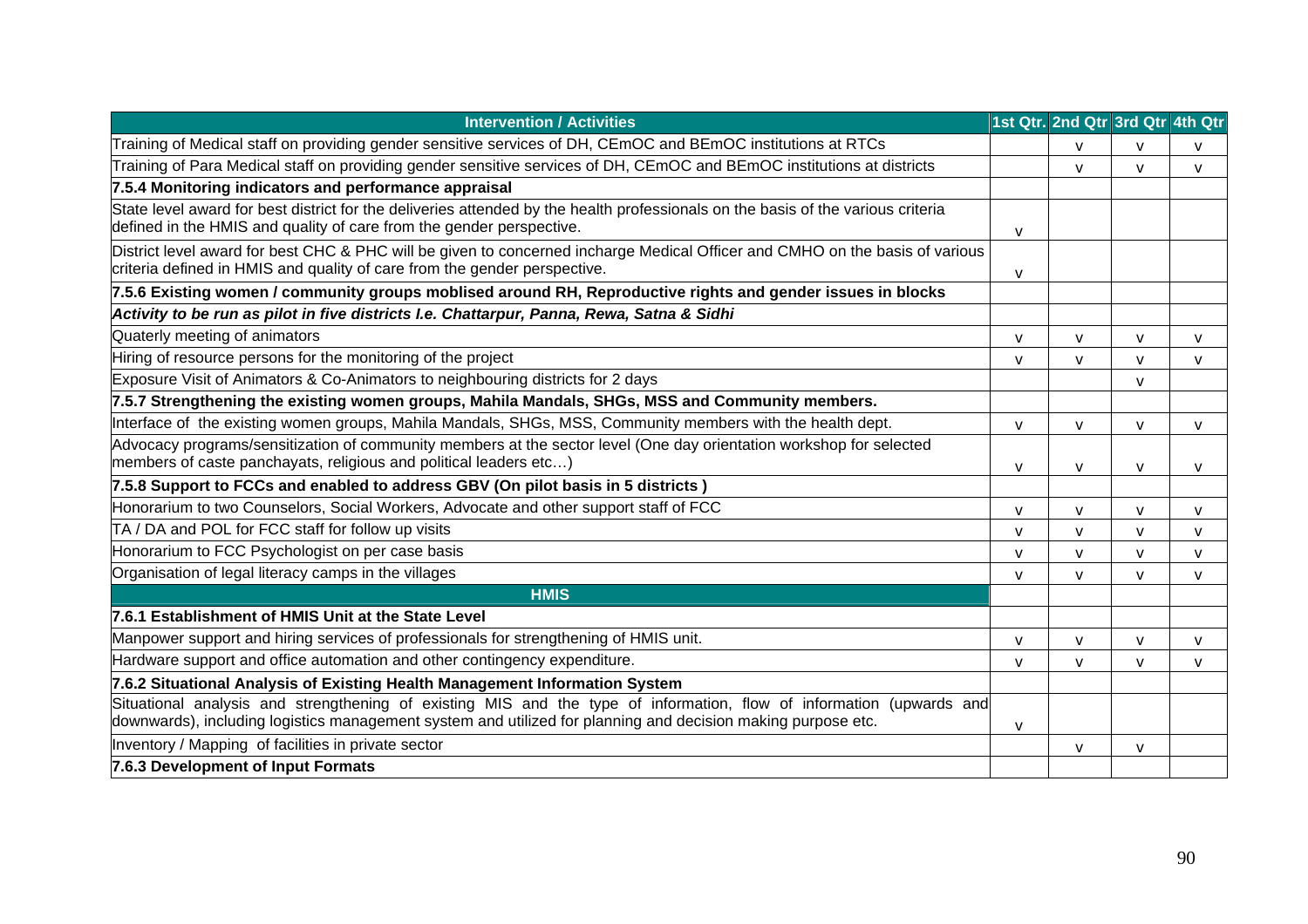| <b>Intervention / Activities</b>                                                                                                                                                                                                                                                                                                                                                                                                                            |              | 1st Qtr. 2nd Qtr 3rd Qtr 4th Qtr |              |              |
|-------------------------------------------------------------------------------------------------------------------------------------------------------------------------------------------------------------------------------------------------------------------------------------------------------------------------------------------------------------------------------------------------------------------------------------------------------------|--------------|----------------------------------|--------------|--------------|
| Based on the information needs assessed in the Situational Analysis (detailed above), a fresh set of data formats for the<br>grassroots level workers and health functionaries at below-block level will be developed.                                                                                                                                                                                                                                      |              | v                                | $\mathsf{v}$ |              |
| Training of DAM and DA on MIS software                                                                                                                                                                                                                                                                                                                                                                                                                      | v            |                                  |              |              |
| Training of block level computer staff and supervisor in data validation, compilation, and analysis for two days.                                                                                                                                                                                                                                                                                                                                           |              | $\mathsf{V}$                     | v            |              |
| 7.6.5 Developing Software                                                                                                                                                                                                                                                                                                                                                                                                                                   |              |                                  |              |              |
| Data collection and entry - for regular updation of HMIS                                                                                                                                                                                                                                                                                                                                                                                                    | $\mathsf{V}$ | $\mathsf{V}$                     | $\mathsf{V}$ | $\mathsf{V}$ |
| Development of software modules for health personnel management information system, Financial management information<br>system, resource utilization system, performance management information system, drug and supplies management information<br>system and up gradation of Programme management software of IPD etc with the help of in-house expertise and hiring<br>services of professionals including up gradation and maintenance of the software. | v            | v                                |              |              |
| Up gradation of departmental Website including portal charges and hiring professional/agency.                                                                                                                                                                                                                                                                                                                                                               | v            | $\mathsf{V}$                     | $\mathbf{v}$ | v            |
| MDP for District level officials / BMOs on HMIS and Supervision                                                                                                                                                                                                                                                                                                                                                                                             |              | $\mathsf{V}$                     | $\mathsf{V}$ |              |
| Printing of proforma, formats, registers, manuals etc. such (ANC and PNC, Immunization registers, cards, and reporting<br>formats) for SHC, PHC, CHCs, BEmONC and CEmONC, DH etc level institutions.                                                                                                                                                                                                                                                        |              | v                                |              |              |
| 7.6.6 Facilitate Operational Research Activities                                                                                                                                                                                                                                                                                                                                                                                                            |              |                                  |              |              |
| Operations research activities including implementation of innovative ideas.                                                                                                                                                                                                                                                                                                                                                                                | $\mathsf{V}$ | v                                | $\mathsf{V}$ | $\mathsf{V}$ |
| Community based monitoring in identified blocks to ensure continuous monitoring and evaluation of services at PHC and SHC<br>level, a system of community based monitoring will be evolved                                                                                                                                                                                                                                                                  | V            | v                                | v            | $\mathsf{V}$ |
| <b>BCC</b>                                                                                                                                                                                                                                                                                                                                                                                                                                                  |              |                                  |              |              |
| 7.7.1 Institutionalize capacity for behavioural change communication strategy formulation, implementation and<br>monitoring.                                                                                                                                                                                                                                                                                                                                |              |                                  |              |              |
| Strengthen IEC Bureau at state and district level by engaging professionals on contract basis/short term consultancies.                                                                                                                                                                                                                                                                                                                                     | v            | v                                | $\mathsf{v}$ | $\mathsf{V}$ |
| Strengthening of State and District IEC bureaus with AV aids and training aids.                                                                                                                                                                                                                                                                                                                                                                             |              |                                  |              |              |
| 7.7.2 Promote community and social mobilization in health care, nutrition practices and fertility behaviours                                                                                                                                                                                                                                                                                                                                                |              |                                  |              |              |
| Communication development workshops to develop area specific BCC plans at State and regional levels for Identification of<br>target groups and development of segment specific communication plans : Plan for care providers, Plan for service providers,<br>Plan for social mobilization, Media advocacy plan, plan for VDC Members. Plan for policy/decision makers, plan for private<br>sector, plan for capacity building                               | $\mathbf v$  |                                  |              |              |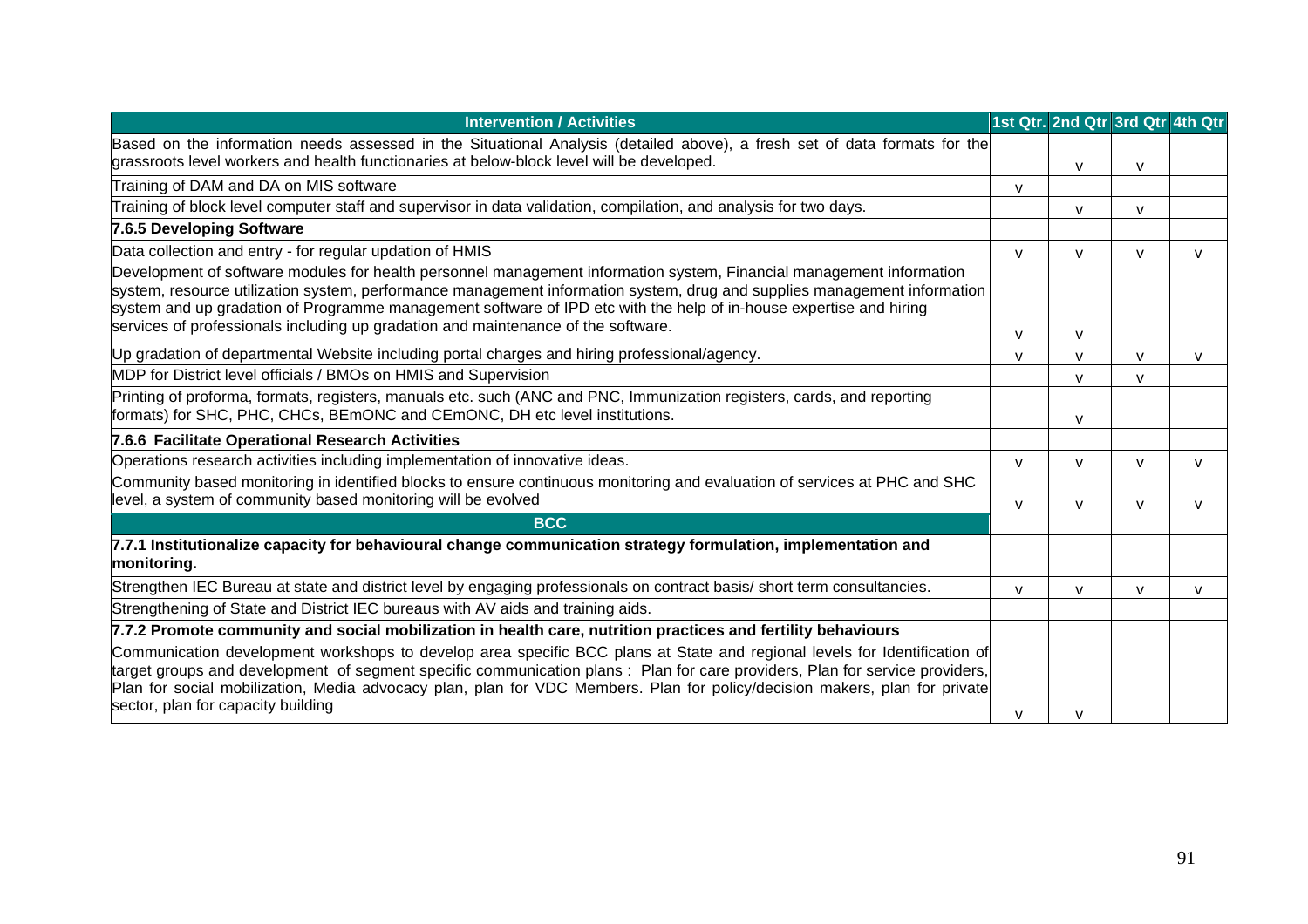| <b>Intervention / Activities</b>                                                                                                                                                                                                                                                                                                                                                                                                                                                                                                  |              | 1st Qtr. 2nd Qtr 3rd Qtr 4th Qtr |              |              |
|-----------------------------------------------------------------------------------------------------------------------------------------------------------------------------------------------------------------------------------------------------------------------------------------------------------------------------------------------------------------------------------------------------------------------------------------------------------------------------------------------------------------------------------|--------------|----------------------------------|--------------|--------------|
| Implement audience specific communication plans and disseminate relevant communication material (Age at Marriage & BCC<br>activities through interpersonal communication, IEC material on sterilization, Condom, IUD, Oral Contraceptives, male<br>participation, NSV, PNDT Act, IMNCI, Child Health Issues, Film Making, VDC Members, Material for Tribal blocks, Supply of TV<br>& VCD to all CEmOCs, BEmOC institutions, IEC material for counselors at CEmOCs) etc. Orientation of SHG members in 14<br><b>DPIP</b> districts |              |                                  |              |              |
|                                                                                                                                                                                                                                                                                                                                                                                                                                                                                                                                   | $\mathsf{V}$ | $\mathsf{V}$                     | $\mathsf{V}$ | $\mathsf{V}$ |
| Media advocacy on issues related to maternal and child health and population stabilization.                                                                                                                                                                                                                                                                                                                                                                                                                                       | $\mathsf{V}$ | $\mathsf{V}$                     | $\mathbf v$  | $\mathsf{V}$ |
| 7.7.3 Promote inter-sectoral synergy as well as public-private partnership                                                                                                                                                                                                                                                                                                                                                                                                                                                        |              |                                  |              |              |
| Development and implementation of joint action plans with Dept. of Women & Child Development, Panchayat, Education,<br>PHED and NYK etc.                                                                                                                                                                                                                                                                                                                                                                                          |              |                                  |              |              |
| 7.7.4 Community and Social Mobilization through BCC and capacity building of community groups interested local<br>service providers etc.                                                                                                                                                                                                                                                                                                                                                                                          |              |                                  |              |              |
| Development of training material (Module and flip book) for master trainers and block level trainers.                                                                                                                                                                                                                                                                                                                                                                                                                             |              |                                  |              |              |
| Development of pictorial material for the trainees                                                                                                                                                                                                                                                                                                                                                                                                                                                                                | v            |                                  |              |              |
| Training of district trainers at RTCs including NGOs (five from each districts) for training VDC members and community<br>members/groups and volunteers including PRI representatives, animators, AWWs, SHG members, JSRs,                                                                                                                                                                                                                                                                                                        | v            |                                  |              |              |
| Training of block level master trainers for training VDC community members/groups and volunteers including PRI<br>representatives, animators, AWWs, SHG members, JSRs, members and community groups at district level consisting of MOs,<br>Health Workers and CDPO.                                                                                                                                                                                                                                                              |              | $\mathsf{V}$                     | $\mathsf{V}$ |              |
| Orientation of community members/groups and volunteers including PRI representatives, through Identified agencies/ NGOs on<br>RCH & FP issues (Five participants from each village 3 VDC member and 2 other -SHG/MSS members) assuming that<br>training will start from Sept. onwards and one block level trainer will be conducting at least one batch in a month.                                                                                                                                                               |              | $\mathsf{V}$                     | $\mathsf{V}$ | v            |
| Inventory of trained persons/PRI/NGOs/ etc.                                                                                                                                                                                                                                                                                                                                                                                                                                                                                       |              |                                  | $\mathsf{v}$ | $\mathsf{V}$ |
| <b>Urban</b>                                                                                                                                                                                                                                                                                                                                                                                                                                                                                                                      |              |                                  |              |              |
| 7.8.2 Implementation of Urban Slum Health Plans for strengthening and improving RCH service delivery system<br>through existing health infrastructure in the identified cities.                                                                                                                                                                                                                                                                                                                                                   |              |                                  |              |              |
| Outsourcing of RCH services (Immunization, ANC, PNC, RTI / STI) in Urban slums. Five cities in the first two years with two<br>Mobile units each)                                                                                                                                                                                                                                                                                                                                                                                 |              | $\mathsf{V}$                     | $\mathsf{V}$ | $\mathsf{V}$ |
| 7.8.4 Demand generation for RCH & FP services through IEC activities                                                                                                                                                                                                                                                                                                                                                                                                                                                              |              |                                  |              |              |
| Urban health activities in 8 cities                                                                                                                                                                                                                                                                                                                                                                                                                                                                                               | $\mathsf{V}$ | $\mathsf{V}$                     | $\mathsf{v}$ | v            |
| <b>Tribal</b>                                                                                                                                                                                                                                                                                                                                                                                                                                                                                                                     |              |                                  |              |              |
| 7.9.2 Improved accessibility through establishing service delivery points for quality RCH & FP services.                                                                                                                                                                                                                                                                                                                                                                                                                          |              |                                  |              |              |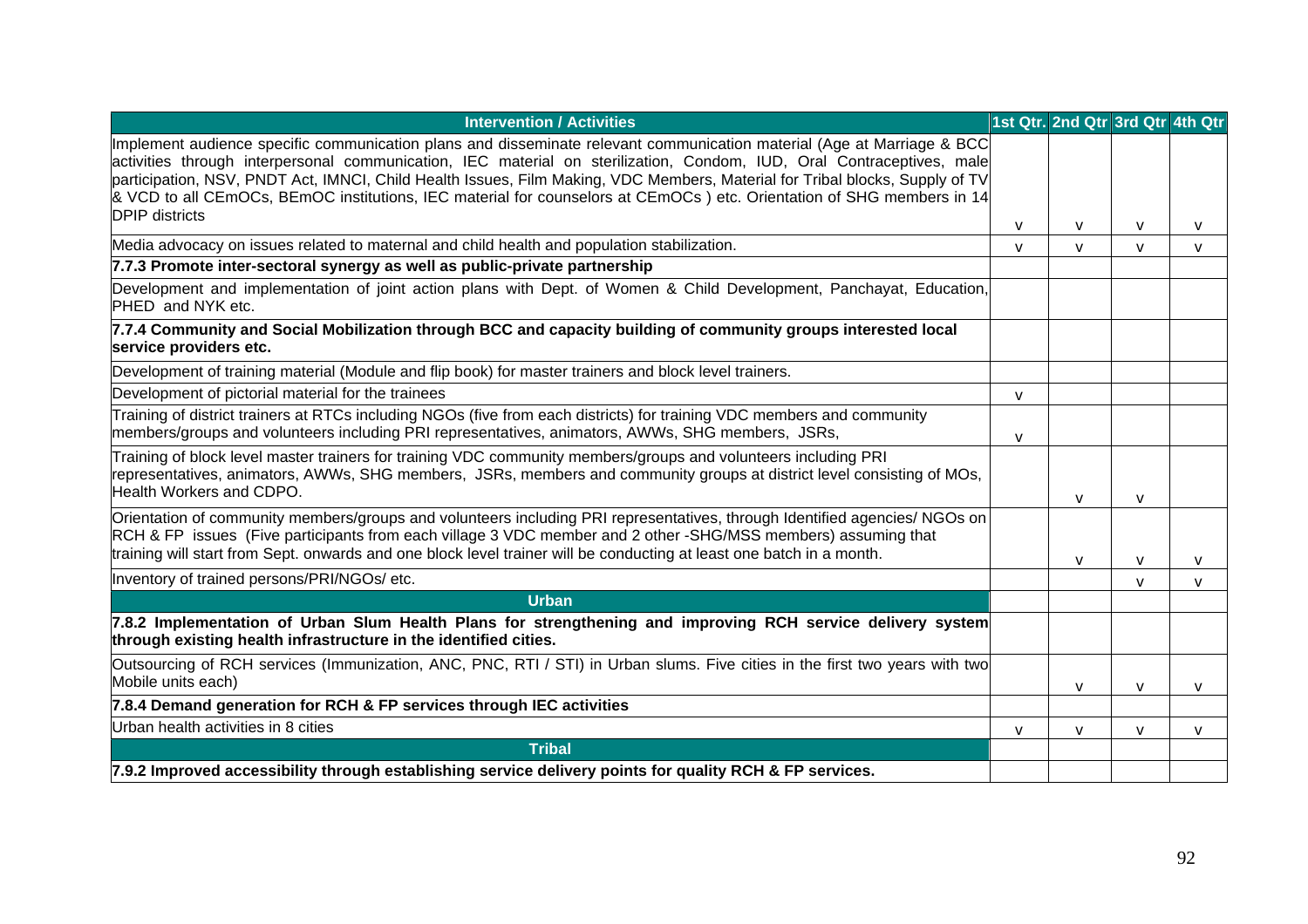| <b>Intervention / Activities</b>                                                                                                                                                                                                  |              | 1st Qtr. 2nd Qtr 3rd Qtr 4th Qtr |              |              |
|-----------------------------------------------------------------------------------------------------------------------------------------------------------------------------------------------------------------------------------|--------------|----------------------------------|--------------|--------------|
| Provision for mobile dispensaries for rendering quality RCH & FP services in identified tribal blocks including provision for POL<br>and medicines etc.                                                                           | $\mathsf{V}$ | v                                | v            | $\mathsf{V}$ |
| 7.9.5 Development of need based IEC activities / material in local dialects for involvement of tribal people in the<br>implementation of activities.                                                                              |              |                                  |              |              |
| Conduct health check-up camps / melas for awareness creation among tribal community in selected 89 tribal blocks once in<br>every quarter.                                                                                        | v            | V                                | v            | $\mathsf{V}$ |
| 7.9.6 Burden of diseases in tribal areas.                                                                                                                                                                                         |              |                                  |              |              |
| Develop a disease profile and ensure services for various diseases like Malaria, TB, Sickle-cell, G6PD deficiency is rampant in<br>tribal areas, along with RTIs/STIs and various other reproductive health problems.             | V            | V                                | v            | V            |
| 7.9.7 Promotion of ISM in tribal areas.                                                                                                                                                                                           |              |                                  |              |              |
| Conduct training programmes for ISM functionaries in RCH and FP aspects in 19 districts having tribal blocks - one day<br>orientation training.                                                                                   | V            |                                  |              |              |
| 7.9.8 Study on health status and health seeking behaviour of tribals in M. P.                                                                                                                                                     | $\mathsf{V}$ | $\mathsf{V}$                     |              |              |
| <b>HRM</b>                                                                                                                                                                                                                        |              |                                  |              |              |
| 7.10.1 Strengthening Human Resource Management and Training for Reinforcing RCH Programme Implementation                                                                                                                          |              |                                  |              |              |
| Review and development of existing HR policies including job functions and workloads of administrative and technical officers,<br>transfer and promotion of officers and staff by engaging HR experts/ External agency.           | $\mathsf{V}$ |                                  |              |              |
| Developing facilities for Masters course in public health at State level institutions for state and district programme officers &<br>administrators etc, in collaboration with national and international institutions.           | $\mathsf{V}$ |                                  |              |              |
| Developing facilities for Masters course in hospital administration at State level institutions for state and district programme<br>officers & administrators etc, in collaboration with national and international institutions. |              | $\mathsf{V}$                     |              |              |
| Study tours for departmental officials in better health care in international institutes.                                                                                                                                         |              | $\mathsf{V}$                     | $\mathsf{V}$ | $\mathsf{V}$ |
| Study tours for field officials                                                                                                                                                                                                   |              | $\mathsf{V}$                     | v            | $\mathsf{V}$ |
| Strengthening of ANM/ Nursing training centers                                                                                                                                                                                    |              | $\mathsf{V}$                     | v            |              |
| Training of all the Civil Surgeons on Capacity Building in Management                                                                                                                                                             |              | $\mathsf{V}$                     | $\mathsf{V}$ |              |
| Posting of Hospital Administrators on contract in all District Hospitals                                                                                                                                                          |              | V                                | v            | $\mathsf{V}$ |
| Development of indicators to monitor the performance at CEmONCs, BEmONCs and other Institutions.                                                                                                                                  | $\mathsf{V}$ |                                  |              |              |
| Development of annual training plans at State Institute, RTCs and at District level training centers and its implementation and<br>follow up.                                                                                     | $\mathsf{V}$ |                                  |              |              |
| Study on Human Resource Planning and Development                                                                                                                                                                                  |              | v                                |              |              |
| Strengthening State and Regional training centers by hiring professionals/faculty.                                                                                                                                                | v            | $\mathsf{V}$                     | v            | $\mathsf{V}$ |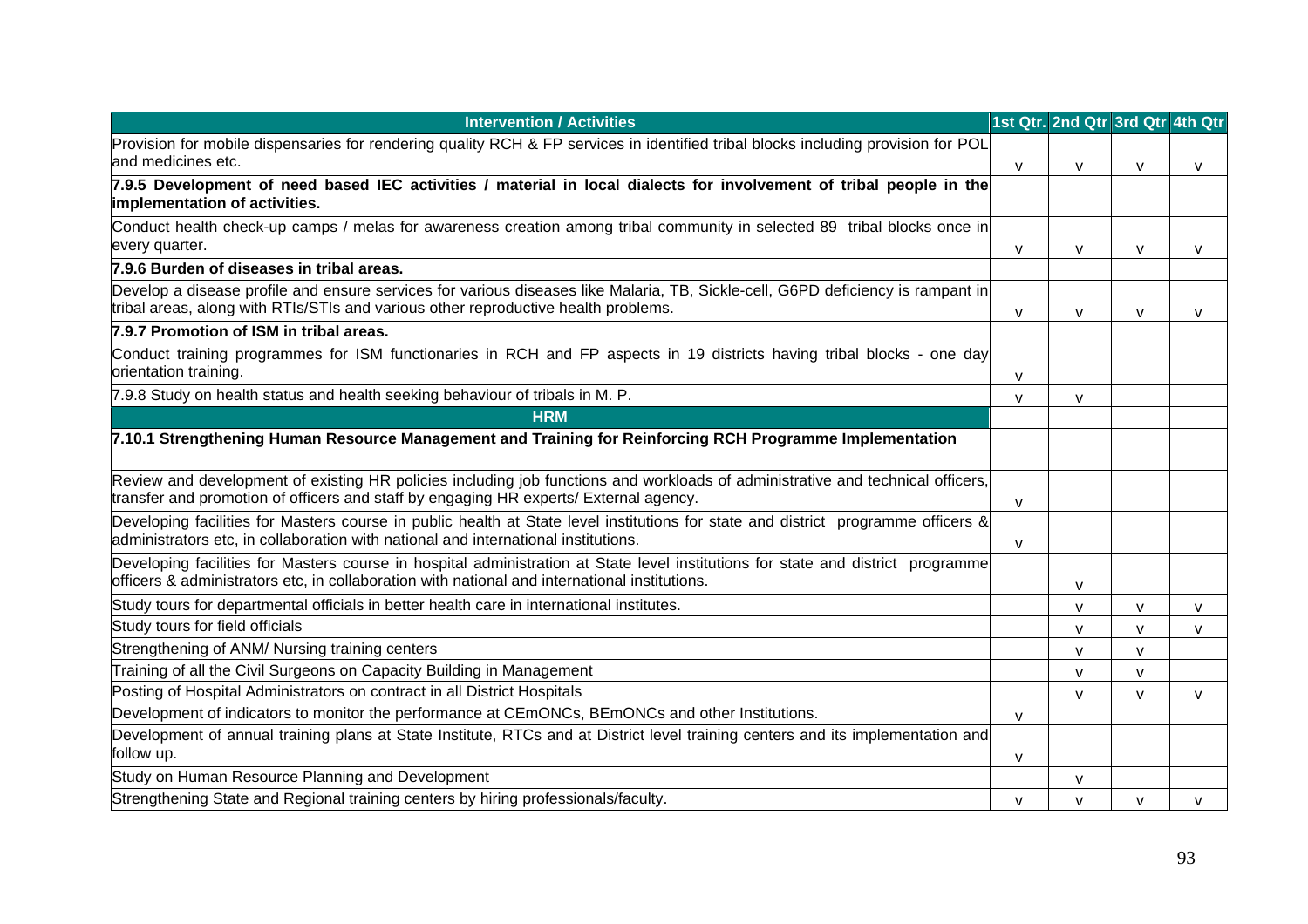| <b>Intervention / Activities</b>                                                                                                                                                |              | 1st Qtr. 2nd Qtr 3rd Qtr 4th Qtr |              |              |
|---------------------------------------------------------------------------------------------------------------------------------------------------------------------------------|--------------|----------------------------------|--------------|--------------|
| Orientation training of PMU staff.                                                                                                                                              |              |                                  |              |              |
| Technical updates for programme managers and service providers on Maternal Health, Child Health, contraceptives and<br>adolescent health issues                                 |              |                                  |              |              |
| Capacity building of IEC functionaries and consultants of state and district level and orientation training.                                                                    |              | $\mathsf{V}$                     | $\mathsf{V}$ |              |
| <b>Infrastructure</b>                                                                                                                                                           |              | v                                | $\mathsf{v}$ |              |
| 7.11.1 Strengthening the infrastructure and its maintenance-including operationalisation of CEmONCs.                                                                            |              |                                  |              |              |
| <b>Establishment of SPMU</b>                                                                                                                                                    |              |                                  |              |              |
| Establishment of DPMUs in all the 48 districts                                                                                                                                  | v            | v                                | $\mathsf{V}$ | v            |
| Establishment of model Labour rooms in identified 5 DHs (Bhopal, Ujjain, Ratlam, Sagar and Satna) and 5 Govt. Medical                                                           | $\mathsf{V}$ | $\mathsf{V}$                     | $\mathsf{V}$ | $\mathsf{V}$ |
| <b>College Hospitals</b>                                                                                                                                                        | $\mathsf{V}$ | v                                |              |              |
| Establishment of Neonatal care units in identified 10 DHs                                                                                                                       |              | $\mathsf{V}$                     | v            |              |
| Residential quarters for MOs and Staff at CEmONCs other than the district hospital places and BEmONCs on rental basis                                                           | $\mathsf{V}$ | v                                | V            | v            |
| Residential facilities for doctors on rental basis placed at CHCs identified as CEmONC institutions                                                                             | v            | v                                | v            | v            |
| Furnishing for the 92 CHCs (CEmONC institutions) and other expenses                                                                                                             | $\mathsf{V}$ | $\mathsf{V}$                     | $\mathsf{v}$ | v            |
| Addition of OT facility and Labour room at 20% of CHCs and20% of BEmONCs institutions                                                                                           | $\mathsf{V}$ |                                  |              |              |
| Annual maintenance including repair renovation of CHC and PHC buildings, staff quarters Including CEmONCs and BEmONCs                                                           |              |                                  |              |              |
| institutions.                                                                                                                                                                   | $\mathsf{V}$ | $\mathsf{V}$                     | v            | v            |
| Establishment of telephone at CEmONCs and BEmONC institutions                                                                                                                   | v            | $\mathsf{V}$                     | v            | $\mathsf{v}$ |
| <b>Quality Assurance</b>                                                                                                                                                        |              |                                  |              |              |
| 7.12.1 Working Groups on Clinical Specialties                                                                                                                                   |              |                                  |              |              |
| Working groups on different clinical specialties like pediatrics, gynecology, obstetrics, etc. will be constituted in developing<br>standards.                                  |              |                                  |              |              |
| 7.12.2 Developing Core Quality Indicators and Standards                                                                                                                         |              |                                  |              |              |
| Development of core quality indicators and standards for measuring quality of inputs, processes and outputs                                                                     | $\mathsf{V}$ |                                  |              |              |
| 7.12.3 Quality Assurance Groups for Implementation of Quality Assurance Program                                                                                                 |              |                                  |              |              |
| Facility specific Working Groups on Quality Assurance will be developed to ensure wider participation in the process of<br>successful implementation of the quality initiative. |              |                                  |              |              |
| 7.12.4 Orientation of personnel on Quality Assurance                                                                                                                            |              |                                  |              |              |
| Training of trainers 4 per district in 10 selected districts                                                                                                                    |              | $\mathsf{V}$                     |              |              |
| Orientation of quality assurance team members of CEmONCs and follow up visits by evaluators to assess the impact.                                                               |              | v                                | $\mathsf{V}$ |              |
| 7.12.5 Benchmarking of doctors                                                                                                                                                  |              |                                  |              |              |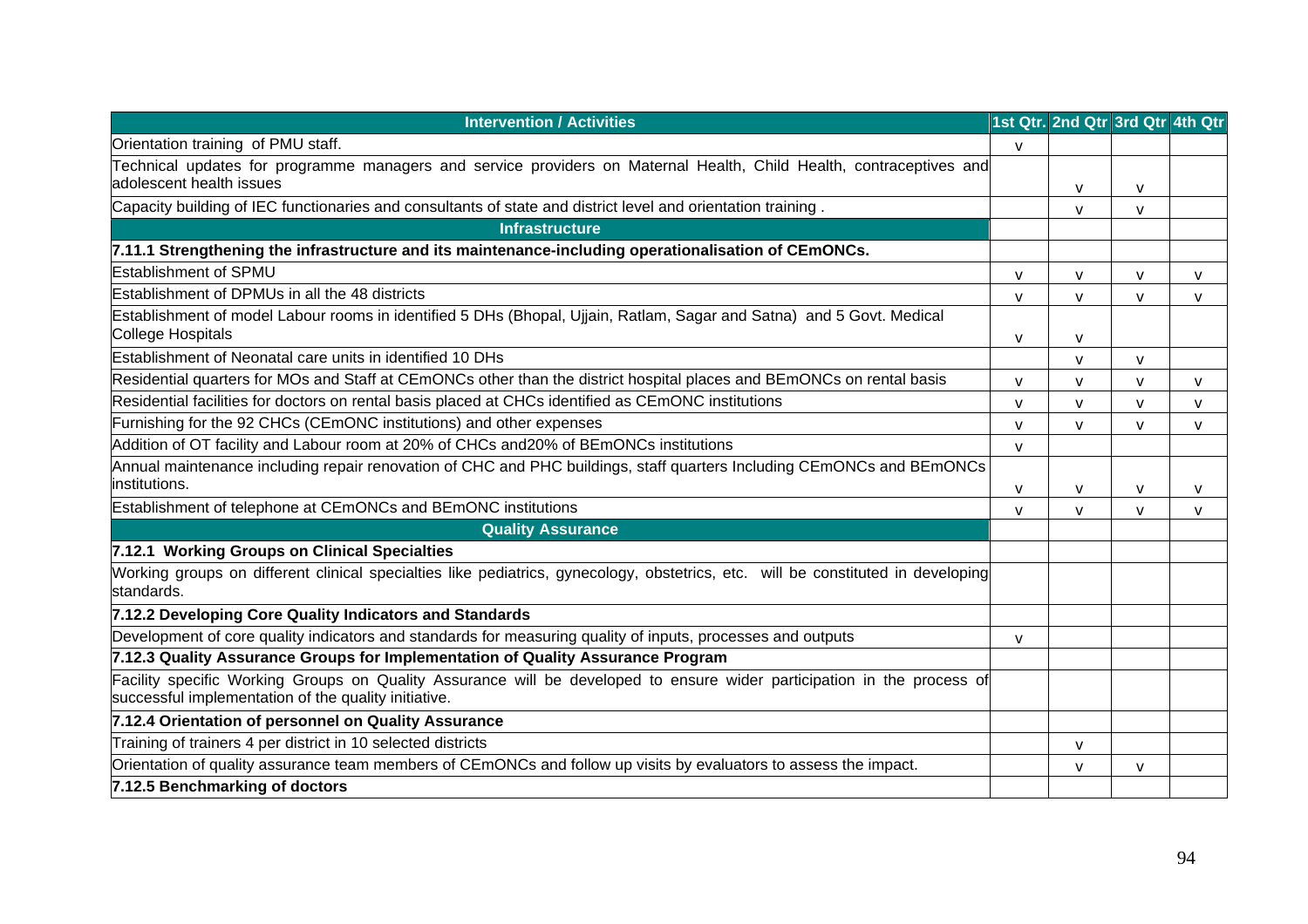| <b>Intervention / Activities</b>                                                                                                                                                                                                                     |              | 1st Qtr. 2nd Qtr 3rd Qtr 4th Qtr |              |              |
|------------------------------------------------------------------------------------------------------------------------------------------------------------------------------------------------------------------------------------------------------|--------------|----------------------------------|--------------|--------------|
| Development of benchmarks for PGMOs to assess their performance                                                                                                                                                                                      |              |                                  |              |              |
| 7.12.6: Quality assurance for Private sector health care providers                                                                                                                                                                                   |              |                                  |              |              |
| Establishment of a system of accreditation                                                                                                                                                                                                           | v            |                                  |              |              |
| Revision and printing of quality standards, SOPs                                                                                                                                                                                                     | $\mathsf{V}$ |                                  |              |              |
| 7.12.7 Surveys and Audits                                                                                                                                                                                                                            |              |                                  |              |              |
| Feed back from users                                                                                                                                                                                                                                 | V            | v                                | $\mathsf{v}$ | v            |
| Conduct of patient satisfaction survey, medical audit and prescription audit through process evaluation by involving external                                                                                                                        |              |                                  |              |              |
| agency.                                                                                                                                                                                                                                              |              | $\mathsf{V}$                     | $\mathsf{V}$ |              |
| <b>Programme Management</b>                                                                                                                                                                                                                          |              |                                  |              |              |
| 7.13 Programme Management Arrangement                                                                                                                                                                                                                |              |                                  |              |              |
| <b>SPMU</b> remuneration                                                                                                                                                                                                                             | v            | $\mathsf{V}$                     | $\mathsf{V}$ | $\mathsf{v}$ |
| DPMU remuneration                                                                                                                                                                                                                                    | $\mathsf{V}$ | v                                | $\mathsf{v}$ | $\mathsf{v}$ |
| Office expenses for SPMU at State level including TA-DA, POL, hiring of vehicle, Telephone etc and other misc expenses                                                                                                                               | $\mathsf{V}$ | v                                | $\mathsf{V}$ | v            |
| District Contingency expenses for the State which includes TA & DA of the staff, office expenses and hiring of vehicle, and                                                                                                                          |              |                                  |              |              |
| other contingent expenses                                                                                                                                                                                                                            | V            | v                                | $\mathsf{V}$ | $\vee$       |
| Quarterly meeting of CMHOs and District PO at the State Level                                                                                                                                                                                        | v            | v                                | $\mathsf{V}$ | $\mathsf{V}$ |
| Continued supervision and inspection by the State level officers and SPMU consultants (includes hiring of vehicles.)                                                                                                                                 | v            | v                                | $\mathsf{V}$ | $\mathsf{v}$ |
| Inter state and international study tours, Experience sharing workshops/inter State visits                                                                                                                                                           | $\mathsf{V}$ | $\mathsf{V}$                     | $\mathsf{V}$ |              |
| <b>Establishment of State Health Resource Center</b>                                                                                                                                                                                                 | v            |                                  |              |              |
| Incentives for good performers at state, district & block level                                                                                                                                                                                      | v            |                                  |              |              |
| 7.13.2 Contracting out CHC downward (Up to SHCs) infrastructure to private/non-government partners on management cost basis,<br>on a pilot basis in year one in one division and adding 1 CHC network/per division from year 2 onwards up to year 5. |              |                                  |              |              |
| Triangulation study in 48 districts                                                                                                                                                                                                                  |              |                                  |              |              |
| Outsourcing management of CHC/PHC network on pilot basis in 20 facilities                                                                                                                                                                            | V            | v                                | $\mathsf{V}$ | v            |
| Additional Support Unit at 5 districts I.e. Chattarpur, Panna, Rewa, Satna & Sidhi                                                                                                                                                                   |              |                                  |              |              |
| Remuneration to staff of additional support unit in 5 districts. (Satna, Sidhi, Chhatapur, Panna, Rewa)                                                                                                                                              | v            | v                                | $\mathsf{V}$ | $\mathsf{V}$ |
| <b>Logistics</b>                                                                                                                                                                                                                                     |              |                                  |              |              |
| 7.14.1 Design and Establishment of an Integrated Logistics Management System and Establishment of Logistics<br><b>Management Cell</b>                                                                                                                |              |                                  |              |              |
| Review and establishment of Logistics Management System.                                                                                                                                                                                             |              |                                  |              |              |
| Development of web enabled stores management information system and<br>e-connectivity of wearhouses.                                                                                                                                                 |              |                                  |              |              |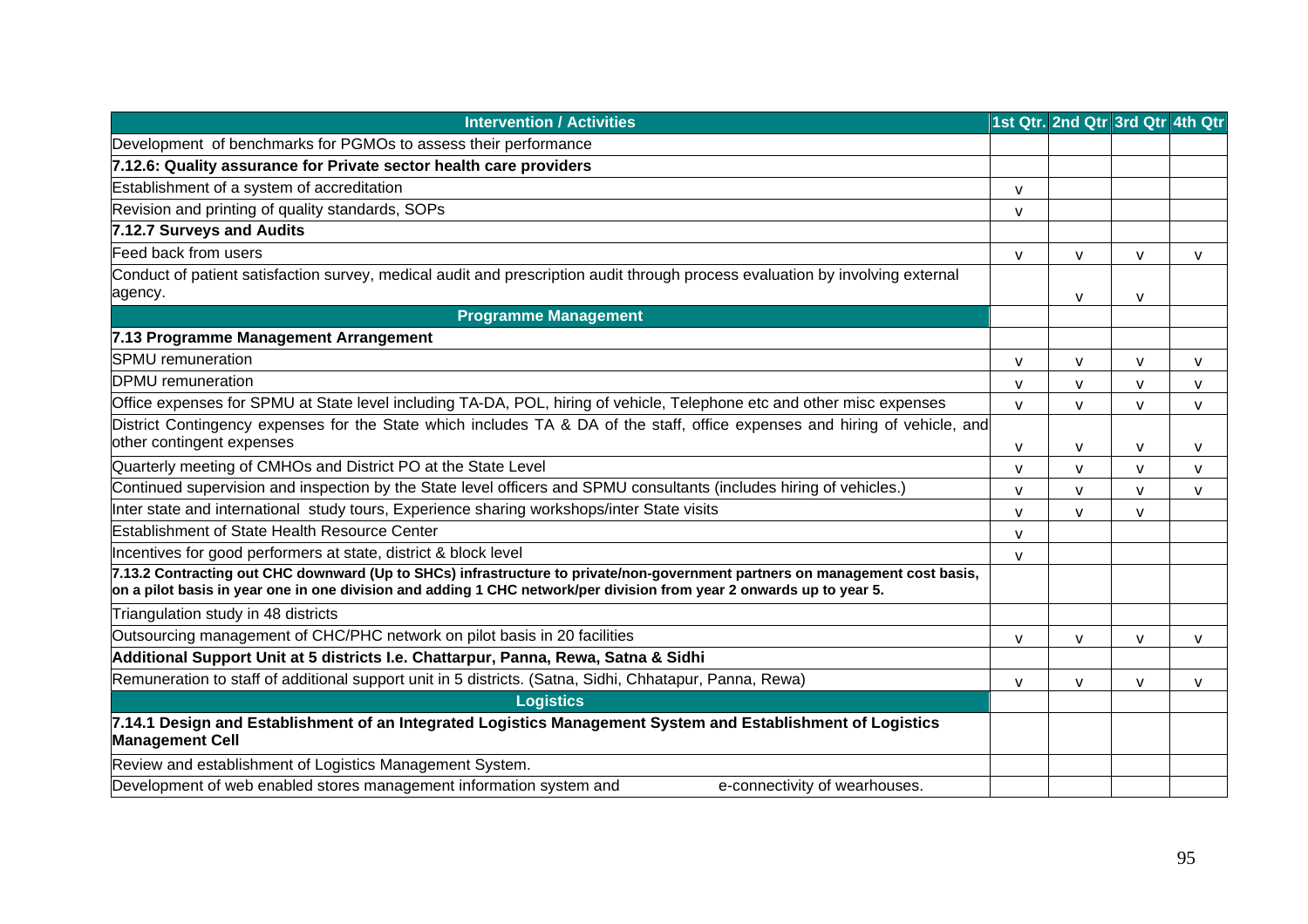| <b>Intervention / Activities</b>                                                                            | 1st Qtr. 2nd Qtr 3rd Qtr 4th Qtr |  |
|-------------------------------------------------------------------------------------------------------------|----------------------------------|--|
| 7.14.2 Creation of a Logistics Management Unit at the State Level                                           |                                  |  |
| Establishment of State logistics Management Unit at Sate level                                              |                                  |  |
| Support to wearhouses/drug stores in all the districts. Storage racks and equipments and minor repairs etc. |                                  |  |
| Development and establishment of supply chain mechanism                                                     |                                  |  |
| <b>Mandatory</b>                                                                                            |                                  |  |
| Jananni Suraksha Yojana                                                                                     |                                  |  |
| Compensation money for Sterilisation operations.                                                            |                                  |  |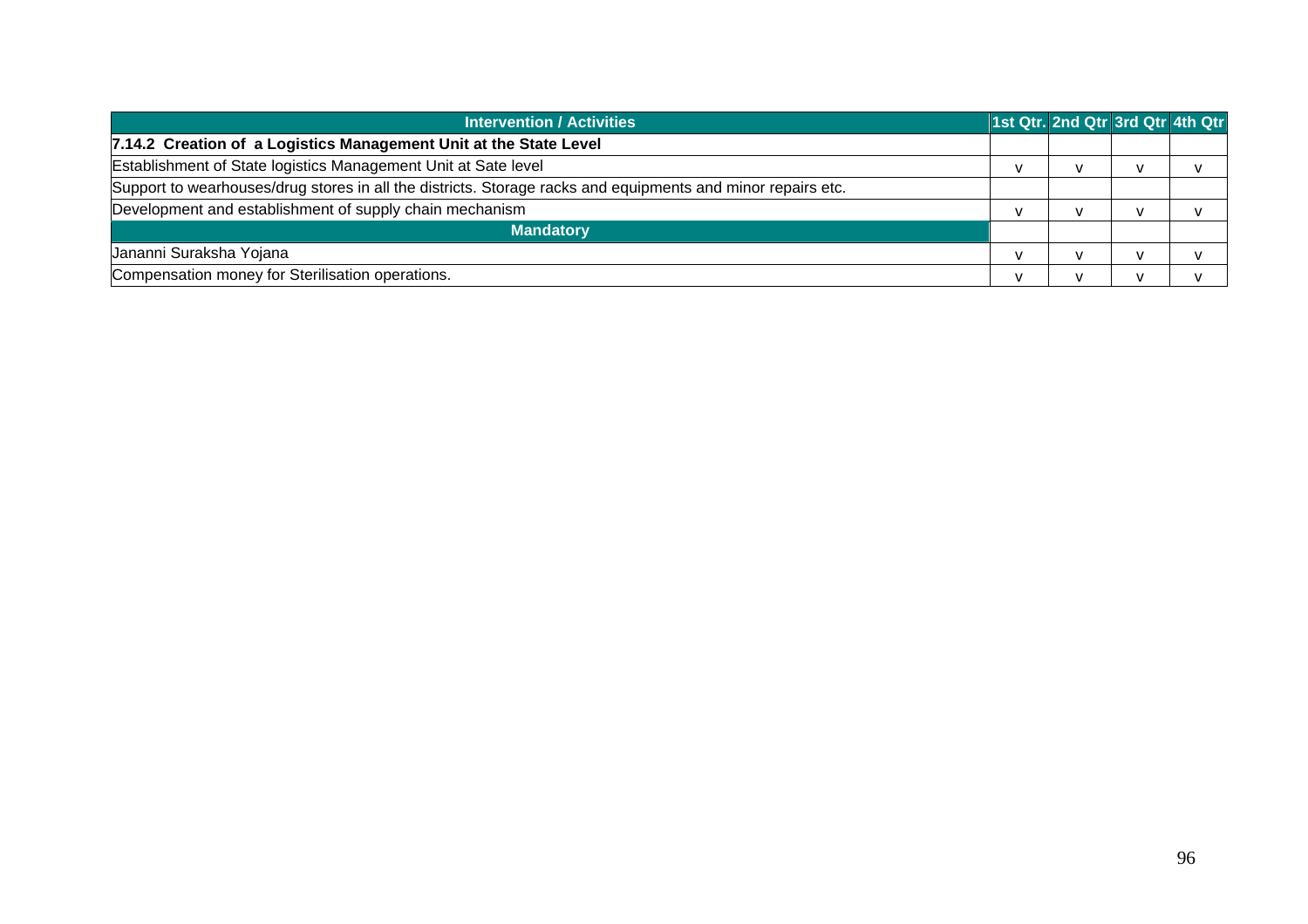### **Annexure – I**

|                |                  |                       |                 | Names of Health Institutions for providing BEmOC     |               |
|----------------|------------------|-----------------------|-----------------|------------------------------------------------------|---------------|
| S.No.          | <b>District</b>  |                       | <b>Services</b> | <b>Identified Health Centres for providing BemOC</b> | No. of        |
|                |                  | <b>Civil Hospital</b> | <b>CHC</b>      | <b>PHC</b>                                           | <b>BEmOCs</b> |
| $\mathbf{1}$   | <b>Anuppur</b>   |                       | Parasi          | Benibari                                             | 8             |
|                |                  |                       | Jaithari        | Amarkantak                                           |               |
|                |                  |                       | Kotma           | Karpa                                                |               |
|                |                  |                       |                 | Bijuri                                               |               |
|                |                  |                       |                 | Malga                                                |               |
| 2              | Ashoknagar       |                       | Mungawali       | Shadora                                              | 6             |
|                |                  |                       | Ishagarh        | Bahadurpur                                           |               |
|                |                  |                       |                 | Kachnar                                              |               |
|                |                  |                       |                 | Malhargarh                                           |               |
| 3              | <b>Badwani</b>   |                       | Rajpur          | Anjad                                                | 11            |
|                |                  |                       | Niwali          | Silawad                                              |               |
|                |                  |                       | Thikari         | Ojhar                                                |               |
|                |                  |                       |                 | Palsood                                              |               |
|                |                  |                       |                 | Barla                                                |               |
|                |                  |                       |                 | Khetia                                               |               |
|                |                  |                       |                 | Julwania                                             |               |
|                |                  |                       |                 | Gandhwal                                             |               |
| 4              | <b>Balaghat</b>  |                       | Kiranapur       | Lamta                                                | 13            |
|                |                  |                       | Paraswada       | Hata                                                 |               |
|                |                  |                       | Birsa           | Matte                                                |               |
|                |                  |                       | Khairlanji      | Bahela                                               |               |
|                |                  |                       | Lalbarra        | Bhanegaon                                            |               |
|                |                  |                       |                 | Rampali                                              |               |
|                |                  |                       |                 | Dogarmali                                            |               |
|                |                  |                       |                 | Bamhani                                              |               |
| 5              | <b>Betul</b>     |                       | Athner          | Hidli                                                | 15            |
|                |                  |                       | Chicholi        | Jhallaar                                             |               |
|                |                  |                       | Shahpur         | Barvi                                                |               |
|                |                  |                       | Multai          | Bhoura                                               |               |
|                |                  |                       | Amla            | Chunalomha                                           |               |
|                |                  |                       | PrabhatPattan   | Masod                                                |               |
|                |                  |                       |                 | Ranipur                                              |               |
|                |                  |                       |                 | <b>Bordehi</b>                                       |               |
|                |                  |                       |                 | Chirapatla                                           |               |
| 6              | <b>Bhind</b>     |                       | Amayan          | Phoof                                                | 10            |
|                |                  |                       | Ater            | Gormi                                                |               |
|                |                  |                       | Roan            | Bijora                                               |               |
|                |                  |                       | Mou             | Surpura                                              |               |
|                |                  |                       |                 | Mihona                                               |               |
|                |                  |                       |                 | Guhisar                                              |               |
| $\overline{7}$ | <b>Bhopal</b>    |                       | Gandhinagar     | Nazirabad                                            | 3             |
|                |                  |                       |                 | Gunga                                                |               |
| 8              | <b>Burhanpur</b> |                       | Nepangar        | Dhulkot                                              | 5             |
|                |                  |                       | Shahpur         | Amullakhurd                                          |               |
|                |                  |                       |                 | <b>Bodarli</b>                                       |               |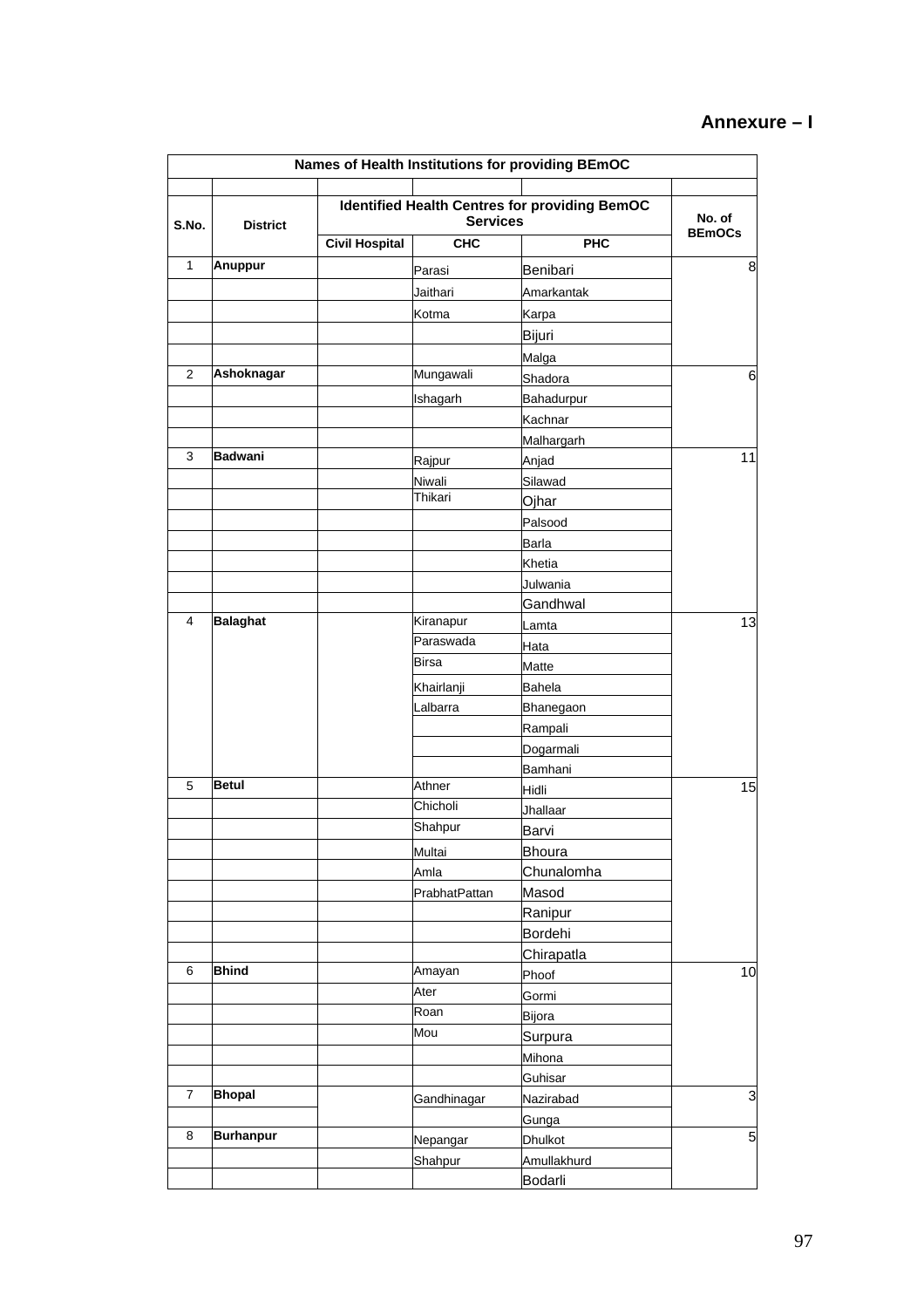| S.No. | <b>District</b> |                       | <b>Services</b> | <b>Identified Health Centres for providing BemOC</b> | No. of<br><b>BEmOCs</b> |
|-------|-----------------|-----------------------|-----------------|------------------------------------------------------|-------------------------|
|       |                 | <b>Civil Hospital</b> | <b>CHC</b>      | <b>PHC</b>                                           |                         |
| 9     | Chhatarpur      |                       | Bijawar         | Harpalpur                                            | 13                      |
|       |                 |                       | Khajuraho       | Rajnagar                                             |                         |
|       |                 |                       | <b>Baxwaha</b>  | Ishanagar                                            |                         |
|       |                 |                       | Gaurihar        | Maharjpur                                            |                         |
|       |                 |                       | Laundi          | Chandla                                              |                         |
|       |                 |                       |                 | Satai                                                |                         |
|       |                 |                       |                 | Kishangarh                                           |                         |
|       |                 |                       |                 | Bamitha                                              |                         |
| 10    | Chhindwara      | Chandameta            | Mohkhed         | Pindraikala                                          | 19                      |
|       |                 |                       | Parasia         | Mohgaon                                              |                         |
|       |                 |                       | Jamai           | Borgaon                                              |                         |
|       |                 |                       | Damua           | <b>Batkakhapa</b>                                    |                         |
|       |                 |                       | <b>Bichhua</b>  | Surlakhapa                                           |                         |
|       |                 |                       | Nandanwadi      | Teegaon                                              |                         |
|       |                 |                       | Chorai          | Chand                                                |                         |
|       |                 |                       | Harrai          | Badchicholi                                          |                         |
|       |                 |                       |                 | Rampur                                               |                         |
|       |                 |                       |                 | Dhanegaon                                            |                         |
| 11    | Damoh           |                       | Tendukheda      | Hindoria                                             |                         |
|       |                 |                       | Patharia        | Raneh                                                |                         |
|       |                 |                       | Patera          | Sarra                                                |                         |
|       |                 |                       | Batiagarh       |                                                      |                         |
| 12    | <b>Datia</b>    |                       | <b>Bhander</b>  | Indergarh                                            | 6                       |
|       |                 |                       |                 | Unnao                                                |                         |
|       |                 |                       |                 |                                                      |                         |
|       |                 |                       |                 | Basai<br>Baroni                                      |                         |
|       |                 |                       |                 |                                                      |                         |
| 13    | Dewas           | Hat Piplaya           |                 | Salon                                                | 13                      |
|       |                 |                       | Tonkkhurd       | Satwas                                               |                         |
|       |                 |                       | Khategaon       | Barotha                                              |                         |
|       |                 |                       | Bagali          | Udainagar                                            |                         |
|       |                 |                       |                 | Loharda                                              |                         |
|       |                 |                       |                 | Nemawar                                              |                         |
|       |                 |                       |                 | Kamlapur                                             |                         |
|       |                 |                       |                 | Bhorasa                                              |                         |
|       |                 |                       |                 | Chobaradhira                                         |                         |
|       |                 |                       |                 | Kantaphod                                            |                         |
| 14    | Dhar            |                       | Pithampur       | Ghatabillod                                          | 16                      |
|       |                 |                       | Tirla           | Nalchha                                              |                         |
|       |                 |                       | Bakaner         | Amjhera                                              |                         |
|       |                 |                       | Dharampuri      | Karoli                                               |                         |
|       |                 |                       | Gandhwani       | Tanda                                                |                         |
|       |                 |                       | Nisarpur        | Dehri                                                |                         |
|       |                 |                       | <b>Bagh</b>     | Bidwal                                               |                         |
|       |                 |                       | Dahi            | Umarban                                              |                         |
| 15    | <b>Dindori</b>  |                       | Karanjia        | Vikrampur                                            | 12                      |
|       |                 |                       | Mehadwani       | Gadasarai                                            |                         |
|       |                 |                       | Amarpur         | Jamgaon                                              |                         |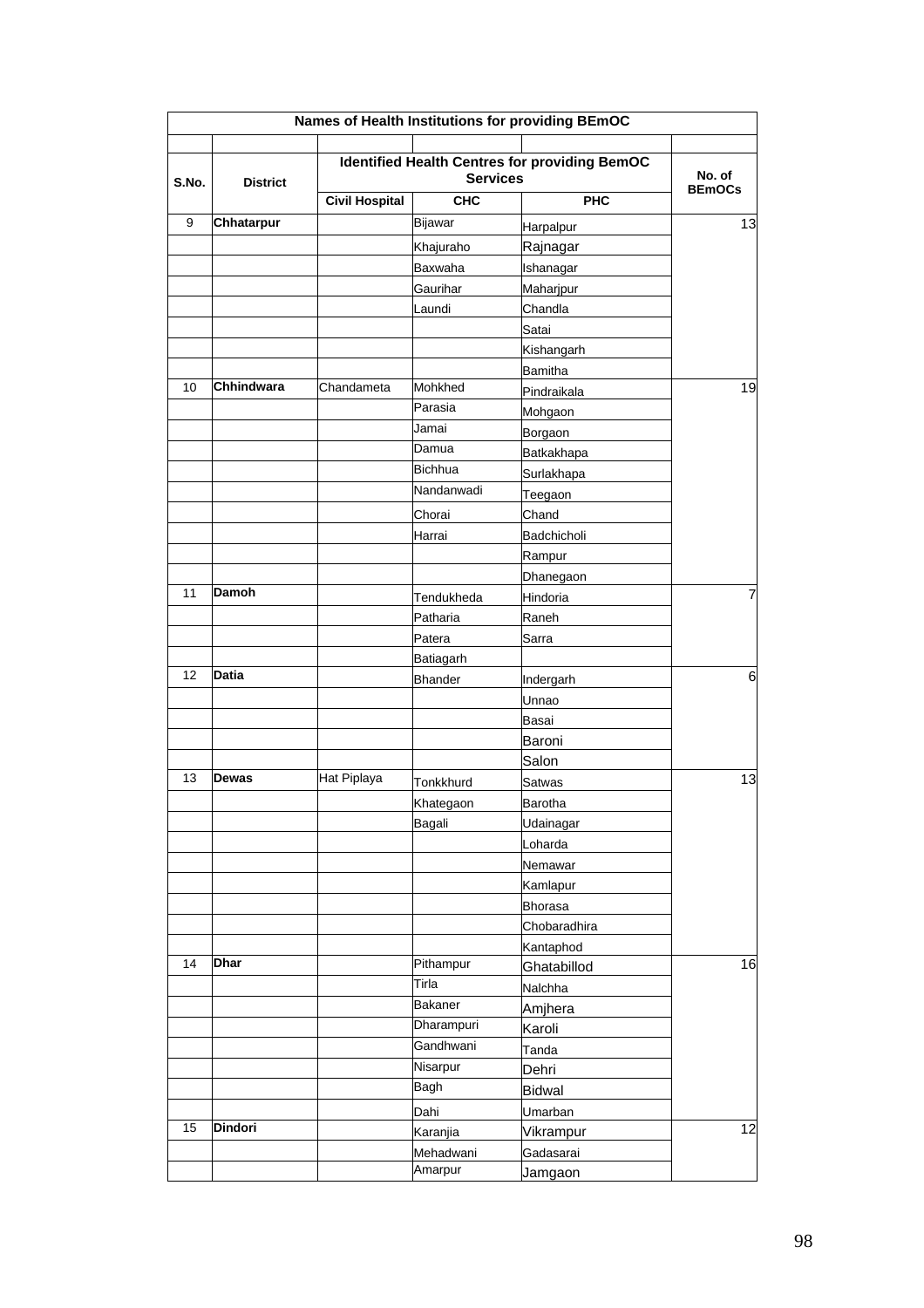|       |                 |                       |                 | Names of Health Institutions for providing BEmOC     |                         |
|-------|-----------------|-----------------------|-----------------|------------------------------------------------------|-------------------------|
| S.No. | <b>District</b> |                       | <b>Services</b> | <b>Identified Health Centres for providing BemOC</b> | No. of<br><b>BEmOCs</b> |
|       |                 | <b>Civil Hospital</b> | <b>CHC</b>      | <b>PHC</b>                                           |                         |
|       |                 |                       | Samnapur        | Kisalpuri                                            |                         |
|       |                 |                       | Shahpura        | Dugaria                                              |                         |
|       |                 |                       |                 | Chada                                                |                         |
|       |                 |                       |                 | Rai                                                  |                         |
| 16    | Guna            |                       | Aaron           | <b>Bhadora</b>                                       | 8                       |
|       |                 |                       | Kumbhraj        | Bishangarh                                           |                         |
|       |                 |                       | Bamori          | Maksudangarh                                         |                         |
|       |                 |                       |                 | Myana                                                |                         |
|       |                 |                       |                 | Ruthiyai                                             |                         |
| 17    | Gwalior         |                       | Mohna           | Barai                                                | 6                       |
|       |                 |                       |                 | Hastinapur                                           |                         |
|       |                 |                       |                 | Antri                                                |                         |
|       |                 |                       |                 | Shuklahari                                           |                         |
|       |                 |                       |                 | Chinor                                               |                         |
| 18    | Harda           |                       | Timarni         | Handia                                               | 4                       |
|       |                 |                       |                 | Sirali                                               |                         |
|       |                 |                       |                 |                                                      |                         |
| 19    | Hoshangabad     |                       | Babai           | Rahatgaon                                            | 9                       |
|       |                 | Pachmari              | Bankhedi        | Sandiya                                              |                         |
|       |                 |                       | Sukhtawa        | Dolaria                                              |                         |
|       |                 |                       |                 | Umardha                                              |                         |
|       |                 |                       |                 | Semri Herchand                                       |                         |
| 20    | Indore          |                       | Manpur          | Bagratawa<br>Betma                                   | 8                       |
|       |                 |                       |                 | Gotampura                                            |                         |
|       |                 |                       |                 | Hatod                                                |                         |
|       |                 |                       |                 | <b>Bicholi Hapsi</b>                                 |                         |
|       |                 |                       |                 |                                                      |                         |
|       |                 |                       |                 | Hasalpur                                             |                         |
|       |                 |                       |                 | Chandrawatiganj                                      |                         |
|       |                 |                       |                 | Dakachiya                                            |                         |
| 21    | <b>Jabalpur</b> |                       | Panagar         | Barela                                               | 9                       |
|       |                 |                       | Natwara         | Bargi                                                |                         |
|       |                 |                       | Majholi         | Majhgawa                                             |                         |
|       |                 |                       |                 | Chargawa                                             |                         |
|       |                 |                       |                 | Khitola                                              |                         |
|       |                 |                       |                 | Katangi                                              |                         |
| 22    | Jhabua          |                       | Meghnagar       | Kalyanpura                                           | 15                      |
|       |                 |                       | Para            | Ambua                                                |                         |
|       |                 |                       | Ranapur         | Umarkot                                              |                         |
|       |                 |                       | Sondwa          | Rama                                                 |                         |
|       |                 |                       | Kaththiwada     | Nanpur                                               |                         |
|       |                 |                       | Udaygarh        | Bori                                                 |                         |
|       |                 |                       | <b>Bhabra</b>   | Kanjwani                                             |                         |
|       |                 |                       |                 | Kakanwani                                            |                         |
| 23    | Katni           |                       | Badwara         | Barhi                                                | 10                      |
|       |                 |                       | Reethi          | Kanhewara                                            |                         |
|       |                 |                       | Umariapan       | Badgaon                                              |                         |
|       |                 |                       |                 | Ghughra                                              |                         |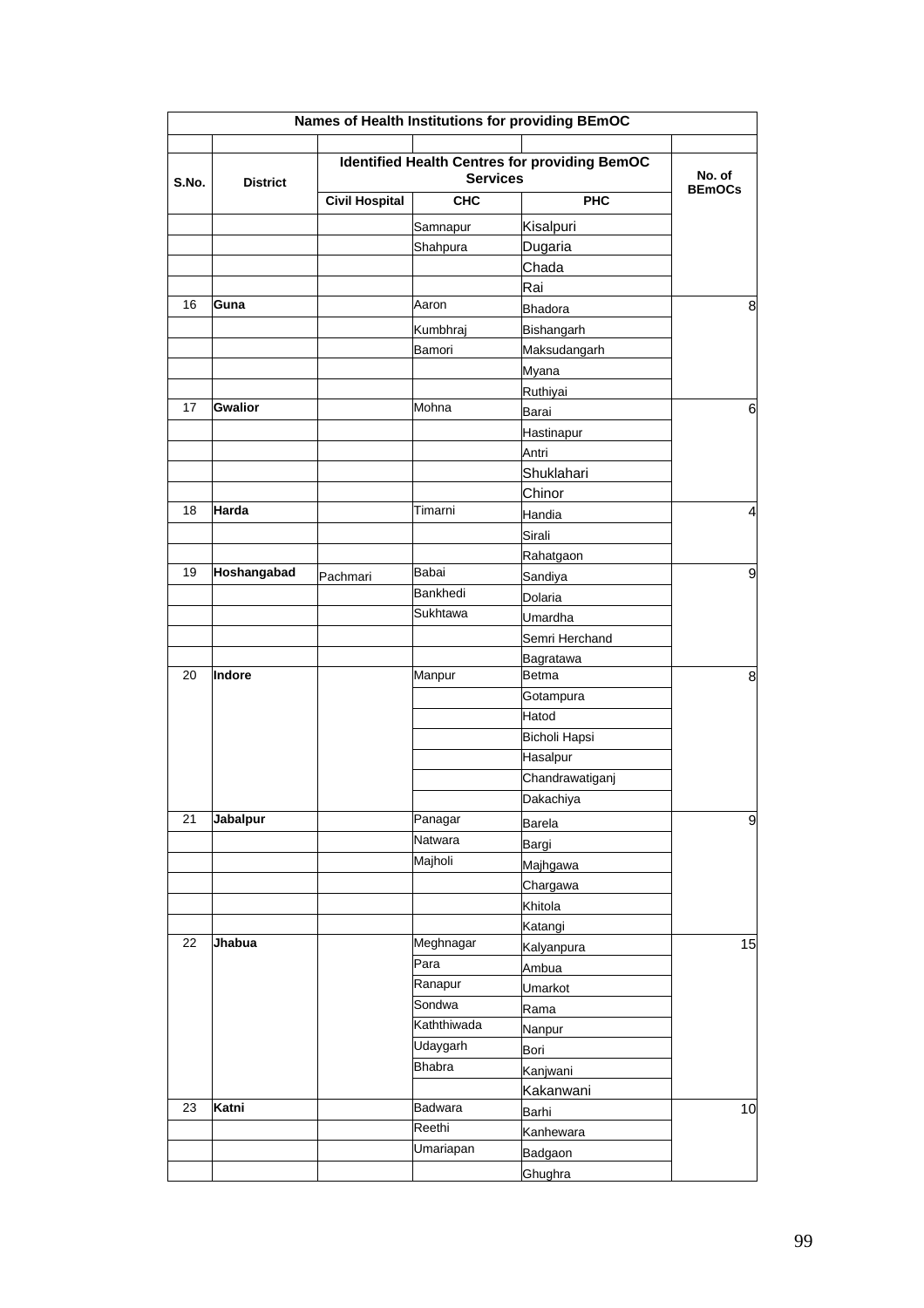|       |                   |                       |                                                                         | Names of Health Institutions for providing BEmOC |               |
|-------|-------------------|-----------------------|-------------------------------------------------------------------------|--------------------------------------------------|---------------|
| S.No. | <b>District</b>   |                       | <b>Identified Health Centres for providing BemOC</b><br><b>Services</b> |                                                  |               |
|       |                   | <b>Civil Hospital</b> | <b>CHC</b>                                                              | <b>PHC</b>                                       | <b>BEmOCs</b> |
|       |                   |                       |                                                                         | Sigodi                                           |               |
|       |                   |                       |                                                                         | Kemor                                            |               |
|       |                   |                       |                                                                         | Slemanabad                                       |               |
| 24    | <b>Khandwa</b>    |                       | Pandhana                                                                | Mandhata                                         | 10            |
|       |                   |                       | Mundi                                                                   | Jawar                                            |               |
|       |                   |                       | Chhaigaonmakhan Beed                                                    |                                                  |               |
|       |                   |                       |                                                                         | Piplod                                           |               |
|       |                   |                       |                                                                         | Roshni                                           |               |
|       |                   |                       |                                                                         | Chichgohan                                       |               |
|       |                   |                       |                                                                         | Borgaon                                          |               |
| 25    | Khargone          | Sanawad               | Gogaon                                                                  | Oon                                              | 13            |
|       |                   |                       | Segaon                                                                  | Mohana                                           |               |
|       |                   |                       | Bhikangaon                                                              | Bamnala                                          |               |
|       |                   |                       | Jhiranya                                                                | Bedia                                            |               |
|       |                   |                       | Maheshwar                                                               |                                                  |               |
|       |                   |                       | Kasrawad                                                                |                                                  |               |
|       |                   |                       | Bhagawanpura                                                            |                                                  |               |
|       |                   |                       | Mandleshwar                                                             |                                                  |               |
| 26    | <b>Mandla</b>     |                       | <b>Bichhia</b>                                                          | Bamhni                                           | 13            |
|       |                   |                       | <b>Niwas</b>                                                            | Khatia                                           |               |
|       |                   |                       | Beejadandi                                                              | Pindrai                                          |               |
|       |                   |                       | Mohgaon                                                                 | Maneri                                           |               |
|       |                   |                       | Ghughari                                                                | Jamthar                                          |               |
|       |                   |                       | Mawai                                                                   | Anjani                                           |               |
|       |                   |                       |                                                                         | Chhindgaon                                       |               |
| 27    | Mandsaur          |                       | Malhargarh                                                              | Dhudhadka                                        | 11            |
|       |                   |                       | Seetamau                                                                | Shamgarh                                         |               |
|       |                   |                       |                                                                         | Suvasara                                         |               |
|       |                   |                       |                                                                         | Mailkheda                                        |               |
|       |                   |                       |                                                                         | Sandhara                                         |               |
|       |                   |                       |                                                                         | Bhesoda                                          |               |
|       |                   |                       |                                                                         | Piplyamandi                                      |               |
|       |                   |                       |                                                                         | Gandhisagar                                      |               |
|       |                   |                       |                                                                         | Sanjeet                                          |               |
| 28    | <b>Morena</b>     |                       | Noorabad                                                                | Bamor                                            | 11            |
|       |                   |                       | Joura                                                                   | Khadiahar                                        |               |
|       |                   |                       | Porsa                                                                   | Sujarma                                          |               |
|       |                   |                       |                                                                         | Rampurkala                                       |               |
|       |                   |                       |                                                                         | Sumavali                                         |               |
|       |                   |                       |                                                                         | Dimni                                            |               |
|       |                   |                       |                                                                         | Jhundpura                                        |               |
|       |                   |                       |                                                                         | Pachokhara                                       |               |
| 29    | <b>Narsingpur</b> |                       | Gotegaon                                                                | Dhamna                                           | 9             |
|       |                   |                       | Saikheda                                                                | Barhata                                          |               |
|       |                   |                       | Salichoka                                                               | Barman                                           |               |
|       |                   |                       | Tendukheda                                                              | Chawarpatha                                      |               |
|       |                   |                       |                                                                         | Chichli                                          |               |
| 30    | <b>Neemuch</b>    |                       | Manasa                                                                  | Singoli                                          | 8             |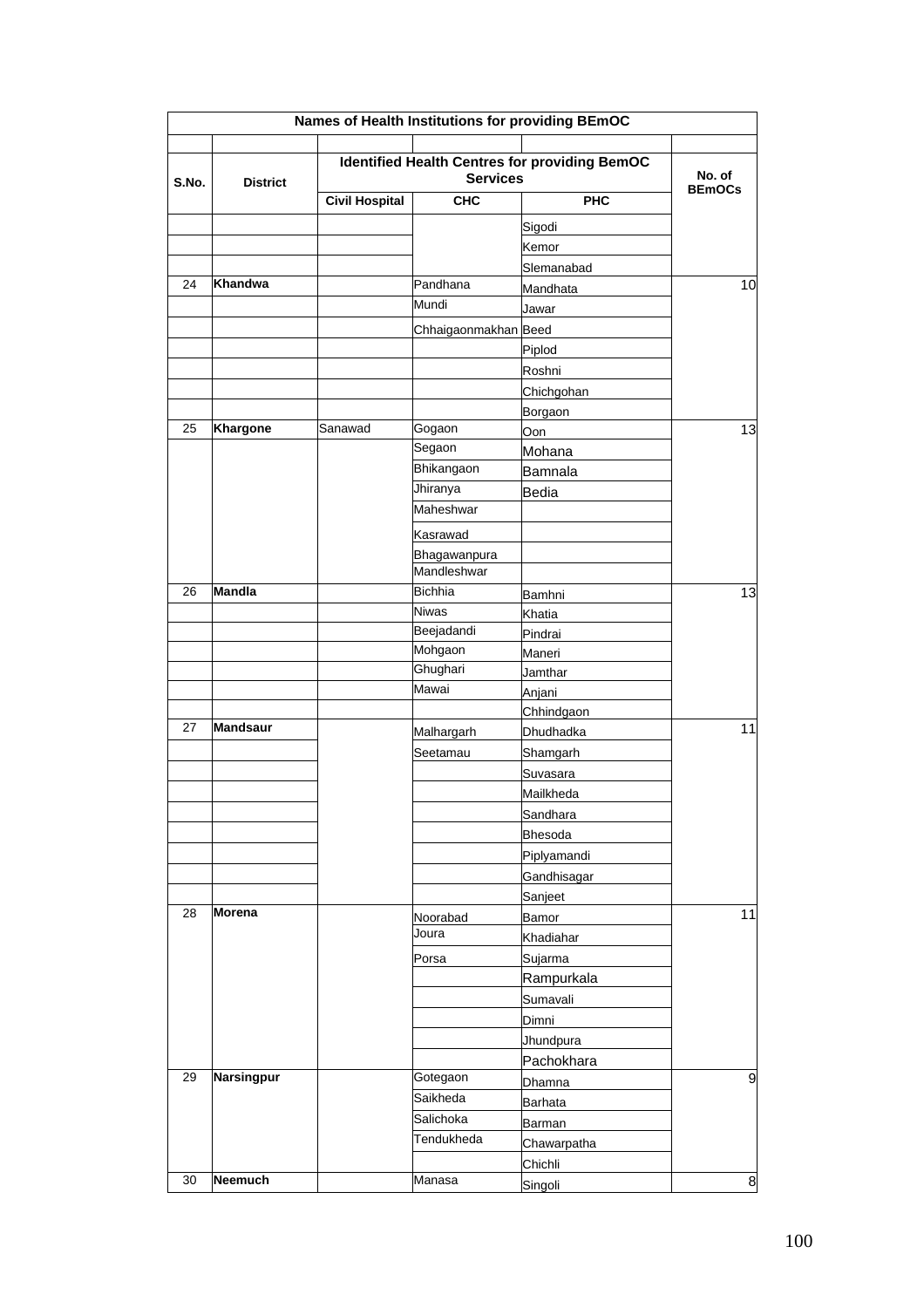|       |                 |                       |                 | Names of Health Institutions for providing BEmOC     |                         |
|-------|-----------------|-----------------------|-----------------|------------------------------------------------------|-------------------------|
| S.No. | <b>District</b> |                       | <b>Services</b> | <b>Identified Health Centres for providing BemOC</b> | No. of<br><b>BEmOCs</b> |
|       |                 | <b>Civil Hospital</b> | <b>CHC</b>      | PHC                                                  |                         |
|       |                 |                       |                 | Deeken                                               |                         |
|       |                 |                       |                 | Palsoda                                              |                         |
|       |                 |                       |                 | Ratngarh                                             |                         |
|       |                 |                       |                 | Bisalwaskala                                         |                         |
|       |                 |                       |                 | Kadwasa                                              |                         |
|       |                 |                       |                 | Jaat                                                 |                         |
| 31    | Panna           |                       | Amanganj        | Devendranagar                                        | 9                       |
|       |                 |                       | Gonnor          | Mohindra                                             |                         |
|       |                 |                       | Shahnagar       | Repura                                               |                         |
|       |                 |                       |                 | Suleha                                               |                         |
|       |                 |                       |                 | Semaria                                              |                         |
|       |                 |                       |                 | Kakrhati                                             |                         |
| 32    | Raisen          |                       | Udaipura        | Sanchi                                               | 9                       |
|       |                 |                       | Gairatganj      | Devri                                                |                         |
|       |                 |                       | Mandideep       | Badi Nagar                                           |                         |
|       |                 |                       | Silwani         | Obedullaganj                                         |                         |
|       |                 |                       |                 | Sultanganj                                           |                         |
| 33    | Rajgarh         |                       | Khilchipur      | Khujner                                              | 11                      |
|       |                 |                       | Sarangpur       | Suthalia                                             |                         |
|       |                 |                       | Boda            | Pachor                                               |                         |
|       |                 |                       | Jeerapur        | Kurawar                                              |                         |
|       |                 |                       |                 | Talen                                                |                         |
|       |                 |                       |                 | Machalpur                                            |                         |
|       |                 |                       |                 | Chhapiheda                                           |                         |
| 34    | Ratlam          | Tal                   | Namli           | <b>Bilpak</b>                                        | 13                      |
|       |                 |                       | Sailana         | Rawti                                                |                         |
|       |                 |                       | Piploda         | Sarwan                                               |                         |
|       |                 |                       |                 | Kharwakala                                           |                         |
|       |                 |                       |                 | Kanadiva                                             |                         |
|       |                 |                       |                 | Chandergarh                                          |                         |
|       |                 |                       |                 | Ringnod                                              |                         |
|       |                 |                       |                 | Badawda                                              |                         |
|       |                 |                       |                 | Bardiagoel                                           |                         |
| 35    | Rewa            |                       | Gangeo          | Semaria                                              | 18                      |
|       |                 |                       | Raipur          | <b>Bida</b>                                          |                         |
|       |                 |                       | Govindgarh      | Chachai                                              |                         |
|       |                 |                       | Naigarhi        | Dabhora                                              |                         |
|       |                 |                       | Chakghat        | Amiliha                                              |                         |
|       |                 |                       |                 | Rehat                                                |                         |
|       |                 |                       |                 | Hata                                                 |                         |
|       |                 |                       |                 | Lalgaon                                              |                         |
|       |                 |                       |                 | Baikunthpur                                          |                         |
|       |                 |                       |                 | Mangawan                                             |                         |
|       |                 |                       |                 | Devtalab                                             |                         |
|       |                 |                       |                 | Pahadi                                               |                         |
|       |                 |                       |                 | Teekar                                               |                         |
| 36    | <b>Sagar</b>    |                       | Surkhi          | Shahpur                                              | 17                      |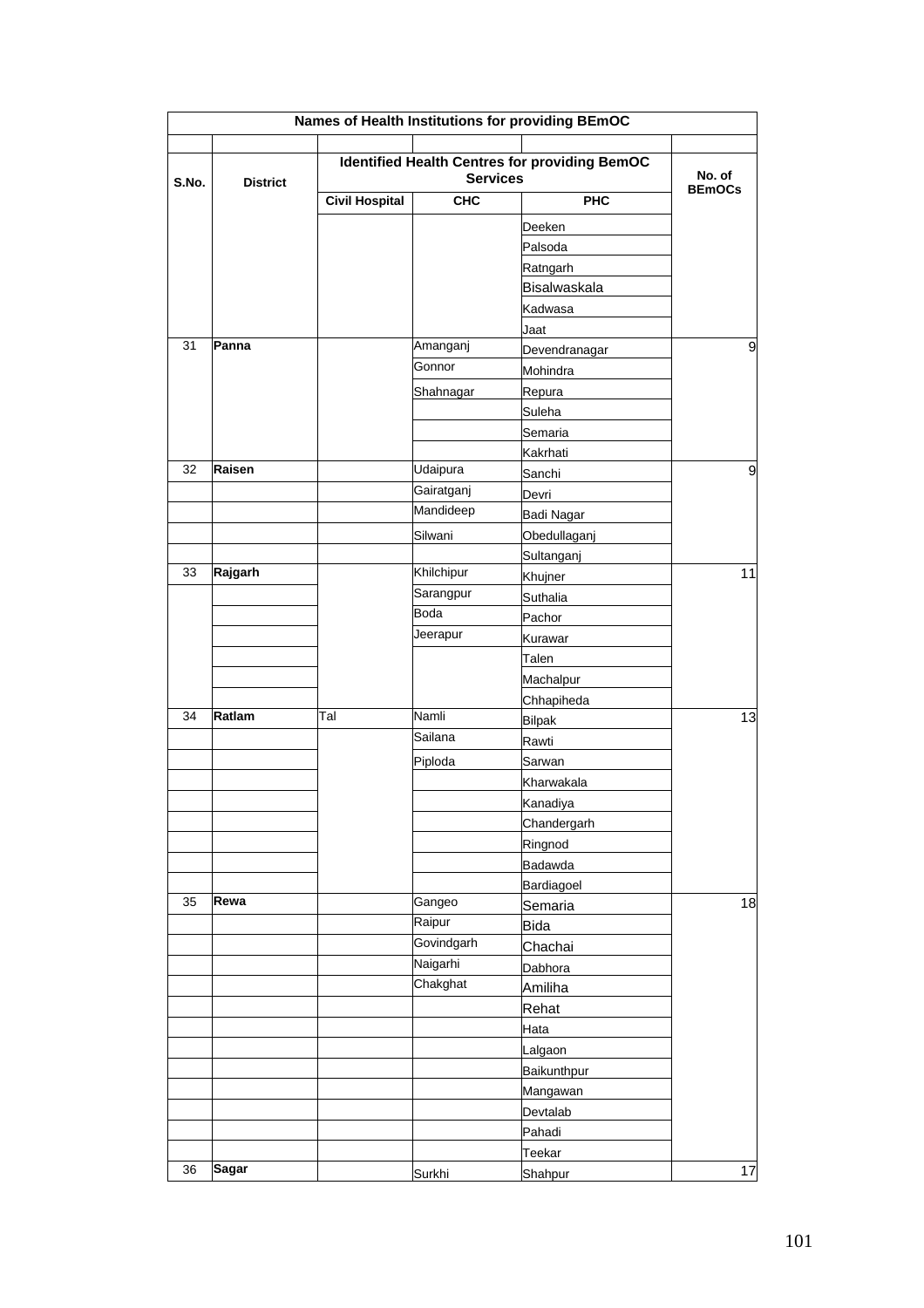| S.No. | <b>District</b> |                       | <b>Services</b>      | <b>Identified Health Centres for providing BemOC</b> | No. of<br><b>BEmOCs</b> |
|-------|-----------------|-----------------------|----------------------|------------------------------------------------------|-------------------------|
|       |                 | <b>Civil Hospital</b> | <b>CHC</b>           | <b>PHC</b>                                           |                         |
|       |                 |                       | Jaisinhnagar         | Rehli                                                |                         |
|       |                 |                       | Gadakota             | Agasod                                               |                         |
|       |                 |                       | Banda                | Baraidha                                             |                         |
|       |                 |                       | Kesali               | Khimlasa                                             |                         |
|       |                 |                       | Malthon              | Mandi Bamora                                         |                         |
|       |                 |                       | Rahatgarh            | Gourjhamar                                           |                         |
|       |                 |                       |                      | Jaruakheda                                           |                         |
|       |                 |                       |                      | Bilhara                                              |                         |
|       |                 |                       |                      | Sahajpur                                             |                         |
| 37    | Satna           |                       | Majhgawa             | Kothi                                                | 16                      |
|       |                 |                       |                      |                                                      |                         |
|       |                 |                       | Uchehra<br>Mukundpur | Birsinghpur                                          |                         |
|       |                 |                       | Devrajnagar          | Jaitwara                                             |                         |
|       |                 |                       |                      | Sohawal                                              |                         |
|       |                 |                       | Rampur Bgghelan      | Koter                                                |                         |
|       |                 |                       |                      | Ramnagar                                             |                         |
|       |                 |                       |                      | Amdara                                               |                         |
|       |                 |                       |                      | Jaso                                                 |                         |
|       |                 |                       |                      | Parasmania                                           |                         |
|       |                 |                       |                      | Barodha                                              |                         |
|       |                 |                       |                      | Nayagaon                                             |                         |
| 38    | <b>Sehore</b>   |                       | Shyampur             | Mardanpur                                            | 9                       |
|       |                 |                       | Bilkisganj           | Jawar                                                |                         |
|       |                 |                       | <b>Budni</b>         | Rehati                                               |                         |
|       |                 |                       | Ichhawar             | Maina                                                |                         |
|       |                 |                       |                      | <b>Baktara</b>                                       |                         |
| 39    | Seoni           |                       | Gopalganj            | Khawasa                                              | 13                      |
|       |                 |                       | Ghansaur             | Chhui                                                |                         |
|       |                 |                       | Barghat              | Ari                                                  |                         |
|       |                 |                       | Kurai                | Piparwani                                            |                         |
|       |                 |                       | Chhapara             | Rumal                                                |                         |
|       |                 |                       | Dhanora              | Palari                                               |                         |
|       | <b>Shahdol</b>  |                       |                      | Bamhni                                               |                         |
| 40    |                 |                       | Gohparu              | Channodi                                             | 7                       |
|       |                 |                       | <b>Budhar</b>        | Lafda                                                |                         |
|       |                 |                       | Dhanpuri             | <b>Budwa</b>                                         |                         |
|       |                 |                       | Singhpur             |                                                      |                         |
| 41    | Shajapur        | Akodia                | <b>Badod</b>         | Berchha                                              | 11                      |
|       |                 |                       | Nalkherha            | Maksi                                                |                         |
|       |                 |                       | Kalapeepal           | Polatkalan                                           |                         |
|       |                 |                       | Momanbadodia         | Soyatkala                                            |                         |
|       |                 |                       |                      | Tilawadmaina                                         |                         |
|       |                 |                       |                      | Kannad                                               |                         |
| 42    | <b>Sheopur</b>  |                       | Karhal               | <b>Badoda</b>                                        | 5                       |
|       |                 |                       |                      | <b>Beerpur</b>                                       |                         |
|       |                 |                       |                      | Agra                                                 |                         |
|       |                 |                       |                      | Dondhar                                              |                         |
| 43    | Shivpuri        |                       | Narwar               | Satanwada                                            | 10                      |
|       |                 |                       | Kolaras              | Manpura                                              |                         |
|       |                 |                       | Khaniadhana          | Bamorkalan                                           |                         |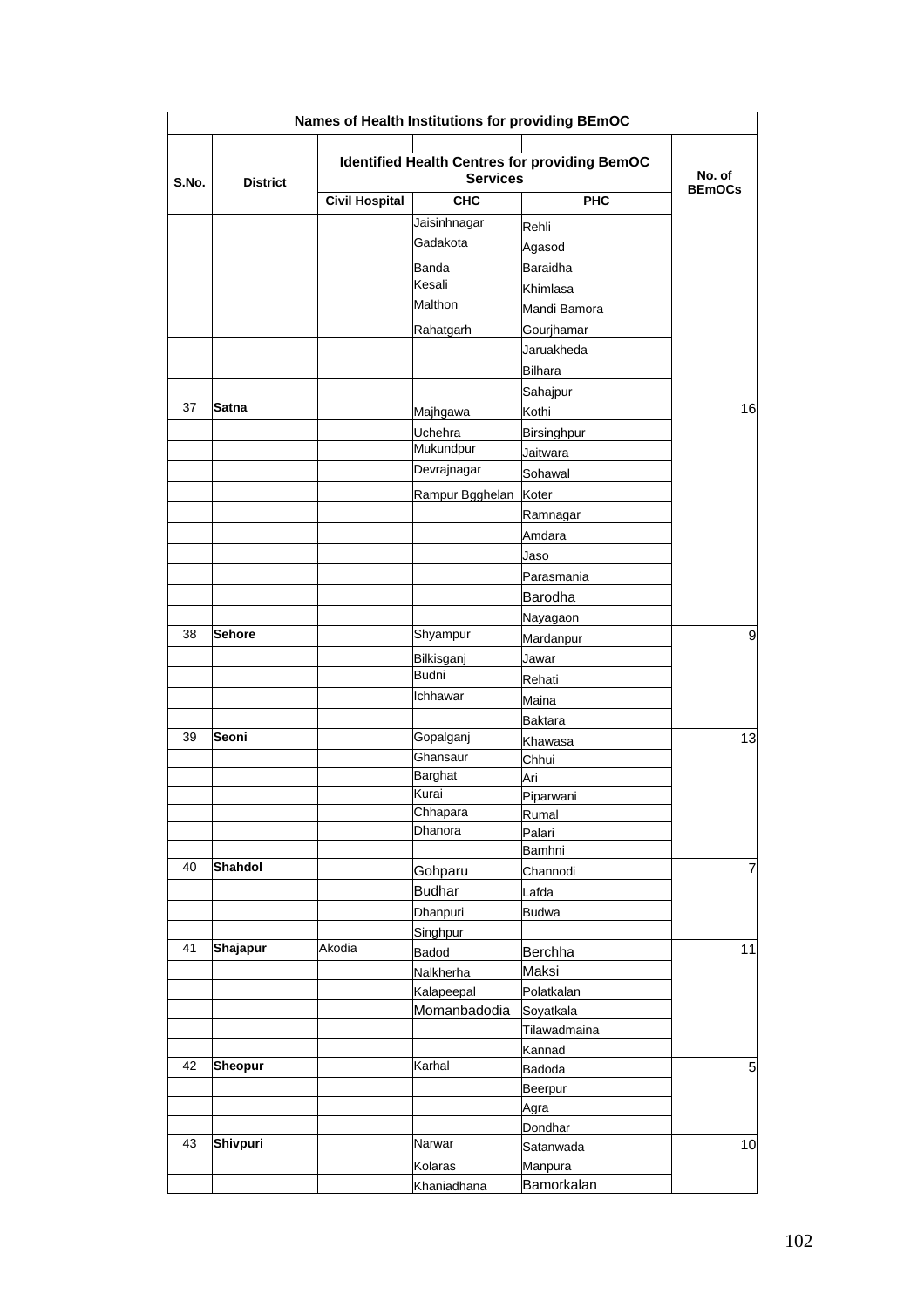|       |                  |                       |                 | Names of Health Institutions for providing BEmOC     |                         |
|-------|------------------|-----------------------|-----------------|------------------------------------------------------|-------------------------|
| S.No. | <b>District</b>  |                       | <b>Services</b> | <b>Identified Health Centres for providing BemOC</b> | No. of<br><b>BEmOCs</b> |
|       |                  | <b>Civil Hospital</b> | <b>CHC</b>      | PHC                                                  |                         |
|       |                  |                       |                 | Dinara                                               |                         |
|       |                  |                       |                 | Bairadh                                              |                         |
|       |                  |                       |                 | Rannod                                               |                         |
|       |                  |                       |                 | Magroni                                              |                         |
| 44    | Sidhi            |                       | Simaria         | <b>Madwas</b>                                        | 15                      |
|       |                  |                       | Majholi         | Amilia                                               |                         |
|       |                  |                       | Churhat         | Amarpur                                              |                         |
|       |                  |                       | <b>Niwas</b>    | Mada (Bindul)                                        |                         |
|       |                  |                       | Sihawal         | Sarai                                                |                         |
|       |                  |                       |                 | Lumsarai                                             |                         |
|       |                  |                       |                 | Podi                                                 |                         |
|       |                  |                       |                 | Deosar                                               |                         |
|       |                  |                       |                 | Barigawa                                             |                         |
|       |                  |                       |                 | Khaddi                                               |                         |
| 45    | <b>Tikamgarh</b> |                       | Baldevgarh      | Badagaon                                             | 9                       |
|       |                  |                       | Prithvipur      | Khargapur                                            |                         |
|       |                  |                       | Palera          | Orchha                                               |                         |
|       |                  |                       |                 | Lidhora                                              |                         |
|       |                  |                       |                 | Bamhorikala                                          |                         |
|       |                  |                       |                 | Taricharkala                                         |                         |
| 46    | <b>Ujjain</b>    | Madhav Nagar          | Ghatia          | Tajpur                                               | 12                      |
|       |                  |                       | Tarana          | Narwar                                               |                         |
|       |                  |                       | Khachrod        | Unhel                                                |                         |
|       |                  |                       |                 | Panbihar                                             |                         |
|       |                  |                       |                 | Makdon                                               |                         |
|       |                  |                       |                 | <b>Bhat Pachlana</b>                                 |                         |
|       |                  |                       |                 | Jharda                                               |                         |
|       |                  |                       |                 | Jhuthawada                                           |                         |
| 47    | <b>Umaria</b>    |                       | Manpur          | Indwar                                               | 5                       |
|       |                  |                       |                 | Chandia                                              |                         |
|       |                  |                       |                 | Kerkeli                                              |                         |
|       |                  |                       |                 | Bilaspur                                             |                         |
| 48    | Vidisha          |                       | Gyaraspur       | Piplakheda                                           | 10                      |
|       |                  |                       | Kurwai          | Tyonda                                               |                         |
|       |                  |                       | Lateri          | Shamshabad                                           |                         |
|       |                  |                       |                 | Gulabganj                                            |                         |
|       |                  |                       |                 |                                                      |                         |
|       |                  |                       |                 | Garetha                                              |                         |
|       |                  |                       |                 | Pathari<br>Rasolisahu                                |                         |
|       |                  |                       |                 |                                                      | 500                     |
|       |                  | 7                     | 179             | 314                                                  |                         |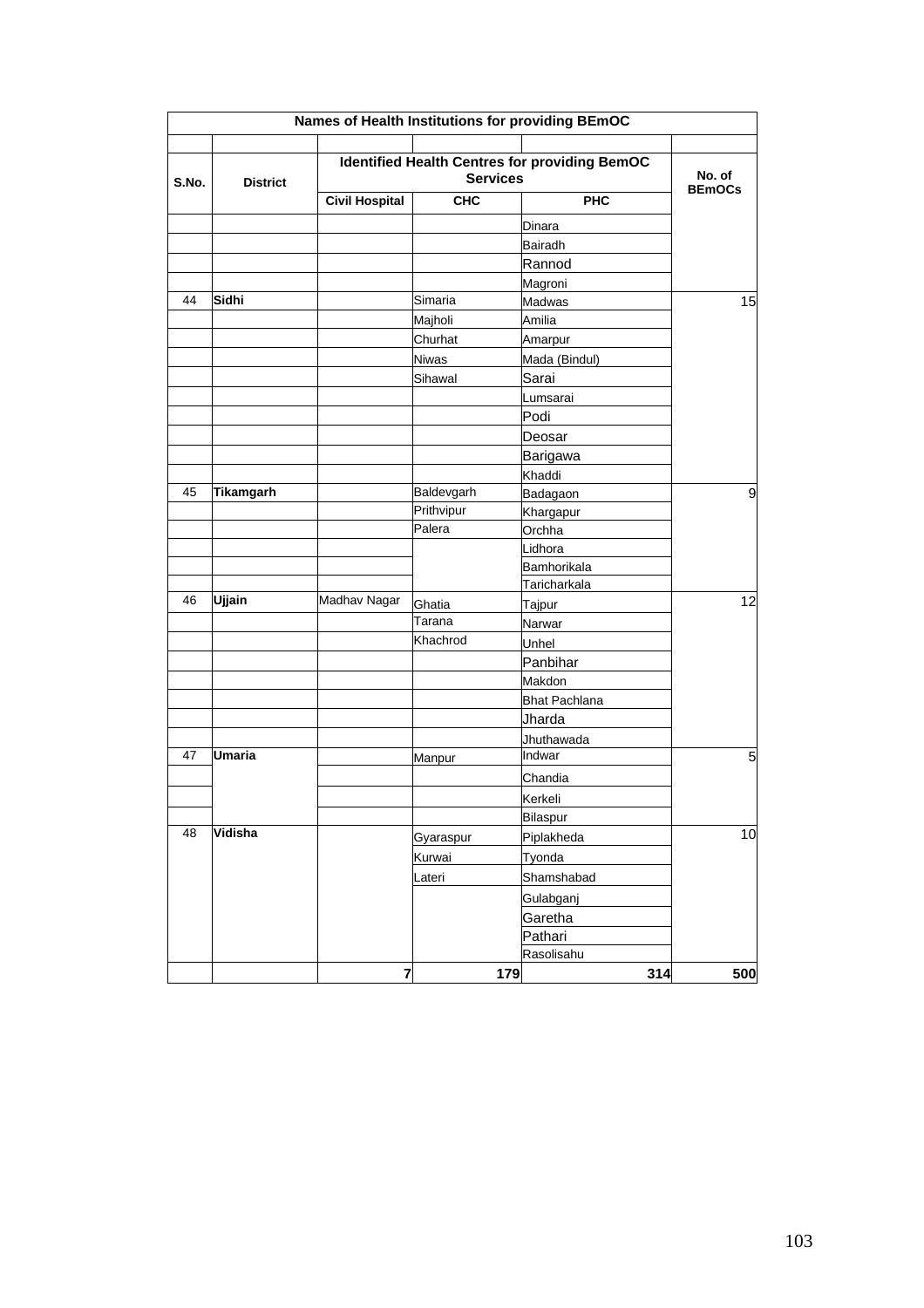|                | Names of Health Institutions for Providing CEmONC |                          |                       |                             |  |  |
|----------------|---------------------------------------------------|--------------------------|-----------------------|-----------------------------|--|--|
|                |                                                   |                          |                       |                             |  |  |
| S.No.          | <b>District</b>                                   |                          | <b>CEMONC</b>         |                             |  |  |
|                |                                                   | <b>District Hospital</b> | <b>Civil Hospital</b> | <b>CHC</b>                  |  |  |
| 1              | Anuppur                                           | Anuppur                  |                       | Pushprajgarh (RajendraGram) |  |  |
| $\overline{c}$ | Ashoknagar                                        | Ashoknagar               |                       | Chanderi                    |  |  |
| 3              | Badwani                                           | Badwani                  | Sendhwa               | Pati                        |  |  |
|                |                                                   |                          |                       | Pansemal                    |  |  |
| 4              | Balaghat                                          | Balaghat                 | Vara Seoni            | Langi                       |  |  |
|                |                                                   |                          |                       | <b>Baihar</b>               |  |  |
|                |                                                   |                          |                       | Katangi                     |  |  |
| 5              | <b>Betul</b>                                      | <b>Betul</b>             |                       | Bhimpura                    |  |  |
|                |                                                   |                          |                       | Ghodadongri                 |  |  |
|                |                                                   |                          |                       | <b>Bhaisdehi</b>            |  |  |
| 6              | <b>Bhind</b>                                      | <b>Bhind</b>             |                       | Lahar                       |  |  |
|                |                                                   |                          |                       | Mehgaon                     |  |  |
|                |                                                   |                          |                       | Gohad                       |  |  |
| $\overline{7}$ | <b>Bhopal</b>                                     | <b>Bhopal</b>            | <b>KNK Hospital</b>   | <b>Berasia</b>              |  |  |
|                |                                                   |                          | CH Bairagarh          |                             |  |  |
| 8              | Burhanpur                                         | Burhanpur                |                       | Khaknar                     |  |  |
| 9              | Chhatarpur                                        | Chhatarpur               |                       | Naogaon                     |  |  |
|                |                                                   |                          |                       | Badamalhera                 |  |  |
| 10             | Chhindwara                                        | Chhindwara               | Amarwada              | Saunsar                     |  |  |
|                |                                                   |                          |                       | Tamia                       |  |  |
|                |                                                   |                          |                       | Pandurna                    |  |  |
| 11             | Damoh                                             | Damoh                    |                       | Hata                        |  |  |
|                |                                                   |                          |                       | Jabera                      |  |  |
| 12             | Datia                                             | Datia                    | Sewra                 |                             |  |  |
| 13             | Dewas                                             | Dewas                    | Kannod                | Sonkatch                    |  |  |
| 14             | Dhar                                              | Dhar                     |                       | Dhamnod                     |  |  |
|                |                                                   |                          |                       | Badnawar                    |  |  |
|                |                                                   |                          |                       | Kukshi                      |  |  |
|                |                                                   |                          |                       | Sardarpur                   |  |  |
|                |                                                   |                          |                       | Manawar                     |  |  |
| 15             | Dindori                                           | Dindori                  |                       | Bajag                       |  |  |
| 16             | Guna                                              | Guna                     |                       | Binaganj                    |  |  |
|                |                                                   |                          |                       | Raghogarh                   |  |  |
| 17             | Gwalior                                           |                          | Murar                 | Dabra                       |  |  |
|                |                                                   |                          |                       | <b>Bhitarwar</b>            |  |  |
| 18             | Harda                                             | Harda                    |                       | Khirkiya                    |  |  |
| 19             | Hoshangabad                                       | Hoshangabad              | <b>JSR Itarsi</b>     | Seoni Malwa                 |  |  |
|                |                                                   |                          |                       | Sohagpur                    |  |  |
|                |                                                   |                          |                       | Pipriya                     |  |  |
| 20             | Indore                                            | Indore                   | Mhow                  | Depalpur                    |  |  |
|                |                                                   |                          |                       | Sanwer                      |  |  |
| 21             | Jabalpur                                          | Jabalpur                 | Sehora                | Patan                       |  |  |
|                |                                                   |                          |                       | Kundam                      |  |  |
| 22             | Jhabua                                            | Jhabua                   | Alirajpur             | Thandla                     |  |  |
|                |                                                   |                          |                       | Jobat                       |  |  |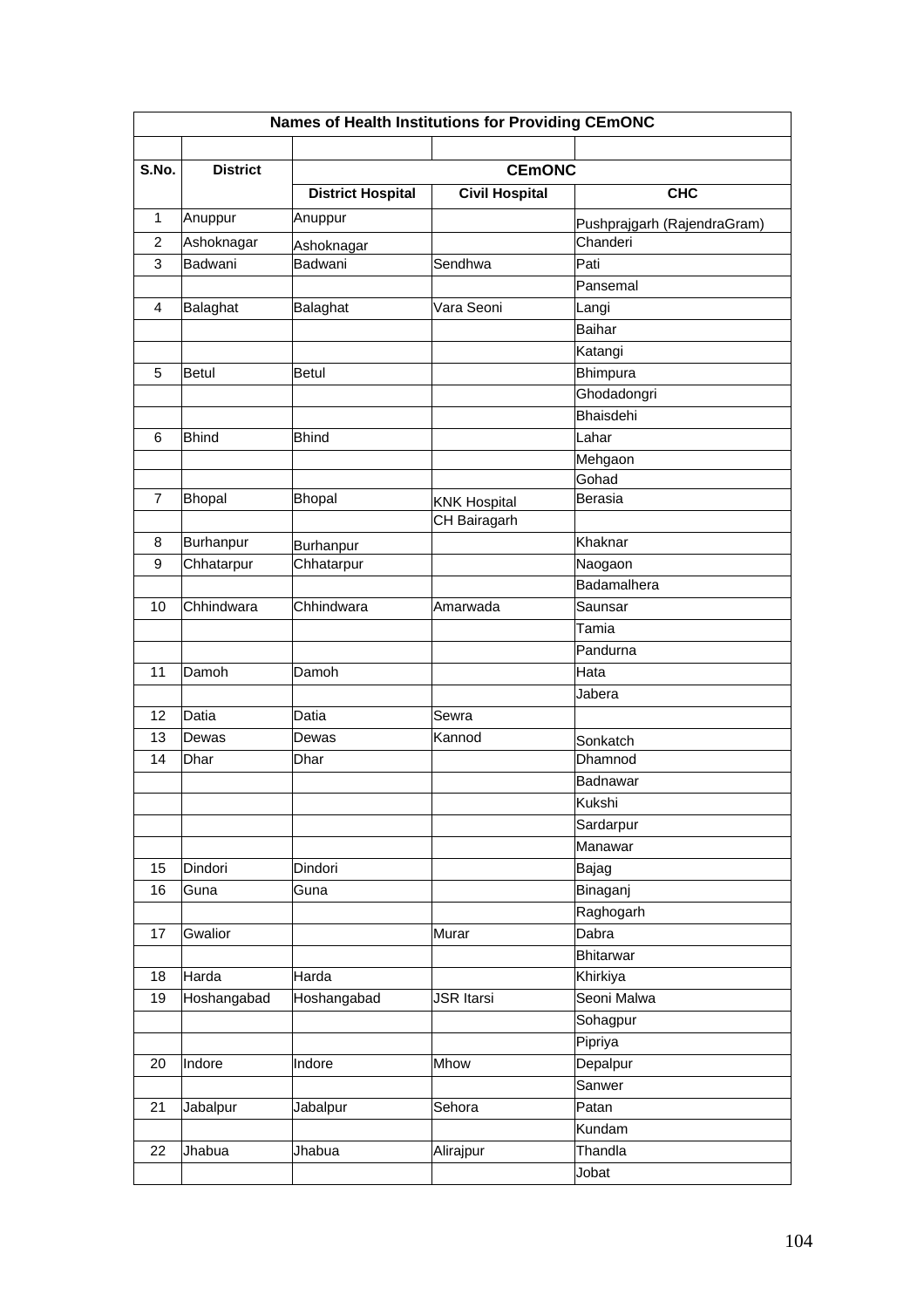|       | Names of Health Institutions for Providing CEmONC |                          |                       |                        |  |  |
|-------|---------------------------------------------------|--------------------------|-----------------------|------------------------|--|--|
|       |                                                   |                          |                       |                        |  |  |
| S.No. | <b>District</b>                                   |                          | <b>CEMONC</b>         |                        |  |  |
|       |                                                   | <b>District Hospital</b> | <b>Civil Hospital</b> | <b>CHC</b>             |  |  |
|       |                                                   |                          |                       | Petlawad               |  |  |
| 23    | Katni                                             | Katni                    |                       | Bohariband             |  |  |
|       |                                                   |                          |                       | Vijayraghogarh         |  |  |
| 24    | Khandwa                                           | Khandwa                  |                       | Chhanera (New Harsood) |  |  |
|       |                                                   |                          |                       | Khalwa                 |  |  |
| 25    | Khargone                                          | Khargone                 | Sanawad               | Maheshwar              |  |  |
|       |                                                   |                          |                       | Bhikangaon             |  |  |
| 26    | Mandla                                            | Mandla                   |                       | Nainpur                |  |  |
|       |                                                   |                          |                       | Narayanganj            |  |  |
| 27    | Mandsaur                                          | Mandsaur                 | Bhanpura              |                        |  |  |
|       |                                                   |                          | Garoth                |                        |  |  |
| 28    | Morena                                            | Morena                   | Ambah                 | Kailaras               |  |  |
|       |                                                   |                          |                       | Sabalgarh              |  |  |
|       |                                                   |                          |                       | Noorabad               |  |  |
| 29    | Narsingpur                                        | Narsingpur               | Gadarwara             | Kareli                 |  |  |
| 30    | Neemuch                                           | Neemuch                  | Rampura               |                        |  |  |
|       |                                                   |                          | Javad                 |                        |  |  |
| 31    | Panna                                             | Panna                    |                       | Ajaygarh               |  |  |
|       |                                                   |                          |                       | Powai                  |  |  |
| 32    | Raisen                                            | Raisen                   |                       | <b>Bareli</b>          |  |  |
|       |                                                   |                          |                       | Begamganj              |  |  |
| 33    | Rajgarh                                           | Rajgarh                  | Bioara                |                        |  |  |
|       |                                                   |                          | Narsingarh            |                        |  |  |
| 34    | Ratlam                                            | Ratlam                   | Jaora                 | Bajna                  |  |  |
|       |                                                   |                          | Alot                  |                        |  |  |
| 35    | Rewa                                              |                          |                       | Hanumana               |  |  |
|       |                                                   |                          |                       | Jawa                   |  |  |
|       |                                                   |                          |                       | Tyothar                |  |  |
|       |                                                   |                          |                       | Mahouganj              |  |  |
|       |                                                   |                          |                       | Sirmour                |  |  |
| 36    |                                                   | Sagar                    | <b>Bina</b>           | Khurai                 |  |  |
|       | Sagar                                             |                          |                       |                        |  |  |
|       |                                                   |                          |                       | Deori<br>Shahgarh      |  |  |
| 37    | Satna                                             | Satna                    | Maihar                | Nagod                  |  |  |
|       |                                                   |                          |                       |                        |  |  |
|       |                                                   |                          |                       | Amarpatan              |  |  |
| 38    | Sehore                                            | Sehore                   | Ashta                 | Nasrullaganj           |  |  |
| 39    | Seoni                                             | Seoni                    |                       | Lakhanadon             |  |  |
|       |                                                   |                          |                       | Kevlari<br>Ghansaur    |  |  |
| 40    | Shahdol                                           | Shahdol                  |                       | Jaisinghnagar          |  |  |
|       |                                                   |                          |                       | Beohari                |  |  |
| 41    | Shajapur                                          | Shajapur                 | Shujalpur             | Agar                   |  |  |
|       |                                                   |                          |                       | Susner                 |  |  |
| 42    | Sheopur Kala                                      | Sheopur Kala             |                       | Vijaypur               |  |  |
| 43    | Shivpuri                                          | Shivpuri                 |                       | <b>Badarwas</b>        |  |  |
|       |                                                   |                          |                       | Pohari                 |  |  |
|       |                                                   |                          |                       | Pichhore               |  |  |
|       |                                                   |                          |                       | Karera                 |  |  |